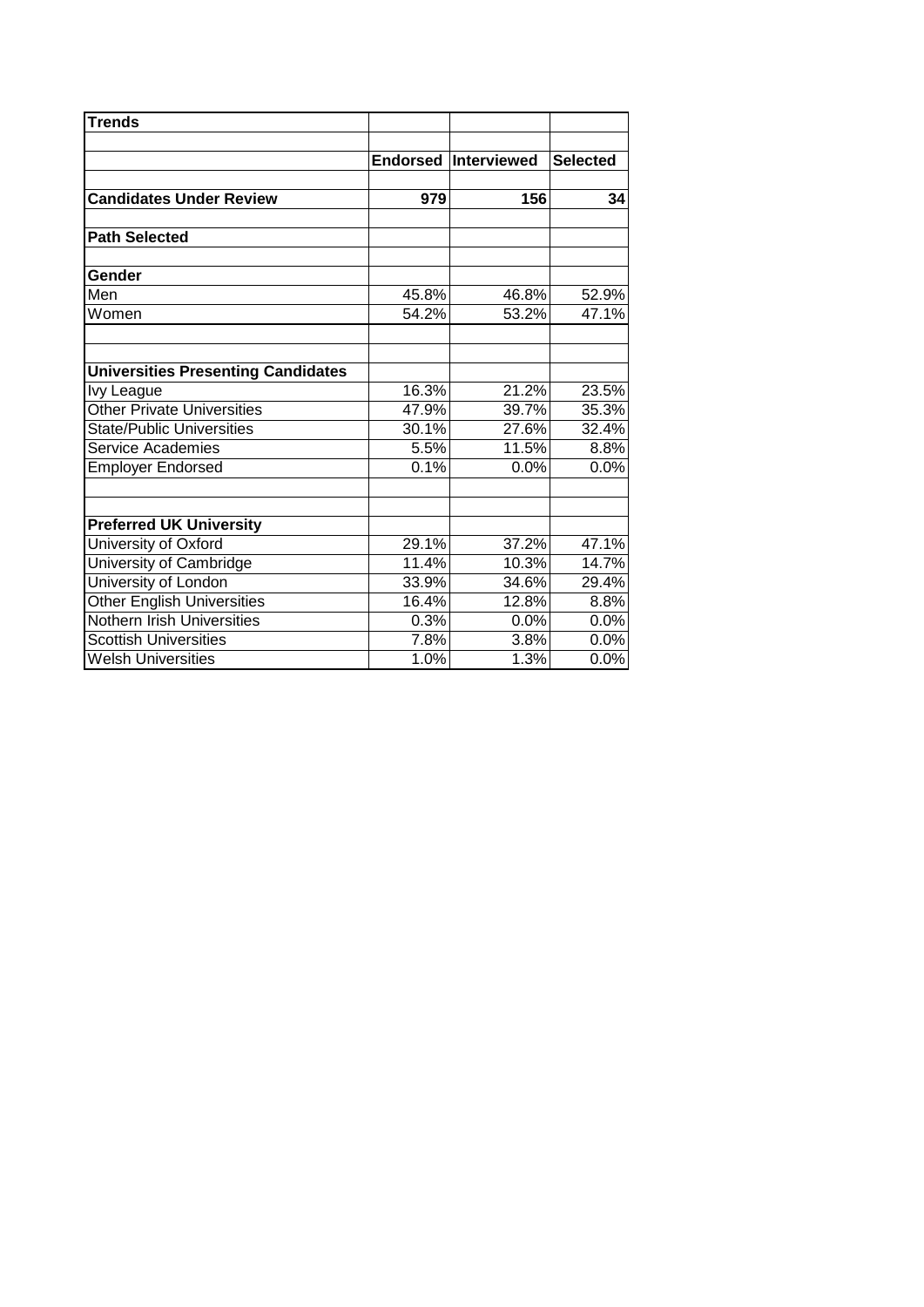**Trends**

|                                           |     | <b>Endorsed Interviewed Selected</b> |                   |
|-------------------------------------------|-----|--------------------------------------|-------------------|
| <b>Candidates Under Review</b>            | 979 | 156                                  | 34                |
| <b>Path Selected</b>                      |     |                                      |                   |
| Gender                                    |     |                                      |                   |
| Men                                       | 448 | 73                                   | 18                |
| Women                                     | 531 | 83                                   | 16                |
|                                           | 979 |                                      |                   |
| <b>Universities Presenting Candidates</b> |     |                                      |                   |
| Ivy League                                | 160 | 33                                   | 8                 |
| <b>Other Private Universities</b>         | 469 | 62                                   | $12 \overline{ }$ |
| <b>State/Public Universities</b>          | 295 | 43                                   | 11                |
| Service Academies                         | 54  | 18                                   | 3                 |
| <b>Employer Endorsed</b>                  | 1   | 0                                    | $\Omega$          |
|                                           |     |                                      |                   |
| <b>Preferred UK University</b>            |     |                                      |                   |
| University of Oxford                      | 285 | 58                                   | 16                |
| University of Cambridge                   | 112 | 16                                   | 5                 |
| University of London                      | 332 | 54                                   | 10                |
| <b>Other English Universities</b>         | 161 | 20                                   | 3                 |
| Nothern Irish Universities                | 3   | 0                                    | 0                 |
| <b>Scottish Universities</b>              | 76  | 6                                    | 0                 |
| <b>Welsh Universities</b>                 | 10  | 2                                    | 0                 |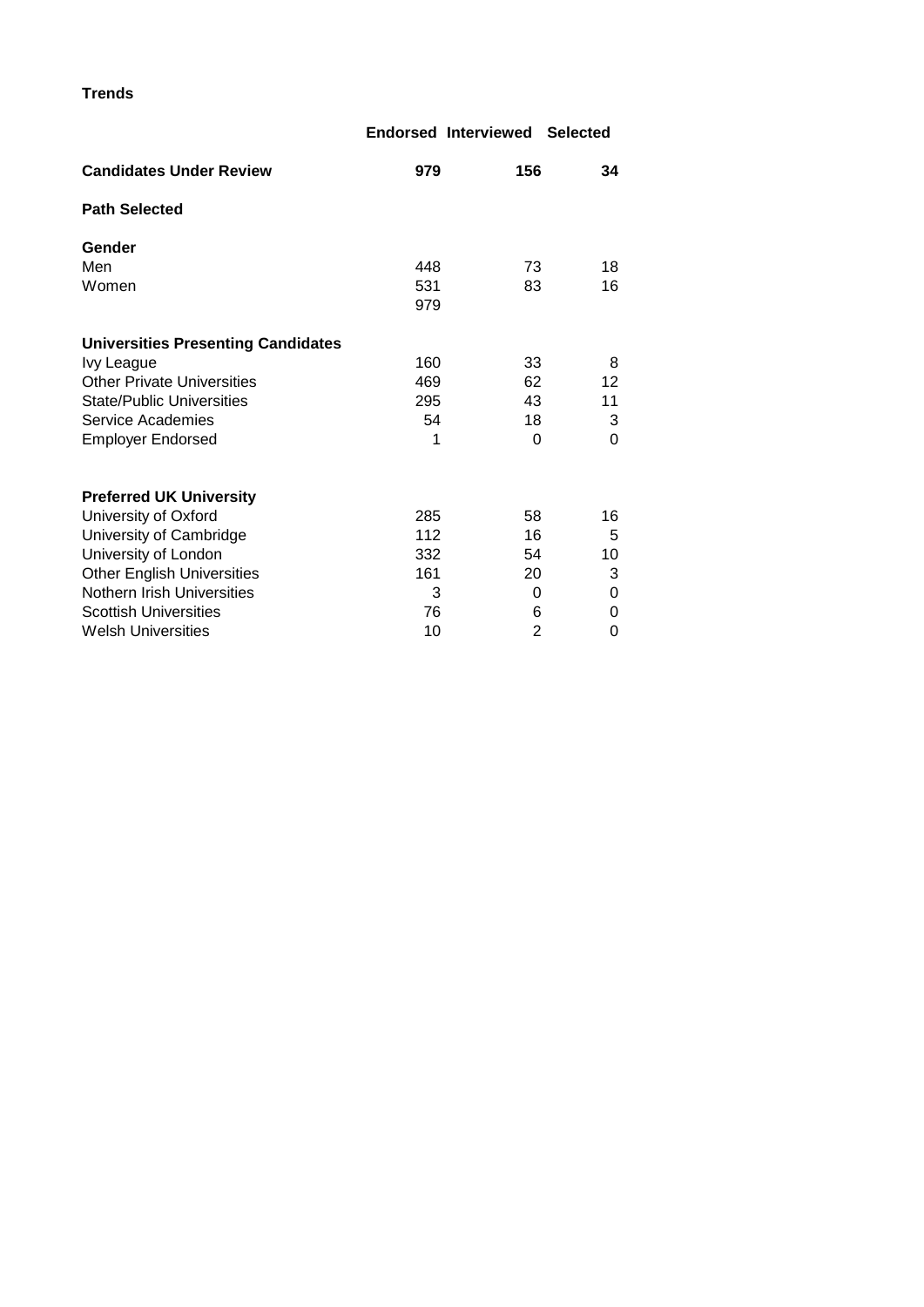| Comparisons                                                 |                |                         |                |                |                |                |                |                |                |                |                |                |                |
|-------------------------------------------------------------|----------------|-------------------------|----------------|----------------|----------------|----------------|----------------|----------------|----------------|----------------|----------------|----------------|----------------|
|                                                             | 2002           | <b>Endorsed</b><br>2003 | 2004           | 2005           | 2006           | 2007           | 2008           | 2009           | 2010           | 2011           | 2012           | 2013           | 2014           |
|                                                             |                |                         |                |                |                |                |                |                |                |                |                |                |                |
| Gender                                                      |                |                         |                |                |                |                |                |                |                |                |                |                |                |
| Men                                                         | 48.2%          | 49.3%                   | 51.0%          | 48.1%          | 47.4%          | 50.0%          | 50.3%          | 49.4%          | 45.2%          | 48.1%          | 52.1%          | 48.5%          | 45.8%          |
| Women                                                       | 51.8%          | 50.7%                   | 49.0%          | 51.9           | 52.6%          | 50.0%          | 49.7%          | 50.6%          | 54.8%          | 51.9%          | 47.9%          | 51.5%          | 54.2%          |
| Path Selected                                               |                |                         |                |                |                |                |                |                |                |                |                |                |                |
| One Year                                                    | 0.0%           | 0.0%                    | 0.0%           | 0.0%           | 0.0%           | 0.0%           | 0.0%           | 0.0%           | 16.0%          | 16.0%          | 14.0%          | 14.0%          | 12.0%          |
| Two Year                                                    | 100.0%         | 100.0%                  | 100.0%         | 100.0%         | 100.0%         | 100.0%         | 100.0%         | 100.0%         | 84.0%          | 84.0%          | 86.0%          | 86.0%          | 88.0%          |
| <b>Universities Presenting Candidates</b>                   |                |                         |                |                |                |                |                |                |                |                |                |                |                |
|                                                             |                |                         |                |                |                |                |                |                |                |                |                |                |                |
| lvy League<br><b>Other Private Universities</b>             | 17.4%<br>47.4% | 15.7%<br>48.2%          | 16.0%<br>41.8% | 11.8%<br>52.2% | 11.2%<br>54.3% | 12.3%<br>51.5% | 10.8%<br>51.0% | 10.7%<br>46.7% | 11.9%<br>50.9% | 12.8%<br>51.8% | 13.1%<br>52.2% | 15.8%<br>47.3% | 16.3%<br>47.9% |
| <b>State/Public Universities</b>                            | 30.1%          | 31.8%                   | 37.4%          | 30.1%          | 30.1%          | 31.3%          | 31.9%          | 30.2%          | 31.2%          | 30.2%          | 29.9%          | 32.0%          | 30.1%          |
| Service Academies                                           | 4.9%           | 4.3%                    | 4.8%           | 5.4%           | 4.4%           | 4.5%           | 6.1%           | 5.3%           | 5.9%           | 5.2%           | 4.8%           | 4.2%           | 5.5%           |
| <b>Employer Endorsed</b>                                    | 0.4%           | 0.0%                    | 0.0%           | 0.5%           | 0.0%           | 0.4%           | 0.1%           | 0.3%           | 0.1%           | 0.0%           | 0.0%           | 1.0%           | 0.1%           |
| Preferred UK University                                     |                |                         |                |                |                |                |                |                |                |                |                |                |                |
|                                                             |                |                         |                |                |                |                |                |                |                |                |                |                |                |
| University of Oxford<br>University of Cambridge             | 35.4%<br>13.8% | 31.2%<br>11.4%          | 32.3%<br>12.7% | 32.0%<br>13.0% | 31.5%<br>12.9% | 32.4%<br>13.0% | 30.9%<br>12.3% | 30.8%<br>12.4% | 28.0%<br>11.4% | 29.3%<br>12.9% | 36.1%<br>11.1% | 28.2%<br>11.2% | 29.1%<br>11.4% |
| Universities in London                                      | 17.3%          | 20.9%                   | 22.6%          | 25.7%          | 25.9%          | 26.7%          | 25.4%          | 26.3%          | 31.0%          | 29.5%          | 33.0%          | 32.9%          | 33.9%          |
| Other English Universities                                  | 21.6%          | 14.4%                   | 20.9%          | 19.3%          | 18.7%          | 17.6%          | 20.1%          | 17.5%          | 18.6%          | 17.6%          | 17.5%          | 15.9%          | 16.4%          |
| Nothern Irish Universities<br><b>Scottish Universities</b>  | 1.0%<br>10.0%  | 0.6%<br>5.1%            | 1.6%<br>8.8%   | 0.9%<br>7.6%   | 1.4%<br>8.8%   | 1.0%<br>6.8%   | 1.2%<br>8.2%   | 1.7%<br>10.3%  | 1.1%<br>8.3%   | 1.5%<br>7.9%   | 1.0%<br>9.1%   | 7.0%<br>10.3%  | 0.3%<br>7.8%   |
| <b>Welsh Universities</b>                                   | 1.0%           | 0.3%                    | 1.3%           | 1.5%           | 0.7%           | 0.6%           | 1.8%           | 1.0%           | 1.5%           | 1.2%           | 0.8%           | 0.7%           | 1.0%           |
|                                                             |                |                         |                |                |                |                |                |                |                |                |                |                |                |
|                                                             | 2002           | Interviewed<br>2003     | 2004           | 2005           | 2006           | 2007           | 2008           | 2009           | 2010           | 2011           | 2012           | 2013           | 2014           |
| Gender                                                      |                |                         |                |                |                |                |                |                |                |                |                |                |                |
| Men<br>Women                                                | 56.5%<br>43.5% | 56.1%<br>43.9%          | 61.0%<br>39.0% | 52.5%<br>47.5% | 52.8%<br>47.2% | 51.8%<br>48.2% | 58.3%<br>41.7% | 59.3%<br>40.7% | 56.8%<br>43.2% | 57.6%<br>42.4% | 53.9%<br>46.1% | 57.2%<br>42.8% | 46.8%<br>53.2% |
|                                                             |                |                         |                |                |                |                |                |                |                |                |                |                |                |
| Path Selected                                               |                |                         |                |                |                |                |                |                |                |                |                |                |                |
| One Year<br>Two Year                                        | 0.0%<br>100.0% | 0.0%<br>100.0%          | 0.0%<br>100.0% | 0.0%<br>100.0% | 0.0%<br>100.0% | 0.0%<br>100.0% | 0.0%<br>100.0% | 0.0%<br>100.0% | 15.0%<br>85.0% | 15.0%<br>85.0% | 10.0%<br>90.0% | 10.0%<br>90.0% | 5.1%<br>94.9%  |
|                                                             |                |                         |                |                |                |                |                |                |                |                |                |                |                |
| <b>Universities Presenting Candidates</b>                   |                |                         |                |                |                |                |                |                |                |                |                |                |                |
| lvy League                                                  | 23.0%          | 15.3%                   | 18.2%          | 16.9%          | 14.9%          | 22.6%          | 17.3%          | 19.1%          | 20.4%          | 22.8%          | 21.4%          | 22.0%          | 21.2%          |
| Other Private Universities                                  | 40.4%          | 36.5%                   | 41.5%          | 47.5%          | 42.9%          | 43.9%          | 40.5%          | 45.1%          | 40.7%          | 44.9%          | 46.1%          | 40.3%          | 39.7%          |
| <b>State/Public Universities</b><br>Service Academies       | 29.2%<br>7.5%  | 40.9%<br>7.3%           | 32.1%<br>8.2%  | 26.3%<br>8.1%  | 34.2%<br>8.1%  | 26.8%<br>6.7%  | 29.8%          | 25.9%<br>9.3%  | 33.3%<br>5.6%  | 22.2%<br>10.1% | 26.0%          | 28.3%<br>9.4%  | 27.6%<br>11.5% |
| <b>Employer Endorsed</b>                                    | 0.0%           | 0.0%                    | 0.0%           | 1.3%           | 0.0%           | 0.0%           | 12.5%<br>0.0%  | 0.6%           | 0.0%           | 0.0%           | 6.5%<br>0.0%   | 0.0%           | 0.0%           |
|                                                             |                |                         |                |                |                |                |                |                |                |                |                |                |                |
| Preferred UK University                                     |                |                         |                |                |                |                |                |                |                |                |                |                |                |
| University of Oxford                                        | 44.7%          | 35.0%                   | 34.6%          | 49.4%          | 39.1%          | 41.5%          | 34.5%          | 38.9%          | 31.5%          | 38.0%          | 38.3%          | 30.2%          | 37.2%          |
| University of Cambridge                                     | 14.9%          | 14.0%                   | 20.8%          | 16.3%          | 16.1%          | 18.3%          | 11.9%          | 15.4%          | 14.8%          | 14.6%          | 13.6%          | 15.1%          | 10.3%          |
| Universities in London<br><b>Other English Universities</b> | 13.0%<br>21.1% | 22.3%<br>11.5%          | 22.6%<br>15.7% | 20.0%<br>9.4%  | 27.3%<br>11.2% | 25.0%<br>7.3%  | 30.4%<br>16.7% | 24.7%<br>14.2% | 38.3%<br>9.9%  | 27.2%<br>14.6% | 31.8%<br>10.4% | 39.6%<br>8.2%  | 34.6%<br>12.8% |
| Nothern Irish Universities                                  | 0.6%           | 0.0%                    | 2.5%           | 1.3%           | 1.2%           | 1.2%           | 1.8%           | 1.9%           | $0.0\%$        | 0.6%           | 0.6%           | 1.3%           | 0.0%           |
| <b>Scottish Universities</b>                                | 5.6%           | 5.1%                    | 3.1%           | 3.8%           | 3.7%           | 4.9%           | 4.2%           | 3.7%           | 4.9%           | 5.1%           | 4.5%           | 5.7%           | 3.8%           |
| <b>Welsh Universities</b>                                   | 0.0%           | 0.0%                    | 0.6%           | 0.0%           | 1.2%           | 1.8%           | 0.6%           | 1.2%           | 0.6%           | $0.0\%$        | 0.6%           | 0.0%           | 1.3%           |
|                                                             | 2002           | <b>Selected</b><br>2003 | 2004           | 2005           | 2006           | 2007           | 2008           | 2009           | 2010           | 2011           | 2012           | 2013           | 2014           |
|                                                             |                |                         |                |                |                |                |                |                |                |                |                |                |                |
| Gender                                                      |                |                         |                |                |                |                |                |                |                |                |                |                |                |
| Men<br>Women                                                | 55.0%<br>45.0% | 67.5%<br>32.5%          | 65.9%<br>34.1% | 53.5%<br>46.5% | 60.5%<br>39.5% | 56.8%<br>43.2% | 51.4%<br>48.6% | 72.5%<br>27.5% | 62.9%<br>37.1% | 60.6%<br>39.4% | 52.8%<br>47.2% | 76.5%<br>23.5% | 52.9%<br>47.1% |
|                                                             |                |                         |                |                |                |                |                |                |                |                |                |                |                |
| Path Selected<br>One Year                                   | 0.0%           | 0.0%                    | 0.0%           | 0.0%           | 0.0%           | 0.0%           | 0.0%           | 0.0%           | 14.0%          | 3.0%           | 8.0%           | 15.0%          | 5.9%           |
| Two Year                                                    | 100.0%         | 100.0%                  | 100.0%         | 100.0%         | 100.0%         | 100.0%         | 100.0%         | 100.0%         | 86.0%          | 97.0%          | 92.0%          | 85.0%          | 94.1%          |
| <b>Universities Presenting Candidates</b>                   |                |                         |                |                |                |                |                |                |                |                |                |                |                |
| lvy League                                                  | 30.0%          | 15.0%                   | 9.1%           | 16.3%          | 18.6%          | 20.5%          | 18.9%          | 17.5%          | 20.0%          | 27.3%          | 22.2%          | 17.6%          | 23.5%          |
| <b>Other Private Universities</b>                           | 35.0%          | 40.0%                   | 50.0%          | 48.8%          | 44.2%          | 36.4%          | 29.7%          | 50.0%          | 45.7%          | 54.5%          | 41.7%          | 38.2%          | 35.3%          |
| <b>State/Public Universities</b><br>Service Academies       | 22.5%<br>12.5% | 40.0%<br>5.0%           | 31.8%<br>9.1%  | 20.9%<br>9.3%  | 32.6%<br>4.7%  | 31.8%<br>11.4% | 40.5%<br>10.8% | 20.0%<br>12.5% | 28.6%<br>5.7%  | 15.2%<br>3.0%  | 27.8%<br>8.3%  | 35.3%<br>8.8%  | 32.4%<br>8.8%  |
| <b>Employer Endorsed</b>                                    | 0.0%           | 0.0%                    | 0.0%           | 4.7%           | 0.0%           | 0.0%           | 0.0%           | 0.0%           | 0.0%           | 0.0%           | 0.0%           | 0.0%           | 0.0%           |
| <b>Preferred UK University</b>                              |                |                         |                |                |                |                |                |                |                |                |                |                |                |
| University of Oxford                                        | 47.5%          | 42.5%                   | 27.3%          | 44.2%          | 46.5%          | 36.4%          | 32.4%          | 30.0%          | 25.7%          | 36.4%          | 36.1%          | 26.5%          | 47.1%          |
| University of Cambridge                                     | 17.5%          | 12.5%                   | 13.6%          | 20.9%          | 20.9%          | 25.0%          | 10.8%          | 20.0%          | 17.1%          | 18.2%          | 11.1%          | 14.7%          | 14.7%          |
| Universities in London                                      | 17.5%          | 22.5%                   | 38.6%          | 23.3%          | 11.6%          | 25.0%          | 29.7%          | 30.0%          | 48.6%          | 24.2%          | 41.7%          | 44.1%          | 29.4%          |
| Other English Universities<br>Nothern Irish Universities    | 7.5%<br>1.0%   | 7.5%<br>0.0%            | 11.4%<br>1.6%  | 9.3%<br>0.0%   | 16.3%<br>2.3%  | 6.8%<br>0.0%   | 18.9%<br>2.7%  | 12.5%<br>0.0%  | 8.6%<br>0.0%   | 12.1%<br>0.0%  | 8.3%<br>0.0%   | 8.8%<br>2.9%   | 8.8%<br>0.0%   |
| <b>Scottish Universities</b>                                | 10.0%          | 5.0%                    | 4.5%           | 2.3%           | 2.3%           | 6.8%           | 5.4%           | 2.5%           | 0.0%           | 9.1%           | 2.8%           | 2.9%           | 0.0%           |
| <b>Welsh Universities</b>                                   | 0.0%           | 0.0%                    | 2.3%           | 0.0%           | 0.0%           | 0.0%           | 0.0%           | 5.0%           | 0.0%           | 0.0%           | 0.0%           | 0.0%           | 0.0%           |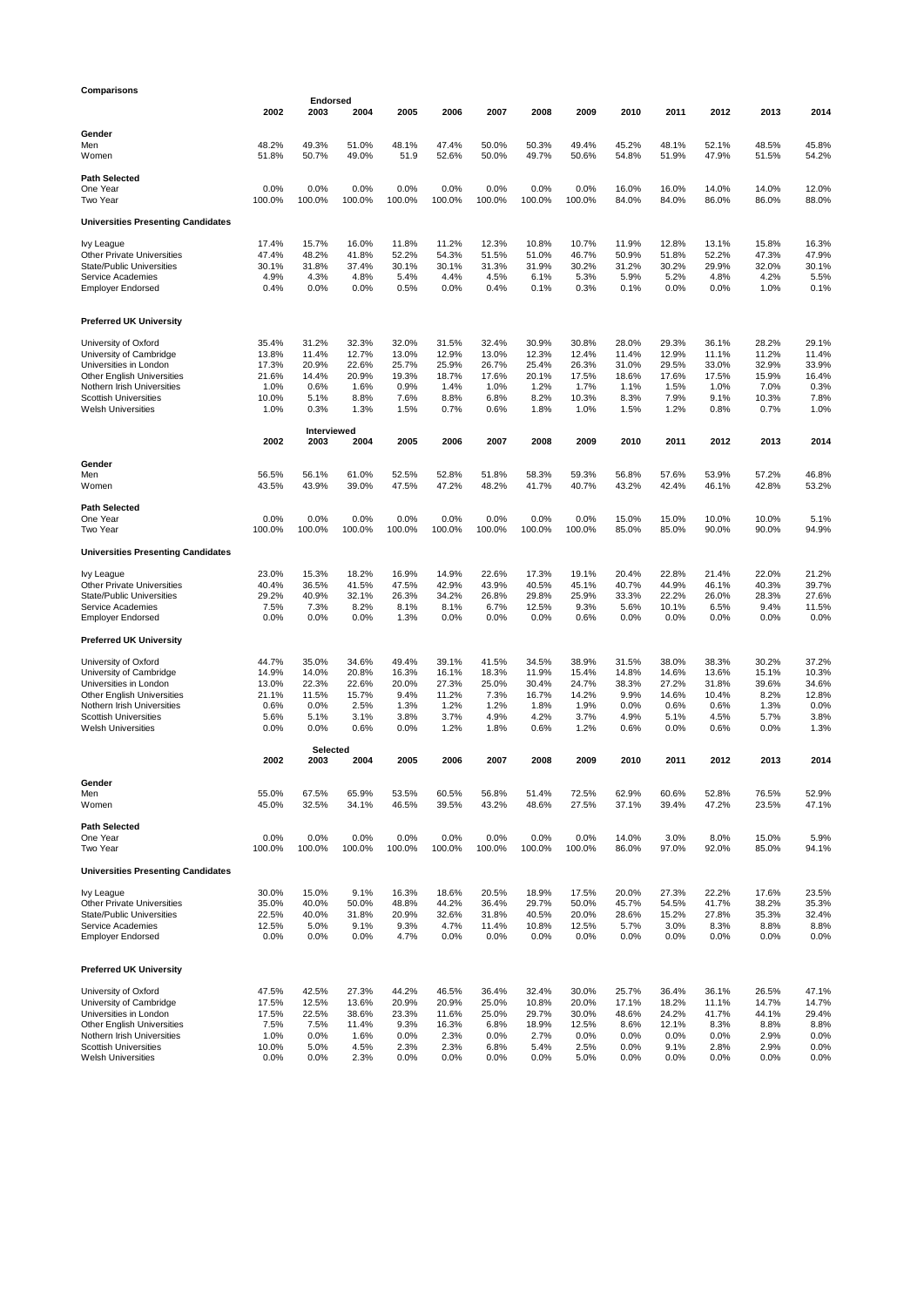| <b>Total Number of Endorsed</b>                         |                |             |               |                 |             |                        |             |                 |              |
|---------------------------------------------------------|----------------|-------------|---------------|-----------------|-------------|------------------------|-------------|-----------------|--------------|
|                                                         |                |             |               |                 |             |                        |             |                 |              |
|                                                         | <b>ATL</b>     | <b>BOS</b>  | <b>CHIG</b>   | DC              | HOU         | LA                     | NΥ          | SF              | <b>TOTAL</b> |
| <b>BY REGION</b>                                        | 123            | 106         | 190           | 87              | 121         | 94                     | 161         | 97              | 979          |
| % of national pool                                      | 12.6%          | 10.8%       | 19.4%         | 8.9%            | 12.4%       | 9.6%                   | 16.4%       | 9.9%            |              |
|                                                         |                |             |               |                 |             |                        |             |                 |              |
| <b>GENDER</b>                                           |                |             |               |                 |             |                        |             |                 |              |
| Men                                                     | 57             | 49          | 92            | 44              | 49          | 45                     | 70          | 42              | 448          |
| % of regional pool                                      | 46.3%          | 46.2%       | 48.4%         | 50.6%           | 40.5%       | 47.9%                  | 43.5%       | 43.3%           |              |
| % of national pool                                      | 5.8%           | 5.0%        | 9.4%          | 4.5%            | 5.0%        | 4.6%                   | 7.2%        | 4.3%            | 45.8%        |
|                                                         |                |             |               |                 |             |                        |             |                 |              |
| Women<br>% of regional pool                             | 66<br>53.7%    | 57<br>53.8% | 98<br>51.6%   | 43<br>49.4%     | 72<br>59.5% | 49<br>52.1%            | 91<br>56.5% | 55<br>56.7%     | 531          |
| % of national pool                                      | 6.7%           | 5.8%        | 10.0%         | 4.4%            | 7.4%        | 5.0%                   | 9.3%        | 5.6%            | 54.2%        |
|                                                         |                |             |               |                 |             |                        |             |                 |              |
|                                                         |                |             |               |                 |             |                        |             |                 |              |
| UNIVERSITIES PRESENTING CANDIDATES                      |                |             |               |                 |             |                        |             |                 |              |
| <b>Ivy League</b>                                       | $\overline{7}$ | 32          | 23            | 13              | 7           | 12                     | 43          | $\overline{23}$ | 160          |
| % of regional pool                                      | 5.7%           | 30.2%       | 12.1%         | 14.9%           | 5.8%        | 12.8%                  | 26.7%       | 23.7%           |              |
| % of national pool                                      | 0.7%           | 3.3%        | 2.3%          | 1.3%            | 0.7%        | 1.2%                   | 4.4%        | 2.3%            | 16.3%        |
| <b>Other Private Universities</b>                       | 59             | 58          | 86            | 42              | 50          | 51                     | 84          | 39              | 469          |
| % of regional pool                                      | 48.0%          | 54.7%       | 45.3%         | 48.3%           | 41.3%       | 54.3%                  | 52.2%       | 40.2%           |              |
| % of national pool                                      | 6.0%           | 5.9%        | 8.8%          | 4.3%            | 5.1%        | 5.2%                   | 8.6%        | 4.0%            | 47.9%        |
|                                                         |                |             |               |                 |             |                        |             |                 |              |
| <b>State/Public Universities</b>                        | 51             | 12          | 73            | 21              | 55          | 29                     | 26          | 28              | 295          |
| % of regional pool                                      | 41.5%          | 11.3%       | 38.4%<br>7.5% | 24.1%           | 45.5%       | 30.9%                  | 16.1%       | 28.9%           |              |
| % of national pool                                      | 5.2%           | 1.2%        |               | 2.1%            | 5.6%        | 3.0%                   | 2.7%        | 2.9%            | 30.1%        |
| <b>Service Academies</b>                                | 6              | 4           | 8             | 10              | 9           | $\overline{2}$         | 8           | $\overline{7}$  | 54           |
| % of regional pool                                      | 4.9%           | 3.8%        | 4.2%          | 11.5%           | 7.4%        | 2.1%                   | 5.0%        | 7.2%            |              |
| % of national pool                                      | 0.6%           | 0.4%        | 0.8%          | 1.0%            | 0.9%        | 0.2%                   | 0.8%        | 0.7%            | 5.5%         |
| <b>Employer Endorsed</b>                                | 0              | 0           | $\mathbf 0$   |                 | 0           | $\mathbf 0$            | $\mathbf 0$ | 0               | 1            |
| % of regional pool                                      | 0.0%           | 0.0%        | 0.0%          | 1.1%            | 0.0%        | 0.0%                   | 0.0%        | 0.0%            |              |
| % of national pool                                      | 0.0%           | 0.0%        | 0.0%          | 0.1%            | 0.0%        | 0.0%                   | 0.0%        | 0.0%            | 0.1%         |
|                                                         |                |             |               |                 |             |                        |             |                 |              |
|                                                         |                |             |               |                 |             |                        |             |                 |              |
| PREFERRED UK UNIVERSITY                                 |                |             |               |                 |             |                        |             |                 |              |
| University of Oxford                                    | 35             | 34          | 53            | 31              | 27          | 26                     | 48          | 31              | 285          |
| % of regional pool                                      | 28.5%          | 32.1%       | 27.9%         | 35.6%           | 22.3%       | 27.7%                  | 29.8%       | 32.0%           |              |
| % of national pool                                      | 3.6%           | 3.5%        | 5.4%          | 3.2%            | 2.8%        | 2.7%                   | 4.9%        | 3.2%            | 29.1%        |
|                                                         |                |             |               |                 |             |                        |             |                 |              |
| <b>University of Cambridge</b><br>% of regional pool    | 12<br>9.8%     | 14<br>13.2% | 15<br>7.9%    | 13<br>14.9%     | 16<br>13.2% | 14<br>14.9%            | 17<br>10.6% | 11<br>11.3%     | 112          |
| % of national pool                                      | 1.2%           | 1.4%        | 1.5%          | 1.3%            | 1.6%        | 1.4%                   | 1.7%        | 1.1%            | 11.4%        |
|                                                         |                |             |               |                 |             |                        |             |                 |              |
| <b>University of London</b>                             | 44             | 36          | 66            | $\overline{25}$ | 41          | 34                     | 53          | 33              | 332          |
| % of regional pool                                      | 35.8%          | 34.0%       | 34.7%         | 28.7%           | 33.9%       | 36.2%                  | 32.9%       | 34.0%           |              |
| % of national pool                                      | 4.5%           | 3.7%        | 6.7%          | 2.6%            | 4.2%        | 3.5%                   | 5.4%        | 3.4%            | 33.9%        |
| <b>Other English Universities</b>                       | 16             | 11          | 35            | 14              | 27          | 14                     | 26          | 18              | 161          |
| % of regional pool                                      | 13.0%          | 10.4%       | 18.4%         | 16.1%           | 22.3%       | 14.9%                  | 16.1%       | 18.6%           |              |
| % of national pool                                      | 1.6%           | 1.1%        | 3.6%          | 1.4%            | 2.8%        | 1.4%                   | 2.7%        | 1.8%            | 16.4%        |
|                                                         |                |             |               |                 |             |                        |             |                 |              |
| <b>Nothern Irish Universities</b><br>% of regional pool | 2<br>1.6%      | 0<br>0.0%   | 1<br>0.5%     | 0<br>0.0%       | 0<br>0.0%   | $\overline{0}$<br>0.0% | 0<br>0.0%   | 0<br>0.0%       | 3            |
| % of national pool                                      | 0.2%           | 0.0%        | 0.1%          | 0.0%            | 0.0%        | 0.0%                   | 0.0%        | 0.0%            | 0.3%         |
|                                                         |                |             |               |                 |             |                        |             |                 |              |
| <b>Scottish Universities</b>                            | 11             | 11          | 15            | 4               | 10          | 6                      | 17          | $\overline{2}$  | 76           |
| % of regional pool                                      | 8.9%           | 10.4%       | 7.9%          | 4.6%            | 8.3%        | 6.4%                   | 10.6%       | 2.1%            |              |
| % of national pool                                      | 1.1%           | 1.1%        | 1.5%          | 0.4%            | 1.0%        | 0.6%                   | 1.7%        | 0.2%            | 7.8%         |
| <b>Welsh Universities</b>                               | 3              | $\mathbf 0$ | 5             | 0               | 0           | $\mathbf 0$            | 0           | 2               | 10           |
| % of regional pool                                      | 2.4%           | 0.0%        | 2.6%          | 0.0%            | 0.0%        | 0.0%                   | 0.0%        | 2.1%            |              |
| % of national pool                                      | 0.3%           | 0.0%        | 0.5%          | 0.0%            | 0.0%        | 0.0%                   | 0.0%        | 0.2%            | 1.0%         |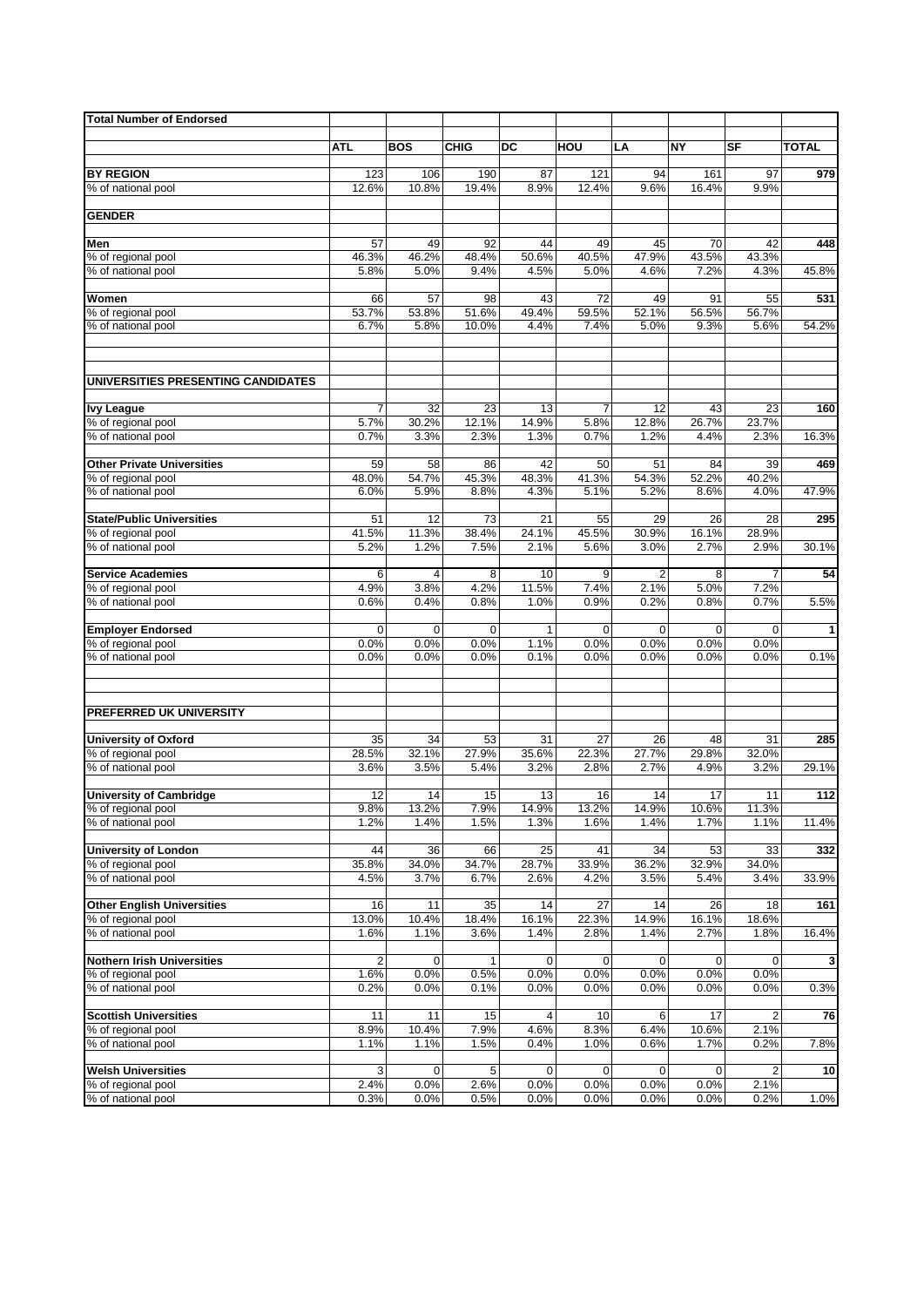| <b>Universities Presenting Candidates - Endorsed</b> |                         |                         |                         |                |                |                |                         |                |                         |
|------------------------------------------------------|-------------------------|-------------------------|-------------------------|----------------|----------------|----------------|-------------------------|----------------|-------------------------|
|                                                      |                         |                         |                         |                |                |                |                         |                |                         |
|                                                      | <b>ATL</b>              | <b>BOS</b>              | <b>CHIG</b>             | DC             | HOU            | LA             | NY                      | SF             | <b>TOTAL</b>            |
|                                                      |                         |                         |                         |                |                |                |                         |                |                         |
|                                                      |                         |                         |                         |                |                |                |                         |                |                         |
| <b>ALABAMA</b>                                       |                         |                         |                         |                |                |                |                         |                |                         |
| <b>Auburn University</b>                             | 3                       | 0                       | 0                       | $\mathbf 0$    | 0              | 0              | 0                       | 0              | 3                       |
| Samford University                                   | 1                       | 0                       | 0                       | 0              | $\mathbf 0$    | 0              | 0                       | $\mathbf 0$    | 1                       |
| University of Alabama - Birmingham                   | $\overline{2}$          | $\mathbf 0$             | 0                       | 0              | $\mathbf 0$    | $\mathbf 0$    | $\mathbf 0$             | 0              | 2                       |
|                                                      |                         |                         |                         |                |                |                |                         |                |                         |
| <b>ALASKA</b>                                        |                         |                         |                         |                |                |                |                         |                |                         |
| University of Alaska - Anchorage                     | 0                       | $\mathbf 0$             | 0                       | $\mathbf 0$    | $\mathbf 0$    | 0              | 0                       | $\mathbf{1}$   | 1                       |
|                                                      |                         |                         |                         |                |                |                |                         |                |                         |
| <b>ARIZONA</b>                                       |                         |                         |                         |                |                |                |                         |                |                         |
| Arizona State University                             | 0                       | $\pmb{0}$               | 0                       | 0              | $\mathbf 0$    | 2              | $\mathbf 0$             | $\mathbf 0$    | $\overline{2}$          |
| Northern Arizona University                          | $\overline{0}$          | $\overline{0}$          | $\overline{0}$          | 0              | $\mathbf 0$    | $\overline{1}$ | 0                       | $\mathbf 0$    | 1                       |
| University of Arizona                                | $\mathbf 0$             | $\mathbf 0$             | 0                       | 0              | $\mathbf 0$    | $\overline{2}$ | 0                       | $\mathbf 0$    | $\overline{2}$          |
|                                                      |                         |                         |                         |                |                |                |                         |                |                         |
| <b>ARKANSAS</b>                                      |                         |                         |                         |                |                |                |                         |                |                         |
| Arkansas Tech University                             | 0                       | $\mathbf 0$             | 0                       | 0              | $\mathbf{1}$   | 0              | 0                       | 0              | 1                       |
| Hendrix College                                      | $\mathbf 0$             | $\overline{0}$          | $\overline{0}$          | 0              | $\overline{2}$ | 0              | 0                       | $\mathbf 0$    | $\overline{\mathbf{2}}$ |
| University of Arkansas - Fayetteville                | 0                       | 0                       | 0                       | 0              | 3              | $\mathbf 0$    | $\mathbf 0$             | $\mathbf 0$    | 3                       |
| University of Arkansas - Little Rock                 | 0                       | $\mathbf 0$             | 0                       | $\mathbf{O}$   | $\mathbf{1}$   | 0              | 0                       | $\mathbf 0$    | 1                       |
|                                                      |                         |                         |                         |                |                |                |                         |                |                         |
| <b>CALIFORNIA</b>                                    |                         |                         |                         |                |                |                |                         |                |                         |
| Azusa Pacific University                             | 0                       | 0                       | 0                       | 0              | $\mathbf 0$    | 1              | 0                       | 0              | 1                       |
| California Institute of Technology                   | $\mathbf 0$             | $\mathbf 0$             | 0                       | 0              | $\mathbf 0$    | $\overline{2}$ | 0                       | $\mathbf 0$    | $\overline{2}$          |
| <b>Chapman University</b>                            | 0                       | $\pmb{0}$               | 0                       | 0              | $\mathbf 0$    | 1              | 0                       | 1              | $\overline{2}$          |
| Loyola Marymount University                          | 0                       | 0                       | 0                       | 0              | $\mathbf{1}$   | $\overline{4}$ | $\mathbf 0$             | 3              | 8                       |
| Occidental College                                   | $\overline{0}$          | $\overline{0}$          | 0                       | $\mathbf{O}$   | $\overline{0}$ | $\mathbf 0$    | $\overline{0}$          | $\mathbf{1}$   | 1                       |
| Pepperdine University                                | 0                       | $\overline{0}$          | 0                       | 0              | $\mathbf 0$    | 1              | 0                       | $\mathbf 0$    | $\mathbf{1}$            |
| <b>Pitzer College</b>                                | 0                       | $\pmb{0}$               | 0                       | 0              | $\mathbf 0$    | $\mathbf{1}$   | 0                       | $\mathbf{1}$   | $\overline{\mathbf{2}}$ |
| Pomona College                                       | 0                       | $\mathbf 0$             | $\mathbf{1}$            | $\mathbf{O}$   | $\mathbf 0$    | 5              | 0                       | $\mathbf 0$    | 6                       |
| <b>Stanford University</b>                           | 2                       | 1                       | 5                       | 2              | $\overline{2}$ | 6              | 3                       | 8              | 29                      |
| University of California - Berkeley                  | $\overline{0}$          | $\overline{0}$          | 0                       | $\overline{0}$ | $\overline{0}$ | 3              | $\mathbf{1}$            | $\overline{7}$ | 11                      |
| University of California - Davis                     | $\overline{0}$          | $\overline{0}$          | $\overline{0}$          | 0              | $\overline{0}$ | $\mathbf 0$    | $\overline{0}$          | $\overline{2}$ | $\overline{\mathbf{2}}$ |
| University of California - Irvine                    | 0                       | $\pmb{0}$               | 0                       | 0              | $\mathbf 0$    | 1              | 0                       | $\mathbf 0$    | $\mathbf{1}$            |
| University of California - Los Angeles               | 0                       | $\pmb{0}$               | 0                       | $\overline{0}$ | $\mathbf 0$    | 10             | 0                       | 0              | 10                      |
| University of California - Riverside                 | 0                       | 0                       | 0                       | 0              | $\mathbf 0$    | $\mathbf{1}$   | 0                       | 0              | 1                       |
| University of California - San Diego                 | $\overline{0}$          | $\overline{0}$          | 0                       | $\mathbf{O}$   | $\overline{0}$ | $\mathbf 0$    | $\overline{0}$          | $\mathbf{1}$   | $\mathbf{1}$            |
| University of California - San Francisco             | 0                       | $\overline{0}$          | $\overline{0}$          | 0              | $\mathbf 0$    | 0              | 0                       | $\mathbf{1}$   | $\mathbf{1}$            |
| University of California - Santa Barbara             | 0                       | 0                       | 0                       | 0              | $\mathbf 0$    | $\mathbf{1}$   | 0                       | 0              | 1                       |
| University of Redlands                               | 0                       | $\mathbf 0$             | 0                       | $\mathbf{O}$   | $\mathbf{1}$   | $\mathbf{1}$   | 0                       | $\mathbf 0$    | $\overline{\mathbf{2}}$ |
| University of Southern California                    | 0                       | $\pmb{0}$               | 0                       | 0              | $\mathbf{1}$   | 5              | 0                       | 0              | 6                       |
| University of the Pacific                            | $\overline{0}$          | $\mathbf 0$             | 0                       | $\overline{0}$ | $\mathbf{0}$   | $\mathbf{1}$   | 0                       | 1              | $\overline{2}$          |
|                                                      |                         |                         |                         |                |                |                |                         |                |                         |
| COLORADO                                             |                         |                         |                         |                |                |                |                         |                |                         |
| Colorado School of Mines                             | 0                       | $\pmb{0}$               | 0                       | 0              | $\mathbf{1}$   | 0              | 0                       | 0              | 1                       |
| Colorado State University                            | 0                       | 0                       | 0                       | 0              | $\overline{2}$ | $\mathbf 0$    | 0                       | 0              | $\overline{\mathbf{2}}$ |
| Fort Lewis College                                   | $\overline{0}$          | $\overline{0}$          | 0                       | $\overline{0}$ | $\overline{2}$ | $\mathbf 0$    | 0                       | $\mathbf 0$    | $\overline{2}$          |
| Metropolitan State College of Denver                 | 0                       | $\overline{0}$          | $\overline{0}$          | $\mathbf 0$    | $\mathbf{1}$   | 0              | 0                       | $\mathbf 0$    | 1                       |
| United States Air Force Academy                      | $\overline{\mathbf{c}}$ | $\mathbf{1}$            | $\overline{\mathbf{c}}$ | 3              | 3              | 0              | $\overline{\mathbf{c}}$ | $\mathbf{1}$   | 14                      |
| University of Colorado System - Boulder              | $\pmb{0}$               | $\pmb{0}$               | 0                       | $\mathbf{O}$   | $\mathbf{1}$   | $\mathbf 0$    | 0                       | 0              | 1                       |
| University of Denver                                 | 0                       | 0                       | 0                       | 0              | $\overline{2}$ | $\mathbf{1}$   | 0                       | 0              | 3                       |
| University of Northern Colorado                      | 0                       | $\mathbf 0$             | 0                       | 0              | $\mathbf{1}$   | $\mathbf 0$    | 0                       | $\mathbf 0$    | 1                       |
|                                                      |                         |                         |                         |                |                |                |                         |                |                         |
| <b>CONNECTICUT</b>                                   |                         |                         |                         |                |                |                |                         |                |                         |
| Connecticut College                                  | 0                       | $\overline{2}$          | $\mathbf{0}$            | $\sigma$       | $\mathbf{0}$   | $\sigma$       | 0                       | 0              | 2                       |
| <b>Fairfield University</b>                          | 0                       | $\mathbf 0$             | 0                       | 0              | $\mathbf{0}$   | $\pmb{0}$      | 1                       | $\mathbf 0$    | 1                       |
| Quinnipiac University                                | $\pmb{0}$               | $\mathbf{1}$            | 0                       | $\overline{0}$ | $\mathbf{0}$   | 0              | $\overline{0}$          | $\mathbf 0$    | $\mathbf{1}$            |
| University of Connecticut                            | $\overline{0}$          | $\overline{\mathbf{3}}$ | $\overline{0}$          | $\overline{0}$ | $\mathbf 0$    | 0              | 0                       | $\pmb{0}$      | 3                       |
| University of Hartford                               | $\mathbf{1}$            | $\overline{\text{o}}$   | 0                       | $\mathbf 0$    | $\mathbf 0$    | 0              | 0                       | $\mathbf 0$    | 1                       |
| University of New Haven                              | $\mathsf 0$             | $\overline{4}$          | 0                       | $\overline{0}$ | $\mathbf 0$    | 0              | $\overline{0}$          | 0              | 4                       |
| <b>Wesleyan University</b>                           | $\mathsf{O}\xspace$     | $\mathbf{1}$            | 0                       | $\mathbf 0$    | $\mathsf 0$    | 0              | 3                       | $\pmb{0}$      | 4                       |
| <b>Yale University</b>                               | $\overline{2}$          | 8                       | 3                       | 2              | $\mathbf{1}$   | $\overline{2}$ | $\overline{7}$          | 5              | 30                      |
|                                                      |                         |                         |                         |                |                |                |                         |                |                         |
| <b>DELAWARE</b>                                      |                         |                         |                         |                |                |                |                         |                |                         |
| University of Delaware                               | $\mathbf 0$             | $\mathbf 0$             | $\mathbf 0$             | $\overline{3}$ | $\mathbf{0}$   | $\overline{0}$ | $\mathbf{1}$            | $\mathbf 0$    | 4                       |
|                                                      |                         |                         |                         |                |                |                |                         |                |                         |
| <b>DISTRICT OF COLUMBIA</b>                          |                         |                         |                         |                |                |                |                         |                |                         |
| American University                                  | $\pmb{0}$               | 0                       | 0                       | 2              | 1              | 1              | 0                       | 0              | 4                       |
| Georgetown University                                | $\overline{2}$          | $\mathbf{1}$            | $\overline{2}$          | $\overline{3}$ | $\mathbf{1}$   | 0              | $\mathbf{1}$            | $\mathbf{1}$   | 11                      |
| George Washington University                         | $\overline{\mathbf{0}}$ | $\mathbf{1}$            | $\overline{0}$          | $\overline{0}$ | $\mathbf 0$    | 0              | 0                       | 0              | 1                       |
| <b>Howard University</b>                             | $\mathsf 0$             | $\pmb{0}$               | 0                       | 1              | $\mathbf{0}$   | $\mathbf 0$    | 0                       | 0              | $\mathbf{1}$            |
|                                                      |                         |                         |                         |                |                |                |                         |                |                         |
| <b>FLORIDA</b>                                       |                         |                         |                         |                |                |                |                         |                |                         |
| <b>Eckerd College</b>                                | 1                       | 0                       | 0                       | 1              | 0              | 0              | 0                       | 0              | $\overline{2}$          |
| <b>Florida State University</b>                      | $\overline{2}$          | $\overline{0}$          | 0                       | $\mathbf 0$    | $\mathbf 0$    | 0              | $\pmb{0}$               | $\mathbf 0$    | $\overline{2}$          |
| Lynn University                                      | $\mathbf{1}$            | $\mathbf 0$             | 0                       | $\overline{0}$ | $\mathbf{0}$   | $\mathbf 0$    | $\mathbf 0$             | $\mathbf 0$    | 1                       |
| Rollins College                                      | $\overline{1}$          | $\overline{0}$          | 0                       | $\overline{0}$ | $\mathbf 0$    | 0              | $\overline{0}$          | $\mathbf 0$    | $\mathbf{1}$            |
| Saint Leo College                                    | $\mathbf{1}$            | $\overline{0}$          | $\overline{0}$          | $\mathbf 0$    | $\pmb{0}$      | 0              | 0                       | 0              | 1                       |
| University of Florida                                | 1                       | $\pmb{0}$               | 0                       | $\mathbf 0$    | $\mathbf 0$    | 0              | 0                       | $\mathbf 0$    | 1                       |
| University of Miami                                  | $\mathbf{1}$            | $\overline{0}$          | 0                       | $\overline{0}$ | $\mathbf 0$    | 0              | $\overline{0}$          | 0              | $\mathbf{1}$            |
| University of South Florida                          | $\overline{2}$          | $\mathbf 0$             | 0                       | $\overline{0}$ | $\mathbf{0}$   | $\mathbf 0$    | 0                       | 0              | $\overline{\mathbf{2}}$ |
|                                                      |                         |                         |                         |                |                |                |                         |                |                         |
| <b>GEORGIA</b>                                       |                         |                         |                         |                |                |                |                         |                |                         |
| <b>Berry College</b>                                 | 1                       | 0                       | 0                       | 0              | 0              | 0              | 0                       | 0              | $\mathbf{1}$            |
| <b>Columbus State University</b>                     | $\mathbf{1}$            | $\overline{\text{o}}$   | $\mathbf 0$             | $\mathbf 0$    | $\mathbf 0$    | $\mathbf 0$    | $\overline{0}$          | $\pmb{0}$      | $\mathbf{1}$            |
| <b>Emory University</b>                              | 6                       | $\overline{0}$          | $\overline{0}$          | $\overline{0}$ | $\overline{0}$ | $\overline{0}$ | $\overline{1}$          | $\overline{1}$ | 8                       |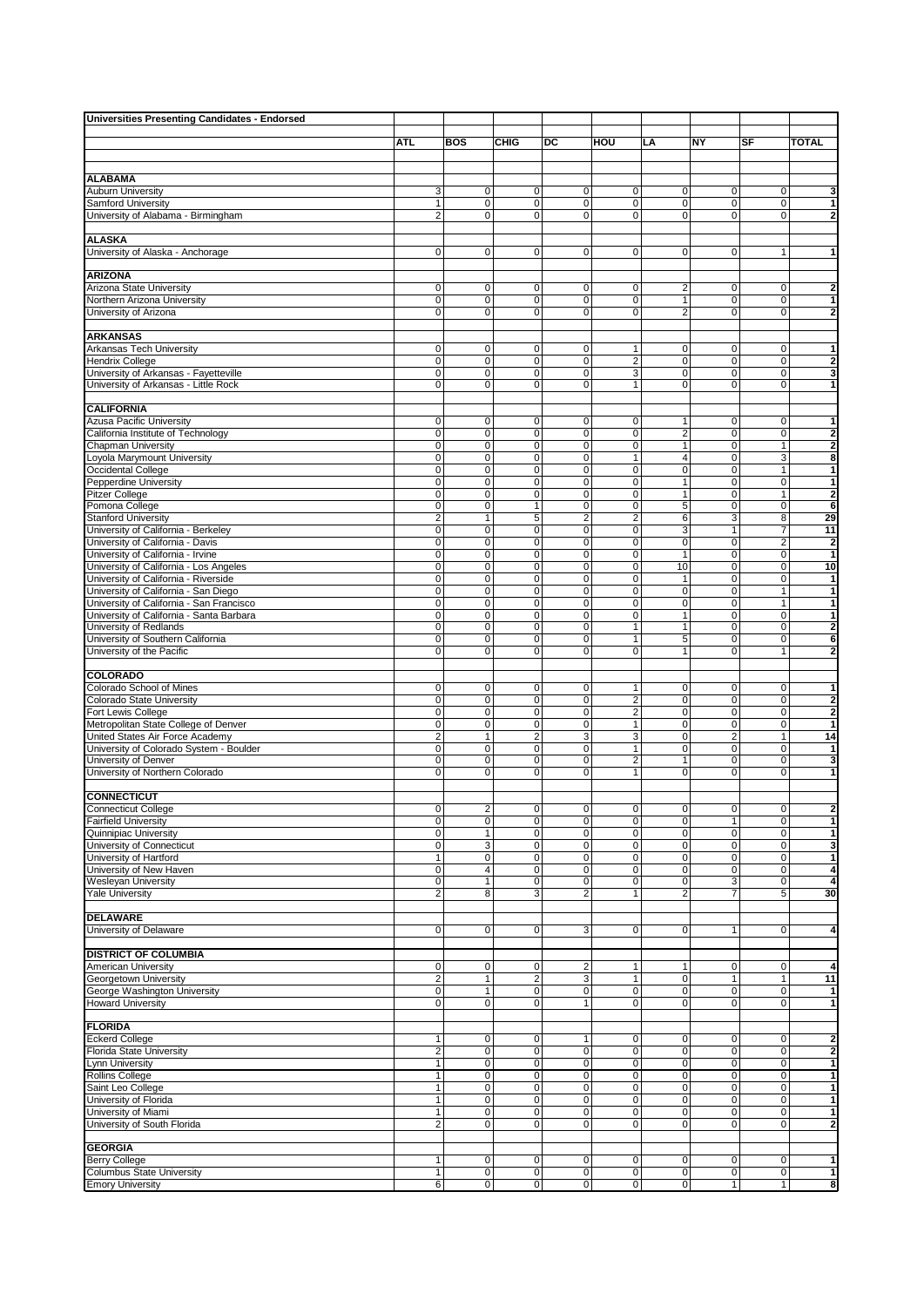| Georgia Institute of Technology                    | $\overline{\mathbf{2}}$ | $\overline{0}$          | $\overline{0}$          | $\mathbf 0$             | $\mathbf{1}$            | $\overline{\mathbf{0}}$ | $\overline{0}$          | $\pmb{0}$               | 3                       |
|----------------------------------------------------|-------------------------|-------------------------|-------------------------|-------------------------|-------------------------|-------------------------|-------------------------|-------------------------|-------------------------|
|                                                    | 3                       | $\overline{0}$          | $\mathbf 0$             | $\mathbf 0$             | $\mathbf 0$             | $\mathbf 0$             | $\mathbf 0$             | 0                       | 3                       |
| Georgia State University                           |                         |                         |                         |                         |                         |                         |                         |                         |                         |
| Mercer University                                  | 2                       | $\pmb{0}$               | 0                       | 0                       | 0                       | 0                       | $\overline{0}$          | 0                       | $\boldsymbol{2}$        |
| Morehouse College                                  | 0                       | $\pmb{0}$               | 1                       | $\mathbf 0$             | 0                       | 0                       | 0                       | 0                       | $\mathbf{1}$            |
| Piedmont College                                   | 1                       | $\overline{0}$          | $\pmb{0}$               | $\mathbf 0$             | 0                       | $\mathbf 0$             | 0                       | 0                       | 1                       |
| <b>Shorter University</b>                          | $\mathbf{1}$            | $\pmb{0}$               | $\mathbf 0$             | $\mathbf 0$             | $\pmb{0}$               | $\mathbf 0$             | $\mathbf 0$             | $\pmb{0}$               | $\mathbf{1}$            |
| Spelman College                                    | 1                       | $\overline{0}$          | $\mathbf 0$             | $\mathbf 0$             | 0                       | 1                       | $\pmb{0}$               | 0                       | $\overline{\mathbf{2}}$ |
| State University of West Georgia                   | 0                       | $\overline{0}$          | $\pmb{0}$               | $\mathbf{1}$            | $\pmb{0}$               | 0                       | $\overline{0}$          | 0                       | $\mathbf{1}$            |
|                                                    |                         |                         |                         |                         |                         |                         |                         |                         |                         |
| University of Georgia                              | 3                       | 0                       | 0                       | $\mathbf 0$             | 0                       | 0                       | 0                       | 0                       | 3                       |
| Young Harris College                               | 1                       | $\mathbf 0$             | 0                       | 0                       | 0                       | $\mathbf 0$             | 0                       | 0                       | 1                       |
|                                                    |                         |                         |                         |                         |                         |                         |                         |                         |                         |
| HAWAII                                             |                         |                         |                         |                         |                         |                         |                         |                         |                         |
| University of Hawaii - Manoa                       | $\mathbf 0$             | $\overline{0}$          | $\pmb{0}$               | $\mathbf 0$             | 0                       | 1                       | $\pmb{0}$               | 0                       | $\overline{1}$          |
|                                                    |                         |                         |                         |                         |                         |                         |                         |                         |                         |
| <b>IDAHO</b>                                       |                         |                         |                         |                         |                         |                         |                         |                         |                         |
|                                                    |                         |                         |                         |                         |                         |                         |                         |                         |                         |
| <b>Boise State University</b>                      | 0                       | $\pmb{0}$               | $\pmb{0}$               | $\mathbf 0$             | $\mathbf 0$             | 0                       | $\mathsf 0$             | $\mathbf{1}$            | $\mathbf{1}$            |
|                                                    |                         |                         |                         |                         |                         |                         |                         |                         |                         |
| ILLINOIS                                           |                         |                         |                         |                         |                         |                         |                         |                         |                         |
| Chicago State University                           | 0                       | 0                       | 1                       | 0                       | 0                       | 0                       | 0                       | 0                       | 1                       |
| Illinois Wesleyan University                       | $\overline{0}$          | $\overline{0}$          | $\overline{2}$          | 0                       | 0                       | $\mathbf 0$             | $\mathbf 0$             | 0                       | $\boldsymbol{2}$        |
| Loyola University Chicago                          | $\overline{0}$          | $\overline{0}$          | $\overline{0}$          | $\overline{0}$          | $\mathbf{1}$            | $\overline{0}$          | $\overline{0}$          | $\mathsf 0$             | $\mathbf{1}$            |
| McKendree College                                  | 0                       | $\mathbf 0$             | $\mathbf{1}$            | $\mathbf 0$             | 0                       | 0                       | $\pmb{0}$               | 0                       | $\mathbf{1}$            |
|                                                    |                         |                         |                         |                         |                         |                         |                         |                         |                         |
| North Central College                              | 0                       | $\pmb{0}$               | $\mathbf{1}$            | 0                       | 0                       | 0                       | $\pmb{0}$               | 0                       | 1                       |
| Northwestern University                            | 0                       | $\pmb{0}$               | 3                       | $\mathbf 0$             | 0                       | 1                       | $\overline{\mathbf{c}}$ | $\overline{\mathbf{c}}$ | 8                       |
| Southern Illinois University System - Edwardsville | $\overline{0}$          | $\overline{0}$          | $\mathbf{1}$            | 0                       | 0                       | $\mathbf 0$             | $\overline{0}$          | 0                       | $\mathbf{1}$            |
| University of Chicago                              | $\overline{\mathbf{c}}$ | $\overline{1}$          | 10                      | 3                       | $\mathbf{1}$            | $\overline{0}$          | 5                       | $\overline{0}$          | 22                      |
| University of Illinois - Chicago                   | 0                       | $\pmb{0}$               | 3                       | $\mathbf 0$             | 0                       | 0                       | $\mathbf 0$             | 0                       | $\overline{\mathbf{3}}$ |
| <b>Wheaton College</b>                             | 0                       | $\mathbf{1}$            | $\mathbf{1}$            | 0                       | $\mathbf 0$             | $\mathbf 0$             | $\mathsf 0$             | 0                       | $\boldsymbol{2}$        |
|                                                    |                         |                         |                         |                         |                         |                         |                         |                         |                         |
|                                                    |                         |                         |                         |                         |                         |                         |                         |                         |                         |
| INDIANA                                            |                         |                         |                         |                         |                         |                         |                         |                         |                         |
| <b>Ball State University</b>                       | 0                       | $\mathbf 0$             | $\overline{2}$          | $\mathbf 0$             | 1                       | 0                       | $\mathsf 0$             | 0                       | 3                       |
| <b>Butler University</b>                           | 0                       | $\pmb{0}$               | $\overline{2}$          | $\mathbf 0$             | $\mathbf 0$             | $\mathbf 0$             | $\mathbf 0$             | $\overline{0}$          | $\bf{2}$                |
| Earlham College                                    | 0                       | $\pmb{0}$               | $\mathbf{1}$            | $\mathbf 0$             | $\mathbf 0$             | 0                       | $\pmb{0}$               | 0                       | $\mathbf{1}$            |
| <b>Franklin College</b>                            | 0                       | $\pmb{0}$               | 1                       | 0                       | 0                       | 0                       | 0                       | 0                       | $\mathbf{1}$            |
| Indiana University                                 | 0                       | $\overline{0}$          | 6                       | $\mathbf 0$             | 0                       | $\mathbf 0$             | $\overline{0}$          | 0                       | 6                       |
|                                                    | $\overline{0}$          | $\overline{0}$          |                         | $\overline{0}$          | $\overline{0}$          | $\overline{0}$          | $\overline{0}$          | $\overline{0}$          | $\mathbf{1}$            |
| Manchester University                              |                         |                         | 1                       |                         |                         |                         |                         |                         |                         |
| <b>Purdue University</b>                           | 0                       | $\overline{0}$          | $\mathbf{1}$            | $\mathbf 0$             | $\pmb{0}$               | 0                       | $\boldsymbol{0}$        | 0                       | $\overline{1}$          |
| <b>Taylor University</b>                           | 0                       | $\pmb{0}$               | $\mathbf{1}$            | $\mathbf 0$             | 0                       | $\mathbf 0$             | $\pmb{0}$               | 0                       | $\mathbf{1}$            |
| University of Notre Dame                           | $\mathbf{1}$            | $\pmb{0}$               | $\overline{\mathbf{c}}$ | 1                       | 0                       | 1                       | $\mathbf{1}$            | 0                       | 6                       |
| Wabash College                                     | 0                       | 0                       | $\mathbf{1}$            | 0                       | 0                       | $\mathbf 0$             | 0                       | 0                       | 1                       |
|                                                    |                         |                         |                         |                         |                         |                         |                         |                         |                         |
| <b>IOWA</b>                                        |                         |                         |                         |                         |                         |                         |                         |                         |                         |
|                                                    | 0                       | $\pmb{0}$               | 1                       |                         |                         |                         | $\mathbf 0$             |                         | $\mathbf{1}$            |
| Coe College                                        |                         |                         |                         | 0                       | $\pmb{0}$               | 0                       |                         | 0                       |                         |
| Cornell College                                    | 0                       | $\pmb{0}$               | 1                       | 0                       | 0                       | 0                       | $\pmb{0}$               | 0                       | $\mathbf{1}$            |
| Grinnell College                                   | 0                       | 1                       | 0                       | $\Omega$                | 0                       | 1                       | 0                       | 0                       | $\boldsymbol{2}$        |
| lowa State University                              | $\overline{0}$          | $\overline{0}$          | $\mathbf{1}$            | $\overline{0}$          | $\overline{0}$          | $\overline{0}$          | $\overline{0}$          | $\overline{0}$          | $\mathbf{1}$            |
| Luther College                                     | $\overline{0}$          | $\mathbf 0$             | $\overline{2}$          | $\mathbf 0$             | $\mathbf 0$             | $\mathbf 0$             | 0                       | 0                       | $\overline{2}$          |
|                                                    |                         |                         |                         |                         |                         |                         |                         |                         |                         |
| KANSAS                                             |                         |                         |                         |                         |                         |                         |                         |                         |                         |
| Kansas State University                            | 0                       | $\pmb{0}$               | $\overline{4}$          | 0                       | 0                       | $\mathbf 0$             | $\mathbf 0$             | 0                       | 4                       |
|                                                    | $\overline{0}$          | $\overline{0}$          | $\overline{4}$          | $\overline{0}$          | $\overline{0}$          | 0                       | $\overline{0}$          | $\mathbf 0$             | 4                       |
| University of Kansas                               |                         |                         |                         |                         |                         |                         |                         |                         |                         |
| Wichita State University                           | $\overline{0}$          | $\overline{0}$          | $\mathbf{1}$            | $\mathbf 0$             | $\mathbf 0$             | 0                       | $\overline{0}$          | $\overline{0}$          | $\overline{1}$          |
|                                                    |                         |                         |                         |                         |                         |                         |                         |                         |                         |
| <b>KENTUCKY</b>                                    |                         |                         |                         |                         |                         |                         |                         |                         |                         |
| Centre College                                     | 0                       | 0                       | 1                       | 0                       | 0                       | 0                       | 0                       | 0                       | 1                       |
| Morehead State University                          | $\overline{0}$          | $\overline{0}$          | $\mathbf{1}$            | $\mathbf 0$             | $\overline{0}$          | 0                       | $\overline{0}$          | $\mathbf 0$             | $\mathbf{1}$            |
| University of Kentucky                             | $\overline{0}$          | $\overline{0}$          | 3                       | 0                       | $\mathbf 0$             | 0                       | $\overline{\text{o}}$   | $\overline{0}$          | $\overline{\mathbf{3}}$ |
|                                                    |                         |                         |                         |                         |                         |                         |                         |                         |                         |
| University of Louisville                           | 0                       | 0                       | 2                       | $\mathbf 0$             | 0                       | $\mathbf 0$             | 0                       | 0                       | $\boldsymbol{2}$        |
| Western Kentucky University                        | $\mathbf{1}$            | $\mathbf 0$             | 3                       | $\Omega$                | $\mathbf 0$             | 0                       | 0                       | 0                       | 4                       |
|                                                    |                         |                         |                         |                         |                         |                         |                         |                         |                         |
| LOUISIANA                                          |                         |                         |                         |                         |                         |                         |                         |                         |                         |
| Louisiana State University - Baton Rouge           | 0                       | $\mathbf 0$             | 0                       | 0                       | $\overline{\mathbf{c}}$ | 0                       | $\pmb{0}$               | 0                       | $\overline{2}$          |
| Loyola University New Orleans                      | $\overline{0}$          | $\mathbf 0$             | 0                       | $\mathbf 0$             | 1                       | 0                       | $\pmb{0}$               | 0                       | $\mathbf{1}$            |
| McNeese State University                           | 0                       | $\mathbf 0$             | $\pmb{0}$               | $\mathbf 0$             | $\mathbf{1}$            | $\mathbf{0}$            | 0                       | 0                       | $\mathbf{1}$            |
|                                                    |                         |                         |                         |                         |                         |                         |                         |                         |                         |
| <b>MAINE</b>                                       |                         |                         |                         |                         |                         |                         |                         |                         |                         |
|                                                    |                         |                         |                         |                         |                         |                         |                         |                         |                         |
| <b>Bates College</b>                               | 0                       | 1                       | 0                       | 0                       | $\mathbf 0$             | 0                       | $\mathbf{1}$            | 0                       | $\overline{2}$          |
| <b>Bowdoin College</b>                             | 0                       | $\overline{\text{o}}$   | $\pmb{0}$               | $\mathbf 0$             | $\mathbf{1}$            | $\mathbf{1}$            | $\pmb{0}$               | 0                       | $\boldsymbol{2}$        |
| Colby College                                      | 0                       | $\mathbf{1}$            | $\pmb{0}$               | 0                       | $\mathbf 0$             | $\mathbf{0}$            | $\pmb{0}$               | 0                       | $\mathbf{1}$            |
| University of Maine - Orono                        | 0                       | $\overline{2}$          | 0                       | 0                       | $\mathbf 0$             | 0                       | 0                       | 0                       | $\overline{\mathbf{2}}$ |
|                                                    |                         |                         |                         |                         |                         |                         |                         |                         |                         |
| <b>MARYLAND</b>                                    |                         |                         |                         |                         |                         |                         |                         |                         |                         |
| Johns Hopkins University                           | 1                       | 0                       | 1                       | 4                       | 0                       | 0                       | $\mathbf 0$             | 0                       | 6                       |
| United States Naval Academy                        | 3                       | $\boldsymbol{2}$        | $\overline{\mathbf{4}}$ | 5                       | $\overline{\mathbf{4}}$ | 1                       | $\overline{4}$          | 4                       | 27                      |
| University of Maryland - College Park              | 0                       | $\overline{\mathbf{0}}$ | $\overline{0}$          |                         |                         |                         |                         |                         |                         |
|                                                    |                         |                         |                         | $\overline{\mathbf{c}}$ | $\overline{0}$          | 0                       | $\overline{0}$          | 0                       | $\boldsymbol{2}$        |
| <b>Washington Adventist University</b>             | 0                       | $\overline{\mathbf{0}}$ | $\overline{0}$          | $\mathbf{1}$            | $\overline{0}$          | $\overline{0}$          | $\overline{0}$          | $\mathbf 0$             | $\overline{1}$          |
|                                                    |                         |                         |                         |                         |                         |                         |                         |                         |                         |
| <b>MASSACHUSETTS</b>                               |                         |                         |                         |                         |                         |                         |                         |                         |                         |
| Amherst College                                    | 0                       | $\mathbf{1}$            | $\overline{c}$          | 1                       | 1                       | 1                       | 3                       | 1                       | 10                      |
| Berklee College of Music                           | 0                       | $\mathbf{1}$            | 0                       | 0                       | 0                       | $\mathbf 0$             | 0                       | 0                       | $\mathbf{1}$            |
| <b>Boston College</b>                              | 0                       | $\overline{2}$          | $\mathbf{1}$            | $\overline{0}$          | $\pmb{0}$               | 0                       | $\overline{0}$          | $\mathbf{1}$            | $\overline{\mathbf{4}}$ |
| <b>Boston University</b>                           | $\overline{1}$          | $\overline{1}$          | $\overline{0}$          | $\overline{0}$          | $\overline{0}$          | 0                       | $\overline{1}$          | $\overline{0}$          | $\overline{\mathbf{3}}$ |
|                                                    |                         |                         |                         |                         |                         |                         |                         |                         |                         |
| <b>Brandeis University</b>                         | $\overline{1}$          | 5                       | 0                       | 0                       | $\mathbf 0$             | 0                       | $\mathsf 0$             | 0                       | 6                       |
| <b>Clark University</b>                            | 0                       | $\mathbf{1}$            | $\pmb{0}$               | 0                       | $\pmb{0}$               | $\mathbf 0$             | $\pmb{0}$               | 0                       | $\mathbf{1}$            |
| Elms College                                       | 0                       | $\mathbf{1}$            | $\pmb{0}$               | $\mathbf 0$             | $\pmb{0}$               | $\mathbf 0$             | 0                       | 0                       | $\mathbf{1}$            |
| Emerson College                                    | 0                       | $\mathbf{1}$            | $\mathbf{1}$            | 0                       | $\overline{0}$          | 0                       | $\overline{0}$          | $\mathsf 0$             | $\overline{\mathbf{2}}$ |
| <b>Endicott College</b>                            | O                       | $\mathbf{1}$            | 0                       | $\mathbf 0$             | $\pmb{0}$               | 0                       | $\pmb{0}$               | 0                       | $\mathbf{1}$            |
| Gordon College                                     | $\overline{0}$          | $\overline{2}$          | 0                       | $\mathsf 0$             | 0                       | 0                       | $\overline{0}$          | 0                       | $\overline{\mathbf{2}}$ |
| <b>Harvard University</b>                          | $\overline{2}$          | 10                      | 5                       | $\overline{2}$          | $\overline{2}$          | 3                       | 10                      | $\overline{4}$          | 38                      |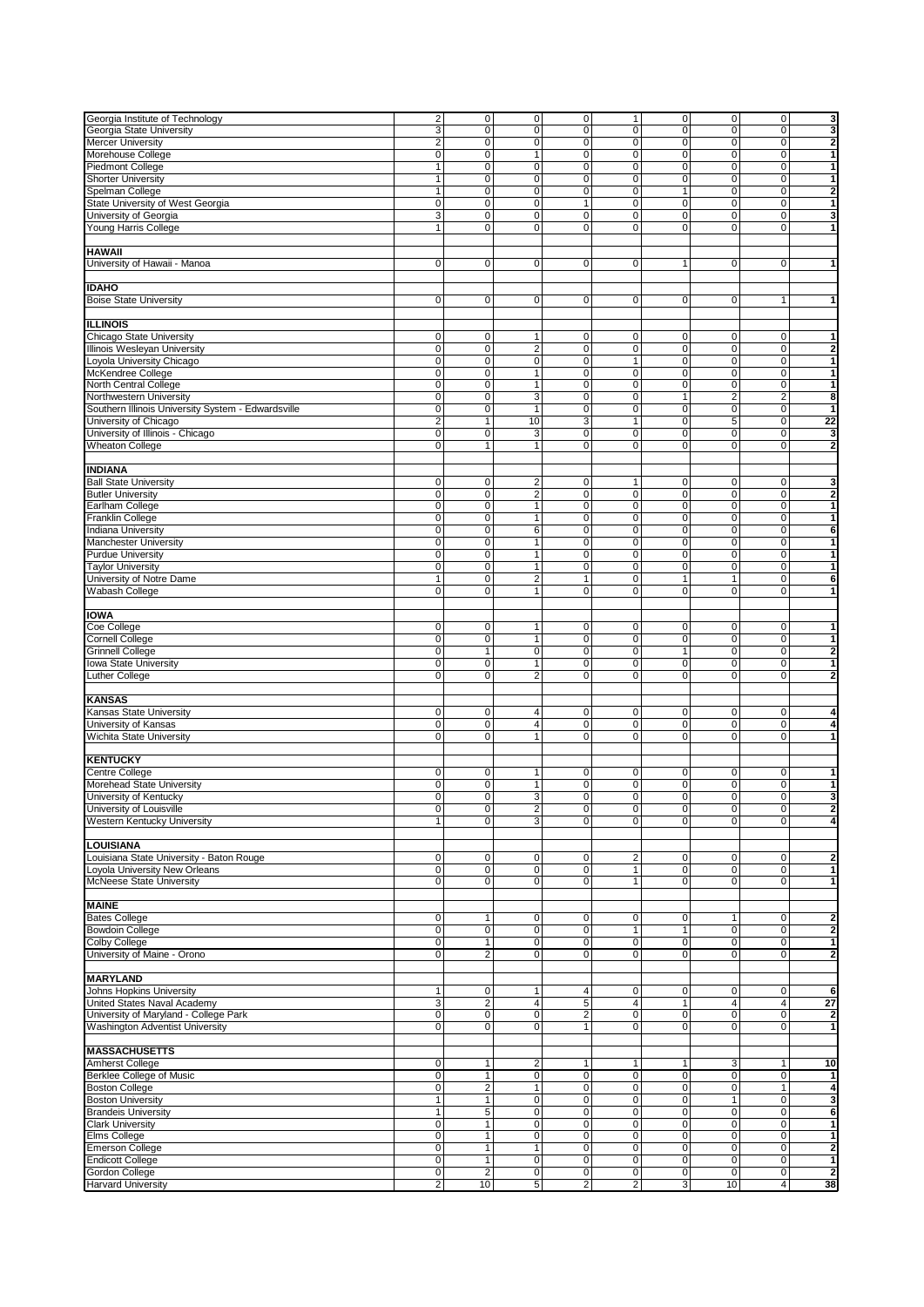| Massachusetts Institute of Technology                             |                                                  |                                           |                                         |                                           |                                  |                                  |                                |                                  |                                         |
|-------------------------------------------------------------------|--------------------------------------------------|-------------------------------------------|-----------------------------------------|-------------------------------------------|----------------------------------|----------------------------------|--------------------------------|----------------------------------|-----------------------------------------|
|                                                                   | 1                                                | $\overline{c}$                            | $\overline{\mathbf{c}}$                 | $\overline{2}$                            | $\sqrt{2}$                       | $\overline{\mathbf{4}}$          | $\overline{2}$                 | 3                                | 18                                      |
| Mount Holyoke College                                             | $\mathbf 0$                                      | $\overline{c}$                            | 0                                       | 0                                         | $\mathbf 0$                      | 0                                | $\mathbf{1}$                   | $\pmb{0}$                        | 3                                       |
| New England Conservatory of Music                                 | $\overline{\mathbf{0}}$                          | $\mathbf 0$                               | 0                                       | $\overline{0}$                            | $\mathbf 0$                      | 1                                | 0                              | $\mathbf 0$                      | 1                                       |
| Northeastern University                                           | $\overline{0}$                                   | $\mathbf{1}$                              | 0                                       | $\mathbf 0$                               | $\mathbf{1}$                     | 1                                | 0                              | $\mathbf 0$                      | 3                                       |
|                                                                   |                                                  |                                           |                                         |                                           |                                  |                                  |                                |                                  |                                         |
| Smith College                                                     | $\overline{\mathbf{0}}$                          | $\overline{0}$                            | $\pmb{0}$                               | $\mathbf 0$                               | $\pmb{0}$                        | 1                                | $\pmb{0}$                      | $\mathbf{1}$                     | $\overline{2}$                          |
| Stonehill College                                                 | 0                                                | $\overline{2}$                            | 0                                       | 0                                         | $\mathbf 0$                      | 0                                | 0                              | $\mathbf 0$                      | $\overline{2}$                          |
| <b>Tufts University</b>                                           | 0                                                | $\mathbf{1}$                              | 0                                       | 0                                         | 1                                | 0                                | $\mathbf{1}$                   | $\mathbf 0$                      | 3                                       |
| University of Massachusetts- Amherst                              | $\overline{0}$                                   | 3                                         | 0                                       | $\overline{0}$                            | $\mathbf 0$                      | 0                                | 0                              | $\mathbf 0$                      | 3                                       |
| University of Massachusetts - Boston                              | $\overline{0}$                                   | $\overline{1}$                            | $\overline{0}$                          | $\overline{0}$                            | $\overline{0}$                   | $\overline{0}$                   | $\overline{0}$                 | $\overline{0}$                   | 1                                       |
|                                                                   |                                                  |                                           |                                         |                                           |                                  |                                  |                                |                                  |                                         |
| Wellesley College                                                 | $\overline{0}$                                   | $\overline{3}$                            | $\mathbf{1}$                            | $\mathbf 0$                               | $\mathbf{1}$                     | 0                                | 0                              | $\mathbf 0$                      | 5                                       |
| Wheaton College                                                   | 0                                                | $\pmb{0}$                                 | 1                                       | 0                                         | $\mathbf 0$                      | 0                                | 0                              | $\mathbf 0$                      | 1                                       |
| Williams College                                                  | $\mathbf{1}$                                     | $\overline{2}$                            | $\overline{2}$                          | $\mathbf{1}$                              | $\mathbf 0$                      | 0                                | $\mathbf{1}$                   | 0                                | 7                                       |
|                                                                   |                                                  |                                           |                                         |                                           |                                  |                                  |                                |                                  |                                         |
|                                                                   |                                                  |                                           |                                         |                                           |                                  |                                  |                                |                                  |                                         |
| <b>MICHIGAN</b>                                                   |                                                  |                                           |                                         |                                           |                                  |                                  |                                |                                  |                                         |
| <b>Grand Valley State University</b>                              | $\pmb{0}$                                        | $\pmb{0}$                                 | 2                                       | 0                                         | $\mathbf 0$                      | 0                                | 0                              | 0                                | $\overline{\mathbf{2}}$                 |
| Hillsdale College                                                 | $\mathsf 0$                                      | $\overline{0}$                            | 1                                       | $\mathbf 0$                               | $\mathbf 0$                      | 0                                | 0                              | $\mathsf 0$                      | 1                                       |
|                                                                   |                                                  |                                           |                                         |                                           |                                  |                                  |                                |                                  |                                         |
| International Academy of Art and Design Detroit                   | 0                                                | $\pmb{0}$                                 | $\mathbf{1}$                            | 0                                         | $\mathbf 0$                      | 0                                | 0                              | $\mathbf 0$                      | 1                                       |
| Kalamazoo College                                                 | $\mathbf 0$                                      | $\pmb{0}$                                 | 1                                       | $\overline{0}$                            | $\mathbf 0$                      | 0                                | 0                              | $\mathsf 0$                      | 1                                       |
| Michigan State University                                         | $\overline{1}$                                   | $\overline{0}$                            | $\overline{2}$                          | 0                                         | $\mathbf 0$                      | 0                                | $\overline{0}$                 | $\overline{0}$                   | 3                                       |
| Rochester College                                                 | $\overline{0}$                                   | $\overline{0}$                            | 1                                       | $\mathbf 0$                               | $\mathbf 0$                      | 0                                | $\pmb{0}$                      | $\pmb{0}$                        | 1                                       |
|                                                                   | 0                                                | $\pmb{0}$                                 | $\mathbf{1}$                            | $\mathbf 0$                               | $\mathbf 0$                      | 0                                | 0                              | $\mathbf 0$                      | 1                                       |
| University of Detroit Mercy                                       |                                                  |                                           |                                         |                                           |                                  |                                  |                                |                                  |                                         |
| University of Michigan - Ann Arbor                                | 0                                                | 0                                         | $\overline{4}$                          | $\mathbf 0$                               | $\mathbf 0$                      | 0                                | 0                              | 0                                | 4                                       |
|                                                                   |                                                  |                                           |                                         |                                           |                                  |                                  |                                |                                  |                                         |
| <b>MINNESOTA</b>                                                  |                                                  |                                           |                                         |                                           |                                  |                                  |                                |                                  |                                         |
|                                                                   |                                                  |                                           |                                         |                                           |                                  |                                  |                                |                                  | 1                                       |
| Carleton College                                                  | 1                                                | 0                                         | 0                                       | 0                                         | $\mathbf 0$                      | 0                                | 0                              | 0                                |                                         |
| Concordia College-Moorhead                                        | 0                                                | $\pmb{0}$                                 | 0                                       | $\mathbf 0$                               | $\mathbf 0$                      | 0                                | 0                              | $\mathbf{1}$                     | 1                                       |
| Gustavus Adolphus College                                         | 0                                                | $\mathbf 0$                               | $\overline{2}$                          | $\mathbf 0$                               | $\mathbf 0$                      | 0                                | 0                              | $\mathbf 0$                      | $\overline{2}$                          |
| Macalester College                                                | 0                                                | $\pmb{0}$                                 | $\mathbf{1}$                            | $\mathbf 0$                               | $\mathbf 0$                      | 0                                | 0                              | $\pmb{0}$                        | 1                                       |
| Saint Mary's University of Minnesota                              | $\overline{0}$                                   | $\pmb{0}$                                 | $\overline{2}$                          | $\mathbf 0$                               | $\mathbf 0$                      | 0                                | 0                              | $\mathbf 0$                      | $\overline{2}$                          |
|                                                                   |                                                  |                                           |                                         |                                           |                                  |                                  |                                |                                  |                                         |
| Saint Olaf College                                                | $\overline{0}$                                   | $\overline{0}$                            | $\overline{3}$                          | $\mathbf 0$                               | $\mathbf 0$                      | 0                                | $\pmb{0}$                      | $\overline{0}$                   | 3                                       |
| <b>St Catherine University</b>                                    | $\mathbf 0$                                      | $\pmb{0}$                                 | 1                                       | 0                                         | $\mathbf 0$                      | 0                                | 0                              | $\pmb{0}$                        | 1                                       |
| University of Minnesota - Morris                                  | 0                                                | 0                                         | $\mathbf{1}$                            | 0                                         | $\mathbf 0$                      | 0                                | 0                              | 0                                | 1                                       |
| University of Minnesota - Twin Cities                             | $\mathbf 0$                                      | $\mathbf 0$                               | $\overline{2}$                          | $\mathbf{O}$                              | $\mathbf 0$                      | $\mathbf 0$                      | $\mathbf 0$                    | $\mathbf 0$                      | $\overline{2}$                          |
|                                                                   |                                                  |                                           |                                         |                                           |                                  |                                  |                                |                                  |                                         |
|                                                                   |                                                  |                                           |                                         |                                           |                                  |                                  |                                |                                  |                                         |
| MISSISSIPPI                                                       |                                                  |                                           |                                         |                                           |                                  |                                  |                                |                                  |                                         |
| Mississippi State University                                      | $\overline{2}$                                   | $\pmb{0}$                                 | 0                                       | 0                                         | 0                                | 0                                | 0                              | 0                                | $\overline{2}$                          |
|                                                                   |                                                  | $\mathbf 0$                               |                                         | 0                                         |                                  |                                  |                                |                                  |                                         |
| <b>Tougaloo College</b>                                           | 1                                                |                                           | 0                                       |                                           | $\mathbf 0$                      | 0                                | 0                              | $\mathbf 0$                      | 1                                       |
| University of Mississippi                                         | 5                                                | $\mathbf 0$                               | 0                                       | $\mathbf{0}$                              | $\mathbf 0$                      | $\overline{0}$                   | $\mathbf 0$                    | $\mathbf 0$                      | 5                                       |
|                                                                   |                                                  |                                           |                                         |                                           |                                  |                                  |                                |                                  |                                         |
| <b>MISSOURI</b>                                                   |                                                  |                                           |                                         |                                           |                                  |                                  |                                |                                  |                                         |
| <b>Truman State University</b>                                    | 0                                                |                                           |                                         |                                           |                                  |                                  | 0                              | $\mathbf 0$                      | 1                                       |
|                                                                   |                                                  | 0                                         |                                         | 0                                         | 0                                | 0                                |                                |                                  |                                         |
| University of Missouri - Columbia                                 | 0                                                | 0                                         | 4                                       | $\mathbf 0$                               | $\mathbf 0$                      | 0                                | 0                              | $\mathbf 0$                      | 4                                       |
| University of Missouri - Kansas City                              | 0                                                | $\mathbf 0$                               | $\mathbf{1}$                            | $\mathbf 0$                               | $\mathbf 0$                      | $\mathbf 0$                      | $\mathbf 0$                    | $\mathbf 0$                      | $\mathbf{1}$                            |
| <b>Washington University in St. Louis</b>                         | 0                                                | 0                                         | $\mathbf{1}$                            | 0                                         | $\mathbf 0$                      | 0                                | 0                              | $\mathbf{1}$                     | $\overline{2}$                          |
|                                                                   |                                                  |                                           |                                         |                                           |                                  |                                  |                                |                                  |                                         |
|                                                                   |                                                  |                                           |                                         |                                           |                                  |                                  |                                |                                  |                                         |
| <b>MONTANA</b>                                                    |                                                  |                                           |                                         |                                           |                                  |                                  |                                |                                  |                                         |
| University of Montana - Missoula                                  | $\mathbf 0$                                      | $\mathbf 0$                               | $\mathbf{1}$                            | $\mathbf 0$                               | $\mathbf 0$                      | 0                                | 0                              | $\overline{2}$                   | 3                                       |
|                                                                   |                                                  |                                           |                                         |                                           |                                  |                                  |                                |                                  |                                         |
| <b>NEBRASKA</b>                                                   |                                                  |                                           |                                         |                                           |                                  |                                  |                                |                                  |                                         |
|                                                                   |                                                  |                                           |                                         |                                           |                                  |                                  |                                |                                  |                                         |
| Hastings College                                                  | $\mathbf 0$                                      |                                           |                                         | 0                                         | $\mathbf 0$                      | 0                                | 0                              | 0                                | 1                                       |
|                                                                   |                                                  | 0                                         | 1                                       |                                           |                                  |                                  |                                |                                  | $\overline{2}$                          |
| University of Nebraska System - Lincoln                           | $\mathbf 0$                                      | $\mathbf 0$                               | $\overline{\mathbf{c}}$                 | $\overline{0}$                            | $\mathbf 0$                      | 0                                | 0                              | 0                                |                                         |
|                                                                   |                                                  |                                           |                                         |                                           |                                  |                                  |                                |                                  |                                         |
|                                                                   |                                                  |                                           |                                         |                                           |                                  |                                  |                                |                                  |                                         |
| <b>NEVADA</b>                                                     |                                                  |                                           |                                         |                                           |                                  |                                  |                                |                                  |                                         |
| University of Nevada-Las Vegas                                    | 0                                                | 0                                         | 0                                       | 0                                         | 0                                | 5                                | 0                              | 0                                | 5                                       |
| University of Nevada-Reno                                         | $\mathbf 0$                                      | $\mathbf 0$                               | 0                                       | 0                                         | $\mathbf 0$                      | 0                                | 0                              | $\mathbf{1}$                     | 1                                       |
|                                                                   |                                                  |                                           |                                         |                                           |                                  |                                  |                                |                                  |                                         |
|                                                                   |                                                  |                                           |                                         |                                           |                                  |                                  |                                |                                  |                                         |
| <b>NEW HAMPSHIRE</b>                                              |                                                  |                                           |                                         |                                           |                                  |                                  |                                |                                  |                                         |
| Dartmouth College                                                 | 0                                                | 4                                         | 3                                       | 2                                         | 1                                | 0                                | 5                              | 2                                | 17                                      |
| Plymouth State College                                            | 0                                                | $\mathbf{1}$                              | 0                                       | 0                                         | $\mathbf 0$                      | 0                                | 0                              | 0                                | 1                                       |
|                                                                   |                                                  |                                           |                                         |                                           |                                  |                                  |                                |                                  |                                         |
|                                                                   |                                                  |                                           |                                         |                                           |                                  |                                  |                                |                                  |                                         |
| <b>NEW JERSEY</b>                                                 |                                                  |                                           |                                         |                                           |                                  |                                  |                                |                                  |                                         |
| Centenary College                                                 | $\mathbf 0$                                      | 0                                         | 0                                       | $\mathbf 0$                               | $\mathbf 0$                      | 0                                | 1                              | 0                                | 1                                       |
| Monmouth University                                               | $\mathsf{O}\xspace$                              | $\pmb{0}$                                 | $\pmb{0}$                               | $\mathbf 0$                               | $\mathbf 0$                      | 0                                | $\mathbf{1}$                   | $\pmb{0}$                        | $\mathbf{1}$                            |
| <b>Princeton University</b>                                       | 2                                                | $\overline{\mathbf{4}}$                   | 6                                       | $\overline{4}$                            | $\mathbf{1}$                     | 5                                | $\overline{7}$                 | 6                                | 35                                      |
| <b>Rider University</b>                                           | $\overline{\mathbf{0}}$                          | $\overline{\mathbf{0}}$                   | 0                                       | $\mathbf 0$                               | $\overline{0}$                   | 0                                | $\mathbf{1}$                   | 0                                | $\mathbf{1}$                            |
|                                                                   |                                                  |                                           |                                         |                                           |                                  |                                  |                                |                                  |                                         |
| Rutgers University - New Brunswick                                | $\overline{0}$                                   | $\mathbf{1}$                              | 0                                       | $\mathbf 0$                               | $\mathbf{1}$                     | 0                                | 4                              | 0                                | 6                                       |
|                                                                   |                                                  |                                           |                                         |                                           |                                  |                                  |                                |                                  |                                         |
| <b>NEW MEXICO</b>                                                 |                                                  |                                           |                                         |                                           |                                  |                                  |                                |                                  |                                         |
|                                                                   | $\pmb{0}$                                        | 0                                         | 0                                       | $\mathbf 0$                               | $\sqrt{2}$                       | 0                                | $\overline{0}$                 | 0                                | $\overline{\mathbf{2}}$                 |
| New Mexico State University                                       |                                                  | $\overline{\mathbf{0}}$                   | 0                                       | $\mathbf{0}$                              | 2                                | 0                                | $\overline{0}$                 | 0                                | $\overline{2}$                          |
| St. John's College - Santa Fe                                     | $\overline{\mathbf{0}}$                          |                                           |                                         |                                           |                                  |                                  |                                |                                  |                                         |
| University of New Mexico                                          | $\mathbf 0$                                      | $\pmb{0}$                                 | 0                                       | $\overline{0}$                            | 3                                | 0                                | 0                              | 0                                | 3                                       |
|                                                                   |                                                  |                                           |                                         |                                           |                                  |                                  |                                |                                  |                                         |
| <b>NEW YORK</b>                                                   |                                                  |                                           |                                         |                                           |                                  |                                  |                                |                                  |                                         |
|                                                                   | $\pmb{0}$                                        | 1                                         | 0                                       | 0                                         | $\pmb{0}$                        | 0                                | 4                              | 0                                | 5                                       |
| <b>Barnard College</b>                                            |                                                  |                                           |                                         |                                           |                                  |                                  |                                |                                  |                                         |
| Canisius College                                                  | $\overline{\mathbf{0}}$                          | $\overline{0}$                            | 0                                       | $\mathbf 0$                               | $\pmb{0}$                        | 0                                | $\mathbf{1}$                   | 0                                | 1                                       |
| City University of New York - Baruch College                      | $\overline{\mathbf{0}}$                          | 0                                         | 0                                       | $\overline{0}$                            | $\mathbf 0$                      | 0                                | $\overline{\mathbf{c}}$        | $\pmb{0}$                        | $\overline{\mathbf{2}}$                 |
| City University of New York - College of Staten Island            | $\overline{0}$                                   | $\pmb{0}$                                 | 0                                       | $\mathbf 0$                               | $\mathbf 0$                      | 0                                | $\overline{2}$                 | $\pmb{0}$                        | $\overline{2}$                          |
|                                                                   | $\overline{\mathsf{o}}$                          | $\overline{\text{o}}$                     | $\pmb{0}$                               | $\overline{0}$                            | $\overline{0}$                   | $\overline{0}$                   |                                | $\overline{0}$                   | $\overline{2}$                          |
| City University of New York - Hunter College                      |                                                  |                                           |                                         |                                           |                                  |                                  | $\overline{2}$                 |                                  |                                         |
| City University of New York - New York City College of Technology | $\mathsf 0$                                      | $\pmb{0}$                                 | 0                                       | $\mathbf 0$                               | $\mathbf 0$                      | 0                                | $\mathbf{1}$                   | $\pmb{0}$                        | $\mathbf{1}$                            |
| Columbia University                                               | $\mathbf{1}$                                     | $\mathbf{1}$                              | $\overline{\mathbf{c}}$                 | 3                                         | $\overline{0}$                   | 2                                | 10                             | $\overline{2}$                   | 21                                      |
| <b>Cornell University</b>                                         | 0                                                | 0                                         | 1                                       | $\mathbf 0$                               | $\mathbf{1}$                     | 0                                | 3                              | $\overline{2}$                   | 7                                       |
| Fordham University                                                | $\overline{0}$                                   | $\pmb{0}$                                 | 0                                       | $\mathbf 0$                               | $\mathbf 0$                      | 0                                | $\overline{2}$                 | $\mathbf 0$                      | $\overline{\mathbf{2}}$                 |
|                                                                   |                                                  |                                           |                                         |                                           |                                  |                                  |                                |                                  |                                         |
| Hobart and William Smith Colleges                                 | $\mathbf 0$                                      | $\mathbf{1}$                              | 0                                       | $\overline{0}$                            | $\overline{0}$                   | 0                                | $\overline{0}$                 | $\mathsf 0$                      | 1                                       |
| Iona College                                                      | $\mathsf{O}\xspace$                              | $\pmb{0}$                                 | 0                                       | 1                                         | $\pmb{0}$                        | 0                                | $\mathbf{1}$                   | $\mathsf 0$                      | $\overline{\mathbf{2}}$                 |
| Manhattan College                                                 | $\mathsf 0$                                      | $\pmb{0}$                                 | 0                                       | $\mathbf 0$                               | $\pmb{0}$                        | 0                                | $\mathbf{1}$                   | $\mathbf 0$                      | 1                                       |
| Mount Saint Mary College                                          | $\overline{\mathbf{0}}$                          | $\pmb{0}$                                 | 0                                       | $\mathbf 0$                               | $\mathbf 0$                      | 0                                | $\mathbf{1}$                   | $\mathsf 0$                      | 1                                       |
|                                                                   |                                                  |                                           |                                         |                                           |                                  |                                  |                                |                                  |                                         |
| New York University                                               | $\overline{\mathbf{0}}$                          | 0                                         | 0                                       | $\overline{0}$                            | $\pmb{0}$                        | 0                                | 3                              | $\mathbf{1}$                     | 4                                       |
| Niagara University<br>Saint John's University                     | $\overline{\text{o}}$<br>$\overline{\mathbf{0}}$ | $\overline{\mathbf{0}}$<br>$\overline{0}$ | $\overline{\text{o}}$<br>$\overline{1}$ | $\overline{\mathbf{0}}$<br>$\overline{0}$ | $\overline{0}$<br>$\overline{1}$ | $\overline{0}$<br>$\overline{0}$ | $\mathbf{1}$<br>$\overline{0}$ | $\overline{0}$<br>$\overline{0}$ | $\mathbf{1}$<br>$\overline{\mathbf{2}}$ |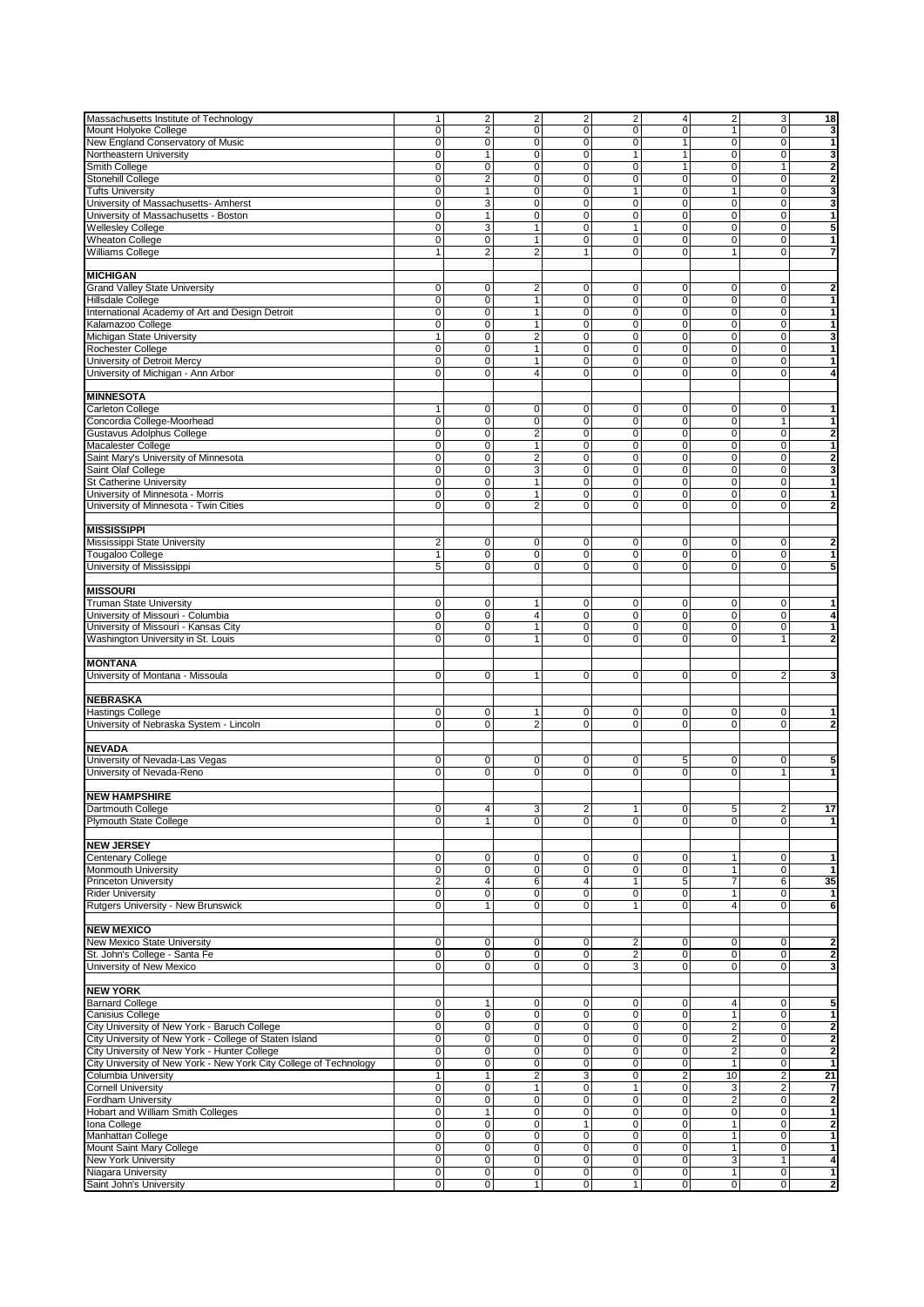| Skidmore College                           | $\mathbf 0$             | $\mathbf 0$      | $\mathbf 0$             | 1              | $\mathbf 0$    | $\overline{0}$ | $\mathsf 0$             | $\mathbf 0$    | 1                       |
|--------------------------------------------|-------------------------|------------------|-------------------------|----------------|----------------|----------------|-------------------------|----------------|-------------------------|
| State University of New York - Binghamton  | 0                       | 0                | 0                       | 0              | 0              | $\mathbf 0$    | 1                       | 0              | 1                       |
|                                            |                         |                  |                         |                |                |                |                         |                |                         |
| State University of New York - Buffalo     | $\overline{0}$          | $\overline{0}$   | 0                       | $\mathbf{O}$   | $\mathbf 0$    | $\mathbf 0$    | $\overline{2}$          | $\mathbf 0$    | $\overline{2}$          |
| State University of New York - Stony Brook | $\overline{0}$          | $\overline{0}$   | $\overline{0}$          | 0              | $\mathbf 0$    | 0              | $\overline{2}$          | 0              | $\overline{\mathbf{2}}$ |
| St. Bonaventure University                 | 0                       | $\pmb{0}$        | $\mathbf{1}$            | $\mathbf 0$    | $\mathbf 0$    | $\mathbf 0$    | 0                       | $\mathbf 0$    | 1                       |
|                                            |                         |                  |                         |                |                |                |                         |                |                         |
| St. Lawrence University                    | 0                       | $\mathbf 0$      | 0                       | $\mathbf{O}$   | $\mathbf 0$    | $\mathbf 0$    | $\mathbf{1}$            | $\mathbf 0$    | $\mathbf{1}$            |
| <b>Syracuse University</b>                 | 0                       | $\pmb{0}$        | 0                       | 0              | $\mathbf 0$    | 0              | 3                       | 0              | 3                       |
| <b>United States Military Academy</b>      | $\mathbf{1}$            | $\mathbf{1}$     | $\overline{2}$          | $\overline{2}$ | $\overline{2}$ | $\mathbf{1}$   | $\overline{2}$          | $\overline{2}$ | 13                      |
|                                            |                         |                  |                         |                |                |                |                         |                |                         |
| University of Rochester                    | $\overline{0}$          | $\overline{0}$   | 0                       | 0              | $\mathbf 0$    | $\mathbf 0$    | $\mathbf{1}$            | 0              | 1                       |
| Yeshiva University                         | $\mathbf 0$             | $\mathbf 0$      | 0                       | 0              | $\mathbf 0$    | $\mathbf 0$    | $\overline{2}$          | $\mathbf 0$    | $\overline{2}$          |
|                                            |                         |                  |                         |                |                |                |                         |                |                         |
|                                            |                         |                  |                         |                |                |                |                         |                |                         |
| <b>NORTH CAROLINA</b>                      |                         |                  |                         |                |                |                |                         |                |                         |
| Davidson College                           | $\overline{\mathbf{c}}$ | $\mathbf 0$      | 0                       | $\overline{0}$ | $\mathbf 0$    | 0              | 0                       | $\mathbf 0$    | $\overline{2}$          |
|                                            |                         |                  |                         |                |                |                |                         |                |                         |
| <b>Duke University</b>                     | 5                       | $\overline{0}$   | 2                       | 2              | 1              | 0              | 0                       | 0              | 10                      |
| <b>Elon University</b>                     | 3                       | $\pmb{0}$        | 0                       | $\mathbf{1}$   | $\mathbf{1}$   | 0              | 0                       | $\mathbf 0$    | 5                       |
| North Carolina A&T State University        | $\overline{0}$          | $\mathbf 0$      | 0                       | $\mathbf{1}$   | $\mathbf 0$    | $\mathbf 0$    | 0                       | $\mathbf 0$    | 1                       |
|                                            |                         |                  |                         |                |                |                |                         |                |                         |
| North Carolina School of the Arts          | $\mathbf{1}$            | $\mathbf 0$      | 0                       | 0              | $\mathbf 0$    | $\mathbf 0$    | $\mathbf 0$             | $\mathbf 0$    | 1                       |
| North Carolina State University            | $\mathbf{1}$            | $\overline{0}$   | 0                       | 0              | $\overline{0}$ | 0              | $\pmb{0}$               | $\mathbf 0$    | 1                       |
|                                            |                         |                  |                         |                |                |                |                         |                |                         |
| Salem College                              | 1                       | $\pmb{0}$        | 0                       | 0              | $\mathbf 0$    | $\mathbf 0$    | 0                       | 0              | 1                       |
| University of North Carolina - Asheville   | $\overline{2}$          | $\pmb{0}$        | 0                       | 0              | $\mathbf 0$    | 0              | 0                       | $\mathbf 0$    | $\overline{2}$          |
| University of North Carolina - Chapel Hill | 4                       | $\overline{0}$   | $\mathbf{1}$            | $\mathbf 0$    | $\mathbf{1}$   | 0              | 0                       | $\mathbf 0$    | 6                       |
|                                            |                         |                  |                         |                |                |                |                         |                |                         |
| University of North Carolina - Charlotte   | $\mathbf{1}$            | $\mathbf 0$      | 0                       | 0              | $\mathbf 0$    | $\mathbf 0$    | $\mathbf 0$             | 0              | 1                       |
| <b>Wake Forest University</b>              | $\overline{4}$          | $\mathbf 0$      | $\mathbf{1}$            | $\mathbf{O}$   | $\mathbf 0$    | $\mathbf 0$    | 0                       | $\mathbf 0$    | 5                       |
|                                            |                         |                  |                         |                |                |                |                         |                |                         |
|                                            |                         |                  |                         |                |                |                |                         |                |                         |
| OHIO                                       |                         |                  |                         |                |                |                |                         |                |                         |
| Cleveland Institute of Music               | 0                       | 0                | 2                       | 0              | 0              | 0              | 0                       | 0              | $\overline{\mathbf{2}}$ |
|                                            | $\mathbf 0$             | $\mathbf 0$      |                         | 1              |                |                | 1                       |                |                         |
| <b>Denison University</b>                  |                         |                  | 1                       |                | $\mathbf 0$    | $\mathbf 0$    |                         | $\mathbf 0$    | 3                       |
| Kent State University                      | $\overline{0}$          | $\overline{0}$   | $\mathbf{1}$            | 0              | $\overline{0}$ | 0              | $\mathbf 0$             | $\mathbf 0$    | $\mathbf{1}$            |
| Kenyon College                             | 0                       | $\mathbf{1}$     | 0                       | $\mathbf 0$    | $\mathbf 0$    | $\mathbf 0$    | 0                       | 0              | 1                       |
|                                            |                         |                  |                         |                |                |                |                         |                |                         |
| Malone College                             | 0                       | $\pmb{0}$        | $\mathbf{1}$            | $\mathbf{O}$   | $\mathbf 0$    | 0              | 0                       | $\mathbf 0$    | $\mathbf{1}$            |
| Oberlin College                            | 0                       | $\pmb{0}$        | $\overline{\mathbf{c}}$ | $\mathbf 0$    | $\mathbf 0$    | 0              | $\mathbf{1}$            | $\mathbf 0$    | 3                       |
|                                            | 0                       | $\overline{0}$   | 3                       | $\overline{0}$ | $\overline{0}$ | $\mathbf 0$    |                         | $\mathbf 0$    |                         |
| Ohio State University System               |                         |                  |                         |                |                |                | $\mathbf 0$             |                | 3                       |
| University of Cincinnati                   | 0                       | $\mathbf 0$      | $\mathbf{1}$            | $\mathbf 0$    | $\mathbf 0$    | $\mathbf 0$    | 0                       | $\mathbf 0$    | 1                       |
| Wittenberg University                      | $\mathbf 0$             | $\pmb{0}$        | 1                       | 0              | 0              | 0              | 0                       | 0              | 1                       |
|                                            |                         |                  |                         |                |                |                |                         |                |                         |
| Youngstown State University                | $\mathbf 0$             | 0                | $\overline{\mathbf{c}}$ | 0              | $\mathbf 0$    | $\mathbf 0$    | $\mathbf{1}$            | $\mathbf 0$    | 3                       |
|                                            |                         |                  |                         |                |                |                |                         |                |                         |
| <b>OKLAHOMA</b>                            |                         |                  |                         |                |                |                |                         |                |                         |
|                                            |                         |                  |                         |                |                |                |                         |                |                         |
| Oklahoma City University                   | 0                       | $\pmb{0}$        | 0                       | 0              | $\mathbf{1}$   | 0              | 0                       | 0              | 1                       |
| <b>Oral Roberts University</b>             | $\mathbf 0$             | $\pmb{0}$        | 0                       | 0              | 1              | 0              | 0                       | 0              | 1                       |
|                                            |                         |                  |                         |                |                |                |                         |                |                         |
| University of Oklahoma                     | 0                       | $\pmb{0}$        | 0                       | 0              | 4              | $\mathbf 0$    | 0                       | $\mathbf 0$    | 4                       |
| University of Tulsa                        | 0                       | 0                | 0                       | 0              | 3              | $\mathbf 0$    | 0                       | $\mathbf 0$    | 3                       |
|                                            |                         |                  |                         |                |                |                |                         |                |                         |
|                                            |                         |                  |                         |                |                |                |                         |                |                         |
| <b>OREGON</b>                              |                         |                  |                         |                |                |                |                         |                |                         |
| Corban University                          | 0                       | $\pmb{0}$        | 0                       | 0              | 0              | 0              | 0                       | 1              | 1                       |
| Pacific University                         | 0                       | 0                | 0                       | 0              | $\mathbf 0$    | 0              | 0                       | $\mathbf{1}$   | 1                       |
|                                            |                         |                  |                         |                |                |                |                         |                |                         |
| Portland State University                  | $\overline{0}$          | $\mathbf 0$      | 0                       | $\mathbf{O}$   | $\mathbf 0$    | $\mathbf 0$    | 0                       | $\mathbf{1}$   | $\mathbf{1}$            |
| University of Oregon                       | $\overline{0}$          | $\mathbf 0$      | 0                       | 0              | $\mathbf 0$    | $\mathbf 0$    | 0                       | 3              | 3                       |
|                                            |                         |                  |                         |                |                |                |                         |                |                         |
| University of Portland                     | $\mathbf 0$             | $\mathbf 0$      | 0                       | 0              | $\mathbf 0$    | $\mathbf 0$    | 0                       | 3              | 3                       |
|                                            |                         |                  |                         |                |                |                |                         |                |                         |
| PENNSYLVANIA                               |                         |                  |                         |                |                |                |                         |                |                         |
|                                            |                         |                  |                         |                |                |                |                         |                |                         |
| Carnegie Mellon University                 | 0                       | $\pmb{0}$        | 1                       | 0              | 0              | 0              | 0                       | 0              | 1                       |
| <b>Drexel University</b>                   | $\overline{0}$          | $\overline{0}$   | 0                       | 0              | $\overline{0}$ | $\mathbf 0$    | $\mathbf{1}$            | $\overline{0}$ | 1                       |
|                                            | $\pmb{0}$               | $\mathbf 0$      | 0                       | 0              | $\mathbf 0$    | $\mathbf 0$    | $\mathbf{1}$            | $\mathbf 0$    | $\mathbf{1}$            |
| <b>Duquesne University</b>                 |                         |                  |                         |                |                |                |                         |                |                         |
| Franklin & Marshall College                | 0                       | 1                | 0                       | 1              | 0              | 0              | 3                       | 0              | 5                       |
| Gettysburg College                         | 0                       | 0                | 0                       | 0              | $\mathbf 0$    | 0              | $\overline{\mathbf{c}}$ | $\mathbf 0$    | $\overline{\mathbf{2}}$ |
|                                            |                         |                  |                         |                |                |                |                         |                |                         |
| Lafayette College                          | 0                       | $\mathbf 0$      | 0                       | $\mathbf{O}$   | $\mathbf 0$    | $\mathbf 0$    | $\overline{3}$          | 0              | 3                       |
| Lehigh University                          | 0                       | $\pmb{0}$        | 0                       | 0              | $\mathbf{1}$   | 0              | 0                       | 0              | 1                       |
| Mercyhurst University                      | 0                       | 0                | 0                       | 0              | 0              | 0              | 1                       | 0              | 1                       |
|                                            |                         |                  |                         |                |                |                |                         |                |                         |
| Moravian College                           | 0                       | 0                | 0                       | $\overline{0}$ | $\mathbf 0$    | 0              | 1                       | 0              | 1                       |
| Pennsylvania State University              | $\mathbf 0$             | 0                | 0                       | 1              | $\mathbf 0$    | 0              | $\overline{2}$          | 0              | 3                       |
| Saint Joseph's University                  | $\overline{0}$          | $\overline{0}$   | 0                       | $\overline{0}$ | $\mathbf 0$    | 0              | 1                       | $\mathbf 0$    | 1                       |
|                                            |                         |                  |                         |                |                |                |                         |                |                         |
| Seton Hill College                         | $\overline{0}$          | $\overline{0}$   | 0                       | $\overline{0}$ | $\overline{0}$ | $\mathbf 0$    | $\overline{1}$          | $\overline{0}$ | 1                       |
| Susquehanna University                     | $\mathbf 0$             | $\mathbf 0$      | 0                       | 0              | $\mathbf 0$    | 0              | 3                       | $\mathbf 0$    | 3                       |
| Swarthmore College                         | 0                       | $\mathbf{1}$     | $\mathbf{1}$            | $\overline{0}$ | $\mathbf 0$    | 1              | $\mathbf 2$             | $\mathbf 0$    | 5                       |
|                                            |                         |                  |                         |                |                |                |                         |                |                         |
| <b>Temple University</b>                   | $\pmb{0}$               | 0                | $\mathbf{1}$            | $\overline{0}$ | $\pmb{0}$      | 0              | $\mathbf{1}$            | 0              | $\overline{2}$          |
| University of Pennsylvania                 | 1                       | 3                | 0                       | 5 <sub>5</sub> | $\mathbf{1}$   | 5              | 6                       | 0              | 21                      |
| University of Pittsburgh                   | $\overline{0}$          | $\overline{0}$   | 0                       | $\overline{2}$ | $\mathbf 0$    | 0              | $\overline{2}$          | $\mathbf 0$    | 4                       |
|                                            |                         |                  |                         |                |                |                |                         |                |                         |
| University of the Arts                     | $\mathbf 0$             | $\boldsymbol{0}$ | 0                       | $\mathbf 0$    | $\pmb{0}$      | 0              | $\mathbf{1}$            | $\mathbf 0$    | 1                       |
| Villanova University                       | 0                       | $\mathbf{1}$     | 0                       | $\overline{0}$ | $\mathbf 0$    | 0              | 3                       | 0              | 4                       |
| Washington and Jefferson College           | 0                       | $\mathbf 0$      | 0                       | 0              | $\mathbf 0$    | 0              | 1                       | 0              | 1                       |
|                                            |                         |                  |                         |                |                |                |                         |                |                         |
|                                            |                         |                  |                         |                |                |                |                         |                |                         |
| <b>RHODE ISLAND</b>                        |                         |                  |                         |                |                |                |                         |                |                         |
| <b>Brown University</b>                    |                         |                  |                         | 0              | $\mathbf{1}$   | 0              |                         |                | 12                      |
|                                            | 0                       | 5                | 3                       |                |                |                | 1                       | 2              |                         |
| Providence College                         | $\mathsf 0$             | $\mathbf{1}$     | 0                       | $\overline{0}$ | $\mathbf 0$    | 0              | 0                       | $\mathbf 0$    | 1                       |
| Rhode Island School of Design              | $\mathbf 0$             | $\pmb{0}$        | 0                       | $\overline{0}$ | $\mathbf{1}$   | 0              | 0                       | 0              | 1                       |
|                                            |                         |                  |                         |                |                |                |                         |                |                         |
|                                            |                         |                  |                         |                |                |                |                         |                |                         |
| <b>SOUTH CAROLINA</b>                      |                         |                  |                         |                |                |                |                         |                |                         |
| <b>Claflin University</b>                  | 2                       | 0                | 0                       | 0              | 0              | 0              | 0                       | 0              | $\overline{2}$          |
|                                            |                         |                  |                         |                |                |                |                         |                |                         |
| <b>Clemson University</b>                  | $\overline{2}$          | $\mathbf 0$      | 0                       | $\overline{0}$ | $\mathbf 0$    | 0              | 0                       | 0              | $\overline{\mathbf{2}}$ |
| Converse College                           | $\overline{\mathbf{c}}$ | $\pmb{0}$        | 0                       | $\overline{0}$ | 0              | 0              | 0                       | 0              | $\overline{2}$          |
| <b>Furman University</b>                   | 1                       | $\overline{0}$   | 0                       | $\overline{0}$ | $\mathbf 0$    | 0              | 0                       | $\mathbf 0$    | 1                       |
|                                            |                         |                  |                         |                |                |                |                         |                |                         |
| <b>Lander University</b>                   | $\overline{1}$          | $\overline{0}$   | 0                       | $\mathbf{O}$   | $\mathbf{0}$   | $\mathbf 0$    | 0                       | $\overline{0}$ | 1                       |
| University of South Carolina - Columbia    | $\overline{1}$          | $\overline{0}$   | 0                       | $\overline{0}$ | $\mathbf 0$    | 0              | 0                       | $\mathbf 0$    | $\mathbf{1}$            |
|                                            |                         |                  |                         |                |                |                |                         |                |                         |
| <b>Winthrop University</b>                 | 1                       | $\pmb{0}$        | 0                       | $\mathbf 0$    | $\mathbf 0$    | 0              | 0                       | $\mathbf 0$    | 1                       |
| <b>Wofford College</b>                     | $\mathbf{1}$            | 0                | 0                       | $\mathbf{O}$   | $\mathbf 0$    | $\mathbf 0$    | 0                       | 0              | 1                       |
|                                            |                         |                  |                         |                |                |                |                         |                |                         |
|                                            |                         |                  |                         |                |                |                |                         |                |                         |
| <b>SOUTH DAKOTA</b>                        |                         |                  |                         |                |                |                |                         |                |                         |
| University of South Dakota                 | $\pmb{0}$               | $\pmb{0}$        | 1                       | $\mathbf 0$    | $\mathbf 0$    | 0              | 0                       | 0              | 1                       |
|                                            |                         |                  |                         |                |                |                |                         |                |                         |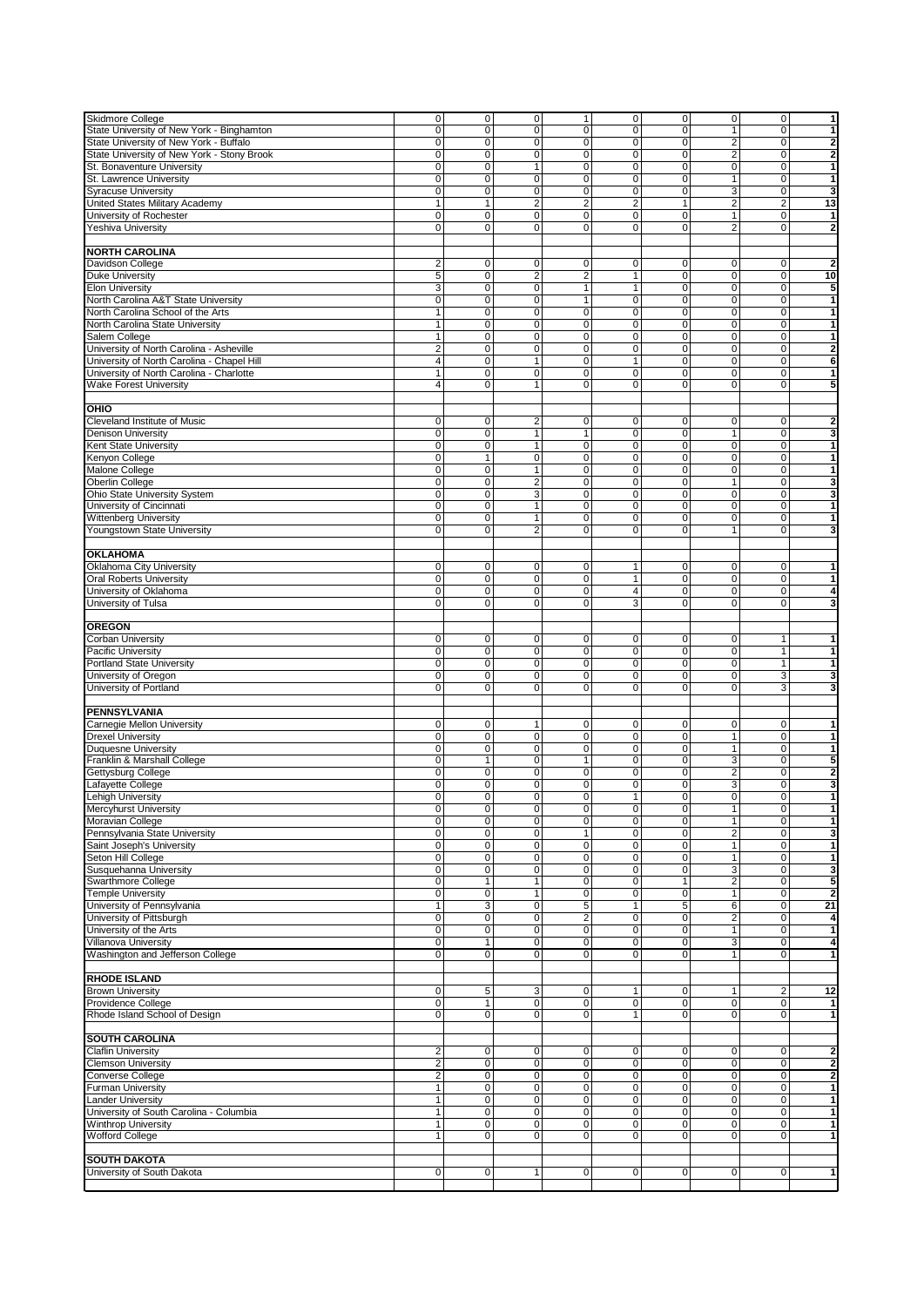| <b>TENNESSEE</b>                                          |                            |                     |                             |                                |                  |                                  |                             |                         |                |
|-----------------------------------------------------------|----------------------------|---------------------|-----------------------------|--------------------------------|------------------|----------------------------------|-----------------------------|-------------------------|----------------|
| <b>Bryan College</b>                                      | $\mathbf{1}$               | $\mathbf{0}$        | $\mathbf 0$                 | $\mathbf 0$                    | $\mathbf 0$      | $\overline{0}$                   | $\overline{0}$              | $\mathbf 0$             |                |
| Middle Tennessee State University                         | 1                          | $\mathbf{0}$        | $\overline{0}$              | 0                              | $\mathbf{0}$     | $\overline{0}$                   | 0                           | $\Omega$                |                |
| University of Tennessee - Knoxville                       | 5                          | $\mathbf{0}$        | $\pmb{0}$                   | 0                              | $\mathbf 0$      | $\overline{0}$                   | 0                           | $\Omega$                |                |
| University of the South                                   | $\mathbf{1}$               | $\mathbf{0}$        | $\overline{0}$              | 0                              | $\mathbf 0$      | $\overline{0}$                   | $\overline{0}$              | $\mathbf 0$             |                |
| Vanderbilt University                                     | 1                          | $\Omega$            | 0                           | $\mathbf 0$                    | $\Omega$         | $\overline{0}$                   | $\mathbf 0$                 | $\Omega$                |                |
| <b>TEXAS</b>                                              |                            |                     |                             |                                |                  |                                  |                             |                         |                |
| <b>Baylor University</b>                                  | 0                          | 0                   | $\mathbf{1}$                | 1                              | 2                | $\mathbf 0$                      | 0                           | $\mathbf 0$             |                |
| <b>Rice University</b>                                    | $\pmb{0}$                  | $\mathbf{0}$        | $\overline{0}$              | $\mathbf{1}$                   | 4                | $\overline{0}$                   | $\mathbf{1}$                | 1                       |                |
| Southern Methodist University                             | $\mathbf 0$                | $\overline{0}$      | $\overline{0}$              | $\mathbf 0$                    | $\overline{1}$   | $\mathsf{O}\xspace$              | $\overline{0}$              | $\mathbf 0$             |                |
| Southwestern Assemblies of God University                 | $\mathbf 0$                | $\pmb{0}$           | $\pmb{0}$                   | 0                              | $\mathbf{1}$     | $\overline{0}$                   | 0                           | $\mathbf 0$             |                |
| St. Edward's University                                   | 0                          | $\mathbf 0$         | 0                           | 0                              | $\overline{4}$   | $\mathbf 0$                      | 0                           | $\mathbf 0$             |                |
| Texas A&M University - College Station                    | $\mathbf 0$                | 0                   | $\overline{c}$              | 0                              | $\overline{7}$   | $\overline{0}$                   | 0                           | 0                       | 9              |
| Texas State University-San Marcos                         | $\mathbf 0$                | $\mathbf 0$         | $\overline{0}$              | 0                              | 1                | $\overline{0}$                   | $\overline{0}$              | $\mathbf 0$             |                |
| <b>Texas Tech University</b><br><b>Trinity University</b> | $\mathbf 0$<br>$\mathbf 0$ | $\overline{0}$<br>0 | $\overline{0}$<br>$\pmb{0}$ | $\overline{0}$<br>$\mathbf 0$  | 1<br>1           | $\mathsf 0$<br>$\mathbf 0$       | $\overline{0}$<br>$\pmb{0}$ | $\Omega$<br>$\mathbf 0$ |                |
| University of Dallas                                      | 0                          | 0                   | 0                           | 0                              | 1                | $\mathbf 0$                      | 0                           | 1                       | 2              |
| University of Houston - main campus                       | $\mathbf 0$                | 0                   | 0                           | 0                              | $\overline{2}$   | $\mathbf 0$                      | 0                           | 0                       | $\overline{2}$ |
| University of North Texas                                 | $\mathbf 0$                | $\mathbf{0}$        | $\overline{0}$              | 0                              | 1                | $\overline{0}$                   | $\overline{0}$              | $\mathbf 0$             |                |
| University of Texas - Arlington                           | $\mathbf 0$                | $\overline{0}$      | $\overline{0}$              | $\overline{0}$                 | 1                | $\mathsf 0$                      | $\overline{0}$              | 0                       | 1              |
| University of Texas - Austin                              | $\mathbf 0$                | $\pmb{0}$           | $\pmb{0}$                   | $\mathbf 0$                    | 6                | $\mathbf 0$                      | $\pmb{0}$                   | $\mathbf 0$             | 6              |
| University of Texas - Dallas                              | 0                          | 0                   | 0                           | 0                              | 2                | $\overline{0}$                   | 0                           | 0                       |                |
| University of Texas - San Antonio                         | $\mathbf 0$                | $\mathbf{0}$        | $\mathbf 0$                 | $\mathbf 0$                    | 2                | $\overline{0}$                   | 0                           | $\Omega$                | $\overline{2}$ |
|                                                           |                            |                     |                             |                                |                  |                                  |                             |                         |                |
| <b>UTAH</b>                                               |                            |                     |                             |                                |                  |                                  |                             |                         |                |
| <b>Brigham Young University</b><br>University of Utah     | 0<br>0                     | 0<br>0              | 0<br>0                      | 0<br>0                         | $\mathbf 0$<br>0 | $\mathbf{1}$<br>$\overline{2}$   | 0<br>0                      | $\mathbf 0$<br>$\Omega$ |                |
|                                                           |                            |                     |                             |                                |                  |                                  |                             |                         |                |
| <b>VERMONT</b>                                            |                            |                     |                             |                                |                  |                                  |                             |                         |                |
| <b>Bennington College</b>                                 | 0                          | 1                   | $\pmb{0}$                   | $\mathbf 0$                    | 0                | $\overline{0}$                   | 0                           | 0                       |                |
| Middlebury College                                        | $\pmb{0}$                  | 1                   | $\mathsf 0$                 | $\mathbf 0$                    | 0                | $\mathsf 0$                      | $\mathbf 0$                 | $\mathbf 0$             |                |
| Saint Michael's College                                   | $\mathbf 0$                | 1                   | $\pmb{0}$                   | 0                              | 0                | $\overline{0}$                   | 0                           | $\Omega$                |                |
| University of Vermont                                     | $\mathbf 0$                | 1                   | $\pmb{0}$                   | 0                              | 0                | $\overline{0}$                   | $\overline{0}$              | $\Omega$                |                |
|                                                           |                            |                     |                             |                                |                  |                                  |                             |                         |                |
| <b>VIRGINIA</b>                                           |                            |                     |                             |                                |                  |                                  |                             |                         |                |
| Christopher Newport University                            | 0                          | $\mathbf 0$         | $\mathbf 0$                 | $\mathbf{1}$                   | 0                | $\overline{0}$                   | 0                           | $\mathbf 0$             |                |
| College of William and Mary<br>George Mason University    | $\mathbf 0$<br>$\mathbf 0$ | 0<br>$\mathbf{0}$   | $\pmb{0}$<br>$\pmb{0}$      | $\overline{2}$<br>$\mathbf{1}$ | 0<br>$\mathbf 0$ | $\overline{0}$<br>$\overline{0}$ | 0<br>0                      | 0<br>$\mathbf 0$        |                |
| Hampden-Sydney College                                    | $\mathbf 0$                | $\mathbf{0}$        | $\overline{0}$              | $\mathbf{1}$                   | 0                | $\overline{0}$                   | $\overline{0}$              | $\Omega$                |                |
| <b>Hampton University</b>                                 | $\mathbf 0$                | $\overline{0}$      | $\overline{0}$              | $\overline{1}$                 | 1                | $\overline{0}$                   | $\overline{0}$              | $\mathbf 0$             | $\overline{2}$ |
| <b>Liberty University</b>                                 | $\mathbf 0$                | $\pmb{0}$           | $\pmb{0}$                   | $\mathbf 0$                    | $\mathbf 0$      | $\mathbf{1}$                     | 0                           | $\mathbf 0$             |                |
| University of Richmond                                    | $\mathbf 0$                | 0                   | $\pmb{0}$                   | $\mathbf 2$                    | 0                | $\overline{0}$                   | 0                           | $\mathbf 0$             | 2              |
| University of Virginia                                    | $\mathbf{1}$               | $\mathbf 0$         | $\mathbf 0$                 | $\overline{\mathbf{c}}$        | 0                | $\overline{0}$                   | $\overline{\mathbf{c}}$     | 0                       | 5              |
| Virginia Military Institute                               | $\mathbf 0$                | $\mathbf 0$         | $\overline{0}$              | $\mathbf{1}$                   | $\mathbf{0}$     | $\overline{0}$                   | $\overline{0}$              | $\mathbf 0$             |                |
| Virginia Polytechnic Institute and State University       | 1                          | $\mathbf 0$         | $\overline{0}$              | $\overline{3}$                 | 0                | $\overline{0}$                   | $\overline{0}$              | $\Omega$                |                |
| Virginia State University                                 | $\overline{0}$             | 0                   | $\overline{0}$              | $\mathbf{1}$                   | 0                | $\mathsf 0$                      | $\overline{0}$              | $\mathbf 0$             |                |
| Washington & Lee University                               |                            | $\mathbf{0}$        | $\mathbf 0$                 | $\mathbf 0$                    | $\Omega$         | $\overline{0}$                   | 0                           | $\Omega$                |                |
| WASHINGTON                                                |                            |                     |                             |                                |                  |                                  |                             |                         |                |
| Gonzaga University                                        | 0                          | $\mathbf 0$         | $\pmb{0}$                   | 0                              | 1                | $\overline{0}$                   | 0                           | 2                       |                |
| Seattle Pacific University                                | $\pmb{0}$                  | $\pmb{0}$           | $\pmb{0}$                   | 0                              | $\mathbf 0$      | $\mathbf 0$                      | 0                           | 1                       |                |
| University of Puget Sound                                 | $\mathbf 0$                | 0                   | $\pmb{0}$                   | 0                              | 0                | $\overline{0}$                   | 0                           | 1                       |                |
| University of Washington - Seattle                        | 0                          | $\mathbf{0}$        | $\pmb{0}$                   | 0                              | 0                | $\overline{0}$                   | 0                           | $\overline{4}$          |                |
| <b>Washington State University</b>                        | $\mathbf 0$                | $\mathbf{0}$        | $\overline{0}$              | 0                              | 0                | $\overline{0}$                   | 0                           | 4                       |                |
|                                                           |                            |                     |                             |                                |                  |                                  |                             |                         |                |
| <b>WEST VIRGINIA</b>                                      |                            |                     |                             |                                |                  |                                  |                             |                         |                |
| <b>Marshall University</b>                                | $\pmb{0}$                  | $\mathbf 0$         | $\mathbf{1}$                | $\pmb{0}$                      | $\mathbf 0$      | $\mathsf{O}\xspace$              | $\pmb{0}$                   | $\mathbf 0$             | 1              |
| West Virginia University                                  | $\pmb{0}$                  | οl                  | $\pmb{0}$                   | $\overline{c}$                 | $\overline{0}$   | $\overline{0}$                   | $\overline{0}$              | $\Omega$                | $\overline{2}$ |
| <b>WISCONSIN</b>                                          |                            |                     |                             |                                |                  |                                  |                             |                         |                |
| Lawrence University                                       | $\pmb{0}$                  | $\mathbf 0$         | $\mathbf{1}$                | 0                              | 0                | $\mathbf 0$                      | $\overline{0}$              | 0                       |                |
| Marquette University                                      | $\pmb{0}$                  | $\overline{0}$      | $\overline{c}$              | 0                              | $\overline{0}$   | $\pmb{0}$                        | $\overline{0}$              | $\mathbf 0$             | $\mathbf{2}$   |
| Ripon College                                             | $\pmb{0}$                  | $\mathbf 0$         | $\mathbf{1}$                | 0                              | 0                | $\overline{0}$                   | $\overline{0}$              | $\mathbf 0$             |                |
| University of Wisconsin - Madison                         | $\mathbf 0$                | $\overline{0}$      | 6                           | 0                              | $\overline{0}$   | $\overline{0}$                   | $\overline{0}$              | $\mathbf 0$             | 6              |
|                                                           |                            |                     |                             |                                |                  |                                  |                             |                         |                |
| <b>WYOMING</b>                                            |                            |                     |                             |                                |                  |                                  |                             |                         |                |
| University of Wyoming                                     | $\pmb{0}$                  | $\mathbf 0$         | $\mathbf 0$                 | 0                              | 3                | $\overline{0}$                   | $\overline{0}$              | $\mathbf 0$             |                |
|                                                           |                            |                     |                             |                                |                  |                                  |                             |                         |                |
| Employer                                                  | 0                          | $\mathbf 0$         | $\mathbf 0$                 | $\mathbf{1}$                   | $\mathbf 0$      | $\mathbf 0$                      | $\overline{0}$              | $\overline{0}$          |                |
|                                                           |                            |                     |                             |                                |                  |                                  |                             |                         |                |
| <b>TOTAL</b>                                              | 123                        | 106                 | 190                         | 87                             | 121              | 94                               | 161                         | 97                      | 979            |
|                                                           |                            |                     |                             |                                |                  |                                  |                             |                         |                |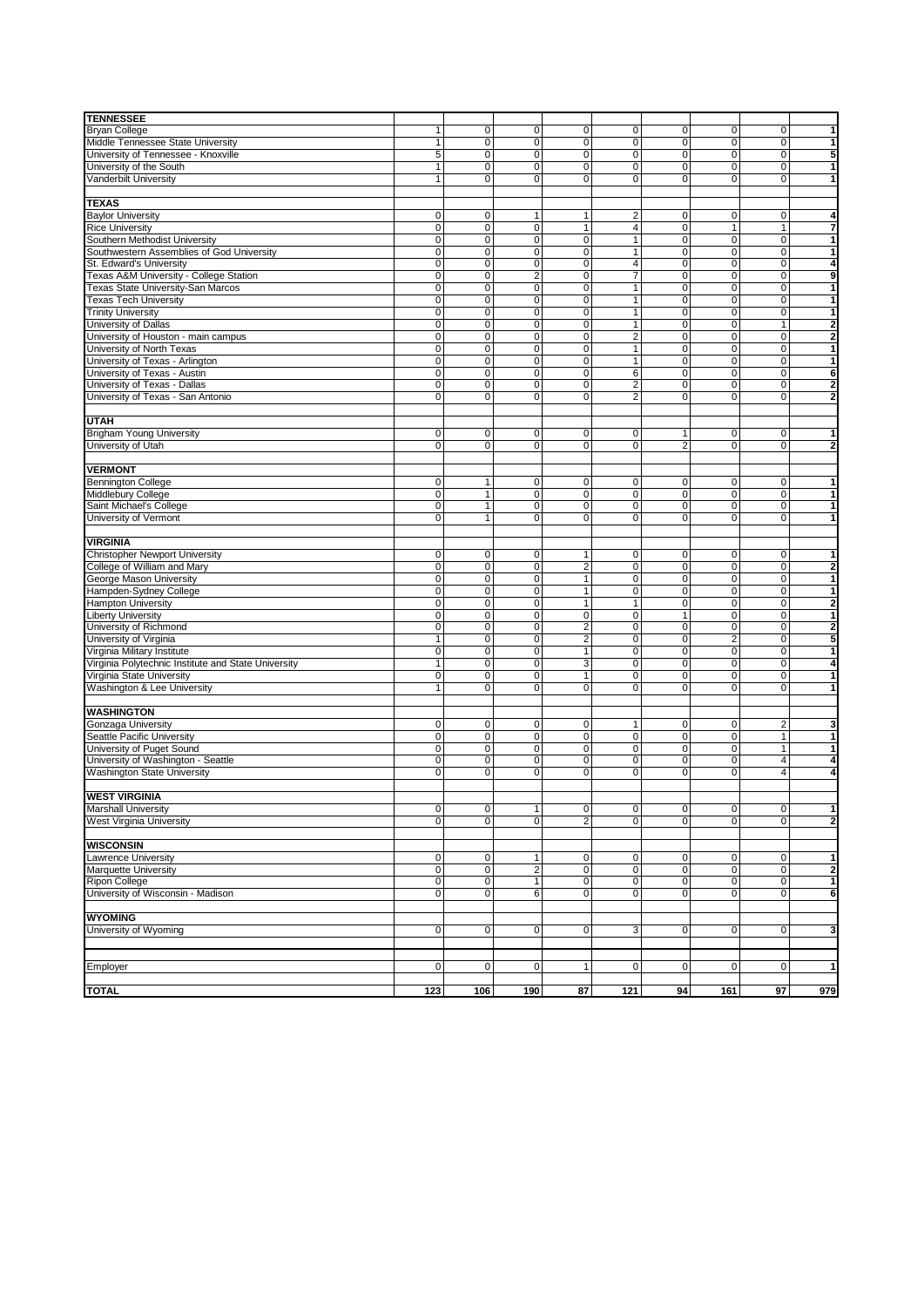| Proposed Field of Study - Endorsed                                                                 |                                  |                                  |                                       |                                       |                                                  |                                      |                                        |                                  |                           |
|----------------------------------------------------------------------------------------------------|----------------------------------|----------------------------------|---------------------------------------|---------------------------------------|--------------------------------------------------|--------------------------------------|----------------------------------------|----------------------------------|---------------------------|
|                                                                                                    |                                  |                                  |                                       |                                       |                                                  |                                      |                                        |                                  |                           |
|                                                                                                    | ATL                              | <b>BOS</b>                       | CHIG                                  | DC                                    | HOU                                              | LA                                   | <b>NY</b>                              | SF                               | <b>TOTAL</b>              |
|                                                                                                    | $\mathbf 0$                      | $\mathbf 0$                      | $\mathbf{0}$                          | $\mathbf 0$                           |                                                  | 0                                    | $\pmb{0}$                              | $\Omega$                         | $\mathbf{1}$              |
| A Comparative Study of Social Policies Regarding Affirmative Action                                | $\bf 0$                          | $\overline{0}$                   | $\overline{0}$                        | $\mathsf{O}\xspace$                   | $\overline{0}$                                   | $\mathbf{1}$                         | $\overline{\mathbf{0}}$                | $\circ$                          | $\vert$                   |
| A cultural history of mental health in 18th century Britain                                        | $\mathbf 0$                      | $\mathbf{0}$                     | 1                                     | $\mathsf{O}\xspace$                   | 0                                                | 0                                    | $\mathbf 0$                            | $\overline{0}$                   | $\vert$                   |
| <b>Advanced Chemical Engineering</b>                                                               | $\overline{1}$                   | $\overline{0}$                   | $\mathbf{0}$                          | $\mathsf{O}\xspace$                   | 0                                                | $\pmb{0}$                            | 0                                      | $\overline{0}$                   | 1                         |
| <b>Advanced Computer Science</b><br>Advanced Computing (High Performance Computing)                | $\mathbf 0$                      | $\overline{0}$                   | $\overline{0}$                        | $\overline{0}$                        | 1                                                | $\overline{0}$                       | $\overline{0}$                         | $\overline{0}$                   | $\vert$                   |
| Advanced Mechanical Engineering                                                                    | $\overline{0}$<br>$\mathbf 0$    | 1<br>$\overline{0}$              | $\mathbf{0}$<br>$\mathbf{0}$          | $\mathbf 0$<br>$\mathbf 0$            | $\mathbf 0$<br>1                                 | 0<br>0                               | $\mathbf 0$<br>$\mathbf 0$             | $\overline{0}$<br>$\overline{0}$ | $\vert$<br>$\vert$        |
| Advanced Microelectronic Systems Engineering                                                       | $\overline{0}$                   | $\overline{0}$                   | $\overline{0}$                        | $\mathbf 0$                           | $\pmb{0}$                                        | $\pmb{0}$                            | $\mathbf 0$                            | 1                                | $\overline{1}$            |
| <b>Advanced Neuroimaging</b>                                                                       | $\mathbf{1}$                     | $\mathbf{0}$                     | $\mathbf{0}$                          | $\overline{0}$                        | $\overline{0}$                                   | $\pmb{0}$                            | $\mathbf 0$                            | $\overline{0}$                   | $\vert$ 1                 |
| African Studies                                                                                    | $\mathbf 0$                      | 1                                | $\mathbf 0$                           | $\mathbf 0$                           | 0                                                | $\mathbf{1}$                         | $\overline{\mathbf{c}}$                | $\Omega$                         | $\overline{4}$            |
| American Literature                                                                                | $\bf 0$<br>$\overline{0}$        | $\mathbf{0}$<br>$\mathbf{1}$     | $\mathbf 0$<br>$\mathbf 0$            | $\mathsf{O}\xspace$<br>$\overline{0}$ | 0<br>$\overline{0}$                              | 0<br>$\overline{0}$                  | $\mathbf{1}$<br>$\overline{0}$         | $\overline{0}$<br>$\overline{0}$ | 1<br>$\vert$              |
| Anatomy and Advanced Forensic Anthropology<br><b>Ancient History</b>                               | $\mathbf 0$                      | $\overline{0}$                   | $\mathbf{1}$                          | $\mathsf{O}\xspace$                   | 0                                                | $\pmb{0}$                            | $\mathbf 0$                            | $\overline{0}$                   | $\vert$                   |
| Ancient Philosophy                                                                                 | $\pmb{0}$                        | $\mathbf{0}$                     | $\mathbf{1}$                          | $\mathbf 0$                           | 0                                                | $\pmb{0}$                            | $\mathbf 0$                            | $\overline{0}$                   | $\vert$                   |
| Animal Cognition                                                                                   | $\mathbf 0$                      | $\mathbf 0$                      | $\overline{1}$                        | $\mathbf 0$                           | $\pmb{0}$                                        | $\pmb{0}$                            | $\mathbf 0$                            | $\overline{0}$                   | $\vert$                   |
| Anthropology and Development                                                                       | $\mathbf 0$                      | $\overline{0}$                   | $\mathbf{O}$                          | $\mathbf{1}$                          | 0                                                | 0                                    | $\pmb{0}$                              | $\overline{0}$                   | 1                         |
| Applied Biological Anthropology                                                                    | $\overline{1}$                   | $\overline{0}$                   | $\mathbf{O}$                          | $\mathbf 0$                           | 0<br>0                                           | 0<br>$\pmb{0}$                       | $\pmb{0}$                              | $\overline{0}$                   | 1                         |
| Applied Ecology and Conservation<br>Applied Mathematics and Theoretical Physics (Part 3 of Tripos) | $\mathbf 0$<br>$\mathbf 0$       | $\mathbf 0$<br>1                 | $\mathbf 0$<br>$\mathbf{0}$           | $\mathbf 0$<br>$\mathbf 0$            | 0                                                | 0                                    | $\mathbf 0$<br>$\mathbf 0$             | 1<br>$\overline{0}$              | $\vert$<br>$\vert$        |
| Applied Mathematics/ Financial Mathematics                                                         | $\mathbf 0$                      | $\mathbf 0$                      | $\mathsf{O}\xspace$                   | $\mathsf{O}\xspace$                   | 0                                                | $\pmb{0}$                            | $\mathbf{1}$                           | $\overline{0}$                   | $\vert$                   |
| <b>Applied Security Strategy</b>                                                                   | 0                                | $\mathbf{1}$                     | $\mathbf 0$                           | $\mathbf 0$                           | 0                                                | $\mathbf 0$                          | $\mathbf 0$                            | $\overline{0}$                   | $\mathbf{1}$              |
| Applied Social Psychology                                                                          | $\mathbf 0$                      | $\overline{0}$                   | $\mathbf 0$                           | $\mathbf 0$                           | $\pmb{0}$                                        | 0                                    | 0                                      | 1                                | $\vert$                   |
| <b>Applied Statistics</b>                                                                          | $\bf 0$<br>$\mathbf 0$           | $\overline{0}$<br>$\mathbf 0$    | $\overline{2}$<br>$\mathsf{O}\xspace$ | $\mathsf{O}\xspace$<br>$\mathbf 0$    | 0<br>0                                           | $\pmb{0}$<br>$\pmb{0}$               | $\pmb{0}$                              | $\overline{0}$<br>1              | $\overline{2}$            |
| <b>Applied Translation Studies</b><br><b>Aquatic Ecology</b>                                       | $\mathbf 0$                      | $\mathbf 0$                      | $\mathbf{1}$                          | $\mathbf 0$                           | 0                                                | 0                                    | $\mathbf 0$<br>$\mathbf 0$             | $\overline{0}$                   | $\vert$<br>$\vert$        |
| Archaeological Materials                                                                           | $\overline{0}$                   | $\overline{0}$                   | $\overline{0}$                        | 1                                     | $\overline{\text{o}}$                            | $\overline{\text{o}}$                | $\overline{0}$                         | $\overline{0}$                   | $\vert$                   |
| Archaeological Science                                                                             | $\pmb{0}$                        | $\mathbf{0}$                     | 1                                     | $\mathbf 0$                           | $\pmb{0}$                                        | $\pmb{0}$                            | $\mathbf{1}$                           | $\circ$                          | $\overline{2}$            |
| Archaeology                                                                                        | $\mathbf 0$                      | $\mathbf{1}$                     | $\mathbf 0$                           | 1                                     | 0                                                | 0                                    | $\mathbf 0$                            | $\overline{0}$                   | $\mathbf{2}$              |
| Archaeology (European Prehistory)                                                                  | $\mathbf 0$<br>$\mathbf 0$       | $\overline{0}$<br>$\mathbf{0}$   | $\mathsf{O}\xspace$                   | $\mathbf 0$<br>$\mathsf{O}\xspace$    | $\pmb{0}$<br>1                                   | $\pmb{0}$<br>$\pmb{0}$               | 0<br>$\pmb{0}$                         | $\overline{0}$<br>$\overline{0}$ | 1<br>$\vert$              |
| Architecture<br>Arthurian Literature                                                               | $\mathbf 0$                      | $\mathbf{0}$                     | 1                                     | $\mathbf 0$                           | 0                                                | 0                                    | $\mathbf 0$                            | $\overline{0}$                   | $\vert$                   |
| Artist Programme in Composition (MMus)                                                             | $\mathbf 0$                      | $\overline{0}$                   | $\mathbf 0$                           | $\mathbf 0$                           | 0                                                | $\mathbf{1}$                         | $\mathbf 0$                            | $\overline{0}$                   | $\vert$ 1                 |
| Arts Administration & Cultural Policy: Music Pathway                                               | $\mathbf 0$                      | $\overline{1}$                   | $\overline{0}$                        | $\overline{0}$                        | $\overline{0}$                                   | $\overline{0}$                       | $\overline{0}$                         | $\overline{0}$                   | $\overline{1}$            |
| Arts of Europe                                                                                     | $\mathbf 0$                      | $\mathbf 0$                      | $\mathbf 0$                           | $\mathbf 0$                           | 0                                                | 0                                    | $\mathbf 0$                            | 1                                | $\vert$                   |
| Asian Politics                                                                                     | $\mathbf 0$<br>$\overline{0}$    | $\overline{0}$<br>$\overline{0}$ | $\mathbf{0}$<br>$\mathsf 0$           | $\mathbf 0$<br>$\overline{0}$         | $\overline{c}$<br>$\mathbf 0$                    | $\pmb{0}$<br>$\mathbf{1}$            | 0<br>$\overline{0}$                    | $\overline{0}$<br>$\overline{0}$ | $\overline{2}$            |
| Assyriology<br>Atomic and Laser Physics                                                            | $\mathbf{1}$                     | $\mathbf{0}$                     | $\mathbf{0}$                          | $\mathbf 0$                           | $\pmb{0}$                                        | $\pmb{0}$                            | $\mathbf 0$                            | $\overline{0}$                   | $\vert$<br>$\vert$ 1      |
| Autonomous Vehicle Dynamics and Control                                                            | $\mathbf{1}$                     | $\overline{0}$                   | $\mathbf 0$                           | $\mathbf 0$                           | 0                                                | $\pmb{0}$                            | $\mathbf 0$                            | $\overline{0}$                   | $\vert$ 1                 |
| <b>Behavioral Economics</b>                                                                        | $\mathbf 0$                      | $\mathbf 0$                      | $\mathbf 0$                           | $\mathbf 0$                           | $\pmb{0}$                                        | $\overline{1}$                       | $\mathbf 0$                            | $\overline{0}$                   | 1                         |
| <b>Biochemical Engineering</b>                                                                     | $\overline{0}$                   | $\overline{0}$                   | $\overline{0}$                        | $\overline{0}$                        | $\overline{0}$                                   | $\overline{1}$                       | $\overline{0}$                         | $\overline{0}$                   | $\overline{1}$            |
| Biochemistry                                                                                       | $\mathbf 0$                      | $\overline{0}$                   | 1                                     | $\mathsf{O}\xspace$                   | 0                                                | $\mathbf{1}$                         | $\pmb{0}$                              | $\Omega$                         | $\overline{2}$            |
| Biocomputation<br><b>Biodiversity Informatics and Genomics</b>                                     | $\mathbf 0$<br>$\mathbf 0$       | $\overline{0}$<br>$\mathbf 0$    | $\mathsf{O}\xspace$<br>$\mathbf{0}$   | 1<br>$\mathbf 0$                      | 0<br>$\overline{0}$                              | 0<br>0                               | $\pmb{0}$<br>$\mathbf 0$               | $\overline{0}$<br>1              | $\vert$<br>$\vert$ 1      |
| Bioengineering                                                                                     | $\mathbf 0$                      | $\mathbf{0}$                     | $\mathbf{O}$                          | $\mathsf{O}\xspace$                   | $\mathbf{1}$                                     | 0                                    | $\mathbf 0$                            | $\overline{0}$                   | $\vert$                   |
| Bioengineering/ Biomechanics                                                                       | $\mathbf 0$                      | $\overline{0}$                   | $\mathsf{O}\xspace$                   | $\mathsf{O}\xspace$                   | $\mathbf{1}$                                     | $\pmb{0}$                            | $\mathbf 0$                            | $\overline{0}$                   | $\vert$                   |
| <b>Bioethics &amp; Society</b>                                                                     | $\overline{1}$                   | $\mathbf{0}$                     | $\mathbf 0$                           | $\mathbf 0$                           | $\pmb{0}$                                        | $\mathbf 0$                          | $\mathbf 0$                            | $\overline{0}$                   | $\vert$                   |
| Bioinformatics and Theoretical Systems Biology                                                     | $\mathbf 0$                      | $\mathbf{0}$                     | $\mathbf 0$                           | $\mathbf 0$                           | 0                                                | 0                                    | 0                                      | 1                                | $\overline{1}$            |
| <b>Biological Photography</b><br>Biological Science                                                | $\mathbf 0$<br>$\mathbf 0$       | $\overline{0}$<br>$\mathbf 0$    | $\mathbf{O}$<br>$\mathbf{0}$          | $\mathbf 0$<br>$\mathbf 0$            | 0<br>$\mathbf{1}$                                | 0<br>$\mathbf{1}$                    | $\pmb{0}$<br>$\mathbf 0$               | 1<br>$\overline{0}$              | 1<br>$\overline{2}$       |
| <b>Biological Science (Genetics)</b>                                                               | $\overline{0}$                   | $\overline{0}$                   | $\mathbf{0}$                          | $\mathbf{1}$                          | 0                                                | 1                                    | $\mathbf 0$                            | $\overline{0}$                   | $\mathbf{2}$              |
| <b>Biomedical Engineering</b>                                                                      | $\mathbf{1}$                     | $\mathbf{1}$                     | 1                                     | $\mathsf{O}\xspace$                   | $\mathbf{1}$                                     | $\mathbf{1}$                         | $\mathbf 0$                            | $\overline{0}$                   | $5\overline{5}$           |
| Biomedical Engineering, Biomaterials Stream                                                        | $\pmb{0}$                        | $\mathbf{0}$                     | $\mathbf 0$                           | $\mathbf 0$                           | 0                                                | $\pmb{0}$                            | $\mathbf{1}$                           | $\circ$                          | $\vert$                   |
| Biomedical Engineering with Biomaterials                                                           | $\mathbf 0$                      | $\mathbf 0$                      | $\mathbf 0$                           | $\mathsf{O}\xspace$                   | $\pmb{0}$                                        | 1                                    | $\mathbf 0$                            | $\overline{0}$                   | 1                         |
| Biomedical Engineering with Neurotechnology<br><b>Bioscience Enterprise</b>                        | $\mathbf 0$<br>$\mathbf 0$       | $\overline{0}$<br>$\mathbf 0$    | $\overline{2}$<br>$\mathsf{O}\xspace$ | $\overline{0}$<br>$\mathbf 0$         | $\overline{0}$<br>$\pmb{0}$                      | $\overline{0}$<br>$\pmb{0}$          | $\mathbf{1}$<br>$\mathbf{1}$           | $\overline{0}$<br>$\overline{0}$ | $\mathbf{3}$<br>$\vert$ 1 |
| <b>Biostatistics</b>                                                                               | $\mathbf 0$                      | $\mathbf{0}$                     | $\mathbf{0}$                          | $\mathbf 0$                           | 0                                                | 0                                    | $\mathbf{1}$                           | $\overline{0}$                   | $\vert$                   |
| <b>BPhil Ancient Philosophy</b>                                                                    | $\mathbf 0$                      | $\overline{0}$                   | 1                                     | $\overline{0}$                        | 0                                                | $\overline{\text{o}}$                | $\overline{0}$                         | $\overline{0}$                   | $\vert$                   |
| <b>BPhil in Philosophy</b>                                                                         | $\mathbf{1}$                     | $\mathbf{1}$                     | $\mathsf 0$                           | $\mathsf{O}\xspace$                   | 0                                                | $\pmb{0}$                            | $\mathbf{1}$                           | $\circ$                          | $\mathbf{3}$              |
| Brain Sciences: From Molecules to Mind                                                             | $\mathbf 0$                      | $\overline{0}$                   | $\mathbf{0}$                          | $\mathbf 0$                           | 1                                                | 0                                    | $\mathbf 0$                            | $\overline{0}$                   | $\vert$                   |
| <b>Business Analytics and Consulting</b><br>Cancer Msc                                             | $\mathbf 0$<br>$\overline{0}$    | $\overline{0}$<br>$\overline{0}$ | $\mathbf{0}$<br>$\overline{0}$        | $\mathbf 0$<br>$\mathbf 0$            | 1<br>$\overline{0}$                              | $\mathbf 0$<br>$\mathbf{1}$          | 0<br>$\overline{0}$                    | $\Omega$<br>$\overline{0}$       | $\vert$<br>1              |
| Cell and Gene Therapy                                                                              | $\overline{0}$                   | $\overline{0}$                   | $\mathbf{0}$                          | 1                                     | 0                                                | 0                                    | $\mathbf 0$                            | $\overline{0}$                   | $\vert$                   |
| Celtic and Scottish Studies                                                                        | $\mathbf 0$                      | 1                                | $\mathsf{O}\xspace$                   | $\mathsf{O}\xspace$                   | 0                                                | $\mathbf{1}$                         | $\mathbf 0$                            | $\overline{0}$                   | $\mathbf{2}$              |
| <b>Chemical Biology</b>                                                                            | $\pmb{0}$                        | $\overline{0}$                   | $\overline{1}$                        | $\mathbf 0$                           | $\pmb{0}$                                        | $\overline{1}$                       | $\mathbf 0$                            | $\overline{0}$                   | $\overline{2}$            |
| Chemical Biology and Drug Design                                                                   | $\overline{0}$                   | $\overline{0}$                   | $\mathbf{0}$                          | $\overline{0}$                        | $\overline{1}$                                   | $\overline{0}$                       | $\mathbf 0$                            | $\overline{0}$                   | 1                         |
| Chemical Biology and Molecular Medicine<br>Chemical Biology of Health and Disease                  | $\pmb{0}$<br>$\mathbf 0$         | 1<br>$\overline{0}$              | 0<br>$\mathbf 0$                      | 0<br>$\mathsf{O}\xspace$              | 0<br>$\pmb{0}$                                   | 0<br>$\pmb{0}$                       | $\pmb{0}$<br>$\mathbf{1}$              | $\mathbf{0}$<br>$\overline{0}$   | $\vert$<br>1              |
| <b>Chemical Engineering</b>                                                                        | $\overline{0}$                   | $\overline{0}$                   | $\overline{0}$                        | $\overline{0}$                        | $\mathbf{1}$                                     | $\overline{0}$                       | $\overline{0}$                         | $\overline{0}$                   | $\vert$ 1                 |
| Chemical Engineering and Biotechnology                                                             | $\mathbf{1}$                     | 1                                | $\mathsf{O}\xspace$                   | $\mathbf{1}$                          | 0                                                | 0                                    | $\mathbf{1}$                           | $\overline{0}$                   | $\overline{4}$            |
| Chemical Engineering / Process Systems Engineering                                                 | $\mathbf 0$                      | $\mathbf{0}$                     | $\mathsf{O}\xspace$                   | $\mathsf{O}\xspace$                   | 0                                                | $\pmb{0}$                            | $\mathbf{1}$                           | $\overline{0}$                   | $\vert$                   |
| Chemistry<br>Childhood and Youth Studies                                                           | $\mathbf 0$<br>$\mathbf{1}$      | $\overline{0}$<br>$\mathbf{0}$   | 3<br>$\mathbf{O}$                     | $\mathbf 0$<br>$\mathsf{O}\xspace$    | $\mathbf 0$<br>0                                 | $\overline{0}$<br>0                  | $\overline{1}$<br>$\pmb{0}$            | $\overline{0}$<br>$\overline{0}$ | $\overline{4}$<br>$\vert$ |
| China in Comparative Perspective                                                                   | $\mathbf 0$                      | 1                                | $\mathsf{O}\xspace$                   | $\mathsf{O}\xspace$                   | 0                                                | 0                                    | $\mathbf 0$                            | $\overline{0}$                   | 1                         |
| Chinese Health and Humanity Studies                                                                | $\overline{0}$                   | $\mathbf{0}$                     | $\mathbf{0}$                          | $\mathbf{1}$                          | $\pmb{0}$                                        | $\mathbf 0$                          | $\mathbf 0$                            | $\overline{0}$                   | $\vert$                   |
| <b>Chinese Studies</b>                                                                             | $\overline{0}$                   | $\mathbf 0$                      | $\mathbf{0}$                          | $\mathbf 0$                           | 0                                                | 0                                    | $\mathbf{1}$                           | $\overline{0}$                   | $\vert$                   |
| Christian Theology                                                                                 | $\pmb{0}$                        | $\mathbf{0}$                     | $\mathsf{O}\xspace$                   | $\mathsf{O}\xspace$                   | 0                                                | $\pmb{0}$                            | $\mathbf{1}$                           | $\overline{0}$                   | $\vert$                   |
| Classical Archaeology<br><b>Classical Reception Studies</b>                                        | $\pmb{0}$<br>$\mathbf 0$         | $\mathbf{0}$<br>$\mathbf 0$      | $\mathbf 0$<br>$\mathbf{0}$           | $\mathsf{O}\xspace$<br>$\mathbf 0$    | $\mathbf{1}$<br>$\overline{\text{o}}$            | $\pmb{0}$<br>0                       | $\mathbf 0$<br>$\mathbf 0$             | $\circ$<br>1                     | $\vert$ 1<br>1            |
| Classics: Art and Archaeology                                                                      | $\mathbf 0$                      | $\mathbf{0}$                     | $\mathsf{O}\xspace$                   | $\mathsf{O}\xspace$                   | $\mathbf{1}$                                     | 0                                    | $\mathbf 0$                            | $\overline{0}$                   | 1                         |
| Classics (Greek Language and Literature)                                                           | $\mathbf{1}$                     | $\overline{0}$                   | $\overline{0}$                        | $\mathsf{O}\xspace$                   | 0                                                | $\pmb{0}$                            | $\mathbf 0$                            | $\overline{0}$                   | $\vert$ 1                 |
| Climate Change and Development                                                                     | $\overline{0}$                   | $\overline{0}$                   | $\mathbf{0}$                          | $\mathbf 0$                           | $\mathbf{1}$                                     | $\mathbf 0$                          | $\mathbf 0$                            | $\overline{0}$                   | $\vert$                   |
| Climate Change and Policy                                                                          | $\overline{0}$                   | $\mathbf 0$                      | $\overline{0}$                        | $\overline{0}$                        | 0                                                | $\overline{1}$                       | $\overline{0}$                         | $\overline{0}$                   | $\vert$                   |
| Climate Change Economics and Policy<br>Clinical Medicine                                           | $\pmb{0}$<br>$\mathbf 0$         | $\mathbf 0$<br>$\mathbf 0$       | $\mathbf 0$<br>$\mathbf 0$            | $\mathbf 0$<br>$\mathbf 0$            | $\mathbf{1}$<br>0                                | $\pmb{0}$<br>$\pmb{0}$               | $\mathbf 0$<br>1                       | $\overline{0}$<br>$\overline{0}$ | $\vert$<br>1              |
| Clinical Medicine - Bioinformatics                                                                 | $\mathbf{1}$                     | $\overline{0}$                   | $\mathbf 0$                           | $\overline{0}$                        | $\overline{\text{o}}$                            | $\overline{\text{o}}$                | $\overline{0}$                         | $\overline{0}$                   | 1                         |
| Clinical Medicine (Immunology)                                                                     | $\overline{0}$                   | $\mathbf 0$                      | $\overline{0}$                        | $\mathsf{O}\xspace$                   | 0                                                | $\pmb{0}$                            | $\mathbf 0$                            | 1                                | $\vert$                   |
| Clinical Medicine / Microbiology, Immunology, and Infectious Diseases- 4 years (Full-time)         | $\overline{0}$                   | $\overline{0}$                   | $\mathbf{0}$                          | $\mathbf 0$                           | 1                                                | 0                                    | $\mathbf 0$                            | $\overline{0}$                   | $\vert$                   |
| <b>Clinical Neuroscience</b>                                                                       | $\overline{0}$                   | $\overline{0}$                   | $\overline{0}$<br>$\overline{1}$      | $\mathbf 0$                           | 0                                                | $\mathbf 0$                          | $\mathbf{1}$                           | $\overline{0}$                   | $\vert$<br>$\overline{1}$ |
| <b>Clinical Neurosciences</b><br>Clinical Psychology                                               | $\overline{0}$<br>$\overline{0}$ | $\overline{0}$<br>$\overline{0}$ | 1                                     | $\overline{0}$<br>$\overline{0}$      | $\overline{0}$<br>$\overline{0}$                 | $\overline{\mathbf{0}}$<br>$\pmb{0}$ | $\overline{0}$<br>$\mathbf 0$          | $\overline{0}$<br>$\overline{0}$ | 1                         |
| Clinical Psychology Doctorate                                                                      | $\pmb{0}$                        | $\overline{0}$                   | $\mathbf{O}$                          | $\mathsf{O}\xspace$                   | 0                                                | $\mathbf{1}$                         | $\mathbf 0$                            | $\overline{0}$                   | 1                         |
| Cognition and Brain Sciences                                                                       | $\overline{0}$                   | $\overline{0}$                   | $\mathbf{1}$                          | $\overline{0}$                        | $\overline{\text{o}}$                            | $\overline{0}$                       | $\overline{0}$                         | $\overline{0}$                   | $\vert$                   |
| Cognitive and Behavioral Neuroscience                                                              | $\overline{0}$                   | $\overline{0}$                   | $\mathbf{0}$                          | $\overline{0}$                        | $\mathbf{1}$                                     | $\mathbf 0$                          | $\mathbf 0$                            | $\overline{0}$                   | $\vert$                   |
| Cognitive and Decision Sciences                                                                    | $\mathbf 0$                      | $\overline{0}$                   | $\mathbf 0$<br>1                      | $\mathbf 0$                           | 0                                                | 0                                    | $\mathbf{1}$                           | $\overline{0}$<br>$\overline{0}$ | $\vert$ 1<br>$\vert$      |
| Cognitive Science<br>Communication Design                                                          | $\mathbf 0$<br>$\overline{0}$    | $\mathbf 0$<br>$\overline{0}$    | $\overline{0}$                        | $\mathbf 0$<br>$\overline{0}$         | $\pmb{0}$<br>$\overline{0}$                      | $\pmb{0}$<br>$\overline{\mathbf{0}}$ | $\mathbf 0$<br>$\overline{1}$          | $\overline{0}$                   | $\overline{1}$            |
| Community Organising                                                                               | $\pmb{0}$                        | $\mathbf{1}$                     | $\mathsf{O}\xspace$                   | $\mathbf 0$                           | 0                                                | $\pmb{0}$                            | $\mathbf 0$                            | $\mathbf{0}$                     | 1                         |
| Comparative and International Education                                                            | $\mathbf 0$                      | $\mathbf{0}$                     | $\mathbf{O}$                          | $\mathbf 0$                           | 0                                                | 0                                    | $\mathbf{1}$                           | $\overline{0}$                   | 1                         |
| Comparative Education                                                                              | $\overline{0}$                   | $\overline{0}$                   | $\overline{0}$                        | $\overline{0}$                        | $\overline{\text{o}}$                            | $\overline{0}$                       | $\overline{0}$                         | 1                                | $\vert$                   |
| <b>Comparative Politics</b>                                                                        | $\sqrt{2}$                       | $\mathbf 0$                      | 1                                     | $\mathbf 0$                           | 0                                                | 0                                    | $\mathbf 0$                            | $\overline{0}$<br>$\overline{0}$ | 3<br>$\vert$              |
| <b>Comparative Politics</b><br><b>Comparative Social Policy</b>                                    | $\mathbf{1}$<br>$\overline{1}$   | $\overline{0}$<br>$\overline{2}$ | $\circ$<br>$\overline{2}$             | $\circ$<br>$\overline{0}$             | $\overline{\text{o}}$<br>$\overline{\mathbf{0}}$ | $\mathsf 0$<br>$\overline{1}$        | $\mathsf 0$<br>$\overline{\mathbf{4}}$ | $\overline{3}$                   | 13                        |
| <b>Comparing Constitutions</b>                                                                     | $\overline{0}$                   | $\overline{0}$                   | $\overline{0}$                        | $\overline{0}$                        | $\overline{\mathbf{0}}$                          | $\mathbf{1}$                         | $\mathbf 0$                            | $\overline{0}$                   | $\vert$                   |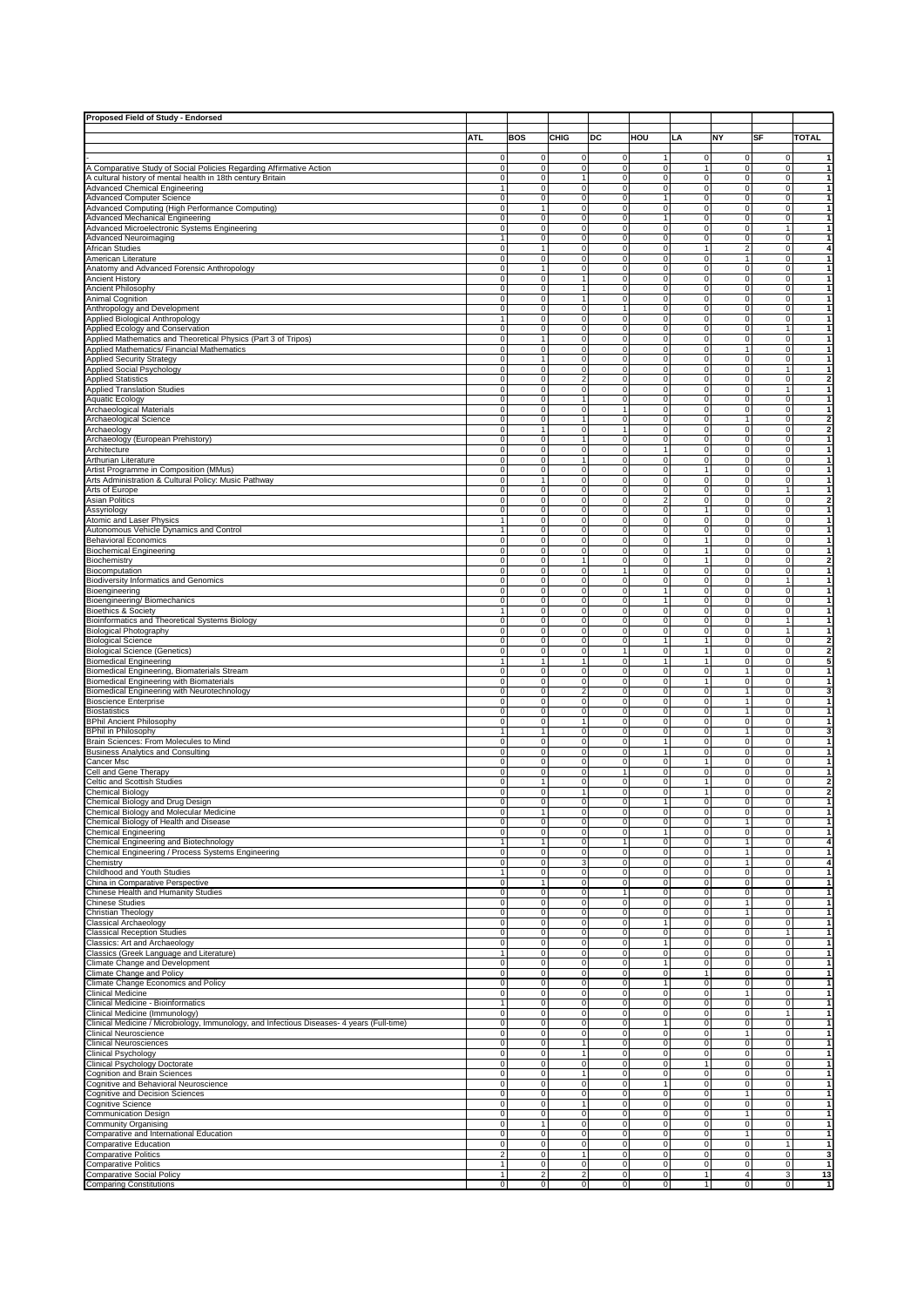| Complex Systems Modelling                                                                                                                                                                                                                                                                 | 0                     |              | $\overline{0}$                | $\mathbf 0$<br>$\overline{0}$                               | 1                           | $\mathbf 0$             | $\circ$                       | $\overline{0}$      | $\vert$          |
|-------------------------------------------------------------------------------------------------------------------------------------------------------------------------------------------------------------------------------------------------------------------------------------------|-----------------------|--------------|-------------------------------|-------------------------------------------------------------|-----------------------------|-------------------------|-------------------------------|---------------------|------------------|
| Composition                                                                                                                                                                                                                                                                               | $\mathbf 0$           |              | $\mathbf{0}$                  | $\mathbf{0}$<br>$\mathbf 0$                                 | $\mathbf 0$                 | 0                       | $\mathbf{1}$                  | $\overline{0}$      | $\vert$          |
|                                                                                                                                                                                                                                                                                           |                       |              |                               |                                                             |                             |                         |                               |                     |                  |
| Composition for Screen                                                                                                                                                                                                                                                                    | $\pmb{0}$             |              | $\bf 0$                       | $\mathsf{O}\xspace$<br>$\mathbf 0$                          | 0                           | $\pmb{0}$               | $\mathbf 0$                   | $\mathbf{1}$        | $\vert$          |
| Composition (Option: Contemporary Cultures)                                                                                                                                                                                                                                               | 0                     |              | $\pmb{0}$                     | $\mathbf 0$<br>$\mathbf{1}$                                 | $\pmb{0}$                   | 0                       | $\mathbf 0$                   | $\Omega$            | $\vert$          |
| <b>Computational Biology</b>                                                                                                                                                                                                                                                              | 0                     |              | $\mathbf{1}$                  | $\mathbf 0$<br>$\mathbf 0$                                  | $\mathbf 0$                 | 1                       | $\mathbf 0$                   | $\overline{0}$      | $\mathbf{2}$     |
| Computational Neuroscience                                                                                                                                                                                                                                                                | $\pmb{0}$             |              | $\mathbf 0$                   | $\mathbf 0$<br>$\mathbf{1}$                                 | $\mathbf 0$                 | $\mathbf 0$             | $\mathbf 0$                   | $\overline{0}$      | $\vert$          |
| Computational Statistics and Machine Learning                                                                                                                                                                                                                                             | 0                     |              | $\mathbf{1}$                  | $\mathbf{0}$<br>$\mathbf 0$                                 | $\pmb{0}$                   | $\mathbf 0$             | $\mathbf 0$                   | $\overline{0}$      | $\vert$ 1        |
| Computer Science                                                                                                                                                                                                                                                                          | 0                     |              | $\overline{0}$                | $\mathbf{0}$<br>$\mathbf 0$                                 | 0                           | 0                       | $\mathbf 0$                   | 1                   | $\vert$ 1        |
| Computing and Security                                                                                                                                                                                                                                                                    | 0                     |              | $\mathbf 0$                   | $\overline{0}$<br>$\mathbf{0}$                              | 0                           | $\overline{0}$          | $\mathbf 0$                   | 1                   | $\vert$          |
| Computing (Machine Learning)                                                                                                                                                                                                                                                              | $\mathbf{1}$          |              | $\mathbf 0$                   | $\mathbf{0}$<br>$\mathbf 0$                                 | $\pmb{0}$                   | 0                       | $\mathbf 0$                   | $\overline{0}$      | $\vert$ 1        |
| <b>Computing Science</b>                                                                                                                                                                                                                                                                  | 1                     |              | $\mathbf 0$                   | $\mathbf 0$<br>$\mathbf 0$                                  | 0                           | 0                       | $\mathbf 0$                   | $\overline{0}$      | 1                |
| Conducting                                                                                                                                                                                                                                                                                | 0                     |              | $\mathbf 0$<br>1              | $\mathbf 0$                                                 | 0                           | 0                       | $\mathbf 0$                   | $\Omega$            | 1                |
|                                                                                                                                                                                                                                                                                           | $\mathbf 0$           |              | $\mathbf 0$<br>1              | $\mathbf 0$                                                 | 0                           | $\pmb{0}$               | $\mathbf 0$                   | $\overline{0}$      |                  |
| Conducting (Orchestral)                                                                                                                                                                                                                                                                   |                       |              |                               |                                                             |                             |                         |                               |                     | 1                |
| Conflict, Security and Development                                                                                                                                                                                                                                                        | $\mathbf 0$           |              | $\mathbf{0}$                  | $\mathbf{0}$<br>$\mathbf 0$                                 | 0                           | 0                       | $\mathbf{1}$                  | $\overline{0}$      | $\vert$          |
| <b>Conflict Studies</b>                                                                                                                                                                                                                                                                   | $\overline{1}$        |              | $\mathbf 0$                   | $\mathbf 0$<br>$\mathbf{0}$                                 | 0                           | $\pmb{0}$               | $\mathbf 0$                   | $\overline{0}$      | 1                |
| Contemporary Art of Asia and Africa                                                                                                                                                                                                                                                       | $\overline{0}$        |              | $\overline{0}$                | $\overline{1}$<br>$\overline{0}$                            | $\overline{\text{o}}$       | $\overline{\text{o}}$   | $\overline{0}$                | $\overline{0}$      | $\overline{1}$   |
| Contemporary History                                                                                                                                                                                                                                                                      | 0                     |              | $\mathbf 0$                   | 1<br>$\mathbf 0$                                            | $\mathbf 0$                 | $\mathbf 0$             | $\mathbf{1}$                  | $\overline{0}$      | $\overline{2}$   |
| Contemporary Literature, Culture & Theory                                                                                                                                                                                                                                                 | 0                     |              | $\mathbf 0$                   | $\mathbf 0$<br>$\mathbf 0$                                  | 0                           | 1                       | 0                             | $\Omega$            | $\vert$          |
| Contemporary Literature, Culture, & Theory                                                                                                                                                                                                                                                | $\overline{0}$        |              | $\overline{0}$                | $\overline{0}$<br>$\overline{1}$                            | $\pmb{0}$                   | $\overline{0}$          | $\mathbf 0$                   | $\overline{0}$      | $\vert$          |
| Contemporary Performance Practices                                                                                                                                                                                                                                                        | $\mathbf{1}$          |              | $\mathbf{0}$                  | $\mathsf{O}\xspace$<br>$\mathbf{0}$                         | $\pmb{0}$                   | $\mathbf 0$             | $\circ$                       | $\overline{0}$      | $\vert$ 1        |
| Continental Philosophy                                                                                                                                                                                                                                                                    | 0                     |              | $\mathbf 0$                   | $\mathbf{1}$<br>$\mathbf{0}$                                | 0                           | $\pmb{0}$               | $\mathbf 0$                   | $\overline{0}$      | $\vert$          |
| Controlled Quantum Dynamics                                                                                                                                                                                                                                                               | $\overline{1}$        |              | $\mathbf 0$                   | $\mathbf{O}$<br>$\mathbf 0$                                 | $\pmb{0}$                   | $\pmb{0}$               | $\mathbf 0$                   | $\overline{0}$      | $\vert$          |
| Countering Organised Crime and Terrorism                                                                                                                                                                                                                                                  | $\pmb{0}$             |              | $\overline{0}$                | $\overline{0}$<br>$\overline{0}$                            | $\overline{1}$              | 1                       | $\overline{0}$                | $\overline{0}$      | $\overline{2}$   |
|                                                                                                                                                                                                                                                                                           |                       |              | 1                             |                                                             |                             |                         |                               |                     |                  |
| <b>Creative Practice</b>                                                                                                                                                                                                                                                                  | 0                     |              | $\mathbf 0$                   | $\mathbf 0$                                                 | $\pmb{0}$<br>$\overline{1}$ | 0                       | $\mathbf 0$                   | $\Omega$            | $\mathbf{1}$     |
| Creative Writing                                                                                                                                                                                                                                                                          | $\mathbf 0$           | $\mathbf{1}$ |                               | $\mathbf 0$<br>$\mathbf 0$                                  |                             | $\pmb{0}$               | $\mathbf{1}$                  | 1                   | $\overline{4}$   |
| Criminology                                                                                                                                                                                                                                                                               | $\mathbf 0$           |              | $\mathbf 0$                   | $\mathbf 0$<br>$\mathbf 0$                                  | $\mathbf 0$                 | 0                       | $\mathbf 0$                   | 1                   | $\vert$          |
| Criminology and Criminal Justice                                                                                                                                                                                                                                                          | $\mathbf 0$           |              | $\mathbf 0$                   | $\mathbf{0}$<br>$\mathbf 0$                                 | 0                           | $\pmb{0}$               | $\mathbf 0$                   | 1                   | $\vert$          |
| Criminology and Criminal Justice (Research)                                                                                                                                                                                                                                               | $\overline{1}$        |              | $\pmb{0}$                     | $\mathsf{O}\xspace$<br>$\mathbf 0$                          | 0                           | $\pmb{0}$               | $\mathbf 0$                   | $\circ$             | 1                |
| Critical and Cultural Theory (English Studies)                                                                                                                                                                                                                                            | $\pmb{0}$             |              | $\pmb{0}$                     | 1<br>$\mathbf 0$                                            | $\pmb{0}$                   | $\pmb{0}$               | $\mathbf 0$                   | $\Omega$            | $\vert$          |
| Criticism and Culture                                                                                                                                                                                                                                                                     | 0                     |              | $\mathbf 0$                   | 1<br>$\mathbf 0$                                            | $\overline{0}$              | $\overline{\text{o}}$   | $\mathbf 0$                   | $\overline{0}$      | 1                |
| <b>Cultural Studies</b>                                                                                                                                                                                                                                                                   | $\pmb{0}$             |              | $\mathbf 0$<br>1              | $\mathbf 0$                                                 | $\mathbf 0$                 | $\mathbf 0$             | $\mathbf 0$                   | $\overline{0}$      | $\vert$          |
| Culture, Creativity, and Entrepreneurship                                                                                                                                                                                                                                                 | $\mathbf 0$           |              | 1                             | $\mathbf{0}$<br>$\mathbf 0$                                 | $\pmb{0}$                   | $\mathbf 0$             | $\mathbf 0$                   | $\overline{0}$      | $\vert$ 1        |
| Decentralization, Federalism and Autonomy: Jubaland and the Post-Transitional Somalia                                                                                                                                                                                                     | 0                     |              | $\overline{0}$                | $\overline{0}$<br>$\mathbf{1}$                              | 0                           | 0                       | $\mathbf 0$                   | $\overline{0}$      | $\vert$          |
| Defence, Development, and Diplomacy                                                                                                                                                                                                                                                       | $\mathbf 0$           |              | $\mathbf 0$                   | $\mathbf 0$<br>$\mathbf 0$                                  | $\mathbf{1}$                | $\pmb{0}$               | $\mathbf 0$                   | $\circ$             | $\vert$          |
| Democracy and Comparative Politics                                                                                                                                                                                                                                                        | $\overline{1}$        |              | $\mathbf 0$                   | $\mathbf{0}$<br>$\mathbf 0$                                 | $\pmb{0}$                   | 0                       | $\mathbf 0$                   | $\circ$             | 1                |
|                                                                                                                                                                                                                                                                                           | 0                     |              | $\mathbf 0$                   | $\mathbf 0$<br>$\mathbf 0$                                  | 1                           | 0                       | $\mathbf 0$                   | $\overline{0}$      | $\mathbf{1}$     |
| Department of Applied Mathematics and Theoretical Physics (Disease Dynamics group)                                                                                                                                                                                                        |                       |              |                               | $\mathbf{0}$                                                | $\overline{0}$              | 1                       |                               | $\overline{0}$      |                  |
| Department of Disease Control                                                                                                                                                                                                                                                             | 0                     |              | $\mathbf 0$                   | 0                                                           |                             |                         | 0                             |                     | $\mathbf{1}$     |
| Department of Physiology, Anatomy and Genetics                                                                                                                                                                                                                                            | $\mathbf 0$           |              | $\mathbf{0}$                  | $\mathbf 0$<br>$\mathbf{0}$                                 | $\pmb{0}$                   | $\pmb{0}$               | $\mathbf 0$                   | 1                   | $\vert$ 1        |
| Design Futures                                                                                                                                                                                                                                                                            | 0                     |              | $\mathbf{1}$                  | $\overline{0}$<br>$\mathbf 0$                               | 0                           | 0                       | $\mathbf 0$                   | $\overline{0}$      | $\vert$          |
| Developmental Psychology and Clinical Practice                                                                                                                                                                                                                                            | 0                     |              | $\overline{0}$                | $\overline{0}$<br>$\overline{0}$                            | $\overline{0}$              | 1                       | $\overline{0}$                | $\overline{0}$      | 1                |
| Development and Security                                                                                                                                                                                                                                                                  | $\mathbf 0$           |              | $\mathbf 0$                   | $\overline{0}$<br>$\mathbf{1}$                              | $\pmb{0}$                   | $\pmb{0}$               | $\pmb{0}$                     | $\Omega$            | $\vert$          |
| <b>Development Studies</b>                                                                                                                                                                                                                                                                | $\overline{2}$        |              | $\mathbf{1}$                  | $\mathbf{0}$<br>$\mathbf 0$                                 | $\mathbf{1}$                | $\pmb{0}$               | $\mathbf{1}$                  | $\overline{0}$      | 5 <sub>5</sub>   |
| Differential geometry                                                                                                                                                                                                                                                                     | $\pmb{0}$             |              | $\mathbf 0$<br>1              | $\mathbf 0$                                                 | $\pmb{0}$                   | $\pmb{0}$               | $\pmb{0}$                     | $\overline{0}$      | 1                |
| Digital Journalism                                                                                                                                                                                                                                                                        | 0                     |              | $\overline{0}$                | $\overline{0}$<br>$\overline{0}$                            | $\overline{0}$              | $\overline{\text{o}}$   | $\overline{0}$                | 1                   | $\vert$          |
| Diplomacy and Foreign Policy                                                                                                                                                                                                                                                              | 0                     |              | $\overline{0}$                | $\overline{0}$<br>$\mathbf 0$                               | 0                           | 0                       | $\mathbf{1}$                  | $\overline{0}$      | $\vert$          |
| Dispute and Conflict Resolution                                                                                                                                                                                                                                                           | $\mathbf 0$           |              | $\mathbf 0$                   | $\mathbf 0$<br>$\overline{2}$                               | $\mathbf 0$                 | 0                       | $\mathbf 0$                   | $\overline{0}$      | $\overline{2}$   |
| Divinity                                                                                                                                                                                                                                                                                  | $\overline{0}$        |              | $\mathbf 0$                   | $\overline{0}$<br>$\overline{0}$                            | $\overline{0}$              | $\overline{0}$          | $\overline{1}$                | $\overline{0}$      | $\overline{1}$   |
|                                                                                                                                                                                                                                                                                           |                       |              |                               |                                                             |                             |                         |                               |                     |                  |
| DPhil in Information, Communication and the Social Sciences                                                                                                                                                                                                                               | 0                     |              | $\mathbf{1}$                  | $\mathbf 0$<br>$\mathbf{0}$                                 | 0                           | 0                       | $\mathbf 0$                   | $\overline{0}$      | $\vert$          |
| Dynamics Determination of Biomolecules Using NMR Chemical Shifts                                                                                                                                                                                                                          | 0                     |              | $\mathbf 0$<br>1              | $\mathbf 0$                                                 | 0                           | 0                       | 0                             | $\Omega$            | 1                |
| Early Modern British History                                                                                                                                                                                                                                                              | $\mathbf 0$           |              | $\mathbf 0$<br>1              | $\mathbf 0$                                                 | $\pmb{0}$                   | $\mathbf 0$             | $\mathbf 0$                   | $\overline{0}$      | 1                |
| Early Modern English History                                                                                                                                                                                                                                                              | 1                     |              | $\overline{0}$                | $\overline{0}$<br>$\mathbf 0$                               | $\overline{0}$              | $\mathbf 0$             | $\mathbf 0$                   | $\overline{0}$      | $\vert$ 1        |
| Early Modern English: Text and Transmission                                                                                                                                                                                                                                               | $\mathbf 0$           |              | $\mathbf 0$                   | $\mathbf 0$<br>$\mathbf 0$                                  | $\mathbf{1}$                | $\pmb{0}$               | $\mathbf 0$                   | $\overline{0}$      | $\vert$ 1        |
| Early Modern History                                                                                                                                                                                                                                                                      | $\overline{1}$        |              | $\mathbf 0$                   | $\mathbf 0$<br>$\mathbf 0$                                  | $\pmb{0}$                   | $\pmb{0}$               | $\pmb{0}$                     | $\Omega$            | $\vert$          |
| Early Modern Studies                                                                                                                                                                                                                                                                      | $\overline{1}$        |              | $\mathbf 0$                   | $\overline{0}$<br>$\mathbf 0$                               | $\overline{0}$              | 0                       | $\overline{0}$                | $\overline{0}$      | $\vert$          |
| Early Netherlandish Painting, Reinterpreting the Object                                                                                                                                                                                                                                   | 0                     |              | $\mathbf 0$                   | $\mathbf 0$<br>$\mathbf{0}$                                 | 0                           | $\pmb{0}$               | $\mathbf{1}$                  | $\overline{0}$      | 1                |
| Eastern Christian Studies                                                                                                                                                                                                                                                                 | $\mathbf 0$           | 1            |                               | $\mathbf{O}$<br>$\mathbf 0$                                 | 0                           | $\pmb{0}$               | $\mathbf 0$                   | $\overline{0}$      | $\mathbf{1}$     |
| East European Studies MRes                                                                                                                                                                                                                                                                | $\mathbf 0$           |              | $\mathbf 0$                   | $\mathbf 0$<br>1                                            | $\pmb{0}$                   | $\mathbf 0$             | $\mathbf 0$                   | $\overline{0}$      | $\vert$ 1        |
| <b>Ecclesiastical History</b>                                                                                                                                                                                                                                                             | $\mathbf{1}$          |              | $\mathbf{0}$                  | $\mathbf{0}$<br>$\mathbf 0$                                 | 0                           | 0                       | $\mathbf 0$                   | $\overline{0}$      | $\vert$ 1        |
| <b>Ecological Economics</b>                                                                                                                                                                                                                                                               | $\overline{1}$        | $\mathbf{1}$ |                               | $\mathbf{0}$<br>$\mathbf 0$                                 | 0                           | $\pmb{0}$               | $\pmb{0}$                     | $\Omega$            | $\overline{2}$   |
| Ecology, Evolution and Conservation                                                                                                                                                                                                                                                       | $\mathbf 0$           |              | $\mathbf{1}$                  | $\mathbf 0$<br>$\mathbf 0$                                  | $\pmb{0}$                   | 0                       | $\mathbf 0$                   | $\Omega$            | $\mathbf{1}$     |
| Ecology, Evolution, and Conservation                                                                                                                                                                                                                                                      | 1                     |              | $\mathbf 0$                   | $\mathbf 0$<br>$\mathbf 0$                                  | 0                           | 0                       | $\mathbf 0$                   | $\overline{0}$      | 1                |
|                                                                                                                                                                                                                                                                                           |                       |              |                               |                                                             |                             |                         |                               |                     |                  |
| Econometrics and Mathematical Economics                                                                                                                                                                                                                                                   | $\mathbf 0$           |              | $\mathbf 0$<br>1              | $\mathbf 0$                                                 | $\mathbf 0$                 | 1                       | $\mathbf 0$                   | $\overline{0}$      | $\mathbf{2}$     |
| Economic and Social History                                                                                                                                                                                                                                                               | $\mathbf 0$           |              | $\sqrt{2}$<br>$\mathbf{1}$    | $\mathbf{1}$                                                | $\mathbf{1}$                | $\pmb{0}$               | $\mathbf 0$                   | $\overline{0}$      | 5                |
| Economic Development                                                                                                                                                                                                                                                                      | 0                     |              | $\mathbf{0}$                  | $\mathbf{0}$<br>$\mathbf{1}$                                | $\mathbf 0$                 | 0                       | $\mathbf 0$                   | $\overline{0}$      | 1                |
| <b>Economic History</b>                                                                                                                                                                                                                                                                   | $\overline{0}$        |              | $\mathbf{1}$                  | $\overline{0}$<br>1                                         | 1                           | $\overline{0}$          | $\overline{0}$                | $\overline{0}$      | 3                |
| <b>Economic Policy</b>                                                                                                                                                                                                                                                                    | $\mathbf 0$           |              | $\pmb{0}$                     | $\mathbf{0}$<br>$\mathbf{1}$                                | $\pmb{0}$                   | $\pmb{0}$               | $\pmb{0}$                     | $\Omega$            | $\vert$ 1        |
| Economics                                                                                                                                                                                                                                                                                 | $\mathbf{1}$          |              | $\mathbf{1}$                  | $\mathbf 0$<br>3                                            | $\mathbf 0$                 | 1                       | $\overline{7}$                | 3 <sup>1</sup>      | 16               |
| Economics and Econometrics                                                                                                                                                                                                                                                                | 0                     |              | $\mathbf 0$                   | $\mathbf{0}$<br>$\mathbf 0$                                 | $\overline{\text{o}}$       | 0                       | $\mathbf{1}$                  | $\overline{0}$      | $\vert$          |
| Economics and Industrial Organization                                                                                                                                                                                                                                                     |                       |              | 0                             | $\overline{0}$<br>$\mathbf 0$                               | $\overline{\mathbf{0}}$     | $\overline{\mathbf{0}}$ | $\pmb{0}$                     | $\overline{0}$      | 1                |
| Economics and Philosophy                                                                                                                                                                                                                                                                  | 0                     |              | $\overline{0}$                | $\mathbf{0}$<br>$\mathbf 0$                                 | 0                           | 0                       | 1                             | $\overline{0}$      | 1                |
| Economics and Policy of Energy and the Environment                                                                                                                                                                                                                                        | 0                     |              | $\mathbf{0}$                  | $\mathbf{1}$<br>$\mathbf 0$                                 | 0                           | 0                       | $\mathbf 0$                   | $\overline{0}$      | 1                |
| <b>Economics and Strategy</b>                                                                                                                                                                                                                                                             | $\overline{0}$        |              | $\overline{0}$                | $\overline{0}$<br>$\overline{0}$                            | $\overline{0}$              | $\overline{1}$          | $\overline{0}$                | $\overline{0}$      | $\overline{1}$   |
| Economics and Strategy for Business                                                                                                                                                                                                                                                       | 0                     |              | $\mathbf 0$                   | $\mathbf 0$<br>$\mathbf 0$                                  | 0                           | $\mathbf 0$             | $\mathbf 0$                   | 1                   | $\mathbf{1}$     |
| Economics, at the Health Economics Research Centre                                                                                                                                                                                                                                        | 0                     | $\mathbf{1}$ |                               | 0<br>$\mathbf 0$                                            | 0                           | 0                       | 0                             | $\overline{0}$      | 1                |
| Economics for Development                                                                                                                                                                                                                                                                 | $\overline{\text{o}}$ |              | $\overline{0}$<br>1           | $\mathbf{1}$                                                | 1                           | $\mathbf{1}$            | $\overline{0}$                | $\overline{0}$      | $\boldsymbol{4}$ |
| <b>Economics for Development</b>                                                                                                                                                                                                                                                          | 0                     |              | $\mathbf 0$                   | $\mathbf{0}$<br>$\mathbf 0$                                 | 0                           | 0                       | $\mathbf{1}$                  | $\overline{0}$      | $\vert$          |
| <b>Economics For Development</b>                                                                                                                                                                                                                                                          | 0                     |              | $\pmb{0}$                     | $\mathbf{1}$<br>$\mathbf 0$                                 | 0                           | 0                       | $\mathbf 0$                   | $\overline{0}$      | $\vert$          |
| Education                                                                                                                                                                                                                                                                                 | $\pmb{0}$             |              | $\pmb{0}$                     | $\mathbf 0$<br>$\mathbf 0$                                  | $\mathbf{1}$                | $\pmb{0}$               | $\mathbf 0$                   | $\overline{0}$      | 1                |
| Education (Child Development and Education)                                                                                                                                                                                                                                               | $\mathbf{1}$          |              | $\pmb{0}$                     | $\overline{0}$<br>$\mathbf{0}$                              | $\overline{\mathbf{0}}$     | $\mathbf 0$             | $\mathbf 0$                   | $\overline{0}$      | $\vert$          |
| Education, Gender And International Development                                                                                                                                                                                                                                           |                       |              | 1                             | $\mathbf 0$                                                 | 0                           | $\pmb{0}$               | 0                             | $\Omega$            | 1                |
|                                                                                                                                                                                                                                                                                           | 0                     |              | $\pmb{0}$                     | $\mathbf 0$<br>$\mathbf{0}$                                 | $\mathbf 0$                 | $\pmb{0}$               | $\mathbf 0$                   | $\circ$             |                  |
| Education, Gender, Development                                                                                                                                                                                                                                                            | $\mathbf{1}$          |              | $\mathbf 0$                   |                                                             |                             |                         |                               |                     | 1                |
| <b>Eighteenth Century Studies</b>                                                                                                                                                                                                                                                         | $\mathbf 0$           |              | $\mathbf{0}$                  | $\mathbf{0}$<br>$\mathbf 0$                                 | 0                           | $\mathbf 0$             | $\mathbf{1}$                  | $\overline{0}$      | $\vert$ 1        |
| Electroacoustic Composition/Sonic Arts Pathway                                                                                                                                                                                                                                            | 0                     |              | $\mathbf 0$                   | $\mathbf{1}$<br>$\mathbf 0$                                 | 0                           | 0                       | $\mathbf 0$                   | $\overline{0}$      | $\vert$ 1        |
| <b>Embedded Systems</b>                                                                                                                                                                                                                                                                   | $\overline{1}$        |              | $\mathbf 0$                   | $\mathsf{O}\xspace$<br>$\mathbf 0$                          | 0                           | $\pmb{0}$               | $\mathbf 0$                   | $\Omega$            | $\vert$          |
| Emerging Economies and Inclusive Development                                                                                                                                                                                                                                              | 0                     |              | $\mathbf 0$                   | $\mathbf{1}$<br>$\mathbf 0$                                 | $\mathbf 0$                 | 0                       | $\mathbf 0$                   | $\Omega$            | $\vert$          |
| Empires, Colonialism and Globalisation                                                                                                                                                                                                                                                    | 0                     | $\mathbf{1}$ |                               | $\mathbf 0$<br>$\mathbf 0$                                  | 0                           | 0                       | 0                             | $\overline{0}$      | 1                |
| Energy and Environmental Management                                                                                                                                                                                                                                                       | 0                     |              | $\mathbf 0$                   | $\mathsf{O}\xspace$<br>1                                    | 0                           | $\pmb{0}$               | $\mathbf 0$                   | $\overline{0}$      | 1                |
| <b>Energy Technologies</b>                                                                                                                                                                                                                                                                | 0                     |              | $\mathbf 0$                   | $\mathbf{0}$<br>$\mathbf 0$                                 | 0                           | 0                       | $\mathbf{1}$                  | 1                   | $\mathbf{2}$     |
| Engineering                                                                                                                                                                                                                                                                               | $\mathbf 0$           |              | $\mathbf 0$                   | $\mathbf{0}$<br>$\mathbf 0$                                 | 0                           | 1                       | $\mathbf 0$                   | $\overline{0}$      | $\mathbf{1}$     |
| <b>Engineering Design</b>                                                                                                                                                                                                                                                                 | $\pmb{0}$             |              | $\pmb{0}$                     | $\mathsf{O}\xspace$<br>$\mathbf 0$                          | 1                           | $\pmb{0}$               | $\mathbf 0$                   | $\Omega$            | $\vert$          |
| Engineering for Sustainable Development                                                                                                                                                                                                                                                   | $\mathbf{1}$          |              | $\pmb{0}$                     | $\mathbf 0$<br>$\mathbf 0$                                  | $\mathbf{1}$                | 0                       | 0                             | $\Omega$            | $\mathbf{2}$     |
| <b>Engineering Science</b>                                                                                                                                                                                                                                                                | 0                     |              | $\mathbf 0$<br>1              | $\overline{2}$                                              | $\mathbf 0$                 | 0                       | $\mathbf 0$                   | $\Omega$            | 3                |
|                                                                                                                                                                                                                                                                                           | 0                     |              | $\mathbf 0$                   | $\mathbf{0}$<br>$\mathbf 0$                                 | $\mathbf 0$                 | 1                       | $\mathbf{1}$                  | $\overline{0}$      | $\mathbf{2}$     |
| English                                                                                                                                                                                                                                                                                   |                       |              |                               |                                                             |                             |                         |                               |                     |                  |
| English (1830-1914)                                                                                                                                                                                                                                                                       | 0                     |              | $\mathbf 0$                   | $\mathbf 0$<br>$\mathbf 0$                                  | $\pmb{0}$                   | $\mathbf 0$             | $\mathbf{1}$                  | $\overline{0}$      | $\vert$          |
| English (1900-Present)                                                                                                                                                                                                                                                                    |                       |              | $\mathbf{0}$                  | $\overline{0}$<br>$\mathbf 0$                               | 0                           | 0                       | $\mathbf 0$                   | $\overline{0}$      | $\overline{2}$   |
|                                                                                                                                                                                                                                                                                           | $\overline{2}$        |              | $\mathbf 0$                   | $\mathbf{0}$<br>$\mathbf 0$                                 | 0                           | 0                       | $\mathbf 0$                   | 1                   | $\vert$          |
|                                                                                                                                                                                                                                                                                           | 0                     |              |                               |                                                             |                             |                         |                               |                     |                  |
|                                                                                                                                                                                                                                                                                           | 0                     |              | $\mathbf 0$                   | $\mathbf 0$<br>$\mathbf{0}$                                 | 0                           | 1                       | $\mathbf 0$                   | $\overline{0}$      | $\vert$ 1        |
|                                                                                                                                                                                                                                                                                           | 0                     |              | $\mathbf 0$                   | $\mathbf 0$<br>$\mathbf 0$                                  | 0                           | 1                       | $\mathbf 0$                   | $\overline{0}$      | 1                |
|                                                                                                                                                                                                                                                                                           | 0                     | $\mathbf{1}$ |                               | $\mathbf{0}$<br>$\mathbf 0$                                 | 0                           | 0                       | $\mathbf 0$                   | $\Omega$            | 1                |
|                                                                                                                                                                                                                                                                                           | 0                     |              | $\overline{0}$<br>1           | $\mathbf 0$                                                 | $\overline{0}$              | $\overline{0}$          | $\overline{0}$                | $\overline{0}$      | 1                |
|                                                                                                                                                                                                                                                                                           | 0                     |              | $\mathbf{0}$                  | $\mathbf{0}$<br>$\mathbf 0$                                 | 0                           | 1                       | $\mathbf 0$                   | $\overline{0}$      | 1                |
|                                                                                                                                                                                                                                                                                           | 0                     |              | $\mathbf 0$                   | $\mathbf{1}$<br>$\mathbf 0$                                 | 0                           | 0                       | $\mathbf 0$                   | $\overline{0}$      | 1                |
|                                                                                                                                                                                                                                                                                           | $\overline{\text{o}}$ |              | $\overline{0}$                | $\overline{0}$<br>$\overline{1}$                            | $\overline{1}$              | $\boldsymbol{0}$        | $\overline{1}$                | $\overline{0}$      | 3                |
| English (1900 to present)<br>English and American Studies<br>English Language and Literary Studies<br>English Language and Literature (1700-1830)<br>English Language and Literature 1700-1830<br>English Language and Literature (1830-1914)<br>English literature<br>English Literature |                       |              |                               |                                                             |                             |                         |                               |                     |                  |
| English Literature 1830 - 1914                                                                                                                                                                                                                                                            | 0                     |              | $\mathbf 0$                   | $\mathbf{0}$<br>$\mathbf{1}$                                | $\mathbf 0$                 | $\mathbf 0$             | $\mathbf 0$                   | $\overline{0}$      | 1                |
| English Literature: 1900-present<br>English: Literature and Modernity: 1900 to the Present                                                                                                                                                                                                | 0<br>$\mathbf 0$      |              | $\mathbf 0$<br>$\overline{0}$ | $\mathbf 0$<br>$\mathbf 0$<br>$\overline{0}$<br>$\mathbf 0$ | $\pmb{0}$<br>$\pmb{0}$      | $\pmb{0}$<br>$\pmb{0}$  | $\mathbf 0$<br>$\overline{1}$ | 1<br>$\overline{0}$ | 1<br>1           |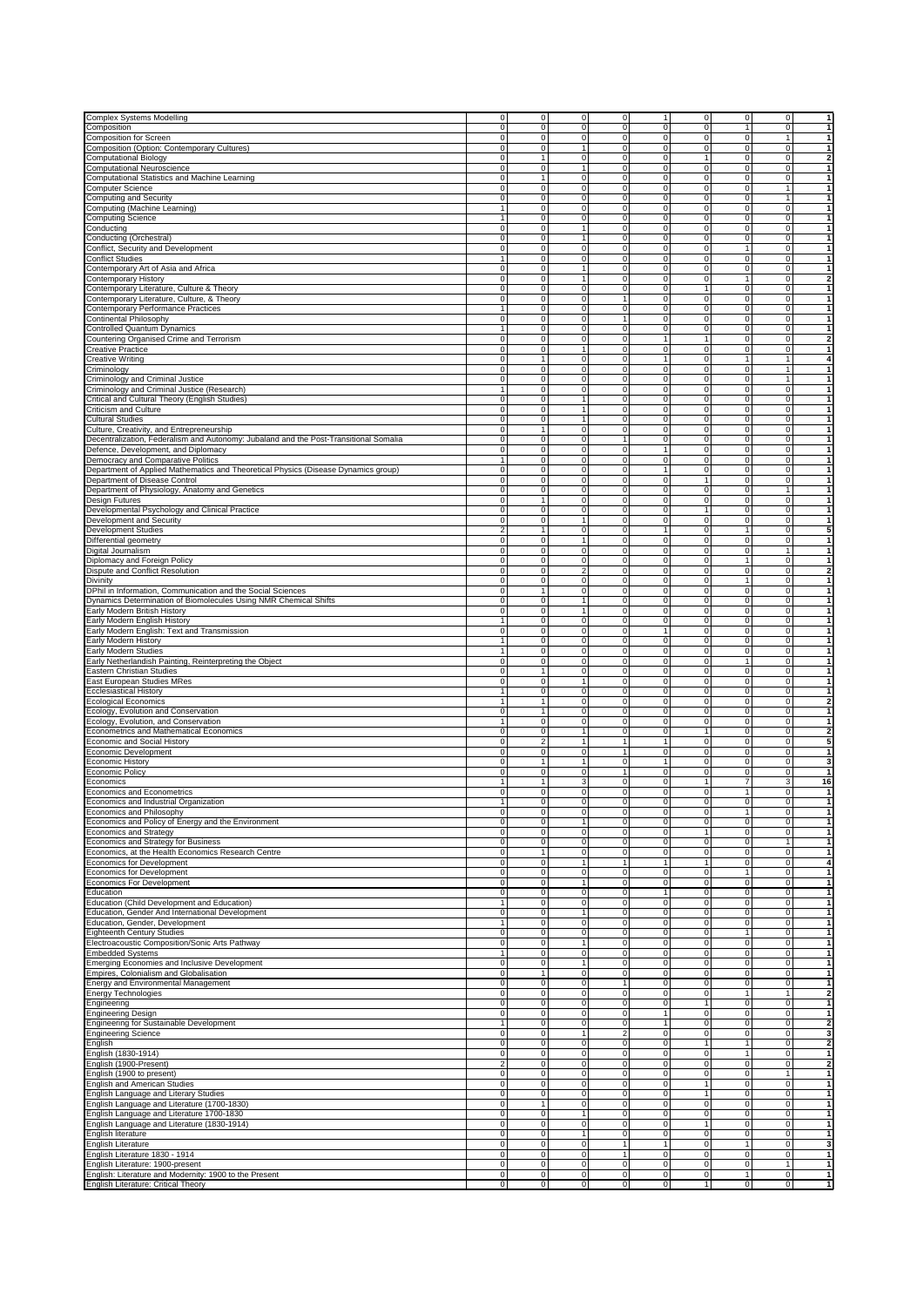| English: Modern & Contemporary Literature                                                           | 0                     | 0              | $\overline{0}$      | $\overline{0}$                     | $\circ$<br>0                            | $\mathbf 0$           | 1              | $\mathbf{1}$            |
|-----------------------------------------------------------------------------------------------------|-----------------------|----------------|---------------------|------------------------------------|-----------------------------------------|-----------------------|----------------|-------------------------|
| English Studies (Medieval Period)                                                                   | $\mathbf 0$           | $\mathbf{1}$   | $\overline{0}$      | $\overline{0}$<br>$\mathbf 0$      | $\mathbf 0$                             | 0                     | $\overline{0}$ | $\mathbf{1}$            |
| Environmental and Water Resource Engineering                                                        | 0                     | $\bf 0$        | $\mathsf{O}\xspace$ | $\overline{0}$                     | 1<br>0                                  | 0                     | $\Omega$       | $\mathbf{1}$            |
| Environmental Change and Management                                                                 | 0                     | $\pmb{0}$      | $\overline{0}$      | 1                                  | $\mathbf{1}$<br>0                       | $\pmb{0}$             | $\mathbf{1}$   | 3                       |
| Environmental Economics and Climate Change                                                          | 0                     | $\mathbf 0$    | 1                   | $\overline{0}$                     | $\mathbf 0$<br>1                        | $\pmb{0}$             | $\Omega$       | $\overline{\mathbf{2}}$ |
|                                                                                                     |                       |                |                     |                                    |                                         |                       |                |                         |
| Environmental Economics and Environmental Management                                                | 0                     | $\mathbf 0$    | $\overline{0}$      | $\mathsf{O}\xspace$                | $\pmb{0}$<br>$\mathbf 0$                | 0                     | 1              | 1                       |
| <b>Environmental Governance</b>                                                                     | $\mathbf 0$           | $\mathbf 0$    | $\mathbf{0}$        | 1                                  | $\mathbf 0$<br>0                        | 0                     | 1              | $\overline{2}$          |
| <b>Environmental Health</b>                                                                         | 0                     | $\mathbf 0$    | $\mathbf{0}$        | $\overline{0}$                     | $\mathbf{1}$<br>$\mathbf 0$             | 0                     | $\overline{0}$ | $\mathbf{1}$            |
| Environmental Law and Sustainability                                                                | 0                     | $\mathbf 0$    | $\mathbf{0}$        | $\overline{0}$                     | $\overline{0}$<br>0                     | $\overline{\text{o}}$ | 1              | $\mathbf{1}$            |
|                                                                                                     | 1                     | $\mathbf 0$    | $\overline{0}$      | $\mathsf{O}\xspace$                | $\pmb{0}$<br>$\mathbf 0$                | $\pmb{0}$             | $\Omega$       | $\mathbf{1}$            |
| Environmental Psychology                                                                            |                       |                |                     |                                    |                                         |                       |                |                         |
| <b>Environmental Sciences</b>                                                                       | 0                     | $\mathbf 0$    | $\overline{0}$      | 0                                  | $\mathbf 0$<br>0                        | 1                     | $\Omega$       | $\overline{1}$          |
| <b>Environmental Technology</b>                                                                     | 0                     | $\pmb{0}$      | $\mathbf{0}$        | 0                                  | $\pmb{0}$<br>0                          | $\mathbf{1}$          | $\mathbf{1}$   | $\overline{\mathbf{2}}$ |
| <b>Environment and Development</b>                                                                  | 0                     | $\mathbf 0$    | $\overline{0}$      | $\mathsf{O}\xspace$                | $\pmb{0}$<br>0                          | $\mathbf{1}$          | $\circ$        | $\mathbf{1}$            |
| Environment and Health Stream                                                                       | 0                     | $\mathbf 0$    | 1                   | $\overline{0}$<br>$\mathbf 0$      | $\mathbf 0$                             | 0                     | $\Omega$       | $\mathbf{1}$            |
|                                                                                                     | $\Omega$              | $\mathbf 0$    | $\mathbf{0}$        | $\mathbf 0$                        | $\pmb{0}$<br>0                          | $\mathbf{1}$          | $\Omega$       | $\overline{1}$          |
| Environment, Culture, and Society                                                                   |                       |                |                     |                                    |                                         |                       |                |                         |
| Epidemiology                                                                                        | $\overline{0}$        | $\overline{0}$ | $\overline{1}$      | $\overline{0}$                     | $\overline{\text{o}}$<br>$\overline{1}$ | $\overline{1}$        | $\overline{0}$ | $\overline{\mathbf{3}}$ |
| Epidemiology and Population Health                                                                  | 0                     | $\mathbf 0$    | $\mathbf{0}$        | $\overline{0}$                     | $\pmb{0}$<br>$\mathbf{1}$               | 0                     | $\Omega$       | $\mathbf{1}$            |
| Ethnomusicology                                                                                     | 0                     | $\pmb{0}$      | 1                   | $\mathbf 0$                        | $\pmb{0}$<br>0                          | $\pmb{0}$             | $\mathbf 0$    | $\mathbf{1}$            |
| European Literature and Culture                                                                     | 0                     | $\mathbf 0$    | $\overline{0}$      | $\mathbf 0$                        | $\mathbf 0$<br>$\pmb{0}$                | 1                     | $\overline{0}$ | $\overline{1}$          |
|                                                                                                     |                       | $\overline{0}$ | $\mathbf{0}$        |                                    |                                         | $\pmb{0}$             |                |                         |
| European Public Policy                                                                              | 0                     |                |                     | $\overline{0}$                     | $\mathbf{1}$<br>$\mathbf 0$             |                       | $\Omega$       | $\mathbf{1}$            |
| European Studies                                                                                    | 0                     | $\mathbf 0$    | 1                   | $\mathbf 0$<br>$\mathbf 0$         | 0                                       | 0                     | $\Omega$       | $\overline{1}$          |
| Evidence Based Social Intervention                                                                  | $\overline{0}$        | 3              | 1                   | $\mathsf{O}\xspace$<br>$\mathbf 0$ | $\mathbf{1}$                            | $\pmb{0}$             | $\Omega$       | 5                       |
| Evidence-Based Social Intervention                                                                  | 0                     | $\mathbf 0$    | $\mathbf{1}$        | $\overline{0}$<br>1                | $\overline{0}$                          | $\overline{0}$        | 1              | $\overline{\mathbf{3}}$ |
| Evidence-Based Social Intervention and Policy Evaluation                                            | 0                     | $\pmb{0}$      | $\mathbf{0}$        | 0                                  | $\pmb{0}$<br>1                          | $\pmb{0}$             | $\mathbf 0$    | $\mathbf{1}$            |
| <b>Evolutionary Medicine</b>                                                                        | 0                     | $\bf 0$        | 1                   | $\mathbf 0$                        | 1<br>1                                  | 0                     | $\Omega$       | $\mathbf{3}$            |
|                                                                                                     |                       |                |                     |                                    |                                         |                       |                |                         |
| <b>Experimental Archaeology</b>                                                                     | $\mathbf 0$           | $\mathbf 0$    | $\mathbf{0}$        | $\overline{0}$                     | $\pmb{0}$<br>0                          | 0                     | 1              | $\mathbf{1}$            |
| Experimental Psychology - Cohen Kadosh Laboratory                                                   | 0                     | $\mathbf 0$    | $\overline{0}$      | $\overline{0}$                     | $\pmb{0}$<br>0                          | $\mathbf{1}$          | $\circ$        | $\mathbf{1}$            |
| Experimental Psychology, Direct Entry                                                               | 0                     | $\pmb{0}$      | 1                   | $\overline{0}$                     | $\pmb{0}$<br>0                          | $\pmb{0}$             | $\Omega$       | $\mathbf{1}$            |
| Faith & Globalization                                                                               | 0                     | $\pmb{0}$      | 1                   | $\mathbf 0$<br>$\mathbf 0$         | 0                                       | $\pmb{0}$             | $\mathbf 0$    | $\overline{1}$          |
| Fashion                                                                                             | 0                     | $\mathbf 0$    | $\mathbf{1}$        | $\overline{0}$                     | $\overline{0}$<br>0                     | 0                     | $\mathbf 0$    | 1                       |
|                                                                                                     |                       |                |                     |                                    |                                         |                       |                |                         |
| Film Aesthetics                                                                                     | 0                     | $\mathbf 0$    | $\mathbf{O}$        | $\mathbf{1}$                       | $\pmb{0}$<br>$\mathbf 0$                | 0                     | $\Omega$       | $\mathbf{1}$            |
| Filmmaking                                                                                          | $\mathbf 0$           | 0              | $\mathbf{0}$        | $\overline{0}$<br>$\mathbf 0$      | $\mathbf 0$                             | 1                     | $\Omega$       | $\mathbf{1}$            |
| <b>FILMMAKING</b>                                                                                   | 0                     | $\overline{0}$ | $\mathbf{0}$        | $\overline{0}$<br>$\mathbf 0$      | $\mathbf 0$                             | 1                     | $\overline{0}$ | $\mathbf{1}$            |
| <b>Film Studies</b>                                                                                 | $\overline{0}$        | $\overline{2}$ | $\mathbf{0}$        | $\overline{0}$                     | $\pmb{0}$<br>$\mathbf 0$                | $\mathbf{1}$          | $\Omega$       | $\mathbf{3}$            |
| Film Studies: Film and Philosophy Pathway                                                           | 0                     | $\mathbf 0$    | $\overline{0}$      | 1<br>$\mathbf 0$                   | $\mathbf 0$                             | $\pmb{0}$             | $\Omega$       | $\mathbf{1}$            |
|                                                                                                     |                       |                | $\overline{0}$      |                                    | $\mathbf 0$                             | $\pmb{0}$             |                | $\overline{1}$          |
| Film, Television, & Screen Industries                                                               | 0                     | $\mathbf 0$    |                     | 0                                  | 1                                       |                       | $\mathbf 0$    |                         |
| Finance with Behavioural Science                                                                    | 1                     | $\mathbf 0$    | $\mathbf{0}$        | 0                                  | $\overline{0}$<br>0                     | $\overline{0}$        | $\mathbf 0$    | $\mathbf{1}$            |
| Fine Art                                                                                            | $\mathbf 0$           | $\mathbf 0$    | 1                   | $\overline{0}$                     | $\pmb{0}$<br>0                          | 1                     | $\Omega$       | $\overline{2}$          |
| Flute                                                                                               | 0                     | $\mathbf 0$    | 1                   | $\overline{0}$<br>$\mathbf 0$      | $\mathbf 0$                             | 0                     | $\overline{0}$ | $\mathbf{1}$            |
| Flute Performance                                                                                   | 0                     | $\mathbf 0$    | 1                   | 0                                  | $\overline{0}$<br>$\mathbf 0$           | $\mathbf 0$           | $\Omega$       | $\overline{1}$          |
|                                                                                                     | $\overline{0}$        |                |                     |                                    |                                         |                       |                |                         |
| <b>Food Policy</b>                                                                                  |                       | $\mathbf{1}$   | $\mathbf 0$         | $\mathsf{O}\xspace$                | $\overline{0}$<br>$\pmb{0}$             | $\pmb{0}$             | $\Omega$       | $\mathbf{1}$            |
| <b>Food Security</b>                                                                                | 0                     | 1              | $\mathbf{0}$        | $\overline{0}$                     | $\mathbf 0$<br>0                        | 0                     | $\Omega$       | $\mathbf{1}$            |
| Food, Space, and Society                                                                            | 0                     | $\mathbf 0$    | 1                   | $\mathbf 0$                        | $\pmb{0}$<br>0                          | $\mathbf 0$           | $\mathbf 0$    | 1                       |
| Forensic Science                                                                                    | 0                     | $\overline{1}$ | $\mathbf{0}$        | $\overline{0}$                     | $\overline{0}$<br>$\overline{0}$        | $\overline{0}$        | $\overline{0}$ | $\overline{1}$          |
| Gatsby Computational Neuroscience Unit                                                              | 0                     | $\overline{0}$ | $\overline{0}$      | $\overline{0}$<br>$\mathbf 0$      | $\mathbf{1}$                            | 0                     | $\overline{0}$ | $\mathbf{1}$            |
| Gender, Development and Globalization                                                               | $\Omega$              | $\mathbf 0$    | $\overline{0}$      | $\mathbf 0$                        | 0<br>0                                  | 0                     | 1              | $\mathbf{1}$            |
|                                                                                                     |                       |                |                     |                                    |                                         |                       |                | $\overline{1}$          |
| Gender, Development, and Globalization                                                              | $\overline{0}$        | $\overline{0}$ | $\overline{0}$      | $\overline{0}$                     | $\overline{1}$<br>$\pmb{0}$             | $\pmb{0}$             | $\overline{0}$ |                         |
| Gender, Policy, and Inequalities                                                                    | $\mathbf 0$           | $\mathbf 0$    | $\mathbf{0}$        | 1                                  | $\circ$<br>$\mathbf 0$                  | 0                     | $\Omega$       | $\overline{1}$          |
| Gender, Sexuality, and Queer Theory                                                                 | 0                     | $\pmb{0}$      | $\mathbf{0}$        | 0                                  | 1<br>0                                  | $\mathbf{1}$          | $\mathbf 0$    | $\overline{2}$          |
| General Linguistics and Comparative Philology                                                       | 1                     | $\mathbf 0$    | $\mathbf{O}$        | $\mathbf 0$                        | $\mathbf 0$<br>$\pmb{0}$                | $\pmb{0}$             | $\overline{0}$ | $\overline{1}$          |
| Geographical Research                                                                               | 0                     | $\mathbf 0$    | $\overline{0}$      | 0                                  | $\overline{0}$<br>$\overline{0}$        | 1                     | $\overline{0}$ | $\overline{1}$          |
|                                                                                                     |                       |                |                     | $\mathbf 0$                        |                                         |                       |                |                         |
| Geography                                                                                           | 0                     | $\mathbf 0$    | 1                   |                                    | $\pmb{0}$<br>$\mathbf{1}$               | $\pmb{0}$             | $\Omega$       | $\overline{\mathbf{2}}$ |
| Geography and the Environment                                                                       | 0                     | $\pmb{0}$      | $\overline{2}$      | 1                                  | 1<br>$\mathbf{1}$                       | $\pmb{0}$             | $\Omega$       | $\overline{5}$          |
| Geography & the Environment                                                                         | 1                     | $\mathbf 0$    | $\overline{0}$      | $\overline{0}$<br>$\overline{0}$   | $\overline{0}$                          | $\overline{0}$        | $\overline{0}$ | $\overline{1}$          |
| Geopolitics, Territory & Security                                                                   | 0                     | $\pmb{0}$      | $\overline{0}$      | $\mathsf{O}\xspace$                | 1<br>0                                  | 0                     | $\mathbf 0$    | $\mathbf{1}$            |
| German Studies                                                                                      | 0                     | $\mathbf 0$    | $\mathbf{O}$        | $\mathbf 0$                        | $\pmb{0}$<br>1                          | 0                     | $\Omega$       | $\mathbf{1}$            |
| Global Environment, Politics and Society                                                            | 1                     | $\mathbf 0$    | $\mathbf{0}$        | $\overline{0}$<br>$\mathbf 0$      | $\pmb{0}$                               | 0                     | $\Omega$       | $\overline{1}$          |
|                                                                                                     |                       |                | $\overline{0}$      |                                    |                                         |                       |                |                         |
| Global Environment, Politics, and Society                                                           | 0                     | $\mathbf 0$    |                     | $\overline{0}$                     | $\mathbf{1}$<br>$\mathbf 0$             | 0                     | $\overline{0}$ | $\mathbf{1}$            |
| Global Ethics and Human Values                                                                      | 1                     | $\mathbf 0$    | $\overline{0}$      | $\mathsf{O}\xspace$                | $\mathbf{1}$<br>0                       | $\pmb{0}$             | $\Omega$       | $\overline{2}$          |
| Global Governance and Diplomacy                                                                     | 0                     | $\mathbf 0$    | 1                   | $\mathbf{1}$                       | $\mathbf{1}$<br>0                       | $\mathbf{1}$          | $\Omega$       | 4                       |
| Global Health                                                                                       | 0                     | $\mathbf 0$    | $\mathbf{0}$        | 0                                  | $\overline{0}$<br>$\mathbf{1}$          | $\overline{\text{o}}$ | $\Omega$       | 1                       |
| Global Health                                                                                       | 0                     | $\mathbf 0$    | $\mathbf 0$         | $\mathsf{O}\xspace$                | $\pmb{0}$<br>0                          | $\mathbf{1}$          | $\Omega$       | $\mathbf{1}$            |
|                                                                                                     |                       |                |                     |                                    |                                         |                       |                |                         |
| Global Health and Development                                                                       | $\mathbf 0$           | $\mathbf{1}$   | $\mathbf{0}$        | 1<br>$\mathbf 0$                   | 0                                       | $\pmb{0}$             | $\Omega$       | $\mathbf{2}$            |
| Global Health and Development: tropEd programme                                                     | 1                     | $\mathbf 0$    | $\mathbf{0}$        | $\mathbf{0}$                       | 0<br>$\mathbf 0$                        | 0                     | $\Omega$       | 1                       |
| Global Health and Social Justice                                                                    | 1                     | $\overline{0}$ | $\overline{0}$      | $\overline{0}$                     | $\overline{0}$<br>0                     | $\overline{0}$        | $\Omega$       | 1                       |
| Global Health & Development                                                                         | 0                     | $\pmb{0}$      | $\overline{0}$      | $\mathsf{O}\xspace$                | $\mathbf{1}$<br>$\mathbf 0$             | $\pmb{0}$             | $\mathbf 0$    | $\mathbf{1}$            |
| Globalisation                                                                                       | 0                     | $\mathbf 0$    | $\overline{0}$      | $\mathbf{0}$                       | $\mathbf{1}$<br>$\mathbf 0$             | 0                     | $\Omega$       | 1                       |
|                                                                                                     | 0                     | $\mathbf 0$    | $\mathbf{0}$        | $\mathbf 0$                        | 0<br>1                                  | 0                     | $\mathbf 0$    | 1                       |
| Globalisation and Development                                                                       |                       |                |                     |                                    |                                         |                       |                |                         |
| Global Mental Health                                                                                | 0                     | $\mathbf 0$    | $\overline{0}$      | $\mathsf{O}\xspace$                | $\overline{0}$<br>1                     | 0                     | $\mathbf{0}$   | 1                       |
| <b>Global Politics</b>                                                                              | 0                     | 0              | $\overline{0}$      | $\overline{0}$                     | 0<br>0                                  | $\mathbf{1}$          | $\Omega$       | 1                       |
| <b>Global Politics</b>                                                                              | 0                     | $\mathbf 0$    | 1 <sup>1</sup>      | 0                                  | 0<br>0                                  | 0                     | $\Omega$       | $\overline{1}$          |
| Global Public Health and Policy                                                                     | $\overline{0}$        | $\mathbf 0$    | 1                   | $\overline{0}$<br>$\mathbf 0$      | $\overline{\text{o}}$                   | $\overline{0}$        | $\overline{0}$ | $\overline{1}$          |
| <b>Global Security</b>                                                                              | 0                     | $\mathbf 0$    | 1                   | 0<br>$\mathbf 0$                   | $\mathbf 0$                             | 0                     | $\Omega$       | $\mathbf{1}$            |
| Government (Comparative Politics)                                                                   | 0                     | $\pmb{0}$      | $\mathbf 0$         | $\mathbf{1}$                       | $\pmb{0}$<br>0                          | 0                     | $\mathbf 0$    | $\mathbf{1}$            |
|                                                                                                     |                       |                | 1                   | $\overline{0}$                     | 0                                       | $\mathbf 0$           | $\Omega$       | $\mathbf{1}$            |
| Greek and Latin Languages and Literature                                                            | $\pmb{0}$             | $\pmb{0}$      |                     |                                    | 0                                       |                       |                |                         |
| Green Chemistry, Energy, and the Environment                                                        | $\mathbf 0$           | $\mathbf{0}$   | $\mathbf{0}$        | $\mathbf{0}$                       | $\mathbf{1}$<br>$\mathbf 0$             | 0                     | $\Omega$       | $\mathbf{1}$            |
| Guildhall Artist - Composition                                                                      | 0                     | $\pmb{0}$      | $\mathbf{0}$        | 0                                  | $\pmb{0}$<br>$\mathbf 0$                | $\mathbf{1}$          | $\Omega$       | $\overline{1}$          |
| Health and Social Care with a specialization in Recovery and Social Inclusion of Mental Health Care | 0                     | $\pmb{0}$      | $\mathbf{0}$        | $\circ$                            | $\mathbf{1}$<br>$\pmb{0}$               | $\pmb{0}$             | $\overline{0}$ | $\overline{1}$          |
| Health and Society: Social Epidemiology                                                             | $\pmb{0}$             | $\pmb{0}$      | $\mathbf{0}$        | 1                                  | $\overline{\text{o}}$<br> 0             | $\pmb{0}$             | $\Omega$       | $\overline{1}$          |
| Health Inequalities and Public Policy                                                               | 0                     | $\mathbf{1}$   | $\mathbf 0$         | 0                                  | $\pmb{0}$<br>$\mathbf{1}$               | 0                     | $\Omega$       | $\mathbf{2}$            |
| Health Policy, Planning and Financing                                                               | 0                     | $\overline{1}$ | 1                   | $\mathbf 0$                        | $\mathbf 0$<br>0                        | 0                     | $\Omega$       | $\mathbf{2}$            |
|                                                                                                     |                       |                |                     |                                    |                                         |                       |                |                         |
| Health Policy, Planning, and Financing                                                              | 0                     | 0              | 1                   | $\mathbf 0$<br>$\overline{0}$      | $\mathbf 0$                             | 1                     | $\Omega$       | $\overline{2}$          |
| <b>Health Psychology</b>                                                                            | 0                     | $\mathbf 0$    | $\mathbf{0}$        | $\mathbf 0$                        | 0<br>$\mathbf 0$                        | $\mathbf{1}$          | $\Omega$       | $\mathbf{1}$            |
| <b>Historical Studies</b>                                                                           | $\overline{0}$        | $\mathbf 0$    | 1                   | $\mathsf{O}\xspace$<br>$\mathsf 0$ | $\mathbf 0$                             | 0                     | $\Omega$       | $\mathbf{1}$            |
| History                                                                                             | 3                     | 0              | $\mathbf 0$         | $\mathbf{1}$                       | $\mathbf{1}$<br>0                       | 0                     | $\mathbf 0$    | 5                       |
| History and Theory of International Relations                                                       | 0                     | $\pmb{0}$      | $\mathbf 0$         | 0                                  | $\overline{\mathbf{c}}$<br>0            | 0                     | $\mathbf 0$    | $\overline{\mathbf{2}}$ |
|                                                                                                     |                       | $\mathbf 0$    | $\mathbf{0}$        | $\mathbf{1}$                       | 0<br>0                                  | 0                     | $\Omega$       | $\mathbf{1}$            |
| <b>History MA</b>                                                                                   | 0                     |                |                     |                                    |                                         |                       |                |                         |
| History of Architecture                                                                             | 0                     | 0              | 1                   | 0                                  | 0<br>0                                  | 0                     | $\Omega$       | $\mathbf{1}$            |
| History of Art                                                                                      | $\mathbf 0$           | $\mathbf 0$    | $\overline{2}$      | $\overline{0}$<br>$\mathbf 0$      | $\mathbf 0$                             | 1                     | $\Omega$       | 3                       |
| History of Art and Archaeology                                                                      | 0                     | $\pmb{0}$      | $\mathbf 0$         | $\mathbf 0$                        | $\pmb{0}$<br>0                          | $\mathbf{1}$          | $\overline{0}$ | $\mathbf{1}$            |
| History of Art/ Early Modern Europe                                                                 | 0                     | 0              | $\mathbf 0$         | $\mathbf 0$                        | $\pmb{0}$<br>0                          | 0                     | $\mathbf{1}$   | $\mathbf{1}$            |
| History of Design                                                                                   | 1                     | $\mathbf 0$    | $\mathbf{0}$        | $\overline{0}$                     | 0 <br>$\mathbf 0$                       | 0                     | $\Omega$       | $\mathbf{1}$            |
|                                                                                                     | 0                     | $\mathbf 0$    | $\mathbf{0}$        | $\mathbf 0$                        | 0<br>1                                  | 0                     | $\Omega$       | 1                       |
| History of Design                                                                                   |                       |                |                     |                                    |                                         |                       |                |                         |
| History of Design and Material Culture (1650-present)                                               | $\mathbf 0$           | 0              | 1                   | $\overline{0}$<br>$\mathbf 0$      | $\mathbf 0$                             | 0                     | $\Omega$       | $\overline{1}$          |
| History of Political Thought and Intellectual History                                               | 0                     | $\overline{1}$ | $\overline{0}$      | $\overline{0}$                     | 0 <br>$\circ$                           | 0                     | $\Omega$       | $\mathbf{1}$            |
| History of Science, Medicine, and Technology                                                        | 0                     | 1              | $\mathbf{0}$        | $\overline{0}$                     | 0<br>$\mathbf 0$                        | 0                     | $\Omega$       | $\mathbf{1}$            |
| History of the Book                                                                                 | 0                     | 0              | 1                   | $\mathbf 0$<br>$\mathbf 0$         | $\mathbf 0$                             | 0                     | $\Omega$       | $\overline{1}$          |
| History of Warfare                                                                                  | 0                     | $\mathbf{1}$   | $\mathbf{0}$        | 0<br>$\mathbf 0$                   | $\mathbf 0$                             | 0                     | $\Omega$       | $\mathbf{1}$            |
|                                                                                                     |                       | $\overline{1}$ | $\mathbf{0}$        | 0                                  | $\mathbf{1}$<br>0                       | 0                     | $\mathbf 0$    | $\overline{2}$          |
| History, Philosophy and Sociology of Science, Technology and Medicine                               | 0                     |                |                     |                                    |                                         |                       |                |                         |
| Human-Computer Interaction with Ergonomics                                                          | 1                     | $\pmb{0}$      | $\mathbf{0}$        | 0<br>$\mathbf 0$                   | 0                                       | $\overline{0}$        | $\Omega$       | $\mathbf{1}$            |
| Human Evolution and Behaviour                                                                       | $\mathbf 0$           | $\mathbf{0}$   | $\overline{0}$      | $\overline{0}$                     | $\mathbf{1}$<br>$\mathbf 0$             | 0                     | 1              | $\overline{2}$          |
| Human Evolutionary Studies                                                                          | 0                     | $\pmb{0}$      | $\mathbf{0}$        | 0                                  | 1<br>0                                  | $\pmb{0}$             | $\Omega$       | $\mathbf{1}$            |
| Human Geography: Space, Politics, & Power                                                           | $\overline{\text{o}}$ | $\pmb{0}$      | $\overline{0}$      | $\overline{0}$<br>$\overline{0}$   | $\pmb{0}$                               | $\overline{1}$        | $\overline{0}$ | $\overline{1}$          |
| Humanitarian Studies                                                                                | 0                     | $\mathbf 0$    | $\mathbf{0}$        | $\overline{0}$                     | 0 <br>$\mathbf 0$                       | 1                     | $\Omega$       | $\mathbf{1}$            |
|                                                                                                     |                       |                |                     |                                    |                                         |                       |                |                         |
| Human Osteology and Palaeopathology                                                                 | 0                     | $\pmb{0}$      | $\mathbf{0}$        | 0                                  | $\mathbf{1}$<br>$\mathbf 0$             | $\pmb{0}$             | $\Omega$       | 1                       |
| Human Rights                                                                                        | 0                     | $\mathbf 0$    | $\mathbf{0}$        | $\overline{0}$                     | 1<br>$\mathbf{1}$                       | $\mathbf{1}$          | 1              | $\overline{\mathbf{4}}$ |
| Human Rights and Cultural Diversity                                                                 | $\overline{0}$        | $\mathbf 0$    | $\overline{0}$      | $\overline{0}$<br>$\mathbf{1}$     | $\overline{0}$                          | $\circ$               | 0              | $\vert$ 1               |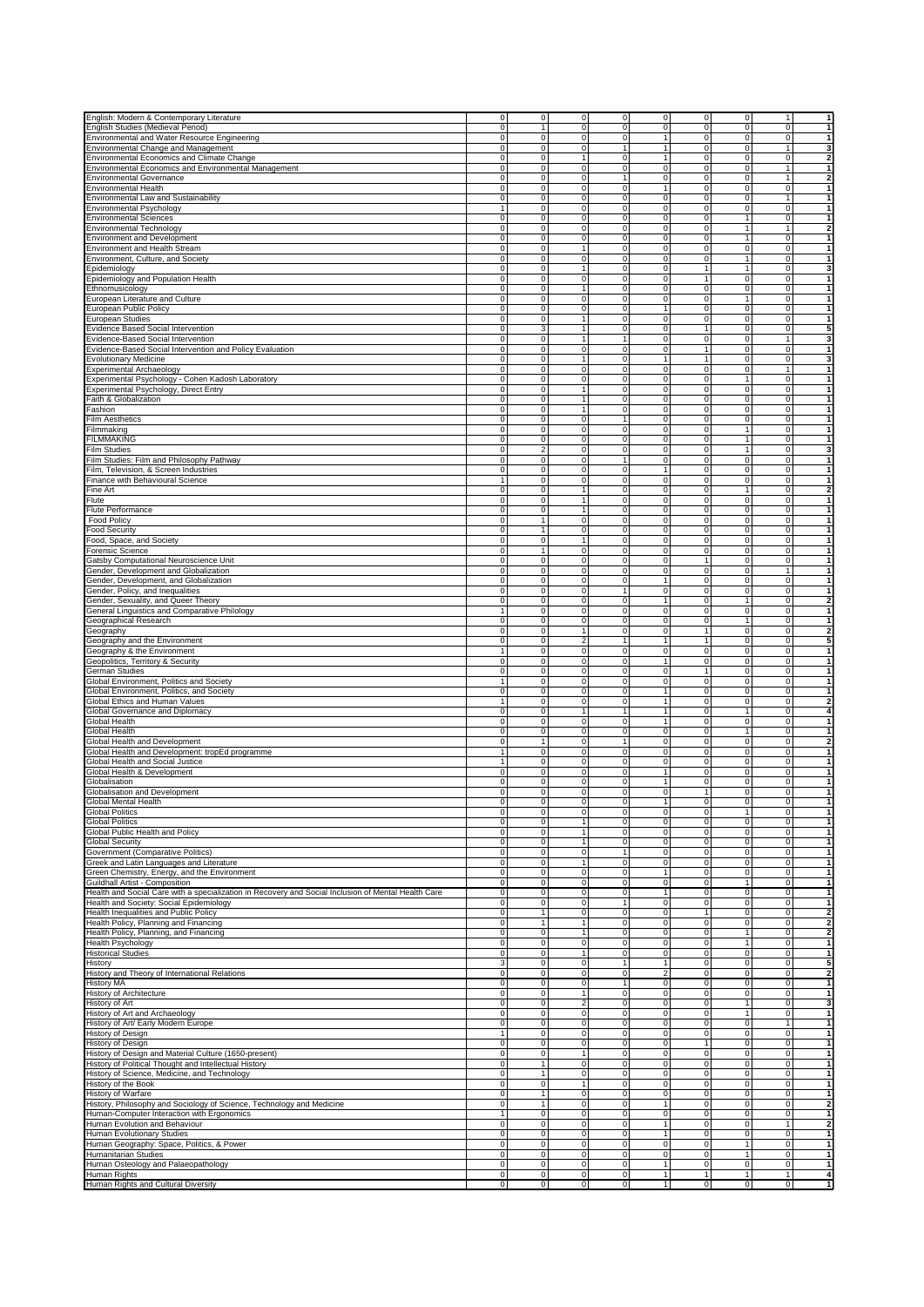| Human Rights and International Politics                                                                                                                                                                                                                                                                                                                                           | $\overline{0}$              | ō                                  | $\overline{0}$                 | o                             | $\overline{0}$<br>1                                           | $\overline{0}$              | $\overline{0}$                   | $\overline{1}$                                                                         |
|-----------------------------------------------------------------------------------------------------------------------------------------------------------------------------------------------------------------------------------------------------------------------------------------------------------------------------------------------------------------------------------|-----------------------------|------------------------------------|--------------------------------|-------------------------------|---------------------------------------------------------------|-----------------------------|----------------------------------|----------------------------------------------------------------------------------------|
| Human Rights Law                                                                                                                                                                                                                                                                                                                                                                  | 0                           | 1                                  | $\mathbf{0}$                   | $\mathbf 0$<br>1              | $\overline{0}$<br>$\mathbf 0$                                 | $\mathbf 0$                 | 1                                | $\overline{2}$                                                                         |
| Hydrology and Sustainable Development                                                                                                                                                                                                                                                                                                                                             | 0                           | $\mathbf 0$                        | $\mathbf 0$<br>$\mathbf{0}$    |                               | $\pmb{0}$<br>$\pmb{0}$                                        | $\mathbf 0$                 | $\overline{0}$<br>1              | $\overline{1}$<br>1                                                                    |
| Hypersonics/Computational Fluid Dynamics                                                                                                                                                                                                                                                                                                                                          | $\mathbf 0$                 | $\bf 0$                            |                                | $\mathbf 0$                   | 0<br>$\pmb{0}$                                                | $\mathbf 0$                 |                                  |                                                                                        |
| Immunology of Infectious Disease                                                                                                                                                                                                                                                                                                                                                  | $\mathbf 0$<br>$\mathbf 0$  | $\overline{0}$                     | 1<br>1                         | $\mathbf 0$<br>$\mathbf 0$    | $\pmb{0}$<br>0                                                | $\mathbf 0$                 | $\overline{0}$                   | 1                                                                                      |
| Implants and Regenerative Medicine, Department of Bioengineering<br>in Classical Hebrew Studies                                                                                                                                                                                                                                                                                   | 0                           | $\bf 0$<br>$\mathbf 0$             | 1                              | $\mathbf 0$                   | 0<br>$\pmb{0}$<br>0<br>$\pmb{0}$                              | $\pmb{0}$<br>$\mathbf 0$    | $\Omega$<br>$\overline{0}$       | 1<br>$\mathbf{1}$                                                                      |
| Infection and Immunity                                                                                                                                                                                                                                                                                                                                                            | 0                           | $\mathbf 0$                        | $\mathbf{1}$                   | $\mathbf 0$                   | $\pmb{0}$<br>$\mathbf 0$                                      | $\mathbf 0$                 | $\overline{0}$                   | $\vert$ 1                                                                              |
| Inflammation and Immunity                                                                                                                                                                                                                                                                                                                                                         | 1                           | $\mathbf 0$                        | $\mathbf{0}$                   | $\mathbf 0$                   | 0<br>0                                                        | $\mathbf 0$                 | $\overline{0}$                   | $\vert$                                                                                |
| Informatics                                                                                                                                                                                                                                                                                                                                                                       | $\mathbf 0$                 | $\bf 0$                            | $\overline{1}$                 | $\mathbf 0$                   | 0<br>$\pmb{0}$                                                | $\pmb{0}$                   | $\Omega$                         | $\vert$                                                                                |
| Information and Library Studies                                                                                                                                                                                                                                                                                                                                                   | $\mathbf{1}$                | 0                                  | $\mathbf 0$                    | $\mathbf 0$                   | 0<br>0                                                        | $\mathbf 0$                 | $\Omega$                         | $\mathbf{1}$                                                                           |
| Informed: Art, Sex, War, and Gender Politics Since 1960                                                                                                                                                                                                                                                                                                                           | 0                           | $\mathbf 0$                        | $\mathbf{0}$                   | $\mathbf 0$                   | 0<br>1                                                        | $\mathbf 0$                 | $\overline{0}$                   | 1                                                                                      |
| Innovation Design Engineering                                                                                                                                                                                                                                                                                                                                                     | $\mathbf 0$                 | $\mathbf 0$                        | $\mathbf{O}$                   | $\mathbf 0$                   | 0<br>$\pmb{0}$                                                | $\mathbf 0$                 | 1                                | 1                                                                                      |
| Innovation, Entrepreneurship and Management                                                                                                                                                                                                                                                                                                                                       | 0                           | $\mathbf{0}$                       | $\mathbf{0}$                   | $\mathbf 0$                   | 0<br>0                                                        | $\mathbf{1}$                | $\overline{0}$                   | $\vert$                                                                                |
| Innovation, Entrepreneurship, and Management                                                                                                                                                                                                                                                                                                                                      | 0                           | $\mathbf{0}$                       | $\mathbf{0}$                   | $\mathbf 0$                   | 0<br>1                                                        | $\mathbf 0$                 | $\overline{0}$                   | 1                                                                                      |
| Innovation, Strategy, and Organisation                                                                                                                                                                                                                                                                                                                                            | $\overline{0}$              | $\overline{0}$                     | $\overline{0}$                 | $\mathbf{1}$                  | $\overline{\text{o}}$<br>0                                    | $\overline{0}$              | $\overline{0}$                   | 1                                                                                      |
| Institute of Development Studies: Poverty and Development                                                                                                                                                                                                                                                                                                                         | 0                           | $\mathbf 0$                        | $\mathbf{0}$                   | $\mathbf 0$                   | $\mathbf{1}$<br>0                                             | $\pmb{0}$                   | $\Omega$                         | $\vert$ 1                                                                              |
| Instrumental Performance                                                                                                                                                                                                                                                                                                                                                          | 1                           | $\mathbf 0$                        | $\mathbf{0}$                   | $\mathbf 0$                   | $\mathbf 0$<br>0                                              | $\mathbf 0$                 | $\overline{0}$                   | 1                                                                                      |
| Integrated Immunology                                                                                                                                                                                                                                                                                                                                                             | 0                           | $\mathbf 0$                        |                                | $\mathbf 0$                   | $\overline{0}$<br>0                                           | $\mathbf 0$                 | $\Omega$                         | 1                                                                                      |
| Integrated Physiology in Health and Disease                                                                                                                                                                                                                                                                                                                                       | 0                           | $\mathbf 0$                        | $\mathbf{O}$                   | $\mathbf{1}$                  | 0<br>$\pmb{0}$                                                | $\mathbf 0$                 | $\overline{0}$                   | $\vert$                                                                                |
| Intellectual and Developmental Disabilities                                                                                                                                                                                                                                                                                                                                       | 0                           | $\mathbf{0}$                       | $\mathbf{1}$                   | $\mathbf 0$                   | 0<br>0                                                        | $\mathbf 0$                 | $\overline{0}$                   | $\vert$                                                                                |
| Intellectual History                                                                                                                                                                                                                                                                                                                                                              | 1                           | $\mathbf 0$                        | $\mathbf{0}$                   | $\mathbf 0$                   | $\pmb{0}$<br>0                                                | $\mathbf 0$                 | $\overline{0}$                   | $\vert$                                                                                |
| Intelligence and International Security                                                                                                                                                                                                                                                                                                                                           | $\overline{0}$              | $\mathbf 0$                        | $\overline{0}$                 | $\overline{0}$                | $\overline{0}$<br>$\overline{1}$                              | $\overline{0}$              | $\overline{0}$                   | $\overline{1}$                                                                         |
| Intelligence & International Security                                                                                                                                                                                                                                                                                                                                             | 0                           | $\mathbf 0$                        | $\mathbf 0$                    | $\mathbf 0$                   | $\mathbf 0$<br>0                                              | $\mathbf{1}$                | $\overline{0}$                   | $\mathbf{1}$                                                                           |
| Interdisciplinary Creative Practices                                                                                                                                                                                                                                                                                                                                              | 0                           | $\mathbf 0$                        | $\mathbf 0$<br>1               | $\mathbf 0$                   | 0<br>1                                                        | 0                           | $\Omega$                         | $\vert$                                                                                |
| <b>International Affairs</b>                                                                                                                                                                                                                                                                                                                                                      | $\overline{0}$              | $\overline{0}$                     |                                | $\overline{0}$                | $\pmb{0}$<br>$\overline{0}$                                   | $\mathbf 0$                 | $\overline{0}$                   | 1                                                                                      |
| International Child Health MSc<br><b>International Child Studies</b>                                                                                                                                                                                                                                                                                                              | 0<br>1                      | $\mathbf{0}$<br>$\mathbf 0$        | $\mathbf{0}$<br>$\mathbf{0}$   | $\mathbf 0$<br>$\mathbf 0$    | 0<br>0<br>0<br>0                                              | $\mathbf{1}$<br>$\mathbf 0$ | $\overline{0}$<br>$\overline{0}$ | $\vert$<br>1                                                                           |
| International Communication and Development                                                                                                                                                                                                                                                                                                                                       | $\mathbf 0$                 | $\pmb{0}$                          | $\mathbf{O}$                   | $\mathbf 0$                   | 0<br>$\pmb{0}$                                                | $\mathbf{1}$                | $\circ$                          | $\mathbf{1}$                                                                           |
| <b>International Development</b>                                                                                                                                                                                                                                                                                                                                                  | 0                           | $\overline{0}$                     | $\mathbf{0}$                   | $\overline{0}$                | $\overline{1}$<br>1                                           | $\overline{0}$              | $\overline{0}$                   | $\overline{2}$                                                                         |
| International Development and Humanitarian Emergencies                                                                                                                                                                                                                                                                                                                            | $\mathbf{1}$                | $\mathbf 0$                        | $\mathbf 0$                    | $\mathbf 0$                   | 0<br>$\pmb{0}$                                                | $\pmb{0}$                   | $\Omega$                         | $\mathbf{1}$                                                                           |
| International Development: Poverty, Conflict, and Reconstruction                                                                                                                                                                                                                                                                                                                  | $\mathbf 0$                 | $\mathbf 0$                        | $\mathbf{0}$                   | $\mathbf 0$                   | $\pmb{0}$<br>$\mathbf{1}$                                     | $\mathbf 0$                 | $\overline{0}$                   | $\mathbf{1}$                                                                           |
| <b>International Develpment</b>                                                                                                                                                                                                                                                                                                                                                   | $\mathbf 0$                 | $\mathbf 0$                        | $\mathbf{0}$                   | $\mathbf 0$                   | 1<br>0                                                        | $\mathbf 0$                 | $\overline{0}$                   | $\vert$ 1                                                                              |
| International Dispute and Conflict Resolution                                                                                                                                                                                                                                                                                                                                     | 1                           | $\mathbf 0$                        | $\overline{0}$                 | $\mathbf 0$                   | 0<br>0                                                        | $\mathbf 0$                 | $\overline{0}$                   | $\vert$                                                                                |
| International Energy Studies                                                                                                                                                                                                                                                                                                                                                      | $\overline{1}$              | $\mathbf 0$                        | $\mathbf{O}$                   | $\mathbf 0$                   | 0<br>$\pmb{0}$                                                | $\mathbf 0$                 | $\overline{0}$                   | 1                                                                                      |
| <b>International Health</b>                                                                                                                                                                                                                                                                                                                                                       | $\mathbf 0$                 | $\mathbf 0$                        | $\mathbf 0$                    | $\mathbf 0$                   | $\mathbf 0$<br>0                                              | $\mathbf{1}$                | $\overline{0}$                   | $\vert$                                                                                |
| International Health Management                                                                                                                                                                                                                                                                                                                                                   | 0                           | $\mathbf 0$                        | $\mathbf 0$                    | $\mathbf 0$                   | 0<br>1                                                        | 0                           | $\overline{0}$                   | 1                                                                                      |
| International Human Rights Law                                                                                                                                                                                                                                                                                                                                                    | $\mathbf 0$                 | $\mathbf 0$                        | 1                              | $\mathbf 0$                   | 0<br>$\pmb{0}$                                                | $\mathbf 0$                 | $\overline{0}$                   | $\mathbf{1}$                                                                           |
| International Peace and Security                                                                                                                                                                                                                                                                                                                                                  | $\mathbf 0$                 | $\mathbf 0$                        | $\mathbf{0}$                   | $\mathbf 0$                   | 0<br>0                                                        | $\mathbf{1}$                | $\overline{0}$                   | $\vert$ 1                                                                              |
| International Peace Ideologies                                                                                                                                                                                                                                                                                                                                                    | 0                           | $\mathbf{0}$                       | $\mathbf{1}$                   | $\mathbf 0$                   | 0<br>0                                                        | $\mathbf 0$                 | $\overline{0}$                   | 1                                                                                      |
| <b>International Political Economy</b>                                                                                                                                                                                                                                                                                                                                            | $\mathbf 0$                 | $\pmb{0}$                          | 1                              | $\mathbf{1}$                  | 0<br>$\mathbf{1}$                                             | $\overline{2}$              | $\overline{0}$                   | $5\overline{)}$                                                                        |
| <b>International Politics</b>                                                                                                                                                                                                                                                                                                                                                     | 0                           | $\pmb{0}$                          | $\mathsf{O}\xspace$            | $\mathbf 0$                   | $\mathbf{1}$<br>$\pmb{0}$                                     | $\pmb{0}$                   | $\Omega$                         | 1                                                                                      |
| International Public Policy                                                                                                                                                                                                                                                                                                                                                       | $\overline{\mathbf{c}}$     | $\mathbf 0$<br>1                   | 1                              | $\mathbf 0$                   | $\mathbf 0$<br>1                                              | 0                           | 1                                | 5 <sup>1</sup>                                                                         |
| <b>International Relations</b>                                                                                                                                                                                                                                                                                                                                                    | 3                           |                                    | 5                              | $\overline{5}$                | $\overline{\mathbf{2}}$<br>$\overline{4}$                     | 3                           | 1                                | 24                                                                                     |
| <b>International Relations and Security</b>                                                                                                                                                                                                                                                                                                                                       | 0<br>$\mathbf 0$            | $\mathbf{0}$<br>$\overline{0}$     | $\mathbf{0}$<br>$\mathbf{1}$   | $\mathbf 0$<br>$\mathbf 0$    | $\pmb{0}$<br>$\pmb{0}$<br>$\mathbf 0$<br>0                    | $\mathbf{1}$<br>$\mathbf 0$ | $\overline{0}$<br>$\overline{0}$ | $\vert$ 1<br>$\vert$ 1                                                                 |
| International Relations of the Middle East<br>Investigative & Forensic Psychology                                                                                                                                                                                                                                                                                                 | 1                           | $\mathbf 0$                        | $\mathbf{0}$                   | $\mathbf 0$                   | $\mathbf 0$<br>0                                              | $\mathbf 0$                 | $\overline{0}$                   | $\vert$                                                                                |
| Investigative Journalism                                                                                                                                                                                                                                                                                                                                                          | $\mathbf 0$                 | $\mathbf 0$                        | $\mathsf{O}\xspace$            | $\mathbf 0$                   | $\mathbf{1}$<br>$\pmb{0}$                                     | $\mathbf 0$                 | $\overline{0}$                   | $\vert$                                                                                |
| <b>Irish Studies</b>                                                                                                                                                                                                                                                                                                                                                              | 0                           | $\mathbf 0$                        | 1                              | $\mathbf 0$                   | 0<br>0                                                        | $\mathbf 0$                 | $\overline{0}$                   | 1                                                                                      |
| <b>Islamic Studies and History</b>                                                                                                                                                                                                                                                                                                                                                | 1                           | $\mathbf 0$                        | $\mathbf{0}$                   | $\mathbf 0$                   | 1<br>1                                                        | 0                           | $\Omega$                         | 3                                                                                      |
| Jewish Studies                                                                                                                                                                                                                                                                                                                                                                    | $\overline{0}$              | $\mathbf{1}$                       | $\overline{0}$                 | $\overline{0}$                | $\overline{0}$<br>$\overline{0}$                              | $\overline{0}$              | $\overline{0}$                   | 1                                                                                      |
| Judaism and Christianity in the Greco-Roman World                                                                                                                                                                                                                                                                                                                                 | 0                           | $\mathbf 0$                        | $\overline{0}$                 | $\mathbf 0$                   | $\mathbf{1}$<br>0                                             | $\mathbf 0$                 | $\overline{0}$                   | 1                                                                                      |
| Latin American Studies                                                                                                                                                                                                                                                                                                                                                            | $\mathbf 0$                 | $\mathbf{1}$                       | $\mathbf{1}$                   | 1                             | $\mathbf{1}$<br>0                                             | $\mathbf 0$                 | $\overline{0}$                   | $\overline{4}$                                                                         |
| Law                                                                                                                                                                                                                                                                                                                                                                               | $\overline{0}$              | $\overline{1}$                     | $\overline{0}$                 | $\mathbf 0$                   | $\pmb{0}$<br>$\overline{0}$                                   | $\overline{0}$              | $\overline{0}$                   | $\overline{1}$                                                                         |
| Law and Gender                                                                                                                                                                                                                                                                                                                                                                    | 0                           | $\mathbf 0$                        | $\overline{0}$                 | $\mathbf 0$                   | 0<br>0                                                        | $\mathbf{1}$                | $\overline{0}$                   | $\mathbf{1}$                                                                           |
| Law, Culture and Society                                                                                                                                                                                                                                                                                                                                                          | 1                           | $\mathbf 0$                        | $\mathbf{0}$                   | $\mathbf 0$                   | $\pmb{0}$<br>0                                                | $\pmb{0}$                   | $\Omega$                         | 1                                                                                      |
| Life Sciences                                                                                                                                                                                                                                                                                                                                                                     | $\mathbf 0$                 | $\mathbf 0$                        | 1                              | $\mathbf 0$                   | $\pmb{0}$<br>$\mathbf 0$                                      | $\mathbf 0$                 | $\circ$                          | 1                                                                                      |
| Linguistics                                                                                                                                                                                                                                                                                                                                                                       | 1                           | $\mathbf{0}$                       | $\overline{0}$                 | $\mathbf 0$                   | 0<br>$\mathbf 0$                                              | $\circ$                     | $\overline{0}$                   | $\vert$ 1                                                                              |
| Linguistics and Comparative Philology                                                                                                                                                                                                                                                                                                                                             | $\mathbf 0$                 | $\mathbf{1}$                       | $\mathbf 0$<br>$\mathbf{0}$    | $\mathbf 0$                   | 0<br>0<br>1                                                   | $\mathbf 0$                 | $\overline{0}$<br>$\Omega$       | $\vert$ 1<br>$\vert$                                                                   |
| Linguistics and English Language<br>Literary Studies (Welsh Writing in English)                                                                                                                                                                                                                                                                                                   | $\mathbf 0$<br>$\mathbf{1}$ | $\mathbf 0$<br>$\mathbf 0$         | $\mathbf 0$                    | $\mathbf 0$<br>$\mathbf 0$    | $\pmb{0}$<br>0<br>0                                           | $\mathbf 0$<br>$\mathbf 0$  | $\Omega$                         | $\overline{1}$                                                                         |
| Literature and Society: Enlightenment, Romantic, Victorian                                                                                                                                                                                                                                                                                                                        | 1                           | $\mathbf 0$                        | $\mathbf{0}$                   | $\mathbf 0$                   | 0<br>$\pmb{0}$                                                | $\pmb{0}$                   | $\overline{0}$                   | 1                                                                                      |
| Local Economic Development                                                                                                                                                                                                                                                                                                                                                        | $\mathbf 0$                 | $\mathbf 0$                        | 1                              | $\mathbf 0$                   | 0<br>$\pmb{0}$                                                | $\mathbf 0$                 | $\overline{0}$                   | 1                                                                                      |
| MA-CFTV                                                                                                                                                                                                                                                                                                                                                                           | 0                           | $\mathbf 0$                        | $\mathbf{0}$                   | $\mathbf 0$                   | $\mathbf 0$<br>0                                              | $\mathbf 0$                 | 1                                | 1                                                                                      |
| Machine Learning                                                                                                                                                                                                                                                                                                                                                                  | 1                           | $\mathbf{0}$                       | $\overline{0}$                 | $\mathbf 0$                   | 0<br>0                                                        | $\mathbf 0$                 | $\overline{0}$                   | 1                                                                                      |
| <b>MA Chinese Studies</b>                                                                                                                                                                                                                                                                                                                                                         | $\mathbf 0$                 | $\mathbf 0$                        | $\mathbf{O}$                   | $\mathbf 0$                   | 0<br>$\pmb{0}$                                                | $\mathbf 0$                 | 1                                | $\mathbf{1}$                                                                           |
| MA Global Development and Education                                                                                                                                                                                                                                                                                                                                               | 0                           | $\mathbf 0$                        | $\mathbf{0}$                   | $\mathbf 0$                   | $\pmb{0}$<br>0                                                | $\mathbf{1}$                | $\Omega$                         | 1                                                                                      |
| MA in Continental Philosophy                                                                                                                                                                                                                                                                                                                                                      | 0                           | $\mathbf 0$                        | $\mathbf{0}$                   | $\mathbf 0$                   | $\mathbf{1}$<br>0                                             | $\mathbf 0$                 | $\overline{0}$                   | 1                                                                                      |
| MA in Film and Television Production                                                                                                                                                                                                                                                                                                                                              | $\mathbf 0$                 | $\Omega$                           | $\Omega$                       | $\mathbf 0$                   | 0<br>$\mathbf 0$                                              |                             | $\overline{0}$                   | 1                                                                                      |
| MA in Irish Studies                                                                                                                                                                                                                                                                                                                                                               | -1                          | $\overline{0}$                     | $\overline{0}$                 | $\mathbf 0$                   | 0<br>0                                                        | $\mathbf 0$                 | $\overline{0}$                   | $\vert$                                                                                |
| MA International Peace & Security                                                                                                                                                                                                                                                                                                                                                 | 0                           | $\mathbf{0}$                       | $\overline{0}$                 | $\mathbf{1}$                  | 0<br>0                                                        | $\mathbf 0$                 | $\overline{0}$                   | $\vert$                                                                                |
| MA in Victorian Literature, Art and Culture                                                                                                                                                                                                                                                                                                                                       | $\overline{0}$              | $\overline{2}$                     | $\mathbf{0}$                   | $\overline{0}$                | $\overline{0}$<br>$\overline{\text{o}}$                       | $\overline{\mathbf{0}}$     | $\overline{0}$                   | $\overline{2}$                                                                         |
| MA Issues in Modern Culture                                                                                                                                                                                                                                                                                                                                                       | $\pmb{0}$                   | $\pmb{0}$                          | $\mathbf 0$                    | $\mathbf 0$                   | 0<br>$\pmb{0}$                                                | $\mathbf{1}$                | $\circ$                          | $\mathbf{1}$                                                                           |
| MA Music: Mixed Composition pathway<br>Management, Information Systems and Innovation                                                                                                                                                                                                                                                                                             | 0                           | $\mathbf 0$<br>$\mathbf{1}$        | $\mathbf 0$<br>$\mathbf 0$     | $\mathbf 0$<br>$\mathbf 0$    | $\pmb{0}$<br>0<br>0                                           | $\mathbf 0$<br>$\mathbf 0$  | 1<br>$\overline{0}$              | $\vert$<br>1                                                                           |
| Managing the Environment: Habitat Restoration and Conservation                                                                                                                                                                                                                                                                                                                    | 0<br>$\mathbf 0$            | $\mathbf 0$                        | $\mathsf{O}\xspace$            | $\mathbf 0$                   | 0<br>0<br>$\pmb{0}$                                           | $\mathbf 0$                 | 1                                | $\vert$                                                                                |
| MA Playwriting                                                                                                                                                                                                                                                                                                                                                                    | $\mathbf{1}$                | $\mathbf 0$                        | $\mathbf{0}$                   | $\mathbf 0$                   | 0<br>0                                                        | $\circ$                     | $\overline{0}$                   | $\vert$                                                                                |
| Marimba Performance                                                                                                                                                                                                                                                                                                                                                               | 0                           | $\mathbf{1}$                       | $\overline{0}$                 | $\mathbf 0$                   | 0<br>0                                                        | $\mathbf 0$                 | $\overline{0}$                   | 1                                                                                      |
| Marine Biology                                                                                                                                                                                                                                                                                                                                                                    | $\overline{0}$              | $\overline{0}$                     | $\overline{0}$                 | $\overline{\mathbf{0}}$       | $\overline{\text{o}}$<br>$\overline{\text{o}}$                | $\overline{\mathbf{0}}$     | $\overline{1}$                   | $\overline{1}$                                                                         |
| Marine Mammal Science                                                                                                                                                                                                                                                                                                                                                             | $\mathbf{1}$                | $\mathbf 0$                        | $\mathbf{0}$                   | $\mathbf 0$                   | $\mathbf 0$<br>$\pmb{0}$                                      | $\mathbf 0$                 | $\overline{0}$                   | $\mathbf{1}$                                                                           |
| Maritime Archaeology                                                                                                                                                                                                                                                                                                                                                              | 1                           | $\mathbf 0$                        | 0                              | $\mathbf 0$                   | 0<br>$\pmb{0}$                                                | $\mathbf 0$                 | $\overline{0}$                   | 1                                                                                      |
| Marketing and International Management                                                                                                                                                                                                                                                                                                                                            | $\overline{0}$              | $\overline{0}$                     | $\overline{0}$                 | $\overline{0}$                | $\overline{0}$<br>$\overline{\text{o}}$                       | $\overline{1}$              | $\overline{0}$                   | $\vert$                                                                                |
| Master of Music                                                                                                                                                                                                                                                                                                                                                                   | 0                           | $\mathbf 0$                        | $\mathbf{0}$                   | $\mathbf 0$                   | 0<br>0                                                        | $\mathbf{1}$                | $\overline{0}$                   | $\vert$ 1                                                                              |
| Master of Public Administration                                                                                                                                                                                                                                                                                                                                                   | 0                           | $\mathbf 0$                        | $\mathbf 0$                    | $\mathbf 0$                   | 0<br>0                                                        | $\mathbf{1}$                | $\overline{0}$                   | $\vert$ 1                                                                              |
| Master of Public Policy                                                                                                                                                                                                                                                                                                                                                           | $\overline{1}$              | $\overline{0}$                     | $\mathbf 0$                    | $\mathbf 0$                   | $\mathbf 0$<br>$\pmb{0}$                                      | $\mathbf 0$                 | $\overline{0}$                   | $\vert$                                                                                |
| Master of Science in Hydrogeology                                                                                                                                                                                                                                                                                                                                                 | $\mathbf{1}$                | $\mathbf 0$                        | $\mathbf 0$                    | $\overline{0}$                | $\overline{0}$<br>$\mathbf 0$                                 | $\overline{0}$              | $\overline{0}$                   | $\overline{1}$                                                                         |
| Master of Science in Public Policy and Administration                                                                                                                                                                                                                                                                                                                             | 0                           | $\mathbf 0$                        | $\mathbf{0}$                   | $\mathbf 0$                   | 0<br>1                                                        | $\pmb{0}$                   | $\Omega$                         | 1                                                                                      |
| Master of Social Work                                                                                                                                                                                                                                                                                                                                                             | $\pmb{0}$                   | $\mathbf{1}$                       | $\mathbf{0}$                   | $\mathbf 0$                   | 0<br>0                                                        | $\mathbf 0$                 | $\overline{0}$                   | 1                                                                                      |
| Master's in Public Affairs                                                                                                                                                                                                                                                                                                                                                        | 0                           | $\mathbf 0$                        | $\mathbf{0}$                   | $\mathbf{1}$                  | 0<br>0                                                        | $\mathbf 0$                 | $\overline{0}$                   | $\vert$                                                                                |
| Master's in Public Policy                                                                                                                                                                                                                                                                                                                                                         | $\mathbf 0$                 | $\mathsf{O}\xspace$<br>$\mathbf 0$ | $\mathbf 0$<br>$\overline{1}$  | $\mathbf 0$<br>$\mathbf 0$    | $\pmb{0}$<br>0<br>0<br>$\pmb{0}$                              | $\mathbf 0$<br>$\mathbf 0$  | $\mathbf{2}$<br>$\Omega$         | $\overline{2}$<br>$\vert$                                                              |
|                                                                                                                                                                                                                                                                                                                                                                                   |                             |                                    |                                | $\mathbf 0$                   | $\pmb{0}$<br>0                                                | $\overline{1}$              | $\overline{0}$                   | $\vert$                                                                                |
|                                                                                                                                                                                                                                                                                                                                                                                   | $\pmb{0}$                   |                                    |                                |                               |                                                               |                             |                                  |                                                                                        |
|                                                                                                                                                                                                                                                                                                                                                                                   | 0                           | $\pmb{0}$                          | $\mathbf 0$                    |                               |                                                               |                             |                                  |                                                                                        |
|                                                                                                                                                                                                                                                                                                                                                                                   | $\mathbf{1}$                | $\mathbf 0$                        | $\mathbf 0$                    | $\mathbf 0$                   | 0<br>0                                                        | $\mathbf 0$                 | $\overline{0}$                   |                                                                                        |
|                                                                                                                                                                                                                                                                                                                                                                                   | $\pmb{0}$                   | $\mathbf 0$                        | $\mathbf{O}$                   | $\mathbf 0$                   | $\pmb{0}$<br>1                                                | $\mathbf 0$                 | $\circ$                          |                                                                                        |
|                                                                                                                                                                                                                                                                                                                                                                                   | 0                           | $\mathbf{0}$                       | $\mathbf{0}$                   | $\mathbf 0$                   | $\pmb{0}$<br>$\mathbf 0$                                      | $\mathbf{1}$                | $\overline{0}$                   |                                                                                        |
|                                                                                                                                                                                                                                                                                                                                                                                   | 0                           | $\mathbf{0}$                       | $\mathbf{0}$<br>$\overline{1}$ | $\mathbf{1}$                  | 0<br>0                                                        | $\mathbf 0$                 | $\overline{0}$                   |                                                                                        |
|                                                                                                                                                                                                                                                                                                                                                                                   | $\mathbf 0$<br>$\mathbf{1}$ | $\mathbf{1}$                       |                                | $\mathbf 0$                   | $\mathbf{1}$<br>$\pmb{0}$                                     | $\mathbf{1}$                | $\Omega$                         |                                                                                        |
|                                                                                                                                                                                                                                                                                                                                                                                   | 0                           | $\mathbf{1}$<br>$\mathbf 0$        | $\overline{1}$<br>$\mathbf{0}$ | $\mathbf 0$<br>$\mathbf 0$    | 0<br>0<br>$\mathbf{1}$<br>0                                   | $\mathbf{1}$<br>$\mathbf 0$ | $\Omega$<br>$\overline{0}$       |                                                                                        |
| Masters of Control of Infectious Disease<br>Masters Public Health (Health Services Management Stream)<br>Masters Public Health in Developing Countries<br>MASt in Mathematics (Cambridge Mathematical Tripos, Part III)<br>Materials<br>Materials Science and Metallurgy<br>Mathematical Modeling and Scientific Computing<br>Mathematics<br>Mathematics<br>Mathematics Education | 1                           | $\mathbf 0$                        | $\mathbf{0}$                   | $\mathbf 0$                   | $\overline{0}$<br>$\overline{0}$                              | $\mathbf 0$                 | $\overline{0}$                   | 1<br>$\vert$<br>$\vert$ 1<br>$\vert$ 1<br>$\overline{4}$<br>$\boldsymbol{4}$<br>1<br>1 |
| Mediaeval History                                                                                                                                                                                                                                                                                                                                                                 | $\mathbf 0$                 | $\mathbf{0}$                       | 1                              | $\mathbf 0$                   | $\pmb{0}$<br>$\pmb{0}$                                        | $\mathbf 0$                 | $\overline{0}$                   | $\vert$                                                                                |
| Mediaeval Studies                                                                                                                                                                                                                                                                                                                                                                 | $\mathbf 0$                 | $\mathbf{0}$                       | $\mathbf{0}$                   | $\mathbf 0$                   | 0<br>0                                                        | $\mathbf{1}$                | $\overline{0}$                   | 1                                                                                      |
| Medical Anthropology                                                                                                                                                                                                                                                                                                                                                              | $\overline{1}$              | $\overline{3}$                     | $\overline{2}$                 | $\overline{1}$                | $\pmb{0}$<br>$\mathbf{1}$                                     | $\mathbf{1}$                | $\overline{0}$                   | 9                                                                                      |
| Medical Anthropology                                                                                                                                                                                                                                                                                                                                                              | $\pmb{0}$                   | $\mathbf 0$                        | $\mathbf{0}$                   | $\mathbf{1}$                  | $\pmb{0}$<br>$\mathbf 0$                                      | $\mathbf 0$                 | $\overline{0}$                   |                                                                                        |
| Medical Entomology for Disease Control                                                                                                                                                                                                                                                                                                                                            | 0                           | $\mathbf{0}$                       | $\mathbf{0}$                   | $\mathbf 0$                   | $\mathbf 0$<br>$\mathbf{1}$                                   | $\mathbf 0$                 | $\overline{0}$                   |                                                                                        |
| <b>Medical Sciences</b><br>Medical Visualisation and Human Anatomy                                                                                                                                                                                                                                                                                                                | $\mathbf 0$<br>$\mathbf 0$  | $\mathbf 0$<br>$\overline{0}$      | $\mathbf 0$<br>$\overline{0}$  | $\mathbf 0$<br>$\overline{0}$ | $\pmb{0}$<br>$\mathbf{1}$<br>$\overline{0}$<br>$\overline{0}$ | $\mathbf 0$<br>$\mathbf{1}$ | $\overline{0}$<br>$\circ$        | $\vert$ 1<br>$\vert$<br>1<br>$\vert$ 1                                                 |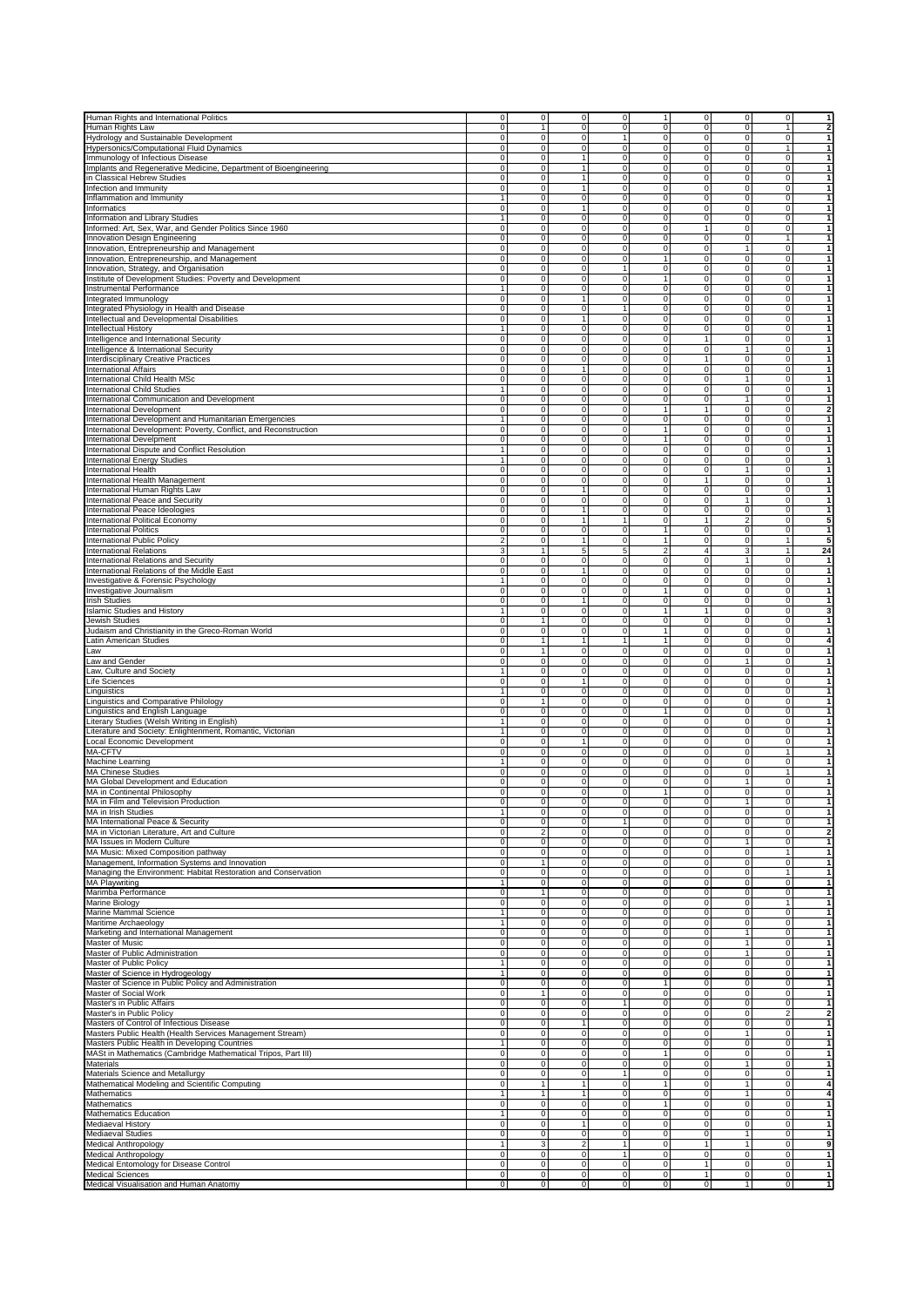| Medicinal and Biological Chemistry                                             |                         |                |                         |                               |                                  |                                                              |                |                                                                      |
|--------------------------------------------------------------------------------|-------------------------|----------------|-------------------------|-------------------------------|----------------------------------|--------------------------------------------------------------|----------------|----------------------------------------------------------------------|
|                                                                                | $\overline{0}$          | $\mathbf{0}$   | $\overline{0}$          | 1                             | o                                | $\circ$<br>$\mathbf{1}$                                      | $\overline{0}$ | $\overline{2}$                                                       |
| Medicine, Science, and Society                                                 | $\Omega$                | $\mathbf 0$    | $\mathbf{0}$            | $\mathbf 0$                   | 1                                | $\mathbf 0$<br>$\mathbf 0$                                   | $\overline{0}$ | $\vert$                                                              |
| Medieval and Renaissance Literature                                            | $\mathbf{1}$            | $\mathbf 0$    | $\mathbf 0$             | $\mathbf 0$                   | 0                                | $\pmb{0}$<br>$\mathbf 0$                                     | $\overline{0}$ | $\overline{1}$                                                       |
| Medieval History                                                               | $\mathbf 0$             | $\mathbf 0$    | 1                       | $\mathbf 0$                   | $\overline{\mathbf{c}}$          | $\pmb{0}$<br>$\mathbf 0$                                     | $\overline{0}$ | 3                                                                    |
| Medieval Studies                                                               | $\overline{0}$          | $\overline{0}$ | $\overline{1}$          | $\mathbf 0$                   | $\overline{0}$                   | $\pmb{0}$<br>$\mathbf 0$                                     | $\overline{0}$ | $\vert$                                                              |
| Medieval Studies (interdisciplinary)                                           | $\pmb{0}$               | $\overline{1}$ | $\mathsf{O}\xspace$     | $\mathbf 0$                   | 0                                | $\pmb{0}$<br>$\pmb{0}$                                       | $\overline{0}$ | $\vert$                                                              |
| Mega Infrastructure Planning, Appraisal, and Delivery                          | $\overline{1}$          | $\mathbf 0$    | $\mathbf 0$             | $\mathbf 0$                   | 0                                | $\pmb{0}$<br>$\mathbf 0$                                     | $\overline{0}$ | 1                                                                    |
|                                                                                |                         |                |                         |                               |                                  |                                                              |                |                                                                      |
| Mental Health Studies                                                          | 1                       | $\mathbf 0$    | $\mathbf{0}$            | $\mathbf 0$                   | $\pmb{0}$                        | 0<br>$\mathbf 0$                                             | 1              | $\mathbf{2}$                                                         |
| Micro and Nanotechnology Enterprise                                            | $\Omega$                | $\mathbf 0$    | 1                       | $\mathbf 0$                   | 0                                | $\mathbf 0$<br>$\mathbf 0$                                   | $\overline{0}$ | 1                                                                    |
| Middle East and Central Asian Security Studies                                 | $\mathbf 0$             | $\mathbf 0$    | $\mathsf 0$             | $\mathbf 0$                   | 0                                | $\pmb{0}$<br>$\mathbf{1}$                                    | $\overline{0}$ | $\vert$                                                              |
| Middle East and Mediterranean Studies                                          | $\overline{0}$          | $\overline{1}$ | $\mathsf{O}\xspace$     | $\mathbf 0$                   | 0                                | $\pmb{0}$<br>$\mathbf 0$                                     | $\overline{0}$ | $\mathbf{1}$                                                         |
| Middle Eastern Studies                                                         | $\Omega$                | $\mathbf 0$    | $\mathbf 0$             | $\mathbf{1}$                  | 0                                | 0<br>$\mathbf 0$                                             | $\overline{0}$ | $\mathbf{1}$                                                         |
| Middle East Politics                                                           | $\overline{0}$          | $\overline{2}$ | 1                       | $\mathbf{1}$                  | $\mathbf 0$                      | $\pmb{0}$<br>$\mathbf{1}$                                    | $\overline{0}$ | $5\overline{5}$                                                      |
| <b>Migration Studies</b>                                                       | 1                       | $\mathbf 0$    | $\mathbf{0}$            | $\mathbf 0$                   | 1                                | $\mathbf 0$<br>$\mathbf{1}$                                  | $\overline{0}$ | $\mathbf{3}$                                                         |
|                                                                                |                         | $\mathbf 0$    |                         |                               | $\mathbf{1}$                     |                                                              | $\overline{0}$ | $\mathbf{1}$                                                         |
| <b>Migration Studies</b>                                                       | $\mathbf{0}$            |                | $\mathbf 0$             | $\mathbf 0$                   |                                  | $\mathbf 0$<br>$\mathbf 0$                                   |                |                                                                      |
| M.Litt. in Mediaeval History                                                   | $\overline{0}$          | $\mathbf 0$    | 1                       | $\overline{0}$                | $\overline{0}$                   | $\overline{0}$<br>$\overline{0}$                             | $\overline{0}$ | $\vert$                                                              |
| MMus Opera                                                                     | $\pmb{0}$               | $\mathbf 0$    | 1                       | $\mathbf 0$                   | 0                                | $\pmb{0}$<br>$\mathbf 0$                                     | $\circ$        | $\vert$                                                              |
| Mobile Robotics Group                                                          | $\overline{0}$          | $\mathbf 0$    | $\mathbf 0$             | $\overline{0}$                | 0                                | $\mathbf 0$<br>0                                             | 1              | 1                                                                    |
| Modern and Contemporary British History                                        |                         | $\mathbf 0$    | $\mathbf{0}$            | $\mathbf 0$                   | $\overline{0}$                   | $\overline{0}$<br>$\mathbf 0$                                | $\overline{0}$ | 1                                                                    |
| Modern and Contemporary Literature and Culture                                 | $\overline{0}$          | $\mathbf 0$    | $\mathsf{O}\xspace$     | $\mathbf 0$                   | 0                                | $\mathbf 0$<br>1                                             | $\overline{0}$ | $\vert$                                                              |
| Modern British and European History                                            | $\mathbf{1}$            | $\overline{2}$ | $\mathbf 0$             | $\mathbf 0$                   | 0                                | $\mathbf 0$<br>$\mathbf{1}$                                  | $\overline{0}$ | $\overline{4}$                                                       |
|                                                                                | $\Omega$                | $\mathbf 0$    | $\mathbf{0}$            | $\mathbf 0$                   | 0                                | $\mathbf{1}$<br>$\mathbf 0$                                  | $\overline{0}$ | $\vert$                                                              |
| Modern British & European History                                              |                         |                |                         |                               |                                  |                                                              |                |                                                                      |
| Modern Chinese Studies                                                         | $\overline{0}$          | $\mathbf 0$    | $\overline{0}$          | $\overline{0}$                | $\overline{0}$                   | $\overline{0}$<br>$\overline{0}$                             | $\overline{1}$ | $\overline{1}$                                                       |
| Modern European History                                                        | $\overline{0}$          | $\mathbf 0$    | $\mathbf 0$             | $\overline{0}$                | 0                                | $\mathbf{1}$<br>0                                            | $\overline{0}$ | $\vert$                                                              |
| Modernism After Postmodernism                                                  | 0                       | 1              | 0                       | $\mathbf 0$                   | 0                                | $\pmb{0}$<br>$\pmb{0}$                                       | $\overline{0}$ | 1                                                                    |
| Modern Languages                                                               | $\overline{0}$          | $\overline{0}$ | $\overline{0}$          | $\mathbf 0$                   | $\overline{0}$                   | $\overline{0}$<br>$\mathbf{1}$                               | $\overline{0}$ | 1                                                                    |
| Modern Middle Eastern Studies                                                  | $\Omega$                | $\mathbf 0$    | 1                       | $\mathbf 0$                   | 0                                | $\mathbf 0$<br>0                                             | $\overline{0}$ | $\vert$                                                              |
| Modern Middle Eastern Studies                                                  | $\overline{0}$          | $\mathbf{1}$   | $\mathbf 0$             | 1                             | 2                                | $\mathbf{1}$<br>$\mathbf{1}$                                 | 1              | $\overline{7}$                                                       |
|                                                                                | $\mathbf{1}$            | $\mathbf 0$    | $\mathbf 0$             | $\mathbf 0$                   | 0                                | $\pmb{0}$<br>$\mathbf 0$                                     | $\overline{0}$ | $\vert$                                                              |
| Modern Society and Global Transformations                                      |                         |                |                         | $\overline{1}$                | $\overline{0}$                   |                                                              |                |                                                                      |
| Modern South Asian Studies                                                     | $\overline{\mathbf{0}}$ | $\overline{0}$ | 1                       |                               |                                  | $\overline{\mathbf{0}}$<br>$\overline{0}$                    | $\overline{1}$ | $\overline{\mathbf{3}}$                                              |
| Molecular Cell Biology, Cancer Biology                                         | $\pmb{0}$               | $\mathbf 0$    | 0                       | $\mathbf 0$                   | 0                                | $\pmb{0}$<br>$\mathbf{1}$                                    | $\overline{0}$ | 1                                                                    |
| Moral, Legal, and Political Philosophy                                         | $\overline{1}$          | $\mathbf 0$    | $\mathbf{0}$            | $\mathbf 0$                   | 0                                | $\pmb{0}$<br>$\mathbf 0$                                     | $\overline{0}$ | 1                                                                    |
| MPA in International Development                                               | $\Omega$                | $\mathbf 0$    | 1                       | $\mathbf 0$                   | $\overline{0}$                   | $\mathbf 0$<br>$\mathbf 0$                                   | $\overline{0}$ | $\vert$ 1                                                            |
| MPA in Public and Social Policy                                                | $\overline{0}$          | $\mathbf 0$    | 1                       | $\mathbf 0$                   | 0                                | $\pmb{0}$<br>$\mathbf 0$                                     | $\overline{0}$ | $\vert$                                                              |
| MPA Programme in Public & Economic Policy                                      | $\mathbf 0$             | $\mathbf 0$    | $\mathsf 0$             | $\mathbf 0$                   | 0                                | $\pmb{0}$<br>$\mathbf{1}$                                    | $\overline{0}$ | $\vert$                                                              |
| MPhil English Studies (Medieval Period)                                        | $\overline{0}$          | $\overline{1}$ | $\mathbf 0$             | $\mathbf 0$                   | 0                                | $\mathbf 0$<br>$\mathbf 0$                                   | $\overline{0}$ | 1                                                                    |
|                                                                                |                         |                |                         |                               |                                  |                                                              |                |                                                                      |
| MPhil in Economic and Social History                                           | $\overline{0}$          | $\mathbf 0$    | $\mathbf 0$             | $\mathbf 0$                   | 0                                | $\overline{2}$<br>0                                          | $\overline{0}$ | $\mathbf{2}$                                                         |
| Mphil in Economics 002740                                                      | $\overline{1}$          | $\mathbf 0$    | $\mathbf{O}$            | $\mathbf 0$                   | 0                                | $\pmb{0}$<br>$\mathbf 0$                                     | $\overline{0}$ | 1                                                                    |
| MPhil in Engineering                                                           | $\Omega$                | $\mathbf{1}$   | $\mathbf{0}$            | $\mathbf 0$                   | $\pmb{0}$                        | $\pmb{0}$<br>$\mathbf 0$                                     | $\overline{0}$ | $\vert$ 1                                                            |
| MPhil in English Language and Literature                                       | $\mathbf{0}$            | $\mathbf 0$    | $\mathbf{0}$            | $\mathbf{1}$                  | 0                                | 0<br>$\mathbf 0$                                             | $\overline{0}$ | 1                                                                    |
| MPhil in English Studies: Criticism and Culture                                | $\pmb{0}$               | $\mathbf 0$    | $\mathsf{O}\xspace$     | $\mathbf 0$                   | $\mathbf{1}$                     | $\pmb{0}$<br>$\mathbf 0$                                     | $\overline{0}$ | $\vert$                                                              |
| M.Phil in English Studies (Medieval Period)                                    | $\pmb{0}$               | $\mathbf 0$    | $\mathbf 0$             | $\mathbf 0$                   | 0                                | $\pmb{0}$<br>$\mathbf{1}$                                    | $\circ$        | $\mathbf{1}$                                                         |
|                                                                                |                         |                |                         |                               |                                  |                                                              |                |                                                                      |
| MPhil in Greek and Latin Languages and Literature                              | $\overline{0}$          | $\mathbf 0$    | $\mathbf 0$             | $\overline{0}$                | 0                                | $\mathbf 0$<br>0                                             | 1              | 1                                                                    |
| MPhil in Greek and Latin Languages and Literature                              |                         | $\mathbf 0$    | $\mathbf{0}$            | $\overline{\mathbf{0}}$       | $\overline{0}$                   | $\overline{\text{o}}$<br>$\overline{0}$                      | $\overline{0}$ | 1                                                                    |
| MPhil in History, Philosophy and Sociology of Science, Technology and Medicine | $\Omega$                | $\mathbf{1}$   | $\mathbf{0}$            | $\mathbf 0$                   | $\pmb{0}$                        | $\pmb{0}$<br>$\mathbf 0$                                     | $\overline{0}$ | $\vert$ 1                                                            |
| MPhil in International Relations                                               | $\mathbf{0}$            | $\mathbf 0$    | $\mathbf 0$             | $\mathbf 0$                   | 1                                | $\mathbf 0$<br>1                                             | $\Omega$       | $\mathbf{2}$                                                         |
| MPhil in Medical Science                                                       | $\mathbf{0}$            | $\mathbf 0$    | 1                       | $\overline{0}$                | 0                                | $\overline{0}$<br>0                                          | $\overline{0}$ | $\vert$                                                              |
| M.Phil. in Music Studies                                                       | $\mathbf 0$             | $\mathbf 0$    | $\mathsf{O}\xspace$     | $\overline{1}$                | 0                                | $\overline{0}$<br>$\pmb{0}$                                  | $\overline{0}$ | $\vert$                                                              |
|                                                                                |                         |                |                         |                               |                                  | $\mathbf{1}$                                                 |                | $\vert$                                                              |
| <b>MPhil in Nuclear Energy</b>                                                 | $\Omega$                | $\mathbf 0$    | $\mathbf{0}$            | $\overline{0}$                | 0                                | 0                                                            | $\overline{0}$ |                                                                      |
| MPhil in Politics (Political Theory)                                           | 0                       | $\mathbf 0$    | $\mathbf{0}$            | $\mathbf 0$                   | 0                                | $\mathbf 0$<br>0                                             | $\mathbf{1}$   | 1                                                                    |
| MPhil in Psychology by Research                                                | $\overline{0}$          | $\overline{0}$ | 1                       | $\overline{0}$                | $\overline{0}$                   | $\overline{0}$<br>$\overline{0}$                             | $\overline{0}$ | 1                                                                    |
| M.Phil. in Social Anthropology                                                 | $\mathbf{0}$            | $\mathbf 0$    | $\overline{2}$          | $\mathbf 0$                   | 0                                | $\mathbf 0$<br>0                                             | $\overline{0}$ | $\mathbf{2}$                                                         |
| MPhil in Social Anthropology                                                   | $\mathbf{0}$            | $\mathbf 0$    | $\mathbf{O}$            | $\mathbf 0$                   | 0                                | $\mathbf 0$<br>$\mathbf{1}$                                  | $\Omega$       | $\vert$                                                              |
| <b>MPhil International Relations</b>                                           | $\pmb{0}$               | $\overline{0}$ | $\overline{0}$          | $\overline{0}$                | $\overline{1}$                   | $\overline{1}$<br>$\mathbf 0$                                | $\overline{0}$ | $\overline{2}$                                                       |
| MPhil in Theology: History of Doctrine (Patristic Theology)                    | $\mathbf{1}$            | $\mathbf 0$    | $\mathsf{O}\xspace$     | $\overline{0}$                | $\mathbf 0$                      | $\pmb{0}$<br>$\mathbf 0$                                     | $\overline{0}$ | $\mathbf{1}$                                                         |
| MPP                                                                            | 0                       | $\mathbf 0$    | $\mathbf 0$             | $\mathbf 0$                   | 0                                | $\pmb{0}$<br>$\mathbf{1}$                                    | $\overline{0}$ | 1                                                                    |
|                                                                                |                         | $\overline{1}$ |                         |                               | $\mathbf 0$                      |                                                              | $\overline{0}$ |                                                                      |
| <b>MRes in Cancer Biology</b>                                                  | $\overline{0}$          |                | $\mathbf{0}$            | $\mathbf 0$                   |                                  | $\mathbf 0$<br>$\mathbf 0$                                   |                | 1                                                                    |
| <b>MRes in Geography</b>                                                       | $\Omega$                | $\mathbf 0$    | $\mathbf 0$             | $\overline{0}$                | $\overline{0}$                   | $\overline{0}$<br>$\mathbf 0$                                | 1              | $\vert$                                                              |
| MRes in Politics with Persian                                                  | $\Omega$                | $\mathbf 0$    | $\mathbf 0$             | $\mathbf 0$                   | 0                                | $\pmb{0}$<br>$\mathbf 0$                                     | 1              | $\vert$                                                              |
| MSc Education (Learning and Technology)                                        | $\mathbf 0$             | $\overline{1}$ | $\mathsf{O}\xspace$     | $\mathbf 0$                   | 0                                | $\pmb{0}$<br>$\mathbf 0$                                     | $\overline{0}$ | $\vert$                                                              |
| MSc Environmental Economics and Climate Change                                 | $\Omega$                | $\mathbf 0$    | $\mathbf 0$             | $\overline{0}$                | $\overline{0}$                   | $\overline{0}$<br>1                                          | $\overline{0}$ | $\overline{1}$                                                       |
| MSc Environment, Culture and Society                                           | $\overline{1}$          | $\mathbf 0$    | $\mathsf{O}\xspace$     | $\mathbf 0$                   | 0                                | $\pmb{0}$<br>$\pmb{0}$                                       | $\overline{0}$ | 1                                                                    |
| MSc Epidemiology                                                               | $\overline{0}$          | $\mathbf 0$    | $\mathbf{0}$            | $\mathbf 0$                   | 0                                | $\pmb{0}$<br>$\mathbf{1}$                                    | $\overline{0}$ | 1                                                                    |
|                                                                                |                         |                |                         | $\mathbf 0$                   | 0                                | $\mathbf 0$<br>$\mathbf 0$                                   | $\overline{0}$ |                                                                      |
| <b>MSc Gerontology</b>                                                         | $\Omega$                | $\mathbf 0$    | 1                       |                               |                                  |                                                              |                | 1                                                                    |
| MSc in Advanced Chemical Engineering (ACE)                                     | $\mathbf{0}$            | $\mathbf 0$    | 1                       | $\overline{0}$                | 0                                | $\mathbf 0$<br>$\mathbf 0$                                   | $\overline{0}$ | $\vert$                                                              |
| <b>MSc in Applied Statistics</b>                                               | $\pmb{0}$               | $\overline{1}$ | $\mathsf{O}\xspace$     | $\mathbf 0$                   | 0                                | $\pmb{0}$<br>$\mathbf 0$                                     | $\Omega$       | $\vert$                                                              |
| MSc in Corporate Social Responsibility with Environmental Management           | $\pmb{0}$               | $\overline{1}$ | $\mathbf 0$             | $\mathbf 0$                   | 0                                |                                                              | $\circ$        | $\mathbf{1}$                                                         |
| MSc in Education (Learning and Technology)                                     | $\Omega$                | $\mathbf 0$    | $\mathbf 0$             |                               | $\overline{0}$                   | $\pmb{0}$<br>0                                               |                |                                                                      |
| MSc in Metals and Energy Finance                                               | $\mathbf 0$             |                |                         | 1                             |                                  | 0<br>$\mathbf 0$                                             | $\overline{0}$ | 1                                                                    |
| MSc in Molecular Neuroscience                                                  |                         |                |                         |                               |                                  | $\Omega$                                                     | $\Omega$       |                                                                      |
|                                                                                |                         | 0              |                         | $\mathbf 0$                   | $\mathbf 0$                      | $\mathbf 0$                                                  |                |                                                                      |
|                                                                                | $\overline{0}$          | 0              | $\overline{0}$          | $\mathbf 0$                   | 0                                | 0<br>1                                                       | $\overline{0}$ |                                                                      |
| MSc in Neuroscience                                                            | $\mathbf{0}$            | $\mathbf 0$    | $\mathbf 0$             | $\mathbf 0$                   | 0                                | 0<br>$\mathbf 0$                                             | 2 <sub>1</sub> |                                                                      |
| MSc in Politics and Communications                                             | $\overline{0}$          | $\mathbf 0$    | 1                       | $\overline{0}$                | $\overline{0}$                   | $\overline{0}$<br>$\overline{0}$                             | $\overline{0}$ |                                                                      |
| MSc in Public Policy                                                           | $\pmb{0}$               | $\mathbf 0$    | $\mathbf 0$             | $\mathbf 0$                   | 0                                | $\mathbf 0$<br>1                                             | $\overline{0}$ | $\mathbf{1}$<br>$\vert$<br>$\mathbf{2}$<br>$\overline{1}$<br>$\vert$ |
| MSc in Radiation Biology                                                       | $\Omega$                | $\mathbf 0$    | 1                       | $\overline{0}$                | 0                                | 0<br>$\mathbf 0$                                             | $\overline{0}$ | $\vert$                                                              |
| MSc in Skeletal and Dental Bioarchaeology                                      | $\overline{0}$          | $\mathbf 0$    | $\mathbf 0$             | $\overline{0}$                | 0                                | $\bf 0$<br>$\mathbf{1}$                                      | $\overline{0}$ | $\vert$                                                              |
| MSc in the History of International Relations                                  | $\overline{0}$          | $\mathsf 0$    | 1                       | $\mathbf 0$                   | $\pmb{0}$                        | $\pmb{0}$<br>$\mathbf 0$                                     | $\overline{0}$ | $\vert$                                                              |
| MSc in the Technology and Analysis of Archaeological Materials                 | $\mathbf{0}$            | $\mathbf 0$    | $\mathbf{0}$            | $\overline{0}$                | 0                                | 0<br>$\mathbf{1}$                                            | $\overline{0}$ | $\vert$                                                              |
|                                                                                |                         |                |                         |                               |                                  | $\mathbf{1}$                                                 | $\overline{0}$ | $\vert$                                                              |
| MSc in Water Science, Policy and Management                                    | $\mathsf{O}\xspace$     | $\mathbf 0$    | $\mathbf 0$             | $\circ$                       | 0                                | $\bf 0$                                                      |                |                                                                      |
| <b>MSc Molecular Medicine</b>                                                  | $\overline{0}$          | $\overline{1}$ | $\overline{0}$          | $\overline{0}$                | $\overline{0}$                   | $\overline{0}$<br>$\overline{0}$                             | $\overline{0}$ | $\overline{1}$                                                       |
| Msc Public Policy and Administration                                           | $\Omega$                | $\mathbf 0$    | $\mathbf 0$             | $\overline{0}$                | 0                                | $\mathbf 0$<br>$\mathbf{1}$                                  | $\overline{0}$ | $\vert$                                                              |
| MSc research in Organic Chemistry                                              | $\overline{0}$          | $\mathbf 0$    | $\mathbf 0$             | $\mathbf 0$                   | $\mathbf 0$                      | $\pmb{0}$<br>$\mathbf{1}$                                    | $\overline{0}$ | $\vert$                                                              |
| MSc Social and Cultural Geography                                              | $\overline{0}$          | $\mathbf 0$    | $\mathbf 0$             | $\mathbf{1}$                  | $\overline{0}$                   | $\overline{0}$<br>$\overline{0}$                             | $\overline{0}$ | $\vert$                                                              |
| MSt in English Literature, 1830-1914                                           | $\mathbf{0}$            | $\mathbf{1}$   | $\mathbf{0}$            | $\overline{0}$                | 0                                | 0<br>$\circ$                                                 | $\overline{0}$ | $\vert$                                                              |
| Multi-disciplinary Gender Studies                                              | $\overline{0}$          | $\mathbf 0$    | $\mathbf 0$             | $\overline{0}$                | 0                                | $\pmb{0}$<br>$\mathbf{1}$                                    | $\overline{0}$ | $\vert$                                                              |
| multimedia journalism                                                          | $\overline{0}$          | $\mathbf 0$    | 1                       | $\overline{0}$                | 0                                | $\overline{0}$<br>$\mathbf 0$                                | $\overline{0}$ |                                                                      |
|                                                                                |                         |                |                         |                               |                                  |                                                              |                | $\vert$                                                              |
| Musculoskeletal Sciences                                                       | $\overline{0}$          | $\mathbf 0$    | $\mathbf 0$             | $\overline{0}$                | $\overline{0}$                   | $\overline{0}$<br>$\mathbf 0$                                | 1              | $\overline{1}$                                                       |
| Museum Studies                                                                 | $\overline{0}$          | $\mathbf 0$    | $\mathbf 0$             | $\mathbf 0$                   | $\mathbf 0$                      | $\pmb{0}$<br>$\mathbf 0$                                     | 1              | $\vert$                                                              |
| Museum Studies                                                                 | $\overline{0}$          | $\mathsf 0$    | $\mathbf{O}$            | $\mathbf 0$                   | $\mathbf 0$                      | $\pmb{0}$<br>$\mathbf{1}$                                    | $\overline{0}$ | 1                                                                    |
| Music                                                                          | 1                       | $\mathbf 0$    | $\mathbf{0}$            | $\overline{0}$                | $\overline{0}$                   | $\overline{0}$<br>$\mathbf 0$                                | $\overline{0}$ | $\vert$                                                              |
| Music Composition                                                              | $\pmb{0}$               | $\mathbf 0$    | 1                       | $\mathbf 0$                   | 0                                | $\pmb{0}$<br>$\mathbf 0$                                     | $\overline{0}$ | $\vert$                                                              |
| Music, Mind and Brain                                                          | $\pmb{0}$               | $\mathsf 0$    | $\mathsf{O}\xspace$     | $\mathbf 0$                   | 0                                | $\pmb{0}$<br>$\mathbf 0$                                     | 1              | $\vert$                                                              |
| Music (Performance) and Music Psychology                                       | $\overline{0}$          | $\mathbf 0$    | $\mathbf 0$             | $\mathbf 0$                   | $\mathbf 0$                      | 0<br>$\mathbf 0$                                             | 1              | $\vert$                                                              |
|                                                                                |                         |                |                         |                               |                                  |                                                              |                |                                                                      |
| Music Studies                                                                  | $\overline{0}$          | $\mathbf 0$    | $\mathbf 0$             | $\mathbf 0$                   | $\overline{0}$                   | 0<br>$\mathbf 0$                                             | 1              | 1                                                                    |
| Music Studies, Music and Science                                               | $\overline{0}$          | $\mathbf 0$    | $\mathbf{O}$            | $\mathbf{1}$                  | 0                                | $\pmb{0}$<br>$\mathbf 0$                                     | $\overline{0}$ | 1                                                                    |
| Nationalism Studies                                                            | $\mathbf{0}$            | $\mathbf{1}$   | $\mathbf{0}$            | $\mathbf 0$                   | 0                                | $\sqrt{2}$<br>0                                              | $\overline{0}$ | $\mathbf{3}$                                                         |
| Nature, Society and Environmental Policy                                       | $\mathbf{0}$            | $\overline{1}$ | $\mathbf 0$             | $\overline{0}$                | 0                                | 0<br>$\mathbf 0$                                             | $\overline{0}$ | $\vert$                                                              |
| Nature, Society and Environmental Science                                      | $\mathbf 0$             | $\mathbf 0$    | $\mathsf 0$             | $\mathbf 0$                   | $\mathbf{1}$                     | $\pmb{0}$<br>$\mathbf 0$                                     | $\overline{0}$ | $\vert$                                                              |
| Near and Middle Eastern Studies                                                | $\overline{0}$          | $\mathbf 0$    | $\overline{2}$          | $\mathbf{1}$                  | 0                                | $\mathbf 0$<br>$\mathbf 0$                                   | 1              | $\boldsymbol{4}$                                                     |
|                                                                                | $\mathbf{1}$            | $\mathbf 0$    | $\mathbf 0$             | $\mathbf 0$                   | 0                                | 0<br>$\mathbf 0$                                             | $\overline{0}$ | $\vert$                                                              |
| Neuroimaging                                                                   |                         |                |                         |                               |                                  | $\mathbf{1}$                                                 |                |                                                                      |
| Neuroscience                                                                   | $\overline{0}$          | $\mathbf 0$    | $\overline{\mathbf{c}}$ | $\overline{0}$                | $\overline{0}$                   | $\overline{0}$                                               | 1              | $\overline{4}$                                                       |
| Neuroscience in the Department of Physiology, Anatomy, and Genetics            | $\Omega$                | $\mathsf 0$    | $\mathbf{0}$            | $\mathbf 0$                   | 0                                | $\pmb{0}$<br>$\mathbf 0$                                     | 1              |                                                                      |
| Neurosciences                                                                  | $\mathbf{0}$            | $\mathbf 0$    | $\mathbf{0}$            | $\overline{0}$                | 0                                | 1<br>$\mathbf 0$                                             | $\overline{0}$ |                                                                      |
| New Migration and Social Policy                                                | $\mathbf 0$             | $\mathbf 0$    | $\mathbf 0$             | $\overline{0}$                | $\overline{0}$                   | $\boldsymbol{0}$<br>$\mathbf{1}$                             | $\overline{0}$ |                                                                      |
| Nuclear Engineering                                                            | $\pmb{0}$               | $\mathbf 0$    | 1                       | $\circ$                       | $\pmb{0}$                        | $\pmb{0}$<br>$\mathbf 0$                                     | $\circ$        | 1<br>1<br>$\vert$<br>$\vert$ 1                                       |
| Nuclear Engineering                                                            | $\mathbf{0}$            | $\mathbf 0$    | $\mathbf 0$             | $\mathbf{1}$                  | $\mathbf 0$                      | $\pmb{0}$<br>$\mathbf 0$                                     | $\overline{0}$ | 1                                                                    |
| Ocean and Earth Sciences                                                       | $\overline{0}$          | $\mathbf 0$    | 1                       | $\mathbf 0$<br>$\overline{0}$ | $\overline{0}$<br>$\overline{0}$ | $\pmb{0}$<br>$\mathbf 0$<br>$\overline{0}$<br>$\overline{0}$ | $\overline{0}$ | 1                                                                    |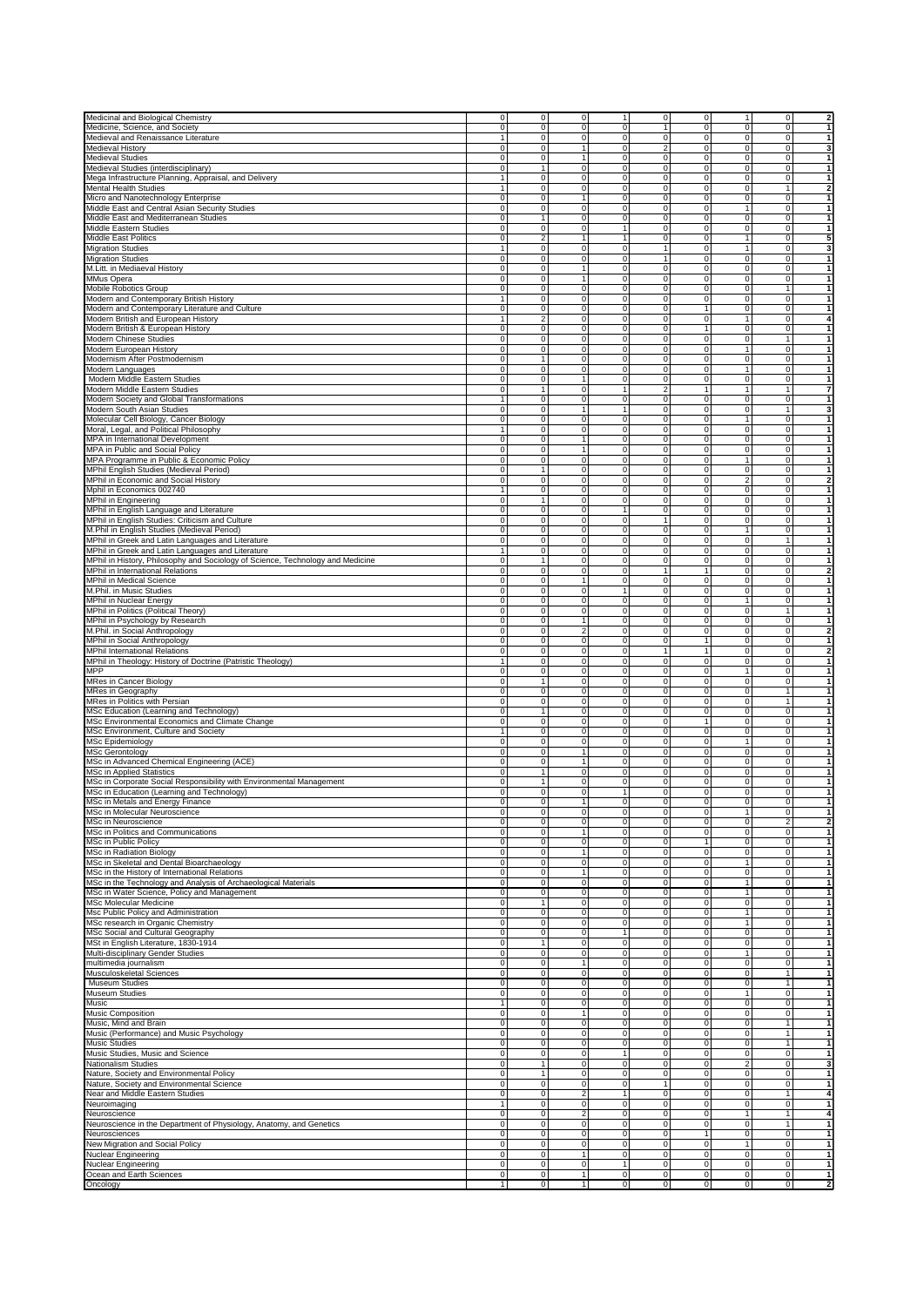| Oncology                                                                                    | $\mathbf{0}$                     | $\mathbf 0$<br>$\overline{0}$                                  | $\overline{0}$                   | $\circ$                  | $\mathbf 0$                | 11                         | $\overline{0}$                   | $\vert$ 1                     |
|---------------------------------------------------------------------------------------------|----------------------------------|----------------------------------------------------------------|----------------------------------|--------------------------|----------------------------|----------------------------|----------------------------------|-------------------------------|
| Operational Research                                                                        | $\overline{0}$                   | $\mathbf 0$<br>$\mathbf{1}$                                    | $\overline{0}$                   | 0                        | 0                          | $\overline{\mathbf{0}}$    | $\overline{0}$                   | 1                             |
| Organic                                                                                     | $\mathbf{1}$                     | $\mathbf 0$<br>$\mathbf 0$                                     | $\overline{0}$                   | 0                        | 0                          | $\mathbf 0$                | $\circ$                          | $\vert$                       |
| Organic Chemistry                                                                           | $\Omega$<br>$\overline{0}$       | $\mathbf 0$<br>$\mathbf 0$<br>$\mathbf 0$<br>$\mathbf 0$       | 1<br>1                           | 0<br>$\mathbf 0$         | $\mathbf 0$<br>$\pmb{0}$   | $\mathbf 0$<br>$\mathbf 0$ | $\overline{0}$<br>$\overline{0}$ | 1<br>1                        |
| Organic Synthesis<br>Organisational Behavior                                                | $\mathsf 0$                      | $\mathbf 0$<br>$\mathbf 0$                                     | $\overline{0}$                   | 1                        | $\pmb{0}$                  | $\mathbf 0$                | $\overline{0}$                   | $\vert$                       |
| Organisational Behaviour                                                                    | $\Omega$                         | $\mathbf 0$<br>$\mathbf 0$                                     | $\overline{0}$                   | 0                        | $\mathbf 0$                | $\mathbf 0$                | 1                                | $\vert$                       |
| Oxford Internet Institute                                                                   | $\Omega$                         | $\mathbf 0$<br>$\mathbf{0}$                                    | $\mathbf{1}$                     | 0                        | 0                          | $\mathbf 0$                | $\overline{0}$                   | $\vert$ 1                     |
| Participation, Power and Social Change                                                      | $\overline{1}$                   | $\overline{0}$<br>0                                            | $\overline{0}$                   | $\overline{0}$           | $\overline{0}$             | $\overline{0}$             | $\overline{0}$                   | $\overline{1}$                |
| Particle Physics                                                                            | $\Omega$                         | $\mathbf 0$<br>$\mathbf 0$                                     | $\overline{0}$                   | 0                        | $\mathbf 0$                | $\mathbf{1}$               | $\overline{0}$                   | $\vert$                       |
| Part III of the Mathematical Tripos                                                         | 0<br>$\overline{2}$              | 1                                                              | $\mathbf 0$                      | 0                        | 0                          | 0                          | 1                                | $\overline{4}$                |
| Peace Studies                                                                               | $\pmb{0}$                        | $\overline{0}$<br>$\mathsf 0$                                  | $\mathbf 0$                      | 1                        | 0                          | $\mathbf 0$                | $\overline{0}$                   | 1                             |
| Pharmacology                                                                                | $\Omega$                         | $\mathbf{0}$<br>$\mathbf{1}$                                   | $\overline{0}$                   | 0                        | $\mathbf 0$                | $\circ$                    | $\overline{0}$                   | $\vert$ 1                     |
| Ph.D. History of Art                                                                        | 0                                | 0<br>$\mathbf{0}$                                              | $\overline{0}$                   | 0                        | 0                          | $\mathbf 0$                | 1                                | $\vert$ 1                     |
| PhD in Development Studies                                                                  | $\mathsf 0$                      | $\mathbf 0$<br>$\overline{1}$                                  | $\mathbf 0$                      | $\pmb{0}$                | $\pmb{0}$                  | $\mathbf 0$                | $\overline{0}$                   | $\vert$                       |
| PhD in Infection and Immunity                                                               | $\overline{1}$                   | 0<br>$\mathbf 0$                                               | $\overline{0}$                   | $\overline{0}$           | 0                          | $\overline{0}$             | $\overline{0}$                   | $\overline{1}$                |
| PhD in Piano Performance                                                                    | 0                                | 0<br>$\mathbf 0$                                               | $\mathbf 0$                      | 0                        | $\pmb{0}$                  | $\mathbf{1}$               | $\overline{0}$                   | 1                             |
| Philosophical Theology                                                                      | $\overline{0}$                   | $\mathbf 0$<br>$\mathbf 0$                                     | $\overline{0}$                   | 1                        | $\pmb{0}$                  | $\mathbf 0$                | $\overline{0}$                   | $\vert$                       |
| Philosophy                                                                                  | $\mathbf{3}$                     | $\mathbf 0$<br>$\overline{2}$                                  | $\overline{a}$                   | 3                        | 0                          | $\overline{4}$             | 3 <sup>1</sup>                   | 17                            |
| Philosophy                                                                                  | 0                                | $\mathbf{1}$<br>$\mathbf 0$                                    | $\overline{0}$                   | 0                        | $\pmb{0}$                  | $\mathbf{1}$               | $\overline{0}$                   | $\overline{2}$                |
| Philosophy (Ancient Philosophy Track)                                                       | $\mathsf 0$                      | 0<br>$\mathbf 0$                                               | $\mathbf 0$                      | $\mathbf{1}$             | 0                          | $\pmb{0}$                  | $\Omega$                         | $\vert$                       |
| Philosophy and Law                                                                          | 0                                | 0<br>$\mathbf{1}$                                              | $\mathbf 0$                      | 0                        | 0                          | 0                          | $\Omega$                         | $\vert$ 1                     |
| Philosophy MA (Art & Design)                                                                | $\Omega$                         | 0<br>$\mathbf{1}$                                              | $\mathbf 0$                      | 0                        | 0                          | 0                          | $\overline{0}$                   | 1                             |
| Philosophy of Education                                                                     | $\overline{0}$                   | $\mathbf 0$<br>$\mathbf 0$                                     | $\mathbf 0$                      | 0                        | 1                          | $\mathbf 0$                | $\overline{0}$                   | 1                             |
| Philosophy of Mental Disorder                                                               | $\Omega$                         | $\mathbf 0$<br>$\mathbf 0$                                     | $\mathbf 0$                      | 0                        | 1                          | $\mathbf 0$                | $\overline{0}$                   | $\vert$                       |
| Philosophy of Physics Track                                                                 | $\Omega$                         | $\mathbf 0$<br>$\mathbf 0$                                     | $\overline{0}$                   | $\mathbf 0$              | 0                          | $\mathbf{1}$               | $\overline{0}$                   | 1                             |
| Physical and Theoretical Chemistry                                                          | $\pmb{0}$                        | $\pmb{0}$<br>$\mathbf 0$                                       | $\overline{0}$                   | 0                        | 1                          | $\mathbf 0$                | $\overline{0}$                   | $\vert$                       |
| Physics                                                                                     | $\mathbf{1}$                     | 0<br>1                                                         | $\circ$                          | 0                        | $\mathbf{1}$               | 0                          | $\overline{0}$                   | $\mathbf{3}$                  |
| <b>Plant Science</b>                                                                        | $\Omega$                         | $\mathbf 0$<br>$\mathbf 0$                                     | $\overline{0}$                   | 1                        | 0                          | $\mathbf 0$                | $\overline{0}$                   | 1                             |
| Political Leadership Psychology                                                             | $\Omega$                         | $\mathbf 0$<br>$\mathbf 0$                                     | $\mathbf 0$                      | $\mathbf 0$              | $\overline{0}$             | $\mathbf{1}$               | $\overline{0}$                   | 1                             |
| Political Philosophy of Criminal Justice<br>Political Science and Political Economy         | $\Omega$<br>$\Omega$             | $\mathbf 0$<br>$\mathbf 0$<br>$\mathbf{1}$<br>$\mathbf{1}$     | $\overline{0}$<br>$\overline{0}$ | 0<br>0                   | $\mathbf 0$<br>$\mathbf 0$ | $\mathbf{1}$<br>$\circ$    | $\overline{0}$<br>1              | $\vert$<br>$\mathbf{3}$       |
| <b>Political Theory</b>                                                                     | $\Omega$                         | 0<br>3                                                         | 1                                | 0                        | 0                          | $\mathbf 0$                | $\overline{0}$                   | $\boldsymbol{4}$              |
| Political Thought and Intellectual History                                                  | $\mathsf 0$<br>$\overline{1}$    | 1                                                              | $\overline{1}$                   | 0                        | 0                          | $\mathbf{1}$               | $\overline{0}$                   | $\overline{4}$                |
| Political Thought and Intellectual History                                                  | $\Omega$                         | $\mathbf 0$<br>$\mathbf{0}$                                    | $\mathbf 0$                      | 1                        | 0                          | $\mathbf 0$                | $\overline{0}$                   | $\vert$                       |
| Politics                                                                                    | $\mathbf{1}$                     | 0<br>$\mathbf 0$                                               | $\mathbf 0$                      | 0                        | 0                          | 0                          | $\Omega$                         | 1                             |
| Politics and Communication                                                                  | $\mathbf{1}$                     | $\overline{0}$<br>$\mathbf 0$                                  | $\overline{0}$                   | $\overline{0}$           | $\overline{0}$             | $\overline{0}$             | $\overline{0}$                   | 1                             |
| Politics and International Studies                                                          | $\mathbf{0}$                     | $\mathbf{0}$<br>$\mathbf 0$                                    | $\overline{0}$                   | 0                        | 1                          | $\circ$                    | $\overline{0}$                   | 1                             |
| Politics (Comparative Government)                                                           | $\overline{0}$                   | $\mathbf 0$<br>$\mathbf 0$                                     | 1                                | 0                        | 0                          | $\mathbf 0$                | $\overline{0}$                   | $\vert$                       |
| Politics (Comparative Government)                                                           | $\pmb{0}$                        | $\overline{0}$<br>$\mathsf 0$                                  | 1                                | $\overline{\mathbf{c}}$  | $\pmb{0}$                  | $\mathbf 0$                | $\overline{0}$                   | 3                             |
| Politics (Comparative Government), Department of Politics and International Relations       | $\Omega$                         | $\mathbf 0$<br>$\mathbf 0$                                     | $\overline{0}$                   | $\mathbf 0$              | 1                          | $\mathbf 0$                | $\overline{0}$                   | $\overline{1}$                |
| Politics, Development and Democratic Education                                              | $\mathbf{1}$                     | 0<br>$\mathbf 0$                                               | $\mathbf 0$                      | 0                        | $\mathbf 0$                | $\mathbf{1}$               | $\overline{0}$                   | $\mathbf{2}$                  |
| Politics of Conflict, Rights & Justice                                                      | $\mathbf{1}$                     | $\mathbf 0$<br>$\mathbf{0}$                                    | $\mathbf 0$                      | $\mathbf 0$              | $\bf 0$                    | $\mathbf 0$                | $\overline{0}$                   | $\vert$                       |
| Politics (Political Theory)                                                                 | $\Omega$                         | $\mathbf 0$<br>$\mathbf{1}$                                    | $\overline{0}$                   | 1                        | $\mathbf 0$                | $\mathbf 0$                | $\overline{0}$                   | $\mathbf{2}$                  |
| Politics with (Language)                                                                    | $\Omega$                         | $\mathbf{1}$<br>$\mathbf{0}$                                   | $\overline{0}$                   | 0                        | 0                          | $\mathbf 0$                | $\overline{0}$                   | $\vert$                       |
| Polymer Materials Science and Engineering                                                   | $\mathsf 0$<br>$\overline{1}$    | $\mathbf 0$                                                    | $\overline{0}$                   | 0                        | 0                          | $\mathbf 0$                | $\overline{0}$                   | $\vert$                       |
| Programme in Stem Cell Biology                                                              | 0                                | 0<br>$\mathbf 0$                                               | $\mathbf{1}$                     | 0                        | $\mathbf 0$                | $\mathbf 0$                | $\overline{0}$                   | $\overline{1}$                |
| Psychological Research                                                                      | $\mathsf 0$<br>$\overline{1}$    | $\mathbf 0$                                                    | $\mathbf 0$                      | 0                        | 0                          | $\pmb{0}$                  | $\overline{0}$                   | 1                             |
| psychology                                                                                  | $\overline{0}$                   | $\mathbf 0$<br>$\mathbf 0$                                     | $\mathbf 0$                      | $\mathbf 0$              | 0                          | $\mathbf 0$                | 1                                | 1                             |
| Psychology of Language                                                                      | $\Omega$                         | $\mathbf 0$<br>$\mathbf 0$                                     | $\mathbf 0$                      | $\mathbf{1}$             | $\mathbf 0$                | $\mathbf 0$                | $\overline{0}$                   | $\vert$                       |
| Public and Economic Policy                                                                  | $\Omega$                         | $\mathbf 0$<br>$\mathbf{1}$                                    | $\overline{0}$                   | $\mathbf{1}$             | $\mathbf 0$                | $\mathbf 0$                | $\overline{0}$                   | $\mathbf{2}$                  |
| Public and Social Policy                                                                    | $\mathsf 0$                      | $\mathbf 0$<br>$\mathsf 0$                                     | $\overline{0}$                   | $\mathbf{1}$             | 0                          | $\mathbf 0$                | 1                                | $\overline{2}$                |
| Public Health                                                                               | 0<br>$\Omega$                    | $\overline{2}$<br>0<br>$\mathbf 0$<br>$\mathbf{1}$             | $\overline{0}$<br>$\mathbf{1}$   | 0<br>$\mathbf 0$         | 1<br>0                     | $\sqrt{2}$<br>$\mathbf 0$  | 1<br>$\overline{0}$              | 6<br>$\mathbf{2}$             |
| Public Health in Developing Countries                                                       | $\overline{0}$                   | $\mathbf 0$<br>$\mathbf{1}$                                    | $\overline{0}$                   | 0                        | $\pmb{0}$                  | $\mathbf 0$                | $\overline{0}$                   |                               |
| Public Health In Developing Countries<br>Public Health in Global Health                     | $\Omega$                         | $\mathbf 0$<br>0                                               | $\overline{0}$                   | 0                        | 0                          | $\mathbf{1}$               | $\overline{0}$                   | $\vert$<br>$\vert$ 1          |
| <b>Public Policy</b>                                                                        | $\Omega$                         | $\mathbf{1}$<br>$\mathbf{1}$                                   | 3 <sup>1</sup>                   | 1                        | 1                          | $\mathbf 0$                | 1                                | 8                             |
| Public Policy                                                                               | $\overline{0}$                   | $\mathbf 0$<br>$\mathbf 0$                                     | $\overline{0}$                   | 0                        | $\mathbf 0$                | $\mathbf{1}$               | $\overline{0}$                   | $\vert$                       |
| Public Policy & Ageing                                                                      | $\mathsf 0$                      | 0<br>$\mathbf 0$                                               | $\overline{\phantom{a}}$         | 0                        | $\mathbf 0$                | $\mathbf 0$                | $\overline{0}$                   | $\vert$                       |
| Public Policy and Administration                                                            | $\Omega$<br>1                    | $\mathbf{0}$                                                   | $\overline{0}$                   | 0                        | 0                          | $\mathbf 0$                | $\overline{0}$                   | 1                             |
| <b>Public Relations</b>                                                                     | $\mathbf{1}$                     | 0<br>$\mathbf 0$                                               | $\mathbf 0$                      | 0                        | 0                          | $\mathbf 0$                | $\overline{0}$                   | 1                             |
| Quantum Fields and Fundamental Forces QFFF                                                  | $\mathsf 0$                      | $\mathsf 0$<br>$\mathbf 0$                                     | $\mathbf 0$                      | 1                        | $\pmb{0}$                  | $\mathbf 0$                | $\overline{0}$                   | $\vert$                       |
| Refugee and Forced Migration                                                                | $\Omega$                         | $\mathbf 0$<br>$\mathbf 0$                                     | 1                                | $\mathbf 0$              | $\mathbf 0$                | $\circ$                    | $\overline{0}$                   | 1                             |
| Refugee and Forced Migration Studies                                                        | $\overline{0}$                   | $\mathbf 0$<br>$\mathbf 0$                                     | $\overline{c}$                   | 0                        | 0                          | $\mathbf{1}$               | $\overline{0}$                   | 3                             |
| Regional and Urban Planning                                                                 | $\overline{\text{o}}$            | $\overline{0}$<br>$\overline{0}$                               | $\overline{0}$                   | $\overline{0}$           | 1                          | $\overline{\mathbf{0}}$    | $\overline{0}$                   | $\overline{1}$                |
| Regulation                                                                                  | $\Omega$                         | $\mathbf 0$<br>$\mathbf 0$                                     | $\overline{0}$                   | $\mathbf 0$              | 1                          | $\mathbf 0$                | $\overline{0}$                   | $\mathbf{1}$                  |
| <b>Religious Studies</b>                                                                    | 0                                | 0<br>$\mathbf{0}$                                              | $\mathbf 0$                      | 0                        | 1                          | $\mathbf 0$                | $\overline{0}$                   | 1                             |
| Renaissance and Early Modern Studies                                                        | $\overline{\text{o}}$            | $\mathbf 0$<br>$\mathbf 0$                                     | $\mathbf 0$                      | $\mathbf{1}$             | $\pmb{0}$                  | $\mathbf 0$                | $\overline{0}$                   | $\vert$                       |
| Renewable Energy Flexible Training Programme (REFLEX)                                       | $\Omega$                         | $\overline{0}$<br>$\mathbf 0$                                  | $\mathbf{1}$                     | $\mathbf 0$              | $\mathbf 0$                | $\mathbf 0$                | $\overline{0}$                   |                               |
| Risk and Finance                                                                            | $\overline{0}$                   | 0<br>$\mathbf{0}$                                              | $\circ$                          | 0                        | 0                          | $\mathbf{1}$               | $\overline{0}$                   | $\mathbf{1}$                  |
| Risk, Health, and Public Policy                                                             | $\pmb{0}$                        | $\mathbf 0$<br>$\mathbf 0$                                     | $\mathbf 0$                      | 0                        | 0                          | $\mathbf 0$                | 1                                | $\overline{1}$                |
| Roman Archaeology<br>Russian and East European Studies                                      | $\overline{0}$                   | $\mathbf 0$<br>$\mathbf 0$<br>$\mathbf{1}$                     | $\overline{0}$                   | 0                        | $\mathbf{1}$               | $\mathbf 0$                | $\circ$<br>$\overline{0}$        | $\overline{1}$                |
|                                                                                             | 0                                | 0                                                              | $\mathbf 0$                      | 0                        | 0                          | $\pmb{0}$                  |                                  | 1                             |
| Russian, Central & East European Studies<br>School of Modern Languages and Cultures         | $\overline{0}$<br>$\overline{0}$ | $\mathbf{0}$<br>$\mathbf{1}$<br>$\mathbf 0$<br>$\mathbf 0$     | $\mathbf 0$<br>$\overline{0}$    | $\mathbf 0$<br>0         | $\pmb{0}$<br>$\mathbf 0$   | $\mathbf 0$<br>$\circ$     | $\overline{0}$<br>1              | $\vert$<br>$\vert$            |
| Science and Security                                                                        | $\pmb{0}$                        | $\mathbf 0$<br>$\mathbf{1}$                                    | $\overline{0}$                   | 0                        | $\pmb{0}$                  | $\circ$                    | 1                                | $\overline{2}$                |
| Science & Security                                                                          | $\mathsf 0$                      | $\pmb{0}$<br>$\mathsf 0$                                       | $\circ$                          | 0                        | $\pmb{0}$                  | $\mathbf 0$                | 1                                | $\vert$                       |
| Screen Media & Cultures                                                                     | 0                                | 0<br>$\mathbf 0$                                               | $\circ$                          | $\pmb{0}$                | 0                          | $\mathbf 0$                | 1                                | 1                             |
| Second Language Education                                                                   | $\overline{0}$<br>$\mathbf{1}$   | $\mathbf 0$                                                    | $\overline{0}$                   | 0                        | 0                          | $\mathbf 0$                | $\overline{0}$                   | 1                             |
| Self, Other, and the Extended Mind                                                          | $\pmb{0}$                        | $\mathbf 0$<br>$\mathbf{0}$                                    | $\mathbf{1}$                     | $\mathbf 0$              | $\pmb{0}$                  | $\mathbf 0$                | $\overline{0}$                   | $\vert$                       |
| <b>Shakespeare Studies</b>                                                                  | $\overline{0}$                   | 0<br>$\mathbf{1}$                                              | $\overline{0}$                   | $\mathbf{1}$             | 0                          | $\circ$                    | $\overline{0}$                   | $\overline{2}$                |
| Social and Cultural History                                                                 | $\Omega$                         | $\mathbf{0}$<br>$\mathbf 0$                                    | $\overline{0}$                   | 0                        | 0                          | $\circ$                    | 1                                | $\vert$                       |
| Social and Development Psychology                                                           | $\mathbf{1}$                     | $\mathsf{O}\xspace$<br>$\mathbf 0$                             | $\overline{0}$                   | 0                        | $\pmb{0}$                  | $\mathbf 0$                | $\overline{0}$                   | $\vert$                       |
| Social and Economic History                                                                 | 0                                | $\mathbf 0$<br>0                                               | $\circ$                          | 1                        | 0                          | $\mathbf 0$                | $\circ$                          | $\vert$                       |
| Social and Political Philosophy                                                             | $\Omega$<br>$\mathbf{1}$         | $\mathbf 0$                                                    | $\overline{0}$                   | 0                        | $\mathbf 0$                | $\mathbf 0$                | $\overline{0}$                   | $\mathbf{1}$                  |
| Social Anthropology                                                                         | $\mathbf{1}$                     | $\mathbf 0$<br>$\mathbf{1}$                                    | $\mathbf 0$                      | 0                        | $\mathbf 0$                | $\mathbf 0$                | 1                                | $\mathbf{3}$                  |
| Social Anthropology: Culture Ethnography and Development                                    | $\overline{0}$                   | $\mathbf 0$<br>1                                               | $\overline{0}$                   | 0                        | $\mathbf 0$                | $\mathbf 0$                | $\circ$                          | $\vert$ 1                     |
| Social Anthropology of Development                                                          | $\mathbf{1}$                     | $\mathbf 0$<br>$\mathbf 0$                                     | $\overline{0}$                   | $\mathbf 0$              | $\mathbf 0$                | $\circ$                    | $\overline{0}$                   | $\vert$                       |
| Social Epidemiology                                                                         |                                  |                                                                |                                  | 0                        | 0                          | $\mathbf 0$                | 1                                | $\mathbf{2}$                  |
|                                                                                             | $\mathbf{1}$                     | $\mathbf 0$<br>$\mathbf 0$                                     | $\overline{0}$                   |                          |                            |                            |                                  | $\mathbf{2}$                  |
| Social Policy and Planning                                                                  | $\pmb{0}$                        | 0<br>$\mathbf 0$                                               | $\circ$                          | $\mathbf{1}$             | 0                          | $\mathbf 1$                | $\circ$                          |                               |
| Social Psychology                                                                           | $\Omega$                         | $\mathbf 0$<br>$\mathbf 0$                                     | $\overline{0}$                   | $\mathbf 0$              | 0                          | $\mathbf 0$                | 1                                | 1                             |
| Social Research                                                                             | $\overline{0}$                   | $\mathbf{1}$<br>$\mathbf{0}$                                   | $\overline{0}$                   | 0                        | $\pmb{0}$                  | $\mathbf 0$                | $\overline{0}$                   | 1                             |
| Social Research Methods                                                                     | $\overline{0}$                   | $\mathbf 0$<br>$\mathbf{1}$                                    | $\overline{0}$                   | $\overline{0}$           | $\overline{0}$             | $\overline{0}$             | $\overline{0}$                   | $\vert$                       |
| Social Science of the Internet                                                              | $\Omega$                         | $\mathbf 0$<br>$\overline{1}$                                  | 1                                | $\mathbf{1}$             | $\mathbf 0$                | $\mathbf 0$                | $\overline{0}$                   | $\mathbf{3}$                  |
| Social Science of the Internet at the Oxford Internet Institute                             | $\Omega$                         | $\mathbf 0$<br>$\mathbf 0$<br>$\overline{1}$                   | $\overline{0}$                   | 0                        | 0                          | $\mathbf 0$                | 1                                | $\vert$                       |
| Socio-Legal Studies                                                                         | $\overline{1}$                   | $\mathbf 0$                                                    | 1                                | $\overline{\text{o}}$    | $\mathbf 0$                | $\overline{0}$             | $\overline{0}$                   | 3                             |
| Sociology                                                                                   | $\Omega$                         | $\mathbf 0$<br>$\mathbf{1}$                                    | $\overline{0}$                   | 0                        | 1<br>1                     | $\mathbf{1}$               | $\overline{0}$                   | 3                             |
| Sociology of the Arts                                                                       | 0                                | 0<br>$\mathbf 0$<br>$\mathbf 0$<br>$\mathbf{1}$                | $\mathbf 0$<br>$\mathbf 0$       | 0<br>$\mathbf 0$         | 0                          | $\mathbf 0$<br>$\mathbf 0$ | $\mathbf{0}$<br>$\overline{0}$   | 1<br>1                        |
| Soil Science<br>Specialism in Risk and Reliability                                          | $\overline{0}$<br>$\overline{0}$ | $\mathbf 0$<br>$\mathbf 0$                                     | $\overline{0}$                   | 1                        | 0                          | $\mathbf 0$                | $\overline{0}$                   | $\vert$                       |
|                                                                                             | 0                                | 0<br>$\mathbf{0}$                                              | $\overline{0}$                   | 0                        | $\mathbf 0$                | $\mathbf{1}$               | $\overline{0}$                   | $\overline{1}$                |
| Sport Policy, Management and International Development<br>Sports and Exercise Physiotherapy | $\mathsf 0$                      | $\mathbf 0$<br>$\overline{1}$                                  | $\circ$                          | 0                        | $\pmb{0}$                  | $\mathbf 0$                | $\overline{0}$                   | $\vert$                       |
| <b>Staging Shakespeare</b>                                                                  | $\overline{0}$                   | 0<br>1                                                         | $\overline{0}$                   | $\overline{\text{o}}$    | 0                          | $\mathbf 0$                | $\overline{0}$                   | $\overline{1}$                |
| Statistics                                                                                  | $\overline{0}$                   | $\mathbf 0$<br>$\mathbf 0$                                     | $\overline{0}$                   | $\mathbf 0$              | 1                          | $\mathbf 0$                | $\overline{0}$                   | 1                             |
| <b>Strategic Studies</b>                                                                    | $\pmb{0}$                        | $\mathbf{0}$<br>$\mathbf 0$                                    | $\overline{0}$                   | $\mathbf 0$              | 1                          | $\mathbf 0$                | $\overline{0}$                   | $\vert$                       |
| Sustainable Development<br>Sustainable Energy Futures                                       | $\overline{0}$<br>$\overline{0}$ | $\mathbf{0}$<br>$\mathbf{0}$<br>$\overline{0}$<br>$\mathbf{1}$ | $\overline{0}$<br>1              | $\pmb{0}$<br>$\mathbf 0$ | $\mathbf 0$<br>$\pmb{0}$   | $\mathbf{1}$<br>1          | $\overline{0}$<br>1              | $\vert$ 1<br>$\boldsymbol{4}$ |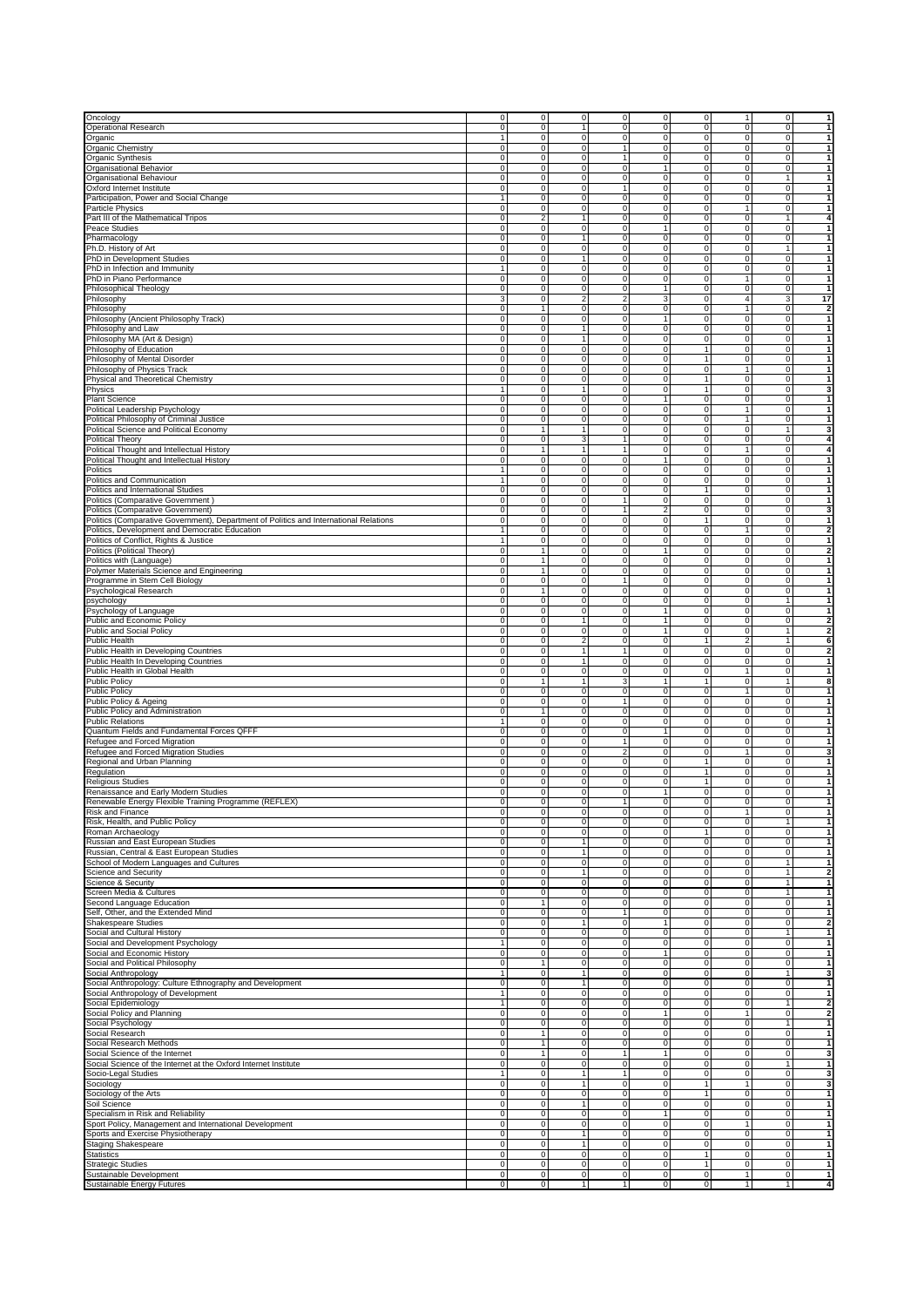| Sustainable Energy Systems                                                          | $\mathbf{1}$        | $\overline{0}$                 | $\mathbf{0}$                  | $\overline{0}$             | ō                       | $\overline{0}$                | $\overline{0}$                 | $\overline{0}$             | -1                             |
|-------------------------------------------------------------------------------------|---------------------|--------------------------------|-------------------------------|----------------------------|-------------------------|-------------------------------|--------------------------------|----------------------------|--------------------------------|
| Sustainable Urbanism                                                                | $\overline{0}$      | $\overline{0}$                 | $\mathbf{1}$                  | $\Omega$                   | $\overline{0}$          | $\overline{0}$                | $\overline{0}$                 | $\overline{0}$             | $\overline{1}$                 |
| Swaminarayan Hinduism and the Indian Diaspora                                       | $\mathbf 0$         | $\overline{0}$                 | $\overline{1}$                | $\mathbf 0$                | $\mathbf 0$             | $\mathbf 0$                   | $\mathbf 0$                    | $\Omega$                   | $\mathbf{1}$                   |
| Synthetic and Systems Biology                                                       | 1                   | $\mathbf{0}$                   | $\mathbf{0}$                  | $\mathbf 0$                | $\mathbf 0$             | $\mathbf 0$                   | $\overline{0}$                 | $\Omega$                   | $\overline{1}$                 |
| <b>Systematic Theology</b>                                                          | $\overline{0}$      | $\overline{1}$                 | $\Omega$                      | $\Omega$                   | $\overline{0}$          | $\overline{0}$                | $\overline{0}$                 | $\overline{0}$             | $\overline{1}$                 |
| <b>Taiwan Studies</b>                                                               | $\mathbf 0$         | $\Omega$                       | $\Omega$                      | $\Omega$                   | $\Omega$                | $\mathbf 0$                   | $\mathbf{1}$                   | $\Omega$                   | $\mathbf{1}$                   |
| <b>Television Fiction Writing</b>                                                   | $\mathbf 0$         | $\mathbf{0}$                   | $\mathbf 0$                   | $\overline{0}$             | $\mathbf 0$             | $\mathbf{1}$                  | $\overline{0}$                 | $\Omega$                   | $\overline{1}$                 |
| <b>Televison Production</b>                                                         | 0                   | $\overline{0}$                 | $\mathbf 0$                   | $\mathbf{1}$               | $\mathbf 0$             | $\mathbf 0$                   | 0                              | $\Omega$                   | $\mathbf{1}$                   |
| Terrorism, Security and Society                                                     | $\overline{0}$      | $\overline{1}$                 | $\overline{0}$                | $\Omega$                   | $\overline{0}$          | $\overline{0}$                | $\overline{0}$                 | $\overline{0}$             | $\overline{1}$                 |
| Theatre and Performance Studies                                                     | $\mathbf 0$         | $\mathbf{0}$                   | $\mathbf 0$                   | $\mathbf 0$                | $\mathbf 0$             | 0                             | $\mathbf{1}$                   | $\Omega$                   | $\mathbf{1}$                   |
| <b>Theatre History</b>                                                              | 0                   | $\mathbf{0}$                   | $\overline{1}$                | $\Omega$                   | $\Omega$                | $\Omega$                      | $\mathbf 0$                    | $\Omega$                   | $\vert$ 1                      |
| Theatre Lab                                                                         | $\overline{0}$      | $\overline{0}$                 | $\Omega$                      | $\Omega$                   | $\overline{0}$          | $\overline{0}$                | $\overline{1}$                 | $\overline{0}$             | $\overline{1}$                 |
| Theatre & Performance Studies                                                       | $\mathbf 0$         | $\mathbf{0}$                   | $\mathbf{1}$                  | $\mathbf 0$                | $\mathbf 0$             | $\mathbf 0$                   | $\overline{0}$                 | $\Omega$                   | $\mathbf{1}$                   |
| Theatre Practice: Staging Shakespeare                                               | $\overline{0}$      | $\mathbf{0}$                   | $\Omega$                      | $\Omega$                   | $\mathbf{1}$            | $\overline{0}$                | $\overline{0}$                 | $\Omega$                   | $\vert$ 1                      |
| The Isolation and Characterization of Putative Mycoviruses of Aspergillus fumigatus | 0                   | $\mathbf{0}$                   | $\mathbf{0}$                  | $\mathbf{1}$               | $\mathbf 0$             | $\mathbf 0$                   | $\pmb{0}$                      | $\Omega$                   | $\overline{1}$                 |
| Theology                                                                            | $\overline{0}$      | $\overline{0}$                 | $\overline{0}$                | $\overline{1}$             | $\overline{0}$          | $\overline{1}$                | $\overline{1}$                 | $\overline{0}$             | $\overline{\mathbf{3}}$        |
| Theology and Religion                                                               | $\mathbf 0$         | $\mathbf{0}$                   | $\mathbf 0$                   | $\mathbf 0$                | $\mathbf{1}$            | $\mathbf 0$                   | $\overline{0}$                 | $\Omega$                   | $\overline{1}$                 |
| Theology (Old Testament Track)                                                      | 0                   | $\mathbf{1}$                   | $\mathbf 0$                   | $\mathbf 0$                | $\mathbf 0$             | $\mathbf 0$                   | $\mathbf 0$                    | $\Omega$                   | $\overline{1}$                 |
| Theoretical and Applied Linguistics                                                 | $\overline{1}$      | $\overline{0}$                 | $\Omega$                      | $\overline{0}$             | $\overline{\mathbf{0}}$ | $\overline{\mathbf{0}}$       | $\overline{0}$                 | $\overline{0}$             | $\overline{1}$                 |
| Theoretical Physics - Plasma                                                        | $\mathbf 0$         | $\mathbf{0}$                   | $\mathbf 0$                   | $\mathbf 0$                | $\mathbf 0$             | $\mathbf 0$                   | $\mathbf{1}$                   | $\Omega$                   | $\mathbf{1}$                   |
| Theory of Condensed Matter                                                          | $\mathbf 0$         | $\mathbf{0}$                   | $\Omega$                      | $\Omega$                   | $\overline{0}$          | $\overline{\mathbf{0}}$       | $\overline{0}$                 | $\mathbf{1}$               | $\overline{1}$                 |
| The Power of Math in Physics: The Theory and Application of General Relativity      | $\mathbf 0$         | $\mathbf 0$                    | $\Omega$                      | $\mathbf 0$                | $\mathbf 0$             | $\mathbf{1}$                  | $\overline{0}$                 | $\Omega$                   | $\overline{1}$                 |
| <b>Traditional East Asia</b>                                                        | $\overline{1}$      | $\overline{0}$                 | $\overline{0}$                | $\overline{0}$             | $\overline{0}$          | $\overline{0}$                | $\overline{0}$                 | $\overline{0}$             | $\overline{1}$                 |
| Translation and Interpreting Studies                                                | $\mathbf 0$         | $\mathbf{0}$                   | $\mathbf 0$                   | $\mathbf 0$                | $\mathbf 0$             | $\mathbf{1}$                  | $\overline{0}$                 | $\Omega$                   | $\overline{1}$                 |
| <b>Translation Studies</b>                                                          | $\mathbf{1}$        | $\overline{0}$                 | $\mathbf 0$                   | $\mathbf 0$                | $\mathbf 0$             | $\mathbf 0$                   | $\mathbf 0$                    | $\Omega$                   | $\overline{1}$                 |
| <b>Transnational History</b>                                                        | 1                   | $\overline{0}$                 | $\Omega$                      | $\Omega$                   | ō                       | $\overline{0}$                | $\overline{0}$                 | $\overline{0}$             | $\overline{1}$                 |
| <b>Transnational Studies</b>                                                        | $\mathsf 0$         | $\mathbf{1}$                   | $\mathbf 0$                   | $\mathbf 0$                | $\mathbf 0$             | $\mathbf 0$                   | $\overline{0}$                 | $\Omega$                   | $\mathbf{1}$                   |
|                                                                                     | $\Omega$            | $\mathbf{0}$                   | $\overline{1}$                | $\Omega$                   | $\mathbf 0$             | $\mathbf 0$                   | $\mathbf 0$                    | $\Omega$                   | $\vert$ 1                      |
| Transnational Studies: Society, Culture, and Language                               | 0                   | $\overline{1}$                 | $\Omega$                      | $\mathbf 0$                | $\mathbf 0$             | $\mathbf 0$                   | $\mathbf 0$                    | $\Omega$                   | $\overline{1}$                 |
| Transport<br><b>Transport Studies</b>                                               | $\overline{0}$      | $\overline{0}$                 | $\mathbf 0$                   | $\overline{0}$             | $\overline{0}$          | $\overline{\mathbf{0}}$       | $\overline{1}$                 | $\overline{0}$             | $\overline{1}$                 |
| Urban Design (MArch)                                                                | $\overline{0}$      | $\mathbf{0}$                   | $\mathbf 0$                   | $\overline{0}$             | $\overline{0}$          | $\overline{0}$                | $\mathbf{1}$                   | $\Omega$                   | $\overline{1}$                 |
|                                                                                     |                     |                                | $\mathbf 0$                   | $\mathbf 0$                | $\mathbf 0$             | $\mathbf 0$                   | $\mathbf{1}$                   | $\Omega$                   |                                |
| Urbanisation and Development<br><b>Urban Regeneration</b>                           | 0<br>$\overline{0}$ | $\mathbf{0}$<br>$\overline{0}$ | 1                             | $\mathbf 0$                | $\mathbf 0$             | $\overline{0}$                | $\overline{0}$                 | $\overline{0}$             | $\mathbf{1}$<br>$\overline{1}$ |
|                                                                                     | $\mathbf 0$         | $\mathbf{0}$                   |                               | $\mathbf 0$                | $\overline{0}$          | $\mathbf 0$                   | $\mathbf{1}$                   | $\Omega$                   |                                |
| Victorian Literature, Art and Culture<br>Viola Performance                          | $\mathbf 0$         | $\mathbf{0}$                   | $\mathbf 0$<br>$\overline{1}$ | $\overline{0}$             | $\mathbf 0$             | $\mathbf 0$                   | $\mathbf 0$                    | $\Omega$                   | $\mathbf{1}$<br>$\overline{1}$ |
|                                                                                     | $\overline{0}$      | $\overline{0}$                 | $\Omega$                      | $\Omega$                   | $\Omega$                | $\overline{1}$                | $\overline{0}$                 | $\Omega$                   | $\overline{1}$                 |
| Violence, Conflict & Development                                                    | 1                   | $\overline{0}$                 | $\mathbf 0$                   | $\overline{0}$             | $\overline{0}$          | $\overline{0}$                | $\overline{0}$                 | $\overline{0}$             | $\overline{1}$                 |
| Violence, Conflict, & Development                                                   |                     |                                |                               | $\overline{0}$             | $\overline{0}$          |                               |                                |                            |                                |
| Visual Anthropology (Ethnographic Documentary with Sensory Media Pathway)           | $\mathbf 0$<br>0    | $\mathbf{0}$<br>$\mathbf{0}$   | $\overline{1}$                | $\mathbf 0$                | $\mathbf 0$             | $\overline{0}$<br>$\mathbf 0$ | $\overline{0}$<br>$\mathbf{1}$ | $\overline{0}$<br>$\Omega$ | $\overline{1}$                 |
| Visual Communication                                                                | $\overline{1}$      | $\overline{0}$                 | $\mathbf 0$<br>$\overline{0}$ | $\overline{0}$             | $\overline{0}$          | $\overline{0}$                | $\overline{0}$                 | $\overline{0}$             | $\mathbf{1}$<br>$\overline{1}$ |
| Visual, Material and Museum Anthropology                                            |                     |                                | $\overline{1}$                | $\overline{0}$             | $\overline{0}$          |                               |                                |                            |                                |
| Visual, Material, and Museum Anthropology                                           | $\mathsf 0$         | $\mathbf{0}$                   |                               |                            |                         | 0                             | $\overline{0}$                 | $\Omega$                   | $\mathbf{1}$                   |
| Vocal Performance                                                                   | $\mathbf 0$         | $\overline{0}$                 | $\mathbf 0$                   | $\overline{0}$<br>$\Omega$ | $\mathbf{1}$            | $\mathbf 0$                   | $\mathbf 0$                    | $\Omega$<br>$\Omega$       | $\vert$ 1<br>$\overline{1}$    |
| <b>Vocal Studies</b>                                                                | $\mathbf 0$         | $\mathbf{0}$                   | $\overline{1}$                |                            | $\mathbf 0$             | $\mathbf 0$                   | $\overline{0}$                 |                            |                                |
| <b>Voice Studies</b>                                                                | 1                   | $\overline{0}$                 | $\mathbf 0$                   | $\overline{0}$             | $\overline{0}$          | $\overline{0}$                | $\overline{0}$                 | $\overline{0}$             | $\overline{1}$                 |
| War Studies                                                                         | $\overline{0}$      | $\mathbf{1}$                   | $\Omega$                      | $\overline{0}$             | $\mathbf{1}$            | $\mathbf{1}$                  | $\overline{0}$                 | $\overline{0}$             | 3                              |
| Water, Sanitation and Health Engineering                                            | $\mathbf 0$         | $\mathbf{0}$                   | $\mathbf{0}$                  | $\mathbf{1}$               | $\mathbf 0$             | $\mathbf 0$                   | $\mathbf 0$                    | $\Omega$                   | $\overline{1}$                 |
| Water: Science & Governance                                                         | $\overline{0}$      | $\overline{0}$                 | $\overline{1}$                | $\overline{0}$             | $\overline{0}$          | $\overline{0}$                | $\overline{0}$                 | $\overline{0}$             | $\overline{1}$                 |
| Wellcome Trust PhD Programme in Stem Cell Biology                                   | $\mathbf 0$         | $\mathbf{0}$                   | $\mathbf 0$                   | $\overline{0}$             | $\overline{0}$          | $\mathbf{1}$                  | $\overline{0}$                 | $\Omega$                   | $\mathbf{1}$                   |
| <b>Women's Studies</b>                                                              | $\mathbf 0$         | $\mathbf 0$                    | $\mathbf 0$                   | $\overline{0}$             | $\mathbf 0$             | 0                             | 0                              | $\mathbf{1}$               | $\mathbf{1}$                   |
| <b>Women's Studies</b>                                                              | 0                   | $\mathbf{0}$                   | $\overline{1}$                | $\Omega$                   | $\Omega$                | $\Omega$                      | $\Omega$                       | $\Omega$                   | $\vert$                        |
| Writing                                                                             | $\overline{0}$      | $\overline{0}$                 | $\mathbf 0$                   | $\overline{0}$             | $\overline{0}$          | $\overline{0}$                | $\overline{0}$                 | 1                          | $\overline{1}$                 |
| Writing in the Modern Age                                                           | $\mathbf 0$         | $\mathbf{0}$                   | $\mathbf 0$                   | $\mathbf 0$                | $\mathbf 0$             | $\mathbf{1}$                  | $\pmb{0}$                      | $\Omega$                   | $\mathbf{1}$                   |
| Zoology, Research in Microbial Community Structure and Evolution                    | $\Omega$            | $\Omega$                       | $\Omega$                      | $\Omega$                   | $\Omega$                | $\mathbf{1}$                  | $\mathbf 0$                    | $\Omega$                   | $\mathbf{1}$                   |
|                                                                                     |                     |                                |                               |                            |                         |                               |                                |                            |                                |
| <b>TOTAL</b>                                                                        | 123                 | 106                            | 190                           | 87                         | 121                     | 94                            | 161                            | 97                         | 979                            |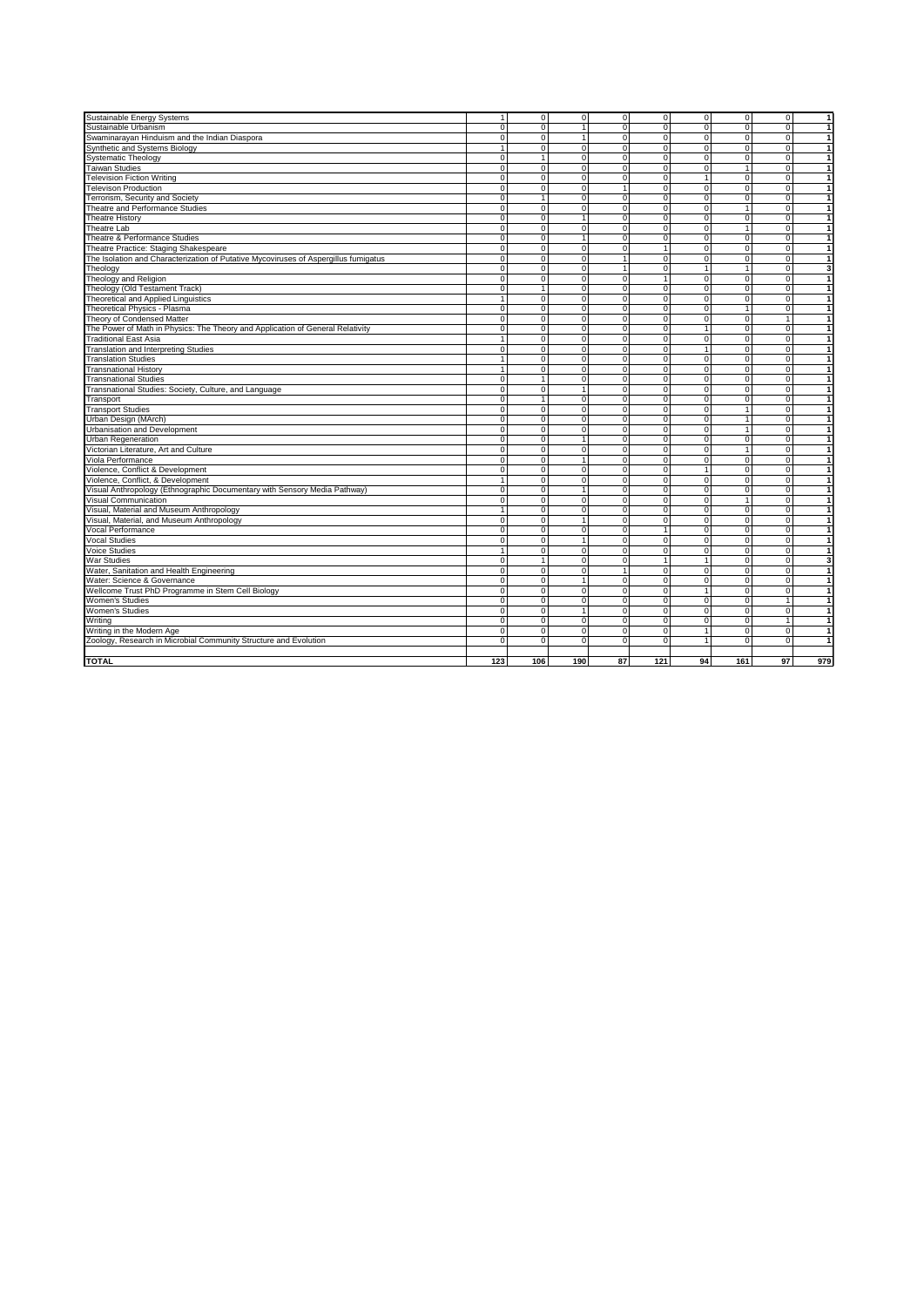| Preferred UK University - Endorsed                                            |                                      |                                        |                                           |                               |                               |                                  |                                        |                                  |                                |
|-------------------------------------------------------------------------------|--------------------------------------|----------------------------------------|-------------------------------------------|-------------------------------|-------------------------------|----------------------------------|----------------------------------------|----------------------------------|--------------------------------|
|                                                                               | ATL                                  | <b>BOS</b>                             | <b>CHIG</b>                               | DC                            | HOU                           | LA                               | <b>NY</b>                              | SF                               | <b>TOTAL</b>                   |
|                                                                               |                                      |                                        |                                           |                               |                               |                                  |                                        |                                  |                                |
| Aberystwyth University                                                        | 1                                    | 0                                      | $\overline{0}$                            | 0                             | $\overline{0}$                | $\mathbf 0$                      | 0                                      | $\mathbf{1}$                     | $\overline{\mathbf{c}}$        |
| <b>Architectural Association</b>                                              | 0                                    | $\mathbf 0$                            | $\mathbf{0}$                              | $\mathbf 0$                   | 1                             | $\mathbf 0$                      | $\pmb{0}$                              | $\pmb{0}$                        | $\overline{1}$                 |
| <b>Aston University</b><br><b>Bangor University</b>                           | 0<br>0                               | $\mathbf 0$<br>$\mathbf 0$             | $\mathbf{0}$<br>$\mathbf{1}$              | $\mathbf 0$<br>0              | 1<br>0                        | $\mathbf 0$<br>$\mathbf 0$       | 0<br>0                                 | $\overline{0}$<br>$\mathbf{1}$   | 1<br>$\bf{2}$                  |
| Birkbeck, University of London                                                | 0                                    | $\mathbf 0$                            | $\mathbf{0}$                              | 0                             | 1                             | $\mathbf 0$                      | $\mathbf 0$                            | $\mathbf 0$                      | 1                              |
| <b>Bournemouth University</b>                                                 | 0                                    | $\mathbf 0$                            | $\mathbf{1}$                              | $\mathbf 0$                   | $\mathbf 0$                   | $\mathbf 0$                      | 0                                      | 0                                | $\mathbf{1}$                   |
| <b>Cardiff University</b>                                                     | $\overline{c}$                       | $\mathbf 0$                            | $\overline{4}$                            | 0                             | 0                             | $\mathbf 0$                      | $\mathbf 0$                            | $\overline{0}$                   | 6                              |
| Central School of Speech and Drama                                            | $\mathbf{1}$<br>0                    | $\mathbf 0$<br>$\mathbf 0$             | $\mathbf{0}$<br>$\mathbf{0}$              | 0<br>$\overline{0}$           | 0<br>0                        | $\overline{0}$<br>$\overline{0}$ | $\mathbf 0$<br>$\mathbf{1}$            | $\overline{0}$<br>$\mathbf 0$    | $\mathbf{1}$<br>1              |
| Central St Martins College of Art and Design<br>Christie's Education          | 0                                    | $\mathbf 0$                            | $\Omega$                                  | 0                             | 0                             | $\mathbf 0$                      | $\mathbf 0$                            | $\mathbf{1}$                     | 1                              |
| City University                                                               | $\overline{0}$                       | $\mathbf{1}$                           | $\mathbf{0}$                              | $\overline{0}$                | $\overline{2}$                | $\overline{0}$                   | 1                                      | 0                                | 4                              |
| Courtauld Institute of Art                                                    | 0                                    | $\mathbf{1}$                           | $\mathbf{1}$                              | $\mathbf 0$                   | 0                             | $\mathbf{1}$                     | $\overline{2}$                         | $\overline{2}$                   | 7                              |
| <b>Cranfield University</b>                                                   | 1                                    | $\mathbf 0$                            | $\mathbf{0}$                              | 0                             | $\mathbf 0$                   | $\mathbf 0$                      | $\mathbf 0$                            | $\overline{0}$                   | $\mathbf{1}$                   |
| Durham University                                                             | $\pmb{0}$<br>$\overline{0}$          | 0<br>$\mathbf 0$                       | $\overline{4}$<br>$\overline{0}$          | $\mathbf 0$<br>$\overline{0}$ | 4<br>$\overline{0}$           | $\overline{2}$<br>$\overline{1}$ | 1<br>0                                 | $\overline{2}$<br>0              | 13<br>$\overline{\mathbf{1}}$  |
| Glasgow Caledonian University<br>Goldsmiths College, University of London     | 0                                    | $\overline{2}$                         | $\mathbf{0}$                              | 0                             | 1                             | $\mathbf 0$                      | 0                                      | $\overline{\mathbf{c}}$          | 5                              |
| Guildhall School of Music and Drama                                           | 0                                    | $\mathbf 0$                            | $\overline{2}$                            | 0                             | $\mathbf 0$                   | $\mathbf{1}$                     | $\mathbf{1}$                           | $\mathbf 0$                      | 4                              |
| Imperial College London                                                       | $\overline{5}$                       | $\overline{4}$                         | 9                                         | $\overline{3}$                | $\overline{7}$                | $\overline{\mathbf{4}}$          | 10                                     | 5                                | 47                             |
| Institute of Education                                                        | $\overline{\mathbf{c}}$              | $\mathbf 0$                            | $\mathbf{1}$                              | 0                             | 0                             | 1                                | $\mathbf 0$                            | $\mathbf{1}$                     | 5                              |
| Institute of English Studies                                                  | 0<br>$\overline{5}$                  | $\mathbf 0$<br>7                       | $\mathbf{1}$<br>8                         | $\mathbf 0$<br>$\overline{5}$ | 0<br>7                        | $\mathbf 0$<br>$\overline{5}$    | 0<br>9                                 | $\overline{0}$<br>$\overline{4}$ | $\mathbf{1}$<br>50             |
| King's College London<br>Kingston University                                  | 0                                    | $\mathbf 0$                            | $\mathbf{0}$                              | $\mathbf 0$                   | $\mathbf 0$                   | $\mathbf 0$                      | 0                                      | $\mathbf{1}$                     | $\mathbf{1}$                   |
| Lancaster University                                                          | 0                                    | $\mathbf 0$                            | $\mathbf 0$                               | 0                             | 0                             | $\mathbf{1}$                     | 1                                      | $\mathbf 0$                      | $\overline{\mathbf{2}}$        |
| London College of Communication                                               | $\mathbf{1}$                         | 0                                      | $\mathbf{0}$                              | 0                             | $\mathbf 0$                   | $\mathbf 0$                      | 0                                      | $\mathbf 0$                      | 1                              |
| London Film School                                                            | $\pmb{0}$                            | $\mathbf 0$                            | $\mathbf{0}$                              | $\mathbf 0$                   | $\mathbf 0$                   | $\mathbf 0$                      | $\overline{2}$                         | $\overline{0}$                   | $\overline{\mathbf{2}}$        |
| London School of Economics and Political Science                              | 9                                    | 6                                      | 16                                        | 5                             | 12                            | 8                                | 14                                     | 8                                | 78                             |
| London School of Hygiene and Tropical Medicine<br>Newcastle University        | $\mathbf{1}$<br>$\mathbf 0$          | $\mathbf{1}$<br>$\mathbf 0$            | 10<br>$\mathbf 0$                         | $\mathbf{1}$<br>$\mathbf{1}$  | $\mathbf 0$<br>1              | 3<br>$\mathbf 0$                 | 3<br>0                                 | $\overline{0}$<br>$\mathbf 0$    | 19<br>$\mathbf{2}$             |
| Northumbria University                                                        | 0                                    | $\mathbf 0$                            | $\mathbf{0}$                              | $\mathbf{1}$                  | $\mathbf 0$                   | $\mathbf 0$                      | $\mathbf 0$                            | $\Omega$                         | 1                              |
| Queen Mary, University of London                                              | $\overline{1}$                       | $\overline{2}$                         | $\overline{2}$                            | $\mathbf 0$                   | 0                             | $\overline{1}$                   | $\mathbf 0$                            | $\mathbf 0$                      | 6                              |
| Queen's University Belfast                                                    | $\overline{c}$                       | 0                                      | $\mathbf{1}$                              | $\mathbf 0$                   | 0                             | $\mathbf 0$                      | 0                                      | $\pmb{0}$                        | 3                              |
| Royal Academy of Dramatic Art<br>Royal Academy of Music                       | 0<br>$\overline{0}$                  | $\mathbf 0$<br>0                       | $\mathbf{0}$<br>$\overline{2}$            | 0<br>$\overline{0}$           | 0<br>1                        | $\mathbf 0$<br>$\overline{0}$    | 1<br>1                                 | $\overline{0}$<br>$\mathbf 0$    | $\mathbf{1}$<br>$\overline{4}$ |
| Royal College of Art                                                          | 1                                    | $\mathbf 0$                            | $\mathbf{1}$                              | $\mathbf 0$                   | 0                             | $\mathbf{1}$                     | $\mathbf{1}$                           | $\mathbf{1}$                     | 5                              |
| Royal College of Music                                                        | 0                                    | $\mathbf{1}$                           | 5                                         | 0                             | 0                             | $\mathbf 0$                      | $\mathbf{1}$                           | $\mathbf{1}$                     | 8                              |
| Royal Holloway, University of London                                          | $\overline{3}$                       | $\overline{2}$                         | $\mathbf{0}$                              | 1                             | $\mathbf 0$                   | $\mathbf 0$                      | $\mathbf{1}$                           | $\mathbf{1}$                     | 8                              |
| School of Oriental and African Studies                                        | 5                                    | 5                                      | $\overline{7}$                            | 3                             | 4                             | 3                                | 4                                      | $\overline{4}$                   | 35                             |
| Trinity Laban Conservatoire of Music and Drama<br>University College Falmouth | $\mathbf{1}$<br>$\pmb{0}$            | $\mathbf 0$<br>$\mathbf 0$             | $\mathbf{1}$<br>$\mathbf{0}$              | 0<br>1                        | 0<br>0                        | $\mathbf 0$<br>$\mathbf 0$       | $\mathbf 0$<br>0                       | $\overline{0}$<br>$\mathbf{O}$   | $\mathbf{2}$<br>$\mathbf{1}$   |
| University College London                                                     | 13                                   | 6                                      | 9                                         | $\overline{7}$                | 8                             | 8                                | 9                                      | 6                                | 66                             |
| University of Aberdeen                                                        | $\overline{2}$                       | $\mathbf 0$                            | 1                                         | 0                             | 0                             | $\mathbf 0$                      | 0                                      | 0                                | 3                              |
| University of Bath                                                            | $\pmb{0}$                            | 0                                      | $\mathbf{0}$                              | $\mathbf 0$                   | 1                             | $\mathbf 0$                      | $\mathbf 0$                            | $\mathbf 0$                      | $\mathbf{1}$                   |
| University of Birmingham                                                      | $\overline{c}$                       | 0                                      | $\overline{2}$                            | $\mathbf 0$                   | 1                             | $\mathbf{1}$                     | 1                                      | $\mathbf{1}$                     | 8                              |
| University of Bradford<br>University of Bristol                               | $\pmb{0}$<br>1                       | $\mathbf 0$<br>0                       | $\pmb{0}$<br>$\overline{2}$               | $\mathbf 0$<br>0              | $\overline{c}$<br>$\mathbf 0$ | $\mathbf 0$<br>$\mathbf{1}$      | $\mathbf 0$<br>$\overline{2}$          | $\mathbf 0$<br>$\overline{2}$    | $\bf{2}$<br>8                  |
| University of Cambridge                                                       | 12                                   | 14                                     | 15                                        | 13                            | 16                            | 14                               | 17                                     | 11                               | $\frac{1}{112}$                |
| University of Dundee                                                          | 0                                    | 1                                      | 0                                         | 0                             | 1                             | $\mathbf 0$                      | 0                                      | 0                                | $\mathbf 2$                    |
| University of East Anglia                                                     | 0                                    | $\mathbf{1}$                           | $\mathbf{0}$                              | 1                             | 0                             | 0                                | $\mathbf{1}$                           | $\mathbf{1}$                     | 4                              |
| University of Edinburgh                                                       | $6\overline{6}$                      | 9                                      | 6                                         | $\overline{c}$                | 4                             | 3                                | 10                                     | 0                                | 40                             |
| University of Essex<br>University of Exeter                                   | 0<br>0                               | $\pmb{0}$<br>$\overline{2}$            | $\mathbf{1}$<br>$\overline{2}$            | 0<br>0                        | 1<br>1                        | $\mathbf{1}$<br>$\mathbf{1}$     | $\mathbf{1}$<br>$\mathbf 0$            | $\mathbf 0$<br>$\mathbf{1}$      | 4<br>7                         |
| University of Glasgow                                                         | 0                                    | $\mathbf 0$                            | $\overline{\mathbf{4}}$                   | 1                             | 3                             | $\mathbf{1}$                     | 3                                      | $\overline{a}$                   | 14                             |
| University of Kent                                                            | 0                                    | $\pmb{0}$                              | $\mathbf{1}$                              | 1                             | 0                             | $\mathbf 0$                      | 0                                      | $\mathbf 0$                      | $\overline{\mathbf{2}}$        |
| University of Leeds                                                           | 0                                    | $\overline{2}$                         | 1                                         | $\overline{c}$                | $\overline{c}$                | $\mathbf 0$                      | 3                                      | $\mathbf{1}$                     | 11                             |
| University of Leicester                                                       | $\overline{0}$                       | $\mathbf 0$                            | $\mathbf 0$                               | $\mathbf{1}$                  | $\mathbf 0$<br>$\overline{0}$ | $\overline{0}$<br>$\pmb{0}$      | 0                                      | $\mathbf{1}$                     | 2                              |
| University of Liverpool<br>University of Manchester                           | $\mathbf{1}$<br>$\pmb{0}$            | 0<br>1                                 | $\overline{2}$<br>$\overline{\mathbf{c}}$ | 0<br>1                        | 1                             | $\mathbf{1}$                     | $\overline{\mathbf{c}}$<br>$\mathbf 0$ | $\mathbf 0$<br>$\mathbf{1}$      | 5<br>7                         |
| University of Northampton                                                     | $\overline{0}$                       | $\pmb{0}$                              | $\mathbf 0$                               | $\overline{0}$                | $\pmb{0}$                     | $\overline{0}$                   | 0                                      | $\mathbf{1}$                     | 1                              |
| University of Nottingham                                                      | $\overline{0}$                       | $\mathbf 0$                            | $\overline{2}$                            | $\overline{2}$                | $\overline{3}$                | $\mathbf{1}$                     | $\mathbf{1}$                           | $\mathbf{1}$                     | 10                             |
| University of Oxford                                                          | 35                                   | $\overline{34}$                        | 53                                        | 31                            | $\overline{27}$               | $\overline{26}$                  | 48                                     | 31                               | 285                            |
| University of Reading                                                         | $\mathbf{1}$                         | 0                                      | $\mathbf{0}$                              | $\mathbf 0$                   | $\mathbf 0$                   | $\mathbf{1}$                     | 1                                      | $\mathbf 0$                      | 3                              |
| University of Sheffield<br>University of Southampton                          | $\pmb{0}$<br>0                       | 0<br>$\mathbf 0$                       | $\mathbf 0$<br>3                          | $\mathbf{1}$<br>0             | $\pmb{0}$<br>0                | $\mathbf 0$<br>0                 | 0                                      | $\mathbf 0$<br>$\overline{0}$    | 1<br>4                         |
| University of St Andrews                                                      | $\overline{\mathbf{c}}$              | 0                                      | $\overline{4}$                            | $\mathbf{1}$                  | 1                             | $\mathbf{1}$                     | 4                                      | $\mathbf 0$                      | 13                             |
| University of Strathclyde                                                     | $\mathbf{1}$                         | 1                                      | $\mathbf{0}$                              | 0                             | 1                             | $\mathbf 0$                      | 0                                      | $\mathbf{O}$                     | 3                              |
| University of Surrey                                                          | $\mathbf{1}$                         | 0                                      | $\mathbf 0$                               | $\mathbf 0$                   | 0                             | $\mathbf 0$                      | 0                                      | $\mathbf 0$                      | 1                              |
| University of Sussex                                                          | 3                                    | 1                                      | $\mathbf 0$                               | 0                             | 3                             | $\pmb{0}$                        | 1                                      | $\mathbf 0$                      | 8                              |
| University of Warwick<br>University of York                                   | $\overline{\mathbf{c}}$<br>$\pmb{0}$ | $\mathbf 0$<br>$\overline{\mathbf{c}}$ | 3<br>$\mathbf 0$                          | $\overline{c}$<br>0           | 2<br>1                        | $\overline{2}$<br>$\pmb{0}$      | 1<br>0                                 | 1<br>$\mathbf{1}$                | 13<br>4                        |
| Wimbledon School of Art                                                       | $\overline{0}$                       | 0                                      | $\overline{0}$                            | 0                             | 0                             | 0                                | 1                                      | $\mathbf 0$                      | $\mathbf{1}$                   |
|                                                                               |                                      |                                        |                                           |                               |                               |                                  |                                        |                                  |                                |
| <b>TOTAL</b>                                                                  | 123                                  | 106                                    | 190                                       | 87                            | $\overline{121}$              | 94                               | 161                                    | 97                               | 979                            |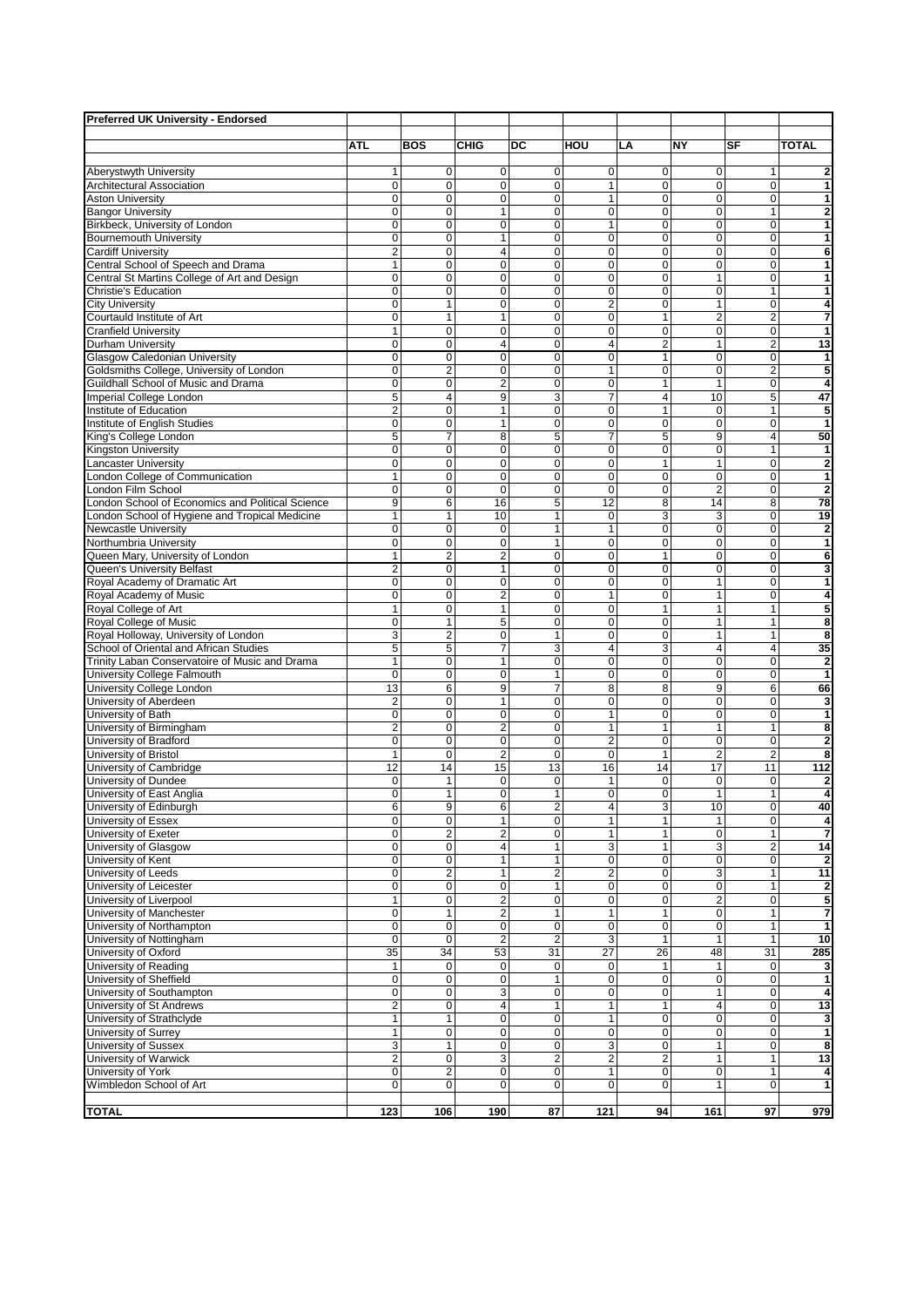| <b>Total Number of Interviewed</b>                 |                         |                      |                      |                     |                |                     |                |                         |                         |
|----------------------------------------------------|-------------------------|----------------------|----------------------|---------------------|----------------|---------------------|----------------|-------------------------|-------------------------|
|                                                    | ATL                     | <b>BOS</b>           | <b>CHIG</b>          | DC                  | HOU            | LA                  | ΝY             | SF                      | <b>TOTAL</b>            |
|                                                    |                         |                      |                      |                     |                |                     |                |                         |                         |
| <b>BY REGION</b>                                   | 20                      | 16                   | 26                   | 17                  | 20             | 16                  | 21             | 20                      | 156                     |
| % of national pool                                 | 12.8%                   | 10.3%                | 16.7%                | 10.9%               | 12.8%          | 10.3%               | 13.5%          | 12.8%                   |                         |
| <b>GENDER</b>                                      |                         |                      |                      |                     |                |                     |                |                         |                         |
|                                                    |                         |                      |                      |                     |                |                     |                |                         |                         |
| Men                                                | 11                      | 7                    | 13                   | 6                   | 7              | 8                   | 13             | 8                       | 73                      |
| % of regional pool                                 | 55.0%                   | 43.8%                | 50.0%                | 35.3%               | 35.0%          | 50.0%               | 61.9%          | 40.0%                   |                         |
| % of national pool                                 | 7.1%                    | 4.5%                 | 8.3%                 | 3.8%                | 4.5%           | 5.1%                | 8.3%           | 5.1%                    | 46.8%                   |
| Women                                              | 9                       | 9                    | 13                   | 11                  | 13             | 8                   | 8              | 12                      | 83                      |
| % of regional pool                                 | 45.0%                   | 56.3%                | 50.0%                | 64.7%               | 65.0%          | 50.0%               | 38.1%          | 60.0%                   |                         |
| % of national pool                                 | 5.8%                    | 5.8%                 | 8.3%                 | 7.1%                | 8.3%           | 5.1%                | 5.1%           | 7.7%                    | 53.2%                   |
|                                                    |                         |                      |                      |                     |                |                     |                |                         |                         |
| UNIVERSITIES PRESENTING CANDIDATES                 |                         |                      |                      |                     |                |                     |                |                         |                         |
|                                                    |                         |                      |                      |                     |                |                     |                |                         |                         |
| <b>Ivy League</b>                                  | 2                       | 6                    | 6                    | 4                   | $\mathbf 0$    | 3                   | 8              | 4                       | 33                      |
| % of regional pool                                 | 10.0%                   | 37.5%                | 23.1%                | 23.5%               | 0.0%           | 18.8%               | 38.1%          | 20.0%                   |                         |
| % of national pool                                 | 1.3%                    | 3.8%                 | 3.8%                 | 2.6%                | 0.0%           | 1.9%                | 5.1%           | 2.6%                    | 21.2%                   |
| <b>Other Private Universities</b>                  | 9                       | 6                    | 12                   | 5                   | $\overline{7}$ | 6                   | 9              | 8                       | 62                      |
| % of regional pool                                 | 45.0%                   | 37.5%                | 46.2%                | 29.4%               | 35.0%          | 37.5%               | 42.9%          | 40.0%                   |                         |
| % of national pool                                 | 5.8%                    | 3.8%                 | 7.7%                 | 3.2%                | 4.5%           | 3.8%                | 5.8%           | 5.1%                    | 39.7%                   |
| <b>State/Public Universities</b>                   | 8                       | $\overline{2}$       | 5                    | 6                   | 10             | 5                   | $\overline{2}$ | 5                       | 43                      |
| % of regional pool                                 | 40.0%                   | 12.5%                | 19.2%                | 35.3%               | 50.0%          | 31.3%               | 9.5%           | 25.0%                   |                         |
| % of national pool                                 | 5.1%                    | 1.3%                 | 3.2%                 | 3.8%                | 6.4%           | 3.2%                | 1.3%           | 3.2%                    | 27.6%                   |
|                                                    |                         |                      |                      |                     |                |                     |                |                         |                         |
| <b>Service Academies</b>                           | $\mathbf{1}$            | 2                    | 3                    | $\overline{2}$      | 3              | $\overline{2}$      | $\overline{2}$ | 3                       | 18                      |
| % of regional pool                                 | 5.0%                    | 12.5%                | 11.5%                | 11.8%               | 15.0%          | 12.5%               | 9.5%           | 15.0%                   |                         |
| % of national pool                                 | 0.6%                    | 1.3%                 | 1.9%                 | 1.3%                | 1.9%           | 1.3%                | 1.3%           | 1.9%                    | 11.5%                   |
| <b>Employer Endorsed</b>                           | $\mathbf 0$             | $\mathbf 0$          | $\mathbf 0$          | $\Omega$            | 0              | $\mathbf 0$         | $\mathbf 0$    | $\Omega$                | $\mathbf 0$             |
| % of regional pool                                 | 0.0%                    | 0.0%                 | 0.0%                 | 0.0%                | 0.0%           | 0.0%                | 0.0%           | 0.0%                    |                         |
| % of national pool                                 | 0.0%                    | 0.0%                 | 0.0%                 | 0.0%                | 0.0%           | 0.0%                | 0.0%           | 0.0%                    | 0.0%                    |
|                                                    |                         |                      |                      |                     |                |                     |                |                         |                         |
| PREFERRED UK UNIVERSITY                            |                         |                      |                      |                     |                |                     |                |                         |                         |
|                                                    |                         |                      |                      |                     |                |                     |                |                         |                         |
| <b>University of Oxford</b>                        | 9                       | 4                    | 10                   | 8                   | 5              | 5                   | 10             | 7                       | 58                      |
| % of regional pool                                 | 45.0%                   | 25.0%                | 38.5%                | 47.1%               | 25.0%          | 31.3%               | 47.6%          | 35.0%                   |                         |
| % of national pool                                 | 5.8%                    | 2.6%                 | 6.4%                 | 5.1%                | 3.2%           | 3.2%                | 6.4%           | 4.5%                    | 37.2%                   |
| <b>University of Cambridge</b>                     | 0                       | 2                    | 5                    | 4                   | $\overline{c}$ | 0                   | 1              | $\overline{\mathbf{c}}$ | 16                      |
| % of regional pool                                 | 0.0%                    | 12.5%                | 19.2%                | 23.5%               | 10.0%          | 0.0%                | 4.8%           | 10.0%                   |                         |
| % of national pool                                 | 0.0%                    | 1.3%                 | 3.2%                 | 2.6%                | 1.3%           | 0.0%                | 0.6%           | 1.3%                    | 10.3%                   |
|                                                    |                         |                      |                      |                     |                |                     |                |                         |                         |
| <b>University of London</b><br>% of regional pool  | 5<br>25.0%              | 6<br>37.5%           | 8<br>30.8%           | 4<br>23.5%          | 10<br>50.0%    | 6<br>37.5%          | 33.3%          | 8<br>40.0%              | 54                      |
| % of national pool                                 | 3.2%                    | 3.8%                 | 5.1%                 | 2.6%                | 6.4%           | 3.8%                | 4.5%           | 5.1%                    | 34.6%                   |
|                                                    |                         |                      |                      |                     |                |                     |                |                         |                         |
| <b>Other English Universities</b>                  | 4                       | 3                    | 1                    | 1                   | 2              | 5                   | 2              | 2                       | 20                      |
| % of regional pool                                 | 20.0%                   | 18.8%                | 3.8%                 | 5.9%                | 10.0%          | 31.3%               | 9.5%           | 10.0%                   |                         |
| % of national pool                                 | 2.6%                    | 1.9%                 | 0.6%                 | 0.6%                | 1.3%           | 3.2%                | 1.3%           | 1.3%                    | 12.8%                   |
| <b>Nothern Irish Universities</b>                  | 0                       | 0                    | 0                    | 0                   | 0              | 0                   | 0              | 0                       | $\mathbf 0$             |
| % of regional pool                                 | 0.0%                    | 0.0%                 | 0.0%                 | 0.0%                | 0.0%           | 0.0%                | 0.0%           | 0.0%                    |                         |
| % of national pool                                 | 0.0%                    | 0.0%                 | 0.0%                 | 0.0%                | 0.0%           | 0.0%                | 0.0%           | 0.0%                    | 0.0%                    |
|                                                    |                         |                      |                      |                     |                |                     |                |                         |                         |
| <b>Scottish Universities</b><br>% of regional pool | $\overline{2}$<br>10.0% | $\mathbf{1}$<br>6.3% | $\mathbf{1}$<br>3.8% | $\mathbf 0$<br>0.0% | 1<br>5.0%      | $\mathbf 0$<br>0.0% | 4.8%           | $\mathbf 0$<br>0.0%     | 6                       |
| % of national pool                                 | 1.3%                    | 0.6%                 | 0.6%                 | 0.0%                | 0.6%           | 0.0%                | 0.6%           | 0.0%                    | 3.8%                    |
|                                                    |                         |                      |                      |                     |                |                     |                |                         |                         |
| <b>Welsh Universities</b>                          | $\mathbf 0$             | 0                    | 1                    | 0                   | 0              | $\mathbf 0$         | 0              |                         | $\overline{\mathbf{2}}$ |
| % of regional pool                                 | 0.0%                    | 0.0%                 | 3.8%                 | 0.0%                | 0.0%           | 0.0%                | 0.0%           | 5.0%                    |                         |
| % of national pool                                 | 0.0%                    | 0.0%                 | 0.6%                 | 0.0%                | 0.0%           | 0.0%                | 0.0%           | 0.6%                    | 1.3%                    |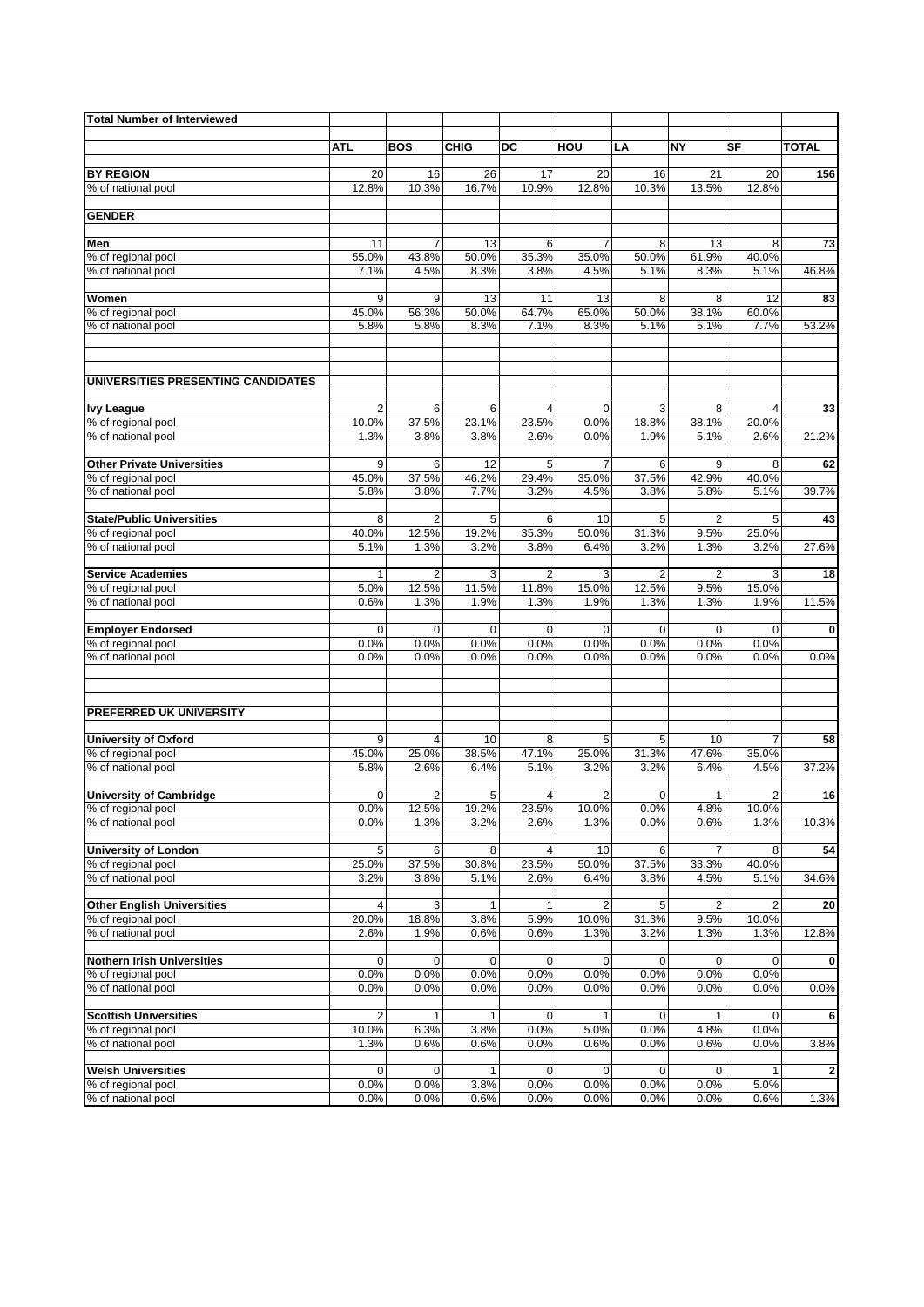| <b>Universities Presenting Candidates - Interviewed</b>                     |                |                             |                               |                |                             |                                |                             |                   |                                         |
|-----------------------------------------------------------------------------|----------------|-----------------------------|-------------------------------|----------------|-----------------------------|--------------------------------|-----------------------------|-------------------|-----------------------------------------|
|                                                                             | <b>ATL</b>     | <b>BOS</b>                  | <b>CHIG</b>                   | DC             | HOU                         | LA                             | NY                          | SF                | <b>TOTAL</b>                            |
|                                                                             |                |                             |                               |                |                             |                                |                             |                   |                                         |
|                                                                             |                |                             |                               |                |                             |                                |                             |                   |                                         |
| <b>ALABAMA</b>                                                              |                |                             |                               |                |                             |                                |                             |                   |                                         |
| <b>Auburn University</b>                                                    | 1              | $\mathbf 0$                 | $\mathbf 0$                   | 0              | $\mathbf 0$                 | $\pmb{0}$                      | 0                           | $\mathbf 0$       | 1                                       |
| <b>ARIZONA</b>                                                              |                |                             |                               |                |                             |                                |                             |                   |                                         |
| Arizona State University                                                    | 0              | 0                           | 0                             | 0              | 0                           | 1                              | 0                           | 0                 | 1                                       |
| University of Arizona                                                       | $\overline{0}$ | $\overline{0}$              | $\mathbf 0$                   | 0              | $\mathbf 0$                 | $\overline{1}$                 | 0                           | $\overline{0}$    | $\mathbf{1}$                            |
| <b>ARKANSAS</b>                                                             |                |                             |                               |                |                             |                                |                             |                   |                                         |
| University of Arkansas - Fayetteville                                       | $\mathbf 0$    | $\mathbf 0$                 | $\mathbf 0$                   | 0              | $\mathbf{1}$                | $\mathbf 0$                    | $\mathbf 0$                 | $\mathbf 0$       | 1                                       |
| <b>CALIFORNIA</b>                                                           |                |                             |                               |                |                             |                                |                             |                   |                                         |
| <b>Pitzer College</b>                                                       | 0              | 0                           | $\mathbf 0$                   | 0              | 0                           | $\pmb{0}$                      | 0                           | 1                 | 1                                       |
| <b>Stanford University</b>                                                  | $\mathbf{1}$   | $\pmb{0}$                   | $\mathbf{1}$                  | $\mathbf{1}$   | $\mathbf{1}$                | $\pmb{0}$                      | $\mathbf 0$                 | $\overline{c}$    | 6                                       |
| University of California - Berkeley                                         | 0              | 0                           | $\mathbf 0$                   | 0              | $\mathbf 0$                 | $\pmb{0}$                      | 0                           | 1                 | 1                                       |
| University of California - Irvine<br>University of California - Los Angeles | 0<br>0         | 0<br>$\overline{0}$         | $\mathbf 0$<br>$\overline{0}$ | 0<br>0         | 0<br>0                      | $\mathbf{1}$<br>$\overline{1}$ | 0<br>0                      | $\mathbf 0$<br>0  | $\mathbf{1}$<br>$\mathbf{1}$            |
| University of Southern California                                           | 0              | $\mathbf 0$                 | $\mathbf 0$                   | 0              | 0                           | $\overline{2}$                 | 0                           | 0                 | $\mathbf 2$                             |
|                                                                             |                |                             |                               |                |                             |                                |                             |                   |                                         |
| <b>COLORADO</b><br>United States Air Force Academy                          | $\mathbf 0$    | $\mathbf{1}$                | $\mathbf 0$                   | $\mathbf 0$    | $\mathbf{1}$                | 0                              | $\mathbf{0}$                | $\mathbf 0$       | $\overline{2}$                          |
|                                                                             |                |                             |                               |                |                             |                                |                             |                   |                                         |
| <b>CONNECTICUT</b>                                                          |                |                             |                               |                |                             |                                |                             |                   |                                         |
| University of Connecticut                                                   | 0              | $\mathbf{1}$                | $\mathbf 0$                   | 0              | 0                           | 0                              | 0                           | 0                 | $\mathbf{1}$                            |
| <b>Yale University</b>                                                      | 1              | $\overline{2}$              | $\mathbf{1}$                  | 2              | $\mathbf 0$                 | $\mathbf{1}$                   | $\mathbf 0$                 | $\overline{2}$    | $\overline{9}$                          |
| <b>DELAWARE</b>                                                             |                |                             |                               |                |                             |                                |                             |                   |                                         |
| University of Delaware                                                      | 0              | $\mathbf 0$                 | $\mathbf 0$                   | $\mathbf{1}$   | 0                           | $\mathbf 0$                    | 0                           | 0                 | $\mathbf{1}$                            |
| <b>DISTRICT OF COLUMBIA</b>                                                 |                |                             |                               |                |                             |                                |                             |                   |                                         |
| Georgetown University                                                       | 0              | 0                           | $\mathbf{1}$                  | $\pmb{0}$      | $\mathbf{1}$                | $\pmb{0}$                      | $\mathbf 0$                 | 0                 | $\overline{\mathbf{c}}$                 |
|                                                                             |                |                             |                               |                |                             |                                |                             |                   |                                         |
| <b>FLORIDA</b>                                                              |                |                             |                               |                |                             |                                |                             |                   |                                         |
| University of Miami                                                         | 1              | $\mathbf 0$                 | $\mathbf 0$                   | $\mathbf 0$    | $\mathbf 0$                 | 0                              | $\mathbf{0}$                | $\mathbf 0$       | $\mathbf{1}$                            |
| <b>GEORGIA</b>                                                              |                |                             |                               |                |                             |                                |                             |                   |                                         |
| <b>Emory University</b>                                                     | 1              | 0                           | $\mathbf 0$                   | 0              | 0                           | $\pmb{0}$                      | 0                           | 0                 | $\overline{\mathbf{1}}$                 |
| Georgia Institute of Technology                                             | 1              | $\mathbf 0$                 | $\mathbf 0$                   | 0              | $\mathbf{1}$                | $\mathbf 0$                    | 0                           | 0                 | $\mathbf 2$                             |
| Georgia State University<br>Spelman College                                 | 1<br>1         | $\overline{0}$<br>$\pmb{0}$ | $\mathbf 0$<br>$\mathbf 0$    | 0<br>0         | 0<br>0                      | $\pmb{0}$<br>$\mathbf{1}$      | 0<br>$\mathbf 0$            | $\mathbf 0$<br>0  | $\mathbf{1}$<br>$\overline{\mathbf{2}}$ |
| University of Georgia                                                       | 1              | $\mathbf 0$                 | $\mathbf 0$                   | 0              | $\mathbf 0$                 | $\mathbf 0$                    | 0                           | $\mathbf 0$       | 1                                       |
|                                                                             |                |                             |                               |                |                             |                                |                             |                   |                                         |
| <b>ILLINOIS</b><br>Northwestern University                                  | 0              | 0                           | $\mathbf{1}$                  | 0              | 0                           | 0                              | 1                           | 1                 | 3                                       |
| University of Chicago                                                       | 0              | $\pmb{0}$                   | $\mathbf{1}$                  | $\mathbf 0$    | 0                           | $\pmb{0}$                      | 1                           | 0                 | $\mathbf 2$                             |
| <b>Wheaton College</b>                                                      | 0              | $\pmb{0}$                   | $\overline{1}$                | 0              | $\mathbf 0$                 | 0                              | 0                           | $\mathbf 0$       | 1                                       |
|                                                                             |                |                             |                               |                |                             |                                |                             |                   |                                         |
| <b>INDIANA</b><br><b>Indiana University</b>                                 | 0              | 0                           | $\mathbf{1}$                  | 0              | 0                           | 0                              | 0                           | 0                 | $\mathbf{1}$                            |
| University of Notre Dame                                                    | 1              | 0                           | 1                             | 0              | 0                           | 0                              | 0                           | 0                 | $\mathbf{z}$                            |
|                                                                             |                |                             |                               |                |                             |                                |                             |                   |                                         |
| <b>KENTUCKY</b><br><b>Western Kentucky University</b>                       |                |                             |                               |                | $\mathbf 0$                 | $\mathbf 0$                    |                             | $\mathbf 0$       | $\mathbf{1}$                            |
|                                                                             | 0              | 0                           | $\mathbf{1}$                  | 0              |                             |                                | 0                           |                   |                                         |
| <b>LOUISIANA</b>                                                            |                |                             |                               |                |                             |                                |                             |                   |                                         |
| Louisiana State University - Baton Rouge                                    | 0              | 0                           | $\mathbf 0$                   | 0              | $\mathbf{1}$                | 0                              | 0                           | 0                 | $\mathbf{1}$                            |
| <b>MAINE</b>                                                                |                |                             |                               |                |                             |                                |                             |                   |                                         |
| <b>Bates College</b>                                                        | $\overline{0}$ | $\mathbf{1}$                | $\mathbf 0$                   | 0              | 0                           | 0                              | $\mathbf{0}$                | 0                 | $\overline{1}$                          |
|                                                                             |                |                             |                               |                |                             |                                |                             |                   |                                         |
| <b>MARYLAND</b>                                                             |                |                             |                               |                |                             |                                |                             |                   |                                         |
| Johns Hopkins University<br>United States Naval Academy                     | 0<br>1         | 0<br>$\mathbf{1}$           | $\mathbf{1}$<br>$\mathbf{1}$  | 1<br>1         | $\mathbf 0$<br>$\mathbf{1}$ | 0<br>$\mathbf{1}$              | $\mathbf 0$<br>$\mathbf{1}$ | 0<br>$\mathbf{1}$ | $\mathbf 2$<br>8                        |
| University of Maryland - College Park                                       | $\overline{0}$ | $\overline{0}$              | $\mathbf 0$                   | $\overline{2}$ | $\mathbf 0$                 | $\overline{0}$                 | $\mathbf{0}$                | $\mathbf 0$       | $\overline{2}$                          |
|                                                                             |                |                             |                               |                |                             |                                |                             |                   |                                         |
| <b>MASSACHUSETTS</b><br><b>Amherst College</b>                              | 0              | 0                           | $\mathbf 0$                   | 1              | 0                           | 1                              | 0                           | 0                 | $\bf{2}$                                |
| <b>Boston College</b>                                                       | 0              | $\mathbf{1}$                | $\mathbf 0$                   | 0              | $\mathbf 0$                 | $\pmb{0}$                      | 0                           | $\mathbf{1}$      | $\mathbf 2$                             |
| <b>Brandeis University</b>                                                  | 0              | $\mathbf{1}$                | $\overline{0}$                | 0              | $\mathbf 0$                 | $\overline{0}$                 | $\mathbf 0$                 | $\mathbf 0$       | $\overline{1}$                          |
| <b>Harvard University</b>                                                   | 0              | $\mathbf 2$                 | $\mathbf 2$                   | 1              | 0                           | $\pmb{0}$                      | 4                           | 1                 | 10                                      |
| Massachusetts Institute of Technology<br>Smith College                      | 0<br>0         | 1<br>$\pmb{0}$              | $\mathbf{1}$<br>$\mathbf 0$   | 1<br>0         | $\mathbf{1}$<br>0           | $\mathbf{1}$<br>$\mathbf{1}$   | 0<br>0                      | 1<br>0            | 6<br>$\mathbf{1}$                       |
| University of Massachusetts- Amherst                                        | 0              | $\overline{1}$              | $\mathbf 0$                   | 0              | $\mathbf 0$                 | $\pmb{0}$                      | 0                           | $\mathbf 0$       | 1                                       |
| <b>Wellesley College</b>                                                    | 0              | $\overline{0}$              | $\overline{1}$                | 0              | $\mathbf{1}$                | 0                              | $\mathbf 0$                 | $\mathbf 0$       | $\mathbf{2}$                            |
| <b>Williams College</b>                                                     | 0              | $\mathbf 0$                 | $\mathbf{1}$                  | 0              | 0                           | $\mathbf 0$                    | 0                           | $\mathbf 0$       | $\mathbf{1}$                            |
| <b>MICHIGAN</b>                                                             |                |                             |                               |                |                             |                                |                             |                   |                                         |
| Michigan State University                                                   | $\overline{0}$ | 0                           | 1                             | 0              | 0                           | 0                              | 0                           | $\mathbf 0$       | $\mathbf{1}$                            |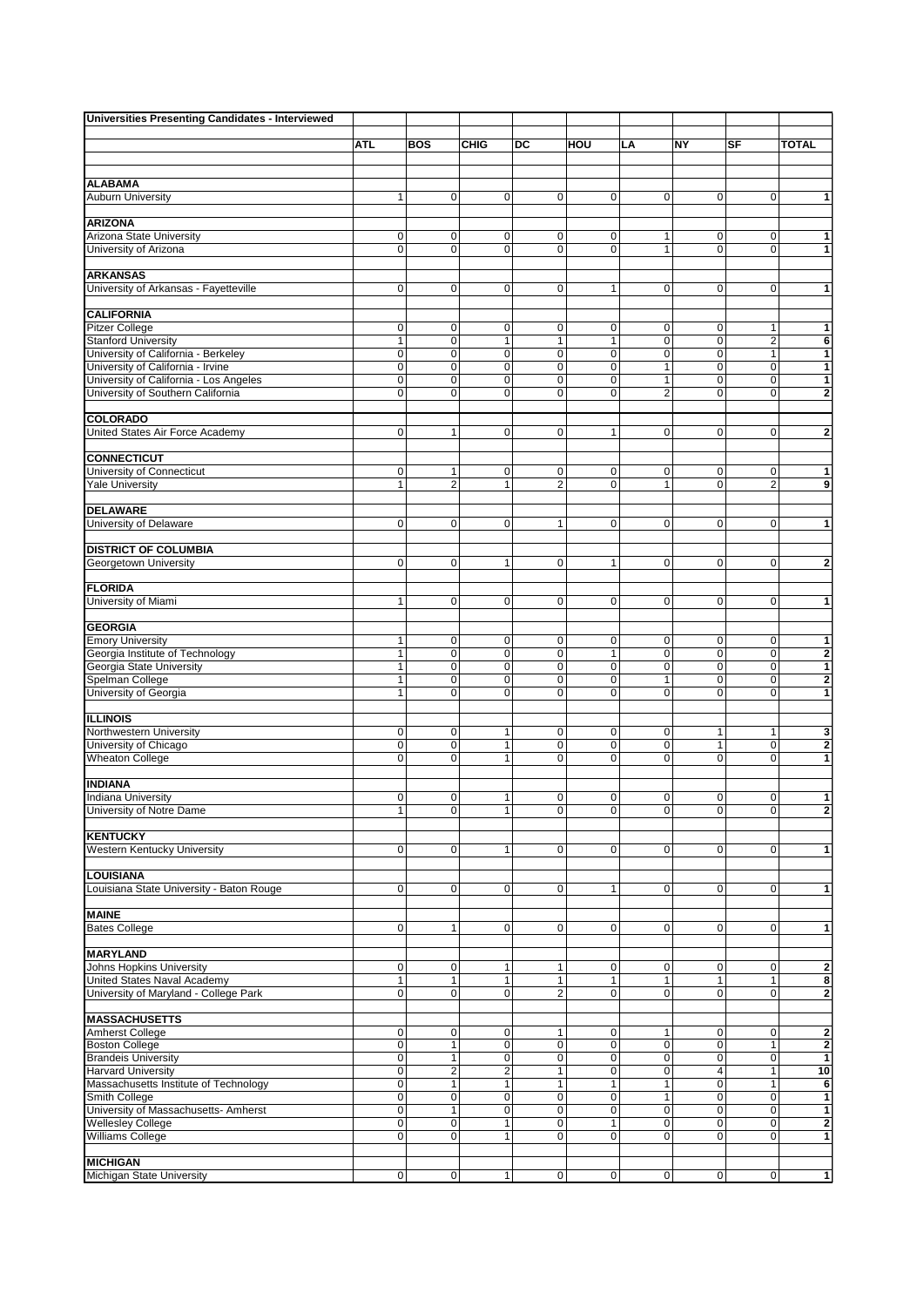| University of Michigan - Ann Arbor                                   | $\overline{\mathbf{0}}$ | 0                        | 1                              | $\overline{0}$   | $\overline{0}$   | $\overline{0}$            | $\mathbf{0}$                | $\overline{0}$                   | $\overline{\mathbf{1}}$ |
|----------------------------------------------------------------------|-------------------------|--------------------------|--------------------------------|------------------|------------------|---------------------------|-----------------------------|----------------------------------|-------------------------|
| <b>NEW HAMPSHIRE</b>                                                 |                         |                          |                                |                  |                  |                           |                             |                                  |                         |
| Dartmouth College                                                    | 0                       | 0                        | $\mathbf{1}$                   | 0                | $\mathbf 0$      | 0                         | 1                           | $\mathbf 0$                      | $\mathbf{2}$            |
|                                                                      |                         |                          |                                |                  |                  |                           |                             |                                  |                         |
| <b>NEW JERSEY</b>                                                    |                         |                          |                                |                  |                  |                           |                             |                                  |                         |
| <b>Princeton University</b>                                          | 1                       | 0                        | 2                              | 1                | $\mathbf 0$      | $\overline{\mathbf{c}}$   | $\overline{2}$              | $\overline{0}$                   | 8                       |
|                                                                      |                         |                          |                                |                  |                  |                           |                             |                                  |                         |
| <b>NEW MEXICO</b>                                                    |                         |                          |                                |                  |                  |                           |                             |                                  |                         |
| New Mexico State University                                          | 0                       | 0                        | $\mathbf 0$                    | 0                | 1                | 0                         | $\mathbf 0$                 | 0                                | $\mathbf{1}$            |
| University of New Mexico                                             | 0                       | $\mathbf 0$              | $\mathbf 0$                    | 0                | 1                | 0                         | $\mathbf 0$                 | $\overline{0}$                   | $\mathbf{1}$            |
|                                                                      |                         |                          |                                |                  |                  |                           |                             |                                  |                         |
| <b>NEW YORK</b>                                                      |                         |                          |                                |                  |                  |                           |                             |                                  |                         |
| <b>Barnard College</b>                                               | 0                       | 1                        | $\mathbf 0$                    | 0                | 0                | 0                         | $\mathbf 0$                 | 0                                | $\mathbf{1}$            |
| Columbia University                                                  | $\pmb{0}$               | $\mathbf{1}$             | $\pmb{0}$                      | $\pmb{0}$        | $\mathbf 0$      | $\pmb{0}$                 | $\mathbf 0$                 | $\overline{0}$                   | $\mathbf{1}$            |
| <b>Cornell University</b>                                            | 0                       | $\overline{0}$           | $\mathbf 0$                    | 0                | $\mathbf 0$      | $\mathbf 0$               | $\mathbf{1}$                | $\mathbf{1}$                     | $\overline{\mathbf{2}}$ |
| <b>New York University</b>                                           | 0                       | $\overline{0}$           | $\overline{0}$                 | 0                | $\mathbf 0$      | 0                         | $\mathbf{1}$                | $\Omega$                         | $\overline{\mathbf{1}}$ |
| Saint John's University                                              | 0                       | 0                        | $\pmb{0}$                      | 0                | 1                | $\mathbf 0$               | $\mathbf 0$                 | 0                                | $\overline{\mathbf{1}}$ |
| State University of New York - Buffalo<br>St. Bonaventure University | 0                       | $\overline{0}$           | $\mathbf 0$                    | 0<br>$\mathbf 0$ | $\mathbf 0$      | 0                         | $\mathbf{1}$<br>$\mathbf 0$ | $\mathbf 0$                      | $\mathbf{1}$            |
| United States Military Academy                                       | $\mathbf 0$<br>0        | $\pmb{0}$<br>$\mathbf 0$ | $\mathbf{1}$<br>$\overline{2}$ | 1                | $\mathbf 0$<br>1 | $\pmb{0}$<br>$\mathbf{1}$ | $\mathbf{1}$                | $\overline{0}$<br>$\overline{2}$ | $\mathbf{1}$<br>8       |
|                                                                      |                         |                          |                                |                  |                  |                           |                             |                                  |                         |
| <b>NORTH CAROLINA</b>                                                |                         |                          |                                |                  |                  |                           |                             |                                  |                         |
| Davidson College                                                     | 1                       | 0                        | $\mathbf 0$                    | 0                | 0                | 0                         | $\mathbf 0$                 | 0                                | $\mathbf{1}$            |
| <b>Duke University</b>                                               | $\mathbf{1}$            | $\pmb{0}$                | $\pmb{0}$                      | $\mathbf 0$      | $\mathbf 0$      | $\pmb{0}$                 | $\mathbf 0$                 | $\overline{0}$                   | $\mathbf{1}$            |
| North Carolina State University                                      | 1                       | 0                        | $\overline{0}$                 | 0                | $\mathbf 0$      | $\mathbf 0$               | $\mathbf 0$                 | $\Omega$                         | $\mathbf{1}$            |
| University of North Carolina - Chapel Hill                           | 1                       | 0                        | $\pmb{0}$                      | 0                | $\mathbf 0$      | 0                         | $\mathbf 0$                 | $\Omega$                         | $\mathbf{1}$            |
| <b>Wake Forest University</b>                                        | 1                       | $\overline{0}$           | $\mathbf 0$                    | 0                | 0                | 0                         | $\Omega$                    | 0                                | $\overline{\mathbf{1}}$ |
|                                                                      |                         |                          |                                |                  |                  |                           |                             |                                  |                         |
| <b>OKLAHOMA</b>                                                      |                         |                          |                                |                  |                  |                           |                             |                                  |                         |
| Oklahoma City University                                             | $\mathbf 0$             | 0                        | $\mathbf 0$                    | 0                | 1                | 0                         | $\mathbf 0$                 | 0                                | $\mathbf{1}$            |
| University of Oklahoma                                               | 0                       | $\mathbf 0$              | $\overline{0}$                 | 0                | 1                | $\overline{0}$            | $\mathbf 0$                 | $\overline{0}$                   | $\mathbf{1}$            |
|                                                                      |                         |                          |                                |                  |                  |                           |                             |                                  |                         |
| <b>OREGON</b>                                                        |                         |                          |                                |                  |                  |                           |                             |                                  |                         |
| University of Oregon                                                 | 0                       | 0                        | $\mathbf 0$                    | 0                | $\mathbf 0$      | 0                         | $\mathbf 0$                 | $\overline{2}$                   | $\mathbf{2}$            |
| University of Portland                                               | 0                       | $\mathbf 0$              | $\overline{0}$                 | 0                | $\mathbf 0$      | 0                         | $\mathbf 0$                 | 1                                | $\overline{1}$          |
|                                                                      |                         |                          |                                |                  |                  |                           |                             |                                  |                         |
| <b>PENNSYLVANIA</b>                                                  |                         |                          |                                |                  |                  |                           |                             |                                  |                         |
| <b>Carnegie Mellon University</b>                                    | 0                       | 0                        | 1                              | 0                | 0                | 0                         | $\mathbf 0$                 | 0                                | 1                       |
| <b>Drexel University</b>                                             | $\mathbf 0$             | $\overline{0}$           | $\pmb{0}$                      | $\mathbf 0$      | $\mathbf 0$      | $\pmb{0}$                 | $\mathbf{1}$                | $\overline{0}$                   | $\mathbf{1}$            |
| Lafayette College                                                    | 0                       | 0                        | $\overline{0}$                 | 0                | $\mathbf 0$      | $\mathbf 0$               | $\mathbf{1}$                | $\Omega$                         | $\mathbf{1}$            |
| Lehigh University                                                    | 0                       | $\pmb{0}$                | $\pmb{0}$                      | 0                | 1                | 0                         | $\mathbf 0$                 | $\overline{0}$                   | $\mathbf{1}$            |
| Swarthmore College                                                   | 0                       | $\overline{0}$           | $\overline{0}$                 | $\overline{0}$   | 0                | $\overline{0}$            | $\overline{2}$              | $\overline{0}$                   | $\overline{\mathbf{2}}$ |
| University of Pennsylvania                                           | 0                       | $\pmb{0}$                | $\mathbf 0$                    | 0                | $\mathbf 0$      | 0                         | 1                           | $\mathbf 0$                      | $\mathbf{1}$            |
| <b>Villanova University</b>                                          | 0                       | $\mathbf{1}$             | $\mathbf 0$                    | $\mathbf 0$      | $\Omega$         | 0                         | $\mathbf{1}$                | $\Omega$                         | $\overline{\mathbf{c}}$ |
|                                                                      |                         |                          |                                |                  |                  |                           |                             |                                  |                         |
| <b>RHODE ISLAND</b><br><b>Brown University</b>                       | 0                       | 1                        | $\mathbf 0$                    | 0                | 0                | 0                         | $\mathbf 0$                 | $\mathbf 0$                      | $\mathbf{1}$            |
|                                                                      |                         |                          |                                |                  |                  |                           |                             |                                  |                         |
| <b>SOUTH CAROLINA</b>                                                |                         |                          |                                |                  |                  |                           |                             |                                  |                         |
| <b>Furman University</b>                                             | 1                       | $\mathbf 0$              | $\mathbf 0$                    | $\mathbf 0$      | $\mathbf 0$      | 0                         | $\mathbf 0$                 | $\overline{0}$                   | $\mathbf{1}$            |
|                                                                      |                         |                          |                                |                  |                  |                           |                             |                                  |                         |
| <b>TENNESSEE</b>                                                     |                         |                          |                                |                  |                  |                           |                             |                                  |                         |
| University of Tennessee - Knoxville                                  | 1                       | 0                        | $\overline{0}$                 | 0                | $\overline{0}$   | 0                         | $\pmb{0}$                   | $\overline{0}$                   | 1                       |
|                                                                      |                         |                          |                                |                  |                  |                           |                             |                                  |                         |
| <b>TEXAS</b>                                                         |                         |                          |                                |                  |                  |                           |                             |                                  |                         |
| <b>Rice University</b>                                               | 0                       | 0                        | $\overline{0}$                 | 1                | 0                | 0                         | $\mathbf 0$                 | $\mathbf{1}$                     | $\mathbf{2}$            |
| University of Texas - Arlington                                      | $\overline{0}$          | $\overline{0}$           | $\overline{0}$                 | $\overline{0}$   | 1                | $\overline{0}$            | $\mathbf 0$                 | $\Omega$                         | $\overline{1}$          |
| University of Texas - Austin                                         | 0                       | $\pmb{0}$                | $\mathbf 0$                    | 0                | 1                | 0                         | $\mathbf 0$                 | $\overline{0}$                   | $\mathbf{1}$            |
| University of Texas - Dallas                                         | 0                       | $\overline{0}$           | $\pmb{0}$                      | 0                | $\mathbf{1}$     | $\mathsf{O}\xspace$       | $\mathbf 0$                 | $\Omega$                         | $\mathbf{1}$            |
| University of Texas - San Antonio                                    | 0                       | 0                        | $\mathbf 0$                    | 0                | $\mathbf{1}$     | $\overline{0}$            | $\mathbf 0$                 | $\overline{0}$                   | $\mathbf{1}$            |
|                                                                      |                         |                          |                                |                  |                  |                           |                             |                                  |                         |
| <b>UTAH</b>                                                          |                         |                          |                                |                  |                  |                           |                             |                                  |                         |
| University of Utah                                                   | 0                       | 0                        | $\mathbf 0$                    | 0                | $\mathbf 0$      | $\mathbf{1}$              | $\mathbf 0$                 | $\mathbf 0$                      | 1                       |
|                                                                      |                         |                          |                                |                  |                  |                           |                             |                                  |                         |
| <b>VIRGINIA</b>                                                      |                         |                          |                                |                  |                  |                           |                             |                                  |                         |
| George Mason University                                              | $\mathbf 0$             | 0                        | $\overline{0}$                 | 1                | 0                | $\mathbf 0$               | $\mathbf 0$                 | $\overline{0}$                   | $\mathbf{1}$            |
| University of Virginia                                               | 1                       | $\overline{0}$           | $\overline{0}$                 | $\overline{2}$   | 0                | 0                         | 1                           | $\overline{0}$                   | $\overline{\mathbf{4}}$ |
| <b>WASHINGTON</b>                                                    |                         |                          |                                |                  |                  |                           |                             |                                  |                         |
| University of Washington - Seattle                                   | 0                       | 0                        | $\overline{0}$                 | 0                | 0                | 0                         | $\mathbf 0$                 | 1                                | $\mathbf{1}$            |
| Washington State University                                          | 0                       | $\pmb{0}$                | $\overline{0}$                 | 0                | $\pmb{0}$        | $\mathbf 0$               | $\mathbf 0$                 | $\mathbf{1}$                     | 1                       |
|                                                                      |                         |                          |                                |                  |                  |                           |                             |                                  |                         |
| <b>WISCONSIN</b>                                                     |                         |                          |                                |                  |                  |                           |                             |                                  |                         |
| University of Wisconsin - Madison                                    | 0                       | 0                        | 1                              | 0                | 0                | $\mathbf 0$               | $\mathbf 0$                 | $\mathbf 0$                      | 1                       |
|                                                                      |                         |                          |                                |                  |                  |                           |                             |                                  |                         |
| <b>TOTAL</b>                                                         | 20                      | 16                       | 26                             | $\overline{17}$  | $\overline{20}$  | 16                        | $\overline{21}$             | 20 <sub>2</sub>                  | 156                     |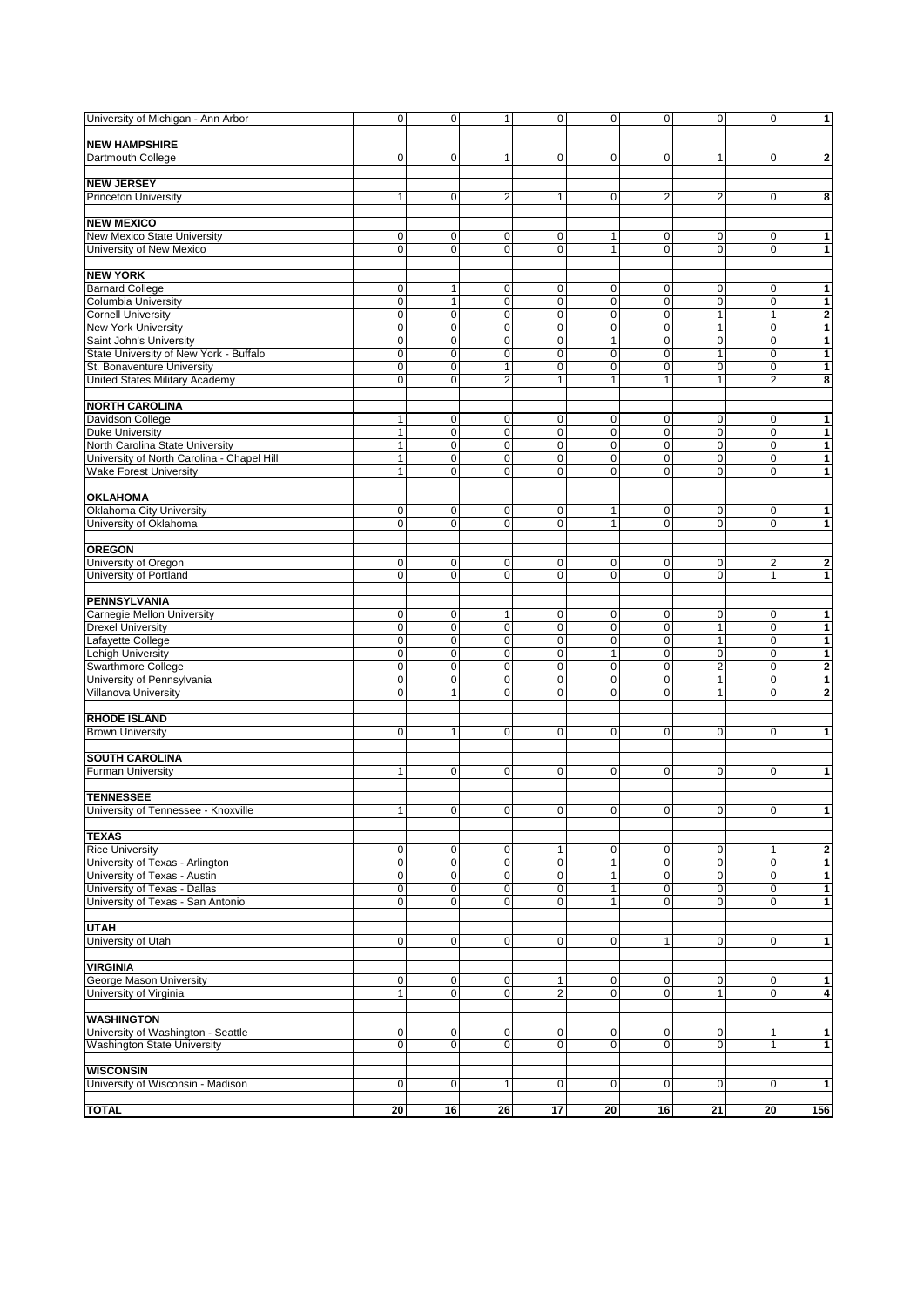| Proposed Field of Study - Interviewed                                                               |                            |                               |                             |                            |                                  |                                      |                                         |                           |                                |
|-----------------------------------------------------------------------------------------------------|----------------------------|-------------------------------|-----------------------------|----------------------------|----------------------------------|--------------------------------------|-----------------------------------------|---------------------------|--------------------------------|
|                                                                                                     |                            |                               |                             |                            |                                  |                                      | NY                                      |                           |                                |
|                                                                                                     | ATL                        | <b>BOS</b>                    | CHIG                        | DC                         | HOU                              | LA                                   |                                         | SF                        | <b>TOTAL</b>                   |
| Advanced Microelectronic Systems Engineering                                                        | 0                          | 0                             | 0                           | 0                          | $\mathbf{0}$                     | $\mathbf 0$                          | $\mathbf 0$                             | 1                         | 1                              |
| <b>Advanced Neuroimaging</b>                                                                        | 1                          | 0                             | 0                           | 0                          | $\overline{0}$                   | $\overline{0}$                       | $\overline{0}$                          | 0                         | $\mathbf{1}$                   |
| Animal Cognition                                                                                    | 0                          | 0                             | 1                           | 0                          | 0                                | $\mathbf 0$                          | $\mathbf 0$                             | 0                         | 1                              |
| <b>Applied Security Strategy</b><br><b>Applied Social Psychology</b>                                | 0<br>$\mathbf 0$           | $\mathbf{1}$<br>0             | 0<br>0                      | 0<br>0                     | 0<br>$\overline{0}$              | $\mathbf 0$<br>$\mathbf 0$           | $\mathbf 0$<br>$\mathbf 0$              | 0<br>$\mathbf{1}$         | $\mathbf{1}$<br>1              |
| <b>Applied Statistics</b>                                                                           | 0                          | 0                             | $\mathbf{1}$                | 0                          | $\overline{0}$                   | $\mathbf 0$                          | $\mathbf 0$                             | 0                         | 1                              |
| <b>Atomic and Laser Physics</b>                                                                     | 1                          | 0                             | 0                           | 0                          | 0                                | 0                                    | $\mathbf 0$                             | $\mathbf 0$               | 1                              |
| Autonomous Vehicle Dynamics and Control                                                             | 1                          | 0                             | $\mathbf 0$                 | 0                          | 0                                | 0                                    | $\mathbf 0$                             | 0                         | 1                              |
| Biocomputation                                                                                      | $\mathbf 0$                | 0                             | $\mathbf 0$                 | $\mathbf{1}$               | 0                                | 0                                    | $\mathbf 0$                             | 0                         | 1                              |
| Bioengineering/ Biomechanics<br><b>Biomedical Engineering</b>                                       | 0<br>$\mathbf{1}$          | 0<br>0                        | $\mathbf 0$<br>0            | 0<br>$\pmb{0}$             | 1<br>$\mathbf 0$                 | 0<br>$\mathbf 0$                     | $\mathbf 0$<br>$\mathbf 0$              | 0<br>0                    | 1<br>$\mathbf{1}$              |
| Biomedical Engineering, Biomaterials Stream                                                         | $\mathbf 0$                | 0                             | $\mathbf 0$                 | 0                          | 0                                | $\mathbf 0$                          | 1                                       | 0                         | $\mathbf{1}$                   |
| Biomedical Engineering with Biomaterials                                                            | $\mathbf 0$                | 0                             | $\mathbf 0$                 | $\mathbf 0$                | $\mathbf 0$                      | $\mathbf{1}$                         | $\mathbf 0$                             | 0                         | $\mathbf{1}$                   |
| Biomedical Engineering with Neurotechnology                                                         | $\mathbf 0$                | 0                             | $\overline{0}$              | 0                          | 0                                | $\overline{0}$                       | $\overline{1}$                          | 0                         | $\overline{1}$                 |
| Chemical Biology of Health and Disease                                                              | $\mathbf 0$                | $\overline{0}$                | $\overline{0}$              | $\mathbf 0$                | $\mathbf{0}$                     | $\overline{0}$                       | $\mathbf{1}$                            | 0                         | $\overline{1}$                 |
| <b>Chemical Engineering</b>                                                                         | $\mathbf 0$                | $\mathbf 0$                   | $\mathbf 0$                 | 0                          | 1                                | 0                                    | $\mathbf{O}$                            | $\mathbf 0$               | $\mathbf{1}$                   |
| Chemistry                                                                                           | $\mathbf 0$<br>$\mathbf 0$ | $\mathbf 0$<br>0              | $\mathbf{1}$<br>$\mathbf 0$ | 0<br>0                     | $\mathbf{0}$<br>0                | $\mathbf 0$<br>$\mathbf 0$           | $\mathbf 0$<br>$\mathbf 0$              | 0<br>$\mathbf{1}$         | $\mathbf{1}$<br>$\mathbf{1}$   |
| <b>Classical Reception Studies</b><br>Climate Change and Policy                                     | $\mathbf 0$                | $\mathbf 0$                   | $\mathbf 0$                 | $\mathbf 0$                | $\mathbf{0}$                     | $\mathbf{1}$                         | $\mathbf 0$                             | $\mathbf 0$               | $\mathbf{1}$                   |
| Clinical Medicine - Bioinformatics                                                                  | $\mathbf{1}$               | 0                             | $\mathbf 0$                 | 0                          | 0                                | $\overline{0}$                       | $\overline{0}$                          | $\overline{0}$            | 1                              |
| <b>Clinical Neurosciences</b>                                                                       | $\mathbf 0$                | 0                             | $\mathbf{1}$                | 0                          | $\mathbf 0$                      | $\overline{0}$                       | $\overline{0}$                          | 0                         | $\mathbf{1}$                   |
| Comparative Education                                                                               | 0                          | 0                             | $\mathbf 0$                 | 0                          | 0                                | $\overline{0}$                       | $\overline{0}$                          | $\overline{1}$            | $\overline{1}$                 |
| <b>Comparative Politics</b>                                                                         | 0                          | 0                             | $\mathbf{1}$                | $\pmb{0}$                  | $\mathbf 0$                      | $\mathbf 0$                          | $\mathsf{O}\xspace$                     | $\pmb{0}$                 | $\mathbf{1}$                   |
| Comparative Social Policy                                                                           | $\mathbf 0$                | $\mathbf 0$                   | $\mathbf{1}$                | $\mathbf 0$                | 0                                | 0                                    | 3                                       | 1                         | 5                              |
| Complex Systems Modelling                                                                           | 0                          | 0                             | $\mathbf 0$                 | $\pmb{0}$                  | 1                                | $\mathbf 0$                          | $\mathsf{O}\xspace$                     | $\pmb{0}$                 | $\mathbf{1}$                   |
| <b>Conflict Studies</b><br>Continental Philosophy                                                   | $\mathbf{1}$<br>0          | $\mathbf 0$<br>0              | $\mathbf 0$<br>$\mathbf 0$  | 0<br>1                     | 0<br>0                           | $\mathbf{0}$<br>$\mathbf 0$          | $\mathbf{0}$<br>$\mathbf 0$             | $\mathbf 0$<br>0          | 1<br>$\mathbf{1}$              |
| Criminology                                                                                         | 0                          | 0                             | 0                           | 0                          | 0                                | $\mathbf 0$                          | $\mathbf 0$                             | 1                         | 1                              |
| Department of Disease Control                                                                       | 0                          | 0                             | 0                           | 0                          | 0                                | $\mathbf{1}$                         | $\overline{0}$                          | 0                         | $\mathbf{1}$                   |
| <b>Development Studies</b>                                                                          | $\mathbf 0$                | $\mathbf{1}$                  | 0                           | 0                          | 0                                | $\mathbf 0$                          | $\mathbf 0$                             | 0                         | 1                              |
| Dispute and Conflict Resolution                                                                     | 0                          | 0                             | 1                           | 0                          | $\overline{0}$                   | $\mathbf 0$                          | $\mathbf 0$                             | 0                         | 1                              |
| DPhil in Information, Communication and the Social Sciences                                         | 0                          | 1                             | 0                           | 0                          | 0                                | 0                                    | $\mathbf 0$                             | 0                         | 1                              |
| Early Modern English History                                                                        | $\mathbf{1}$               | 0                             | 0                           | 0                          | $\overline{0}$                   | $\mathbf 0$                          | $\mathbf 0$                             | 0                         | 1                              |
| Economic and Social History                                                                         | $\mathbf 0$                | 0                             | $\mathbf 0$                 | 0                          | 1                                | $\mathbf 0$                          | $\mathbf 0$                             | 0                         | $\mathbf{1}$                   |
| Economics<br>Economics and Policy of Energy and the Environment                                     | 0<br>$\mathbf 0$           | 0<br>0                        | $\mathbf 0$<br>$\mathbf{1}$ | 0<br>0                     | 0<br>0                           | 0<br>0                               | $\overline{2}$<br>$\mathbf 0$           | 0<br>0                    | 2<br>$\mathbf{1}$              |
| Economics for Development                                                                           | $\mathbf 0$                | 0                             | $\mathbf 0$                 | 0                          | 1                                | $\mathbf{1}$                         | $\mathbf 0$                             | $\mathbf 0$               | $\overline{\mathbf{2}}$        |
| Economics for Development                                                                           | $\mathbf 0$                | 0                             | $\mathbf 0$                 | 0                          | $\mathbf 0$                      | $\mathbf 0$                          | 1                                       | 0                         | 1                              |
| <b>Economics For Development</b>                                                                    | $\mathbf 0$                | 0                             | 1                           | 0                          | 0                                | $\mathbf 0$                          | $\mathbf 0$                             | 0                         | 1                              |
| <b>Embedded Systems</b>                                                                             | $\mathbf{1}$               | $\mathbf 0$                   | $\mathbf 0$                 | $\mathbf 0$                | $\mathbf{0}$                     | $\mathbf 0$                          | $\mathbf 0$                             | 0                         | $\mathbf{1}$                   |
| <b>Engineering Science</b>                                                                          | $\overline{0}$             | $\overline{0}$                | $\overline{1}$              | $\mathbf{1}$               | 0                                | $\overline{0}$                       | $\overline{0}$                          | $\mathbf 0$               | $\overline{2}$                 |
| English Literature: 1900-present                                                                    | $\mathbf 0$                | $\mathbf 0$                   | $\mathbf 0$                 | 0                          | $\mathbf{0}$                     | $\mathbf 0$                          | $\mathbf 0$                             | $\mathbf{1}$              | $\mathbf{1}$                   |
| English Literature: Critical Theory<br>Environmental and Water Resource Engineering                 | $\mathbf 0$<br>$\mathbf 0$ | 0<br>$\mathbf 0$              | $\mathbf 0$<br>$\mathbf 0$  | $\mathbf 0$<br>$\mathbf 0$ | 0<br>1                           | $\mathbf{1}$<br>$\mathsf{O}\xspace$  | $\mathbf 0$<br>$\mathbf 0$              | $\mathbf 0$<br>0          | $\mathbf{1}$<br>$\mathbf{1}$   |
| Environmental Economics and Climate Change                                                          | $\mathbf 0$                | 0                             | $\mathbf 0$                 | 0                          | 1                                | $\mathbf 0$                          | $\overline{0}$                          | $\mathbf 0$               | $\mathbf{1}$                   |
| <b>Environmental Governance</b>                                                                     | $\mathbf 0$                | 0                             | $\mathbf 0$                 | 0                          | $\mathbf{0}$                     | $\mathbf 0$                          | $\mathbf 0$                             | $\mathbf{1}$              | $\mathbf{1}$                   |
| <b>Evidence Based Social Intervention</b>                                                           | 0                          | $\overline{2}$                | $\mathbf{1}$                | 0                          | 0                                | 0                                    | $\overline{0}$                          | $\mathbf 0$               | 3                              |
| Evidence-Based Social Intervention                                                                  | $\mathbf 0$                | 0                             | $\overline{\text{o}}$       | $\mathbf{1}$               | $\mathbf 0$                      | $\overline{0}$                       | $\overline{0}$                          | $\overline{0}$            | $\mathbf{1}$                   |
| <b>Evolutionary Medicine</b>                                                                        | $\mathbf 0$                | 0                             | $\mathbf 0$                 | $\mathbf 0$                | 0                                | $\mathbf{1}$                         | $\overline{0}$                          | $\overline{0}$            | 1                              |
| Filmmaking                                                                                          | $\mathbf 0$                | 0                             | $\mathbf 0$                 | $\pmb{0}$                  | 0                                | $\mathbf 0$                          | 1                                       | 0                         | $\mathbf{1}$                   |
| Food, Space, and Society                                                                            | $\mathbf 0$                | $\mathbf 0$                   | 1                           | 0                          | 0                                | 0                                    | $\mathbf 0$                             | $\mathbf 0$               | $\mathbf{1}$                   |
| Global Ethics and Human Values<br>Global Governance and Diplomacy                                   | $\mathbf 0$<br>0           | 0<br>0                        | 0<br>0                      | $\pmb{0}$<br>$\mathbf{1}$  | 1<br>0                           | $\mathbf 0$<br>$\mathbf 0$           | $\mathbf 0$<br>$\mathbf 0$              | $\pmb{0}$<br>$\mathbf 0$  | $\mathbf{1}$<br>1              |
| Global Health and Development: tropEd programme                                                     | 1                          | 0                             | 0                           | 0                          | $\mathbf{O}$                     | $\overline{0}$                       | $\mathbf 0$                             | 0                         | 1                              |
| Globalisation and Development                                                                       | 0                          | 0                             | 0                           | 0                          | $\overline{0}$                   | 1                                    | $\mathbf 0$                             | 0                         | 1                              |
| Global Public Health and Policy                                                                     | 0                          | 0                             | $\mathbf{1}$                | 0                          | $\overline{0}$                   | $\mathbf 0$                          | $\mathbf 0$                             | 0                         | 1                              |
| Green Chemistry, Energy, and the Environment                                                        | 0                          | 0                             | 0                           | 0                          | 1                                | $\pmb{0}$                            | $\pmb{0}$                               | $\mathsf{O}\xspace$       | 1                              |
| Guildhall Artist - Composition                                                                      | 0                          | 0                             | 0                           | 0                          | $\overline{0}$                   | $\mathbf 0$                          | 1                                       | $\mathbf 0$               | 1                              |
| Health Inequalities and Public Policy                                                               | $\mathbf 0$                | $\mathbf{1}$                  | 0                           | 0                          | $\mathbf 0$                      | $\mathbf 0$                          | $\mathbf 0$                             | $\mathbf 0$               | $\mathbf{1}$                   |
| Health Policy, Planning and Financing<br>Health Policy, Planning, and Financing                     | 0<br>0                     | $\mathbf{1}$<br>0             | 0<br>0                      | 0<br>0                     | $\overline{0}$<br>$\overline{0}$ | $\overline{\mathbf{0}}$<br>$\pmb{0}$ | $\overline{\mathbf{0}}$<br>$\mathbf{1}$ | 0<br>0                    | 1<br>$\mathbf{1}$              |
| History and Theory of International Relations                                                       | 0                          | 0                             | 0                           | 0                          | 1                                | $\mathbf 0$                          | $\mathbf 0$                             | 0                         | 1                              |
| History of Art/ Early Modern Europe                                                                 | $\mathbf 0$                | 0                             | 0                           | 0                          | $\mathbf 0$                      | $\mathbf 0$                          | $\mathbf 0$                             | $\mathbf{1}$              | $\mathbf{1}$                   |
| History, Philosophy and Sociology of Science, Technology and Medicine                               | 0                          | $\mathbf{1}$                  | 0                           | $\pmb{0}$                  | $\mathbf{0}$                     | $\mathbf 0$                          | $\mathsf{O}\xspace$                     | 0                         | $\mathbf{1}$                   |
| Human-Computer Interaction with Ergonomics                                                          | $\mathbf{1}$               | 0                             | 0                           | $\pmb{0}$                  | $\mathbf 0$                      | $\mathsf{O}\xspace$                  | $\mathbf 0$                             | 0                         | 1                              |
| Human Rights and International Politics                                                             | 0                          | 0                             | $\mathbf 0$                 | $\pmb{0}$                  | 1                                | $\mathsf{O}\xspace$                  | $\mathsf{O}\xspace$                     | 0                         | $\mathbf{1}$                   |
| Hydrology and Sustainable Development                                                               | $\mathbf 0$                | 0                             | $\mathbf 0$                 | 1                          | $\mathbf{0}$                     | $\overline{0}$                       | $\overline{0}$                          | 0                         | $\mathbf{1}$                   |
| Intelligence and International Security<br><b>International Development</b>                         | $\mathbf 0$<br>0           | $\overline{0}$<br>$\mathbf 0$ | $\overline{0}$<br>$\pmb{0}$ | $\mathbf 0$<br>$\pmb{0}$   | $\mathbf{0}$                     | 1<br>$\mathsf{O}\xspace$             | $\overline{0}$<br>$\mathsf{O}\xspace$   | 0<br>0                    | $\overline{1}$<br>$\mathbf{1}$ |
| International Development and Humanitarian Emergencies                                              | 1                          | 0                             | $\pmb{0}$                   | $\pmb{0}$                  | $\mathbf{1}$<br>$\mathbf 0$      | $\mathsf{O}\xspace$                  | $\circ$                                 | 0                         | $\mathbf{1}$                   |
| International Development: Poverty, Conflict, and Reconstruction                                    | 0                          | 0                             | 0                           | $\mathbf 0$                | $\mathbf{1}$                     | $\mathbf 0$                          | $\overline{0}$                          | 0                         | $\mathbf{1}$                   |
| <b>International Energy Studies</b>                                                                 | $\mathbf{1}$               | 0                             | 0                           | $\mathbf 0$                | $\mathbf{0}$                     | $\mathbf 0$                          | $\circ$                                 | 0                         | $\mathbf{1}$                   |
| <b>International Politics</b>                                                                       | 0                          | 0                             | 0                           | $\pmb{0}$                  | 1                                | $\overline{0}$                       | $\overline{0}$                          | 0                         | $\mathbf{1}$                   |
| <b>International Relations</b>                                                                      | 0                          | 0                             | $\overline{1}$              | $\overline{\mathbf{c}}$    | $\overline{0}$                   | $\overline{2}$                       | $\overline{1}$                          | $\overline{1}$            | $\overline{7}$                 |
| <b>Islamic Studies and History</b>                                                                  | 0                          | $\overline{\text{o}}$         | 0                           | $\overline{0}$             | $\mathbf{0}$                     | $\mathbf{1}$                         | $\overline{0}$                          | $\overline{0}$            | $\mathbf{1}$                   |
| Literature and Society: Enlightenment, Romantic, Victorian                                          | $\mathbf{1}$               | 0                             | 0                           | 0                          | 0                                | $\mathsf{O}\xspace$                  | $\mathbf 0$                             | 0                         | $\mathbf{1}$                   |
| Managing the Environment: Habitat Restoration and Conservation<br>Master of Science in Hydrogeology | 0<br>$\mathbf{1}$          | $\pmb{0}$<br>0                | 0<br>0                      | $\pmb{0}$<br>$\pmb{0}$     | $\mathbf 0$<br>0                 | $\mathsf{O}\xspace$<br>$\mathbf 0$   | $\circ$<br>$\mathbf 0$                  | $\mathbf{1}$<br>$\pmb{0}$ | $\mathbf{1}$<br>1              |
| Master's in Public Policy                                                                           | 0                          | 0                             | 0                           | 0                          | $\mathbf 0$                      | $\mathsf{O}\xspace$                  | $\circ$                                 | $\mathbf{1}$              | 1                              |
| Materials                                                                                           | 0                          | 0                             | 0                           | 0                          | $\mathbf 0$                      | $\mathbf 0$                          | 1                                       | 0                         | 1                              |
| Mathematics                                                                                         | 0                          | $\mathbf{1}$                  | 0                           | 0                          | $\overline{0}$                   | $\overline{0}$                       | 1                                       | 0                         | $\overline{2}$                 |
| <b>Mathematics</b>                                                                                  | 0                          | 0                             | 0                           | 0                          | $\mathbf{1}$                     | $\mathbf 0$                          | $\mathbf 0$                             | 0                         | 1                              |
| <b>Medical Sciences</b>                                                                             | 0                          | 0                             | 0                           | 0                          | $\overline{0}$                   | $\mathbf{1}$                         | οl                                      | 0                         | 1                              |
| <b>Medieval History</b>                                                                             | 0                          | 0                             | $\mathbf{1}$                | 0                          | $\overline{0}$                   | $\mathbf 0$                          | $\mathbf 0$                             | 0                         | 1                              |
| Middle East and Central Asian Security Studies                                                      | 0                          | 0                             | 0                           | $\mathbf 0$                | $\overline{0}$                   | $\mathsf{O}\xspace$                  | 1                                       | 0                         | 1                              |
| Middle East Politics<br><b>Migration Studies</b>                                                    | 0<br>$\mathbf{1}$          | $\mathbf{1}$<br>0             | 0<br>$\mathbf 0$            | $\mathbf{1}$<br>0          | $\overline{0}$<br>1              | $\pmb{0}$<br>$\overline{0}$          | $\mathbf 0$<br>$\overline{0}$           | 0<br>$\mathbf 0$          | 2<br>2                         |
| <b>Migration Studies</b>                                                                            | 0                          | 0                             | 0                           | 0                          | 1                                | $\mathsf{O}\xspace$                  | $\overline{0}$                          | $\mathbf 0$               | 1                              |
| Mobile Robotics Group                                                                               | $\mathbf 0$                | $\pmb{0}$                     | $\mathbf 0$                 | $\pmb{0}$                  | $\mathbf 0$                      | $\pmb{0}$                            | $\overline{0}$                          | 1                         | $\mathbf{1}$                   |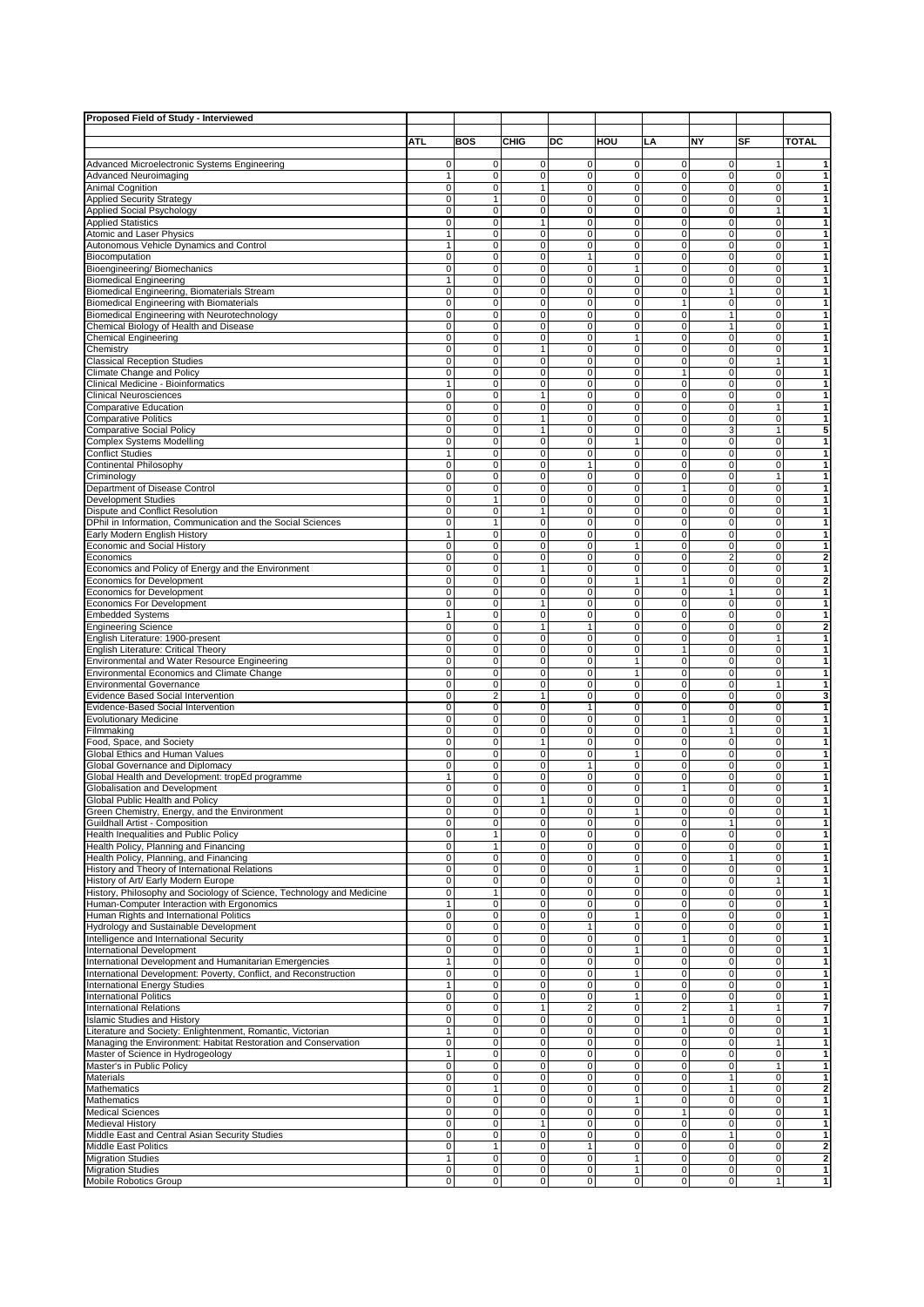| Modern Middle Eastern Studies                                   | $\mathbf 0$    | 0              | $\mathbf 0$    | $\mathbf 0$    | $\mathbf{1}$   | $\mathbf 0$    | $\overline{0}$ | 0              | $\overline{1}$          |
|-----------------------------------------------------------------|----------------|----------------|----------------|----------------|----------------|----------------|----------------|----------------|-------------------------|
| Modern South Asian Studies                                      | $\Omega$       | $\overline{0}$ | $\Omega$       | $\mathbf{1}$   | $\Omega$       | 0              | $\Omega$       | $\mathbf{1}$   | $\overline{2}$          |
| Molecular Cell Biology, Cancer Biology                          | $\mathbf 0$    | 0              | $\Omega$       | $\mathbf 0$    | $\mathbf 0$    | 0              | $\mathbf{1}$   | $\mathbf 0$    | $\mathbf{1}$            |
| Mphil in Economics 002740                                       | $\mathbf{1}$   | 0              | $\mathbf 0$    | $\mathbf 0$    | $\mathbf 0$    | 0              | $\mathbf 0$    | $\overline{0}$ | $\mathbf{1}$            |
| MPhil in Greek and Latin Languages and Literature               | $\mathbf{1}$   | $\overline{0}$ | $\Omega$       | $\overline{0}$ | $\Omega$       | $\overline{0}$ | $\Omega$       | $\overline{0}$ | $\overline{1}$          |
| M.Phil. in Music Studies                                        | $\overline{0}$ | $\overline{0}$ | $\Omega$       | $\mathbf{1}$   | $\Omega$       | $\overline{0}$ | $\Omega$       | $\overline{0}$ | $\mathbf{1}$            |
| MPhil in Politics (Political Theory)                            | $\Omega$       | $\Omega$       | $\Omega$       | $\mathbf 0$    | $\Omega$       | $\overline{0}$ | $\Omega$       | $\overline{1}$ | $\mathbf{1}$            |
| MPhil in Psychology by Research                                 | $\Omega$       | $\overline{0}$ | 1              | $\mathbf 0$    | $\Omega$       | $\overline{0}$ | $\Omega$       | $\Omega$       | $\mathbf{1}$            |
| M.Phil. in Social Anthropology                                  | $\Omega$       | 0              | $\mathbf{1}$   | $\pmb{0}$      | $\mathbf 0$    | $\overline{0}$ | $\mathbf{0}$   | $\overline{0}$ | $\mathbf{1}$            |
| MRes in Politics with Persian                                   | $\overline{0}$ | $\overline{0}$ | $\Omega$       | $\overline{0}$ | $\Omega$       | $\overline{0}$ | $\Omega$       | $\mathbf{1}$   | 1                       |
| MSc Environmental Economics and Climate Change                  | $\Omega$       | $\Omega$       | $\Omega$       | $\mathbf 0$    | $\Omega$       | $\mathbf{1}$   | $\Omega$       | $\Omega$       | $\mathbf{1}$            |
| MSc in Politics and Communications                              | $\overline{0}$ | $\overline{0}$ | $\overline{1}$ | $\overline{0}$ | $\overline{0}$ | $\overline{0}$ | $\overline{0}$ | $\overline{0}$ | $\overline{1}$          |
| <b>MSc in Radiation Biology</b>                                 | $\overline{0}$ | $\overline{0}$ | $\mathbf{1}$   | $\overline{0}$ | $\overline{0}$ | $\overline{0}$ | $\Omega$       | $\overline{0}$ | $\overline{1}$          |
| Near and Middle Eastern Studies                                 | $\Omega$       | 0              | $\Omega$       | $\mathbf 0$    | $\Omega$       | 0              | $\Omega$       | $\mathbf{1}$   | $\mathbf{1}$            |
| Neuroscience                                                    | $\Omega$       | $\Omega$       | $\overline{1}$ | $\Omega$       | $\Omega$       | 0              | $\Omega$       | $\Omega$       | $\mathbf{1}$            |
| Neurosciences                                                   | $\Omega$       | $\Omega$       | $\Omega$       | $\mathbf 0$    | $\Omega$       | $\mathbf{1}$   | $\Omega$       | $\mathbf 0$    | $\mathbf{1}$            |
| Nuclear Engineering                                             | $\Omega$       | 0              | $\Omega$       | $\mathbf{1}$   | $\Omega$       | 0              | $\Omega$       | $\Omega$       | $\mathbf{1}$            |
| Oncology                                                        | $\mathbf{1}$   | 0              | $\mathbf{1}$   | $\mathbf 0$    | $\Omega$       | $\overline{0}$ | $\Omega$       | $\overline{0}$ | $\overline{2}$          |
| Oncology                                                        | $\mathbf 0$    | 0              | 0              | $\overline{0}$ | $\mathbf 0$    | 0              | $\mathbf{1}$   | $\overline{0}$ | $\overline{1}$          |
| Part III of the Mathematical Tripos                             | $\Omega$       | $\overline{0}$ | $\overline{1}$ | $\overline{0}$ | $\Omega$       | $\overline{0}$ | $\Omega$       | $\Omega$       | $\overline{1}$          |
| Pharmacology                                                    | $\mathbf 0$    | $\overline{0}$ | $\mathbf{1}$   | $\mathbf 0$    | $\Omega$       | 0              | $\mathbf 0$    | $\mathbf 0$    | $\mathbf{1}$            |
| Ph.D. History of Art                                            | $\mathbf 0$    | 0              | $\mathbf 0$    | $\mathbf 0$    | $\mathbf 0$    | $\mathbf 0$    | $\mathbf 0$    | $\mathbf{1}$   | $\mathbf{1}$            |
| PhD in Piano Performance                                        | $\Omega$       | 0              | $\Omega$       | $\mathbf 0$    | $\Omega$       | 0              | $\mathbf{1}$   | $\mathbf 0$    | 1                       |
| Philosophy                                                      | $\overline{0}$ | 0              | $\Omega$       | $\overline{0}$ | $\Omega$       | $\overline{0}$ | $\mathbf{1}$   | $\mathbf 0$    | $\mathbf{1}$            |
| <b>Political Theory</b>                                         | $\overline{0}$ | $\overline{0}$ | $\mathbf{1}$   | $\overline{0}$ | $\mathbf 0$    | $\overline{0}$ | $\Omega$       | $\overline{0}$ | $\overline{1}$          |
| Politics (Political Theory)                                     | $\overline{0}$ | 1              | $\Omega$       | $\overline{0}$ | $\overline{1}$ | $\overline{0}$ | $\Omega$       | $\Omega$       | $\overline{\mathbf{2}}$ |
| Politics with (Language)                                        | $\mathbf 0$    | $\mathbf{1}$   | $\mathbf 0$    | $\pmb{0}$      | $\mathbf 0$    | $\overline{0}$ | $\mathbf 0$    | $\mathbf 0$    | $\mathbf{1}$            |
| Polymer Materials Science and Engineering                       | $\overline{0}$ | 1              | $\Omega$       | $\mathbf 0$    | $\Omega$       | $\overline{0}$ | $\Omega$       | $\Omega$       | $\overline{1}$          |
| Public and Economic Policy                                      | $\Omega$       | 0              | $\mathbf{1}$   | $\pmb{0}$      | $\mathbf{1}$   | 0              | $\mathbf 0$    | $\mathbf 0$    | $\overline{\mathbf{c}}$ |
| <b>Public Policy</b>                                            | $\Omega$       | 0              | $\Omega$       | $\mathbf{1}$   | $\mathbf 0$    | 0              | $\mathbf 0$    | $\mathbf 0$    | $\overline{1}$          |
| Public Policy & Ageing                                          | $\overline{0}$ | $\overline{0}$ | $\overline{0}$ | $\overline{1}$ | $\overline{0}$ | $\overline{0}$ | $\overline{0}$ | $\overline{0}$ | $\overline{1}$          |
| Refugee and Forced Migration Studies                            | $\overline{0}$ | $\overline{0}$ | $\overline{0}$ | $\mathbf{1}$   | $\overline{0}$ | $\overline{0}$ | $\Omega$       | $\overline{0}$ | $\mathbf{1}$            |
| Science and Security                                            | $\overline{0}$ | $\overline{0}$ | $\overline{0}$ | $\overline{0}$ | $\Omega$       | $\overline{0}$ | $\Omega$       | $\overline{1}$ | $\overline{1}$          |
| Social Research Methods                                         | $\Omega$       | 1              | $\Omega$       | $\mathbf 0$    | $\Omega$       | 0              | $\Omega$       | $\Omega$       | 1                       |
| Social Science of the Internet at the Oxford Internet Institute | $\Omega$       | 0              | $\Omega$       | $\mathbf 0$    | $\Omega$       | 0              | $\Omega$       | $\mathbf{1}$   | $\mathbf{1}$            |
| Socio-Legal Studies                                             | $\mathbf{1}$   | 0              | $\Omega$       | $\mathbf{1}$   | $\Omega$       | 0              | $\Omega$       | $\mathbf 0$    | $\mathbf{2}$            |
| <b>Strategic Studies</b>                                        | $\Omega$       | 0              | $\Omega$       | $\mathbf 0$    | $\Omega$       | $\mathbf{1}$   | $\Omega$       | $\Omega$       | $\mathbf{1}$            |
| <b>Sustainable Energy Futures</b>                               | $\Omega$       | $\overline{0}$ | $\mathbf{1}$   | $\overline{0}$ | $\mathbf 0$    | $\overline{0}$ | $\Omega$       | $\overline{0}$ | $\overline{1}$          |
| Synthetic and Systems Biology                                   | $\mathbf{1}$   | $\overline{0}$ | $\Omega$       | $\mathbf 0$    | 0              | $\overline{0}$ | $\mathbf 0$    | $\mathbf 0$    | $\mathbf{1}$            |
| Theology                                                        | $\mathbf 0$    | 0              | $\mathbf 0$    | $\overline{1}$ | $\mathbf 0$    | $\overline{0}$ | $\mathbf 0$    | $\mathbf 0$    | $\mathbf{1}$            |
| Transport                                                       | $\mathbf 0$    | 1              | $\Omega$       | $\mathbf 0$    | $\mathbf 0$    | 0              | $\mathbf 0$    | $\mathbf 0$    | $\mathbf{1}$            |
| Urban Design (MArch)                                            | $\Omega$       | 0              | $\Omega$       | $\mathbf 0$    | $\mathbf 0$    | 0              | $\mathbf{1}$   | $\mathbf 0$    | $\mathbf{1}$            |
| <b>War Studies</b>                                              | $\mathbf 0$    | 1              | 0              | $\mathbf 0$    | $\mathbf 0$    | 0              | $\mathbf 0$    | $\mathbf 0$    | $\mathbf{1}$            |
| Writing in the Modern Age                                       | $\overline{0}$ | $\overline{0}$ | $\Omega$       | $\overline{0}$ | $\Omega$       | $\mathbf{1}$   | $\Omega$       | $\Omega$       | 1                       |
|                                                                 |                |                |                |                |                |                |                |                |                         |
| <b>TOTAL</b>                                                    | 20             | 16             | 26             | 17             | 20             | 16             | 21             | 20             | 156                     |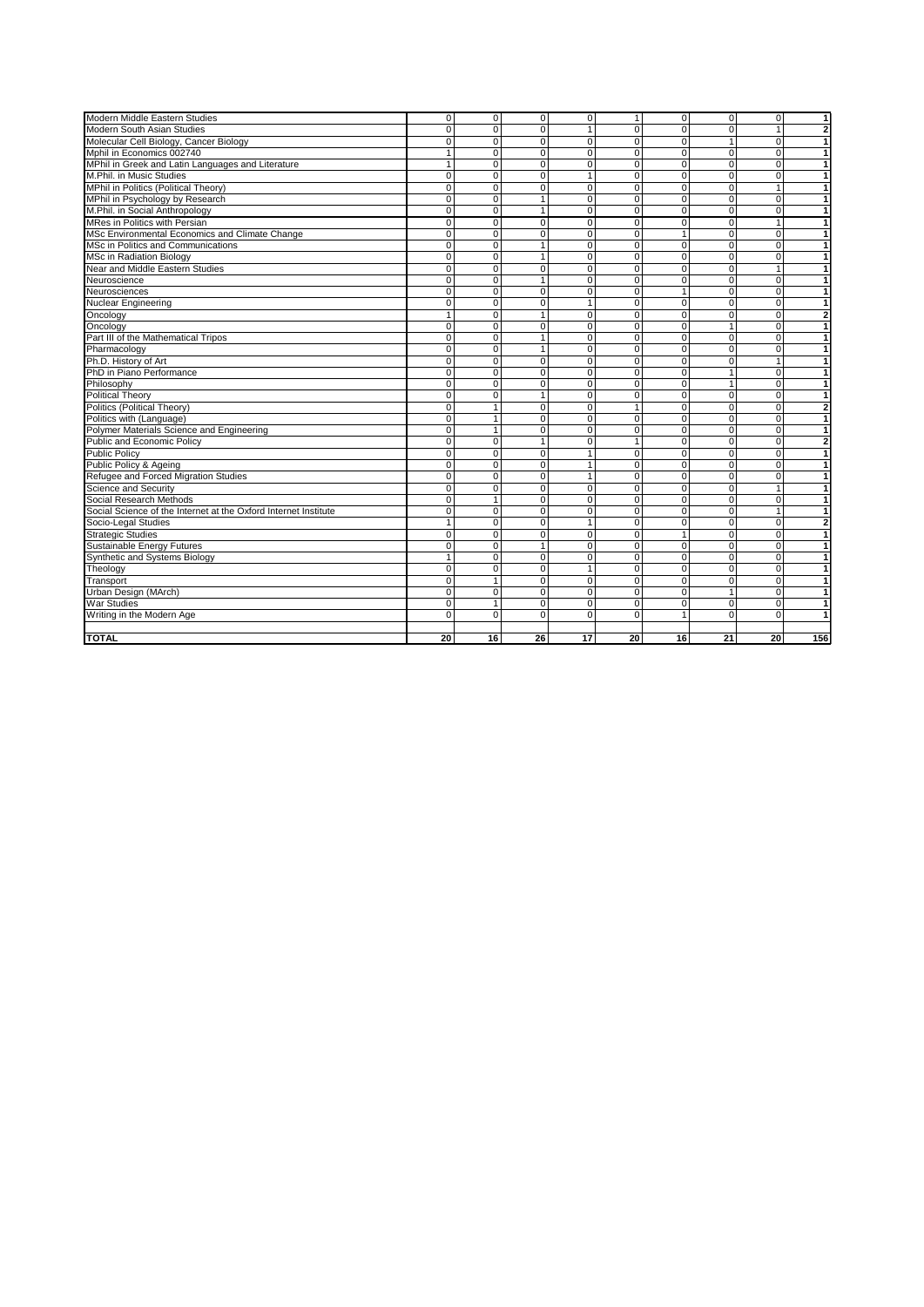| <b>Preferred UK University - Interviewed</b>     |                |              |                |                |                |                |                |           |                         |
|--------------------------------------------------|----------------|--------------|----------------|----------------|----------------|----------------|----------------|-----------|-------------------------|
|                                                  |                |              |                |                |                |                |                |           |                         |
|                                                  | <b>ATL</b>     | <b>BOS</b>   | <b>CHIG</b>    | <b>DC</b>      | Ιнου           | LA             | <b>NY</b>      | <b>SF</b> | <b>TOTAL</b>            |
|                                                  |                |              |                |                |                |                |                |           |                         |
| Aberystwyth University                           | 0              | 0            | $\Omega$       | $\mathbf 0$    | 0              | 0              | 0              |           | 1                       |
| <b>Cardiff University</b>                        | $\Omega$       | $\Omega$     | 1              | $\Omega$       | $\overline{0}$ | $\Omega$       | $\Omega$       | $\Omega$  | 1                       |
| Courtauld Institute of Art                       | 0              | $\mathbf 0$  | $\Omega$       | $\mathbf 0$    | 0              | $\mathbf 0$    | 0              | 2         | $\mathbf{2}$            |
| <b>Cranfield University</b>                      |                | $\Omega$     | $\Omega$       | $\Omega$       | $\overline{0}$ | $\Omega$       | $\Omega$       | $\Omega$  | $\overline{1}$          |
| Durham University                                | $\Omega$       | $\mathbf 0$  | $\Omega$       | 0              | 0              | 1              | $\Omega$       | $\Omega$  | 1                       |
| Guildhall School of Music and Drama              | 0              | $\Omega$     | $\Omega$       | $\Omega$       | 0              | $\Omega$       |                | 0         | 1                       |
| Imperial College London                          | 0              |              | $\overline{2}$ | $\overline{2}$ | 3              | 1              | 3              | $\Omega$  | 12                      |
| Institute of Education                           | $\Omega$       | $\Omega$     | $\Omega$       | $\overline{0}$ | $\overline{0}$ | $\Omega$       | $\Omega$       |           | 1                       |
| King's College London                            | $\Omega$       |              | $\Omega$       | 1              | $\overline{2}$ | 1              | $\Omega$       |           | 6                       |
| London Film School                               | 0              | $\Omega$     | $\Omega$       | 0              | 0              | $\mathbf 0$    |                | $\Omega$  | 1                       |
| London School of Economics and Political Science | 2              | $\Omega$     | 3              | $\overline{0}$ | 3              | 1              | $\overline{2}$ | $\Omega$  | $\overline{11}$         |
| London School of Hygiene and Tropical Medicine   | $\Omega$       |              | $\Omega$       | $\mathbf 0$    | $\overline{0}$ |                | $\Omega$       | $\Omega$  | $\overline{2}$          |
| Queen Mary, University of London                 | $\Omega$       | $\Omega$     |                | $\Omega$       | $\overline{0}$ | 1              | $\Omega$       | $\Omega$  | $\overline{\mathbf{2}}$ |
| Royal Academy of Music                           | 0              | $\mathbf 0$  | 0              | $\mathbf 0$    | 0              | $\mathbf 0$    |                | 0         | $\overline{1}$          |
| Royal Holloway, University of London             | 0              | $\mathbf 0$  | $\Omega$       | $\mathbf 0$    | 0              | $\mathbf 0$    | 0              | 1         | $\overline{1}$          |
| School of Oriental and African Studies           | $\Omega$       | 3            | 1              | 1              | $\overline{2}$ | 1              | $\Omega$       | 2         | 10                      |
| University College London                        | 3              | $\mathbf 0$  | 1              | 0              | 0              | $\Omega$       | 1              | 1         | 6                       |
| University of Birmingham                         | $\overline{2}$ | $\mathbf 0$  | $\Omega$       | 0              | $\overline{0}$ | $\Omega$       | $\Omega$       | 0         | $\overline{2}$          |
| University of Bristol                            | 0              | $\Omega$     | $\Omega$       | $\Omega$       | $\Omega$       | 1              | $\Omega$       |           | $\overline{2}$          |
| University of Cambridge                          | 0              | 2            | 5              | $\overline{4}$ | $\overline{2}$ | $\Omega$       |                | 2         | 16                      |
| University of Edinburgh                          | $\overline{2}$ | $\mathbf{1}$ | $\Omega$       | $\mathbf 0$    | $\overline{0}$ | $\Omega$       | $\Omega$       | $\Omega$  | 3                       |
| University of Essex                              | 0              | $\Omega$     | $\Omega$       | $\mathbf 0$    | 0              | 1              | $\Omega$       | $\Omega$  | 1                       |
| University of Exeter                             | $\Omega$       |              | $\Omega$       | $\mathbf 0$    | 0              | $\overline{0}$ | $\Omega$       | $\Omega$  | 1                       |
| University of Glasgow                            | 0              | $\mathbf 0$  | $\mathbf 0$    | 0              | 1              | $\mathbf 0$    | 0              | $\Omega$  | 1                       |
| University of Manchester                         | 0              |              | $\Omega$       | $\mathbf 0$    | 1              | $\Omega$       | $\Omega$       |           | $\overline{\mathbf{3}}$ |
| University of Oxford                             | 9              | 4            | 10             | 8              | 5              | 5              | 10             |           | 58                      |
| University of Reading                            |                | 0            | $\Omega$       | $\mathbf 0$    | $\overline{0}$ | 1              | $\Omega$       | $\Omega$  | $\bf{2}$                |
| University of St Andrews                         | $\Omega$       | $\Omega$     | 1              | $\Omega$       | $\Omega$       | $\Omega$       | 1              | $\Omega$  | $\overline{\mathbf{c}}$ |
| University of Sussex                             | 0              | $\mathbf{1}$ | $\mathbf 0$    | $\mathbf 0$    | 1              | $\mathbf 0$    | 0              | $\Omega$  | $\overline{\mathbf{2}}$ |
| University of Warwick                            | $\Omega$       | $\mathbf 0$  | 1              | 1              | 0              | 1              | $\Omega$       | 0         | $\overline{\mathbf{3}}$ |
|                                                  |                |              |                |                |                |                |                |           |                         |
| <b>TOTAL</b>                                     | 20             | 16           | 26             | 17             | 20             | 16             | 21             | 20        | 156                     |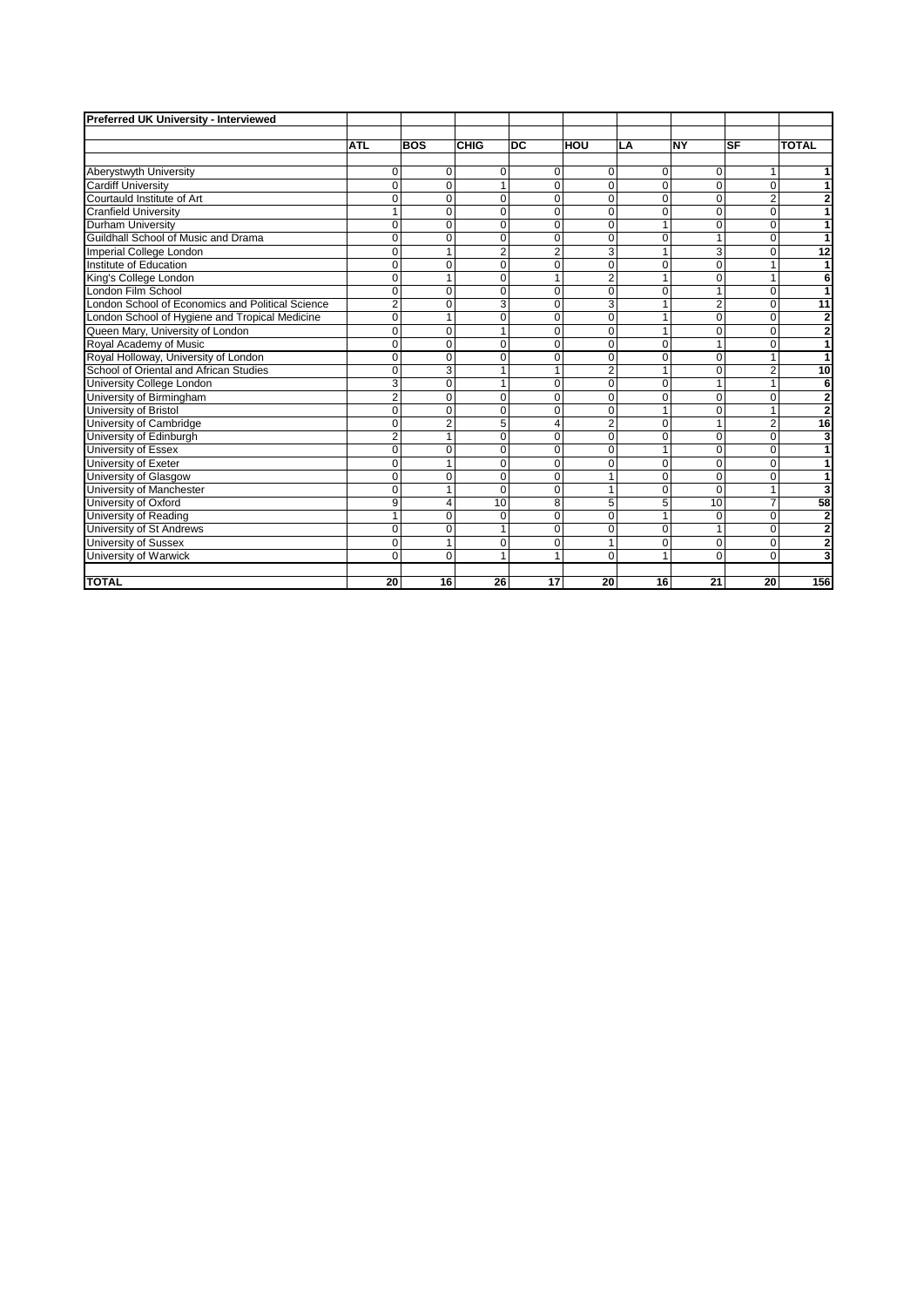| <b>Total Number of Selected</b>          |                         |                         |                         |                |                       |                       |               |               |              |
|------------------------------------------|-------------------------|-------------------------|-------------------------|----------------|-----------------------|-----------------------|---------------|---------------|--------------|
|                                          |                         |                         |                         |                |                       |                       |               |               |              |
|                                          | ATL                     | <b>BOS</b>              | <b>CHIG</b>             | DC             | HOU                   | LA                    | <b>NY</b>     | <b>SF</b>     | <b>TOTAL</b> |
|                                          |                         |                         |                         |                |                       |                       |               |               |              |
| <b>BY REGION</b>                         | $\overline{4}$<br>11.8% | 4<br>11.8%              | 6<br>17.6%              | 4<br>11.8%     | 5<br>14.7%            | 3<br>8.8%             | 5<br>14.7%    | 3<br>8.8%     | 34           |
| % of national pool                       |                         |                         |                         |                |                       |                       |               |               |              |
| <b>GENDER</b>                            |                         |                         |                         |                |                       |                       |               |               |              |
|                                          |                         |                         |                         |                |                       |                       |               |               |              |
| Men                                      | $\overline{4}$          | $\overline{\mathbf{c}}$ | 3                       | 1              | $\overline{4}$        | $\mathbf{1}$          | 2             | 1             | 18           |
| % of regional pool                       | 100.0%                  | 50.0%                   | 50.0%                   | 25.0%          | 80.0%                 | 33.3%                 | 40.0%         | 33.3%         |              |
| % of national pool                       | 11.8%                   | 5.9%                    | 8.8%                    | 2.9%           | 11.8%                 | 2.9%                  | 5.9%          | 2.9%          | 52.9%        |
|                                          |                         |                         |                         |                |                       |                       |               |               |              |
| Women                                    | 0                       | 2                       | 3                       | 3              | 1                     | 2                     | 3             | 2             | 16           |
| % of regional pool<br>% of national pool | 0.0%<br>0.0%            | 50.0%<br>5.9%           | 50.0%<br>8.8%           | 75.0%<br>8.8%  | 20.0%<br>2.9%         | 66.7%<br>5.9%         | 60.0%<br>8.8% | 66.7%<br>5.9% | 47.1%        |
|                                          |                         |                         |                         |                |                       |                       |               |               |              |
| UNIVERSITIES PRESENTING CANDIDATES       |                         |                         |                         |                |                       |                       |               |               |              |
|                                          |                         |                         |                         |                |                       |                       |               |               |              |
| <b>Ivy League</b><br>% of regional pool  | 1<br>25.0%              | 3<br>75.0%              | $\mathbf 0$<br>0.0%     | 1<br>25.0%     | $\mathbf 0$<br>0.0%   | $\mathbf{1}$<br>33.3% | 1<br>20.0%    | 33.3%         | 8            |
| % of national pool                       | 2.9%                    | 8.8%                    | 0.0%                    | 2.9%           | 0.0%                  | 2.9%                  | 2.9%          | 2.9%          | 23.5%        |
|                                          |                         |                         |                         |                |                       |                       |               |               |              |
| <b>Other Private Universities</b>        | $\mathbf{1}$            | $\mathbf 0$             | $\overline{4}$          | $\overline{2}$ | $\overline{2}$        | $\mathbf{1}$          | 2             | 0             | 12           |
| % of regional pool                       | 25.0%                   | 0.0%                    | 66.7%                   | 50.0%          | 40.0%                 | 33.3%                 | 40.0%         | 0.0%          |              |
| % of national pool                       | 2.9%                    | 0.0%                    | 11.8%                   | 5.9%           | 5.9%                  | 2.9%                  | 5.9%          | 0.0%          | 35.3%        |
|                                          |                         |                         |                         |                |                       |                       |               |               |              |
| <b>State/Public Universities</b>         | $\overline{2}$          | $\mathbf 0$             | $\overline{2}$          | $\mathbf{1}$   | 3                     | $\mathbf{1}$          | 1             | 1             | 11           |
| % of regional pool<br>% of national pool | 50.0%<br>5.9%           | 0.0%<br>0.0%            | 33.3%<br>5.9%           | 25.0%<br>2.9%  | 60.0%<br>8.8%         | 33.3%<br>2.9%         | 20.0%<br>2.9% | 33.3%<br>2.9% | 32.4%        |
|                                          |                         |                         |                         |                |                       |                       |               |               |              |
| <b>Service Academies</b>                 | 0                       | $\mathbf{1}$            | 0                       | 0              | $\mathbf 0$           | $\mathbf 0$           | $\mathbf{1}$  | 1             | 3            |
| % of regional pool                       | 0.0%                    | 25.0%                   | 0.0%                    | 0.0%           | 0.0%                  | 0.0%                  | 20.0%         | 33.3%         |              |
| % of national pool                       | 0.0%                    | 2.9%                    | 0.0%                    | 0.0%           | 0.0%                  | 0.0%                  | 2.9%          | 2.9%          | 8.8%         |
|                                          |                         |                         |                         |                |                       |                       |               |               |              |
| <b>Employer Endorsed</b>                 | 0                       | $\mathbf 0$             | $\mathbf 0$             | 0              | $\mathbf 0$           | $\mathbf 0$           | $\mathbf 0$   | 0             | $\mathbf 0$  |
| % of regional pool<br>% of national pool | 0.0%<br>0.0%            | 0.0%<br>0.0%            | 0.0%<br>0.0%            | 0.0%<br>0.0%   | 0.0%<br>0.0%          | 0.0%<br>0.0%          | 0.0%<br>0.0%  | 0.0%<br>0.0%  | 0.0%         |
|                                          |                         |                         |                         |                |                       |                       |               |               |              |
| PREFERRED UK UNIVERSITY                  |                         |                         |                         |                |                       |                       |               |               |              |
|                                          |                         |                         |                         |                |                       |                       |               |               |              |
| <b>University of Oxford</b>              | 3                       | 1                       | 3                       | 3              | 1                     | 0                     | 4             | 1             | 16           |
| % of regional pool                       | 75.0%                   | 25.0%                   | 50.0%                   | 75.0%          | 20.0%                 | 0.0%                  | 80.0%         | 33.3%         |              |
| % of national pool                       | 8.8%                    | 2.9%                    | 8.8%                    | 8.8%           | 2.9%                  | 0.0%                  | 11.8%         | 2.9%          | 47.1%        |
|                                          |                         |                         |                         |                |                       |                       |               |               |              |
| <b>University of Cambridge</b>           | 0                       | 0                       | $\overline{2}$<br>33.3% | 0              | $\mathbf{1}$<br>20.0% | 0                     | $\mathbf{1}$  | 1             | 5            |
| % of regional pool<br>% of national pool | 0.0%<br>0.0%            | 0.0%<br>0.0%            | 5.9%                    | 0.0%<br>0.0%   | 2.9%                  | $0.0\%$<br>0.0%       | 20.0%<br>2.9% | 33.3%<br>2.9% | 14.7%        |
|                                          |                         |                         |                         |                |                       |                       |               |               |              |
| <b>University of London</b>              | 0                       | 3                       | 1                       | 1              | 2                     | 3                     | 0             | 0             | 10           |
| % of regional pool                       | 0.0%                    | 75.0%                   | 16.7%                   | 25.0%          | 40.0%                 | 100.0%                | 0.0%          | 0.0%          |              |
| % of national pool                       | 0.0%                    | 8.8%                    | 2.9%                    | 2.9%           | 5.9%                  | 8.8%                  | 0.0%          | 0.0%          | 29.4%        |
|                                          |                         |                         |                         |                |                       |                       |               |               |              |
| <b>Other English Universities</b>        | $\mathbf{1}$            | $\mathbf 0$             | 0                       | 0<br>0.0%      | $\mathbf{1}$<br>20.0% | 0<br>0.0%             | 0<br>0.0%     | 1<br>33.3%    | 3            |
| % of regional pool<br>% of national pool | 25.0%<br>2.9%           | 0.0%<br>0.0%            | 0.0%<br>0.0%            | 0.0%           | 2.9%                  | 0.0%                  | 0.0%          | 2.9%          | 8.8%         |
|                                          |                         |                         |                         |                |                       |                       |               |               |              |
| <b>Nothern Irish Universities</b>        | 0                       | 0                       | 0                       | 0              | 0                     | 0                     | 0             | 0             | $\mathbf 0$  |
| % of regional pool                       | 0.0%                    | 0.0%                    | 0.0%                    | 0.0%           | 0.0%                  | 0.0%                  | 0.0%          | 0.0%          |              |
| % of national pool                       | 0.0%                    | 0.0%                    | 0.0%                    | 0.0%           | 0.0%                  | 0.0%                  | 0.0%          | 0.0%          | 0.0%         |
|                                          |                         |                         |                         |                |                       |                       |               |               |              |
| <b>Scottish Universities</b>             | 0                       | $\mathbf 0$             | 0                       | 0              | 0                     | $\overline{0}$        | $\mathbf 0$   | 0             | $\mathbf 0$  |
| % of regional pool<br>% of national pool | 0.0%<br>0.0%            | 0.0%<br>0.0%            | 0.0%<br>0.0%            | 0.0%<br>0.0%   | 0.0%<br>0.0%          | 0.0%<br>0.0%          | 0.0%<br>0.0%  | 0.0%<br>0.0%  | 0.0%         |
|                                          |                         |                         |                         |                |                       |                       |               |               |              |
| <b>Welsh Universities</b>                | 0                       | 0                       | $\mathbf 0$             | 0              | 0                     | $\mathbf 0$           | 0             | $\mathbf 0$   | $\mathbf{0}$ |
| % of regional pool                       | 0.0%                    | 0.0%                    | 0.0%                    | 0.0%           | 0.0%                  | 0.0%                  | 0.0%          | 0.0%          |              |
| % of national pool                       | 0.0%                    | 0.0%                    | 0.0%                    | 0.0%           | 0.0%                  | 0.0%                  | 0.0%          | 0.0%          | 0.0%         |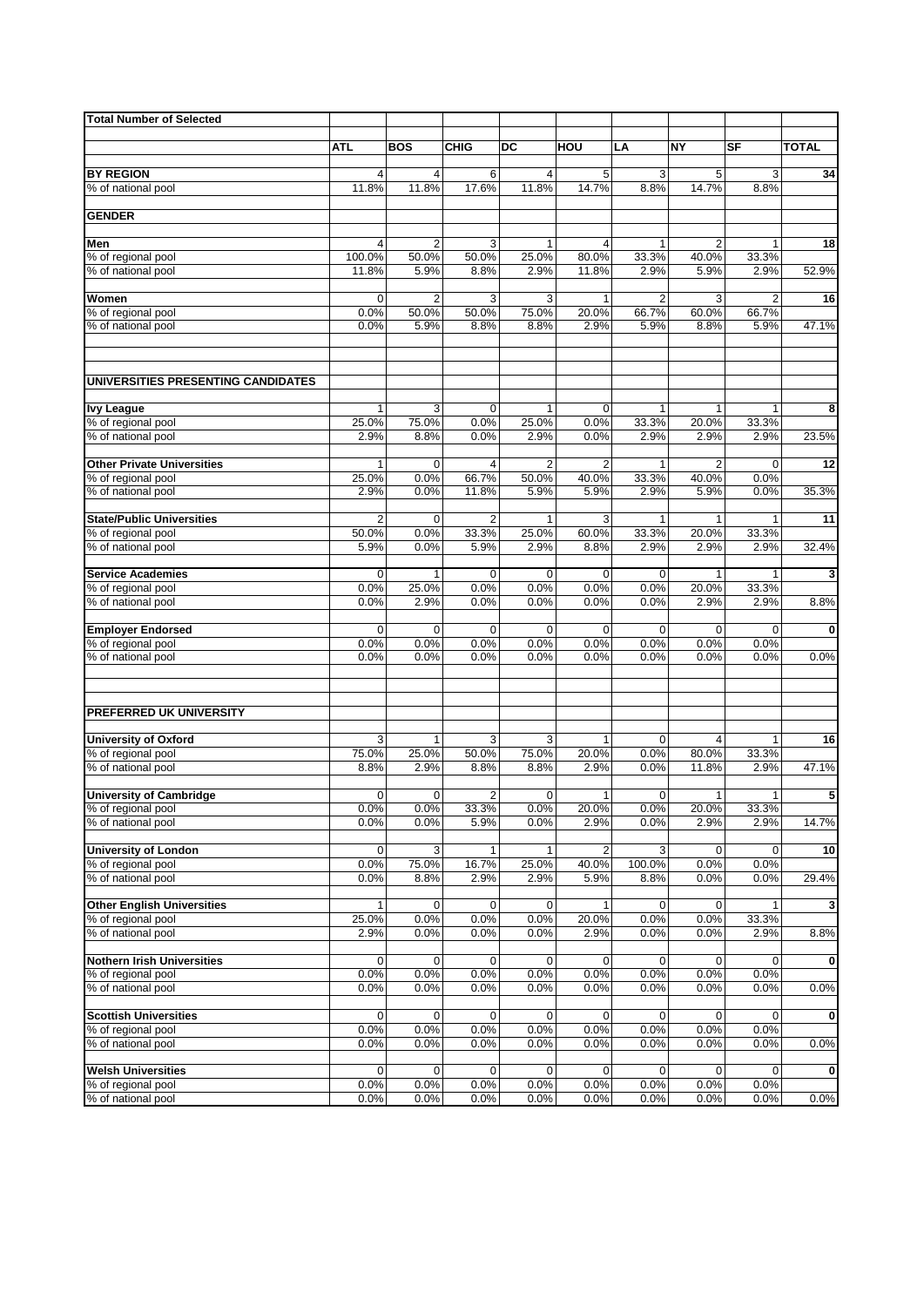| <b>Universities Presenting Candidates - Selected</b> |              |                         |                |                |                   |                |                     |                |                              |
|------------------------------------------------------|--------------|-------------------------|----------------|----------------|-------------------|----------------|---------------------|----------------|------------------------------|
|                                                      |              |                         |                |                |                   |                |                     |                |                              |
|                                                      | <b>ATL</b>   | <b>BOS</b>              | <b>CHIG</b>    | DC             | HOU               | LA             | NY                  | SF             | <b>TOTAL</b>                 |
|                                                      |              |                         |                |                |                   |                |                     |                |                              |
| <b>ALABAMA</b>                                       |              |                         |                |                |                   |                |                     |                |                              |
| <b>Auburn University</b>                             | $\mathbf{1}$ | $\overline{0}$          | $\overline{0}$ | $\pmb{0}$      | $\overline{0}$    | $\mathbf 0$    | $\overline{0}$      | $\mathbf 0$    | $\mathbf{1}$                 |
|                                                      |              |                         |                |                |                   |                |                     |                |                              |
| <b>ARIZONA</b>                                       |              |                         |                |                |                   |                |                     |                |                              |
| Arizona State University                             | $\mathbf 0$  | 0                       | $\overline{0}$ | $\pmb{0}$      | $\overline{0}$    | 1              | $\overline{0}$      | $\mathbf 0$    | $\mathbf{1}$                 |
| <b>ARKANSAS</b>                                      |              |                         |                |                |                   |                |                     |                |                              |
| University of Arkansas - Fayetteville                | 0            | $\mathbf 0$             | $\mathbf 0$    | $\pmb{0}$      | $\mathbf{1}$      | $\mathbf 0$    | $\overline{0}$      | $\mathbf 0$    | $\mathbf{1}$                 |
|                                                      |              |                         |                |                |                   |                |                     |                |                              |
| <b>CALIFORNIA</b>                                    |              |                         |                |                |                   |                |                     |                |                              |
| <b>Stanford University</b>                           | 1            | $\overline{0}$          | 1              | $\pmb{0}$      | $\overline{0}$    | 0              | $\overline{0}$      | 0              | $\mathbf{2}$                 |
| University of California - Berkeley                  | $\mathbf 0$  | 0                       | 0              | $\mathbf 0$    | $\mathbf 0$       | 0              | $\overline{0}$      | $\mathbf{1}$   | 1                            |
| <b>COLORADO</b>                                      |              |                         |                |                |                   |                |                     |                |                              |
| United States Air Force Academy                      | 0            | $\mathbf{1}$            | $\mathbf 0$    | $\pmb{0}$      | $\pmb{0}$         | $\mathbf 0$    | $\overline{0}$      | $\mathbf 0$    | $\overline{1}$               |
|                                                      |              |                         |                |                |                   |                |                     |                |                              |
| <b>CONNECTICUT</b>                                   |              |                         |                |                |                   |                |                     |                |                              |
| <b>Yale University</b>                               | 1            | 2                       | 0              | 1              | $\overline{0}$    | 0              | $\overline{0}$      | 0              | $\overline{4}$               |
|                                                      |              |                         |                |                |                   |                |                     |                |                              |
| <b>GEORGIA</b>                                       |              |                         |                |                |                   |                |                     |                |                              |
| Georgia Institute of Technology                      | $\mathbf{1}$ | 0                       | $\overline{0}$ | $\mathbf 0$    | $\overline{0}$    | 0              | $\overline{0}$      | $\mathbf 0$    | $\mathbf{1}$                 |
| <b>ILLINOIS</b>                                      |              |                         |                |                |                   |                |                     |                |                              |
| Northwestern University                              | 0            | $\pmb{0}$               | 1              | 0              | 0                 | 0              | 1                   | 0              | $\mathbf{2}$                 |
| <b>Wheaton College</b>                               | 0            | $\overline{0}$          | $\mathbf{1}$   | $\overline{0}$ | $\overline{0}$    | $\Omega$       | $\overline{0}$      | $\mathbf 0$    | $\mathbf{1}$                 |
|                                                      |              |                         |                |                |                   |                |                     |                |                              |
| <b>MARYLAND</b>                                      |              |                         |                |                |                   |                |                     |                |                              |
| <b>Johns Hopkins University</b>                      | 0            | $\mathbf 0$             | $\mathbf 0$    | 1              | $\overline{0}$    | 0              | $\overline{0}$      | 0              | $\mathbf{1}$                 |
| University of Maryland - College Park                | $\mathbf 0$  | 0                       | $\overline{0}$ | $\mathbf{1}$   | $\mathbf 0$       | $\Omega$       | $\overline{0}$      | $\Omega$       | 1                            |
| <b>MASSACHUSETTS</b>                                 |              |                         |                |                |                   |                |                     |                |                              |
| <b>Harvard University</b>                            | 0            | 1                       | $\mathbf 0$    | $\pmb{0}$      | $\overline{0}$    | $\mathbf 0$    | $\overline{0}$      | $\pmb{0}$      | $\mathbf{1}$                 |
| Massachusetts Institute of Technology                | $\mathbf 0$  | 0                       | $\mathbf{1}$   | $\mathbf{1}$   | $\mathbf{1}$      | 1              | $\overline{0}$      | $\overline{0}$ | $\boldsymbol{4}$             |
|                                                      |              |                         |                |                |                   |                |                     |                |                              |
| <b>MICHIGAN</b>                                      |              |                         |                |                |                   |                |                     |                |                              |
| Michigan State University                            | $\pmb{0}$    | $\mathbf 0$             | $\mathbf{1}$   | $\pmb{0}$      | $\overline{0}$    | $\overline{0}$ | $\overline{0}$      | $\mathbf 0$    | $\overline{1}$               |
| <b>NEW JERSEY</b>                                    |              |                         |                |                |                   |                |                     |                |                              |
| <b>Princeton University</b>                          | 0            | 0                       | $\mathbf 0$    | $\mathbf 0$    | $\mathbf 0$       | $\mathbf{1}$   | $\overline{0}$      | 0              | $\mathbf{1}$                 |
|                                                      |              |                         |                |                |                   |                |                     |                |                              |
| <b>NEW MEXICO</b>                                    |              |                         |                |                |                   |                |                     |                |                              |
| University of New Mexico                             | $\mathbf 0$  | $\mathbf 0$             | $\overline{0}$ | $\pmb{0}$      | $\mathbf{1}$      | 0              | $\overline{0}$      | $\mathbf 0$    | $\mathbf{1}$                 |
|                                                      |              |                         |                |                |                   |                |                     |                |                              |
| <b>NEW YORK</b>                                      |              |                         |                |                |                   |                |                     |                |                              |
| <b>Cornell University</b><br>Saint John's University | 0<br>0       | 0<br>0                  | 0<br>0         | 0<br>$\pmb{0}$ | 0<br>$\mathbf{1}$ | 0<br>0         | 1<br>$\overline{0}$ | 1<br>$\pmb{0}$ | $\mathbf{2}$<br>$\mathbf{1}$ |
| State University of New York - Buffalo               | $\mathbf 0$  | $\overline{0}$          | $\overline{0}$ | $\mathbf 0$    | $\overline{0}$    | 0              | 1                   | $\mathbf 0$    | $\mathbf{1}$                 |
| United States Military Academy                       | 0            | $\overline{\mathbf{0}}$ | $\mathbf 0$    | $\pmb{0}$      | $\overline{0}$    | $\pmb{0}$      | 1                   | 1              | $\overline{2}$               |
|                                                      |              |                         |                |                |                   |                |                     |                |                              |
| <b>PENNSYLVANIA</b>                                  |              |                         |                |                |                   |                |                     |                |                              |
| Villanova University                                 | 0            | $\mathsf{O}\xspace$     | $\mathbf 0$    | $\pmb{0}$      | $\overline{0}$    | $\mathbf 0$    | 1                   | $\pmb{0}$      | $\mathbf{1}$                 |
| <b>TEXAS</b>                                         |              |                         |                |                |                   |                |                     |                |                              |
| University of Texas - Austin                         | $\pmb{0}$    | 0                       | 0              | 0              | $\mathbf{1}$      | 0              | $\overline{0}$      | $\mathbf 0$    | $\mathbf{1}$                 |
|                                                      |              |                         |                |                |                   |                |                     |                |                              |
| <b>WISCONSIN</b>                                     |              |                         |                |                |                   |                |                     |                |                              |
| University of Wisconsin - Madison                    | 0            | $\mathbf 0$             | $\mathbf{1}$   | $\pmb{0}$      | $\overline{0}$    | 0              | $\overline{0}$      | $\pmb{0}$      | $\overline{1}$               |
|                                                      |              |                         |                |                |                   |                |                     |                |                              |
| <b>TOTAL</b>                                         | 4            | 4                       | 6              | 4              | 5                 | $\mathbf{3}$   | 5                   | $\mathbf{3}$   | 34                           |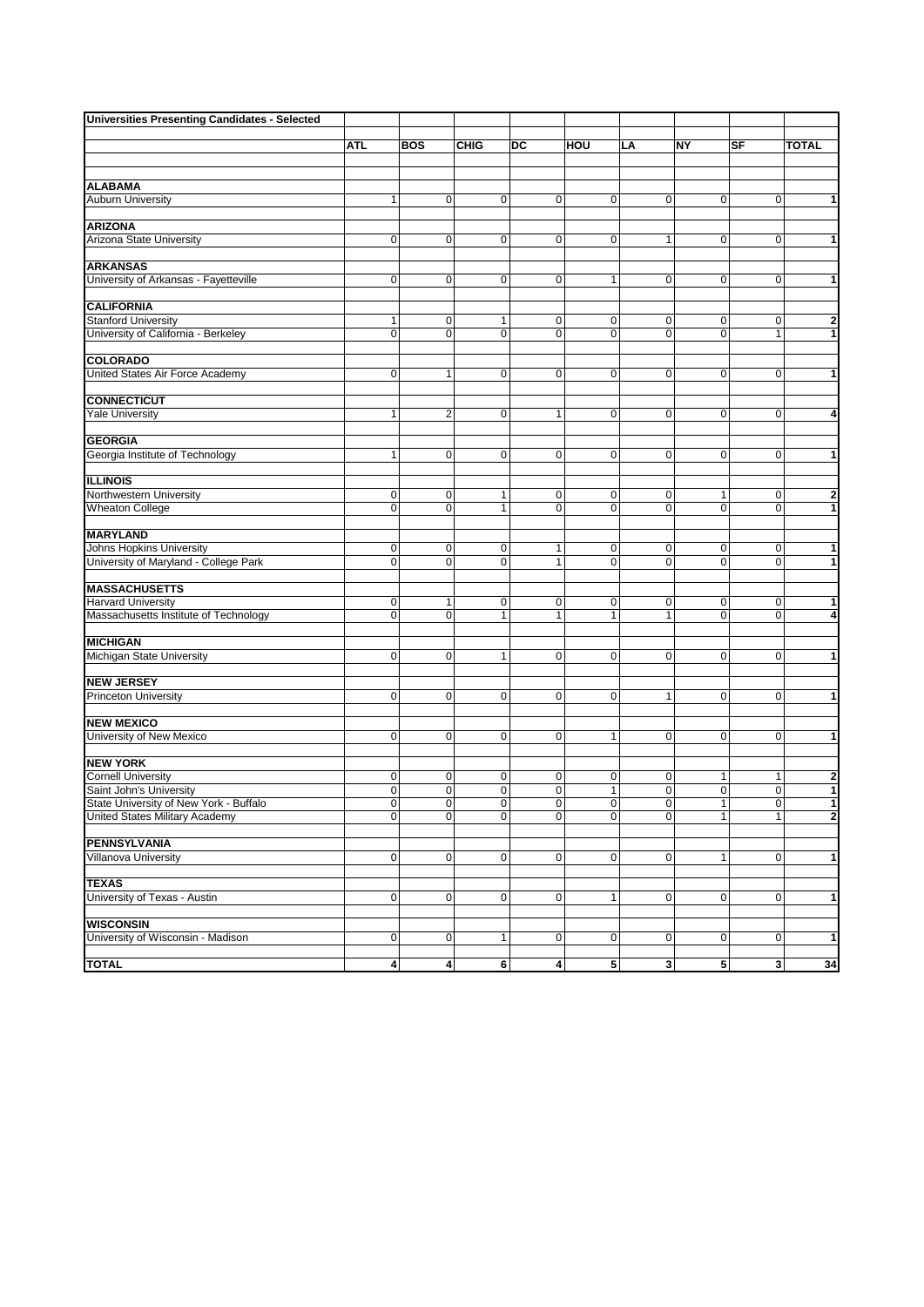| Proposed Field of Study - Selected                               |                |                |              |           |                |                |                |              |                |
|------------------------------------------------------------------|----------------|----------------|--------------|-----------|----------------|----------------|----------------|--------------|----------------|
|                                                                  |                |                |              |           |                |                |                |              |                |
|                                                                  | <b>ATL</b>     | <b>BOS</b>     | CHIG         | <b>DC</b> | HOU            | LA             | <b>NY</b>      | <b>SF</b>    | <b>TOTAL</b>   |
|                                                                  |                |                |              |           |                |                |                |              |                |
| <b>Atomic and Laser Physics</b>                                  | $\mathbf{1}$   | $\mathbf 0$    | 0            | 0         | 0              | $\Omega$       | $\Omega$       | $\Omega$     | $\mathbf{1}$   |
| Autonomous Vehicle Dynamics and Control                          | $\mathbf{1}$   | $\mathbf 0$    | 0            | $\Omega$  | $\mathbf{0}$   | $\overline{0}$ | $\overline{0}$ | $\Omega$     | $\mathbf{1}$   |
| <b>Biomedical Engineering</b>                                    | $\mathbf{1}$   | $\Omega$       | $\Omega$     | $\Omega$  | $\Omega$       | $\Omega$       | $\Omega$       | $\Omega$     | 1              |
| <b>Biomedical Engineering with Biomaterials</b>                  | 0              | $\mathbf 0$    | 0            | 0         | $\mathbf 0$    | 1              | $\overline{0}$ | 0            | 1              |
| <b>Clinical Neurosciences</b>                                    | $\mathbf 0$    | $\mathbf 0$    | 1            | $\Omega$  | $\mathbf 0$    | $\overline{0}$ | $\Omega$       | $\Omega$     | 1              |
| <b>Comparative Politics</b>                                      | $\overline{0}$ | $\overline{0}$ | 1            | $\Omega$  | $\overline{0}$ | $\Omega$       | $\overline{0}$ | $\Omega$     | $\mathbf{1}$   |
| <b>Comparative Social Policy</b>                                 | $\Omega$       | $\Omega$       | $\Omega$     | $\Omega$  | $\Omega$       | $\Omega$       | $\mathbf{1}$   | $\Omega$     | 1              |
| Department of Disease Control                                    | $\mathbf 0$    | $\mathbf 0$    | 0            | $\Omega$  | $\Omega$       | 1              | $\Omega$       | $\Omega$     | 1              |
| <b>Development Studies</b>                                       | $\overline{0}$ | 1              | $\Omega$     | $\Omega$  | $\overline{0}$ | $\Omega$       | $\overline{0}$ | $\Omega$     | 1              |
| <b>Economics for Development</b>                                 | $\mathbf 0$    | $\mathbf 0$    | 0            | $\Omega$  | $\mathbf 0$    | 0              | $\mathbf{1}$   | 0            | 1              |
| <b>Economics For Development</b>                                 | $\mathbf 0$    | $\Omega$       | 1            | $\Omega$  | $\Omega$       | $\Omega$       | $\Omega$       | $\Omega$     | 1              |
| <b>Engineering Science</b>                                       | $\Omega$       | $\Omega$       | $\Omega$     |           | $\Omega$       | $\Omega$       | $\Omega$       | $\Omega$     | 1              |
| Evidence Based Social Intervention                               | $\Omega$       | $\mathbf{1}$   | 0            | $\Omega$  | $\Omega$       | $\Omega$       | $\Omega$       | $\Omega$     | 1              |
| Environmental Economics and Climate Change                       | $\mathbf 0$    | $\Omega$       | $\Omega$     | $\Omega$  | 1              | $\Omega$       | $\Omega$       | $\Omega$     | 1              |
| Environmental Governance                                         | $\Omega$       | $\Omega$       | $\Omega$     | $\Omega$  | $\Omega$       | $\Omega$       | $\Omega$       | 1            | 1              |
| Health Policy, Planning and Financing                            | $\Omega$       | $\mathbf{1}$   | 0            | $\Omega$  | $\Omega$       | $\Omega$       | $\Omega$       | $\Omega$     | $\mathbf{1}$   |
| Hydrology and Sustainable Development                            | $\overline{0}$ | $\mathbf 0$    | 0            |           | $\overline{0}$ | $\Omega$       | $\overline{0}$ | $\Omega$     | $\overline{1}$ |
| <b>International Development</b>                                 | $\mathbf 0$    | $\mathbf 0$    | 0            | $\Omega$  | 1              | $\Omega$       | $\Omega$       | $\Omega$     | $\overline{1}$ |
| International Development: Poverty, Conflict, and Reconstruction | $\mathbf 0$    | $\Omega$       | $\Omega$     | $\Omega$  | $\mathbf{1}$   | $\Omega$       | $\Omega$       | $\Omega$     | $\overline{1}$ |
| <b>International Relations</b>                                   | $\mathbf 0$    | $\mathbf 0$    | $\mathbf{1}$ | 1         | $\mathbf{0}$   | $\overline{0}$ | $\overline{0}$ | 0            | $\overline{2}$ |
| Master's in Public Policy                                        | $\overline{0}$ | $\overline{0}$ | 0            | 0         | $\overline{0}$ | 0              | $\overline{0}$ | $\mathbf{1}$ | 1              |
| <b>Materials</b>                                                 | $\overline{0}$ | $\overline{0}$ | 0            | $\Omega$  | $\mathbf 0$    | $\Omega$       | $\overline{1}$ | $\Omega$     | $\overline{1}$ |
| <b>Mathematics</b>                                               | 0              | $\Omega$       | $\Omega$     | $\Omega$  | 1              | $\Omega$       | $\Omega$       | $\Omega$     | $\mathbf{1}$   |
| Modern South Asian Studies                                       | $\mathbf 0$    | $\mathbf 0$    | 0            | $\Omega$  | $\mathbf{0}$   | $\overline{0}$ | $\overline{0}$ | 1            | 1              |
| Molecular Cell Biology, Cancer Biology                           | $\overline{0}$ | $\mathbf 0$    | 0            | $\Omega$  | $\mathbf{0}$   | $\Omega$       | $\mathbf{1}$   | $\Omega$     | 1              |
| MSc in Radiation Biology                                         | $\overline{0}$ | $\Omega$       | $\mathbf{1}$ | $\Omega$  | $\Omega$       | $\Omega$       | $\overline{0}$ | $\Omega$     | 1              |
| Oncology                                                         | $\mathbf{1}$   | $\Omega$       | 0            | $\Omega$  | $\Omega$       | $\Omega$       | $\overline{0}$ | $\Omega$     | 1              |
| Oncology                                                         | $\mathbf 0$    | $\Omega$       | $\Omega$     | $\Omega$  | $\Omega$       | $\Omega$       | $\mathbf{1}$   | $\Omega$     | $\mathbf{1}$   |
| Part III of the Mathematical Tripos                              | $\Omega$       | $\Omega$       | $\mathbf{1}$ | $\Omega$  | $\Omega$       | $\Omega$       | $\Omega$       | $\Omega$     | 1              |
| Politics (Political Theory)                                      | $\mathbf 0$    | $\mathbf 0$    | 0            | $\Omega$  | $\mathbf{1}$   | $\Omega$       | $\Omega$       | $\Omega$     | 1              |
| Refugee and Forced Migration Studies                             | $\Omega$       | $\Omega$       | $\Omega$     |           | $\Omega$       | $\Omega$       | $\Omega$       | $\Omega$     | 1              |
| <b>War Studies</b>                                               | $\Omega$       | $\mathbf{1}$   | $\Omega$     | $\Omega$  | $\Omega$       | $\Omega$       | $\overline{0}$ | $\Omega$     | 1              |
| Writing in the Modern Age                                        | $\Omega$       | $\Omega$       | $\Omega$     | $\Omega$  | $\Omega$       |                | $\Omega$       | $\Omega$     | 1              |
|                                                                  |                |                |              |           |                |                |                |              |                |
| <b>TOTAL</b>                                                     | 4              | 4              | 6            | 4         | 5              | 3 <sup>1</sup> | 5              | 3            | 34             |